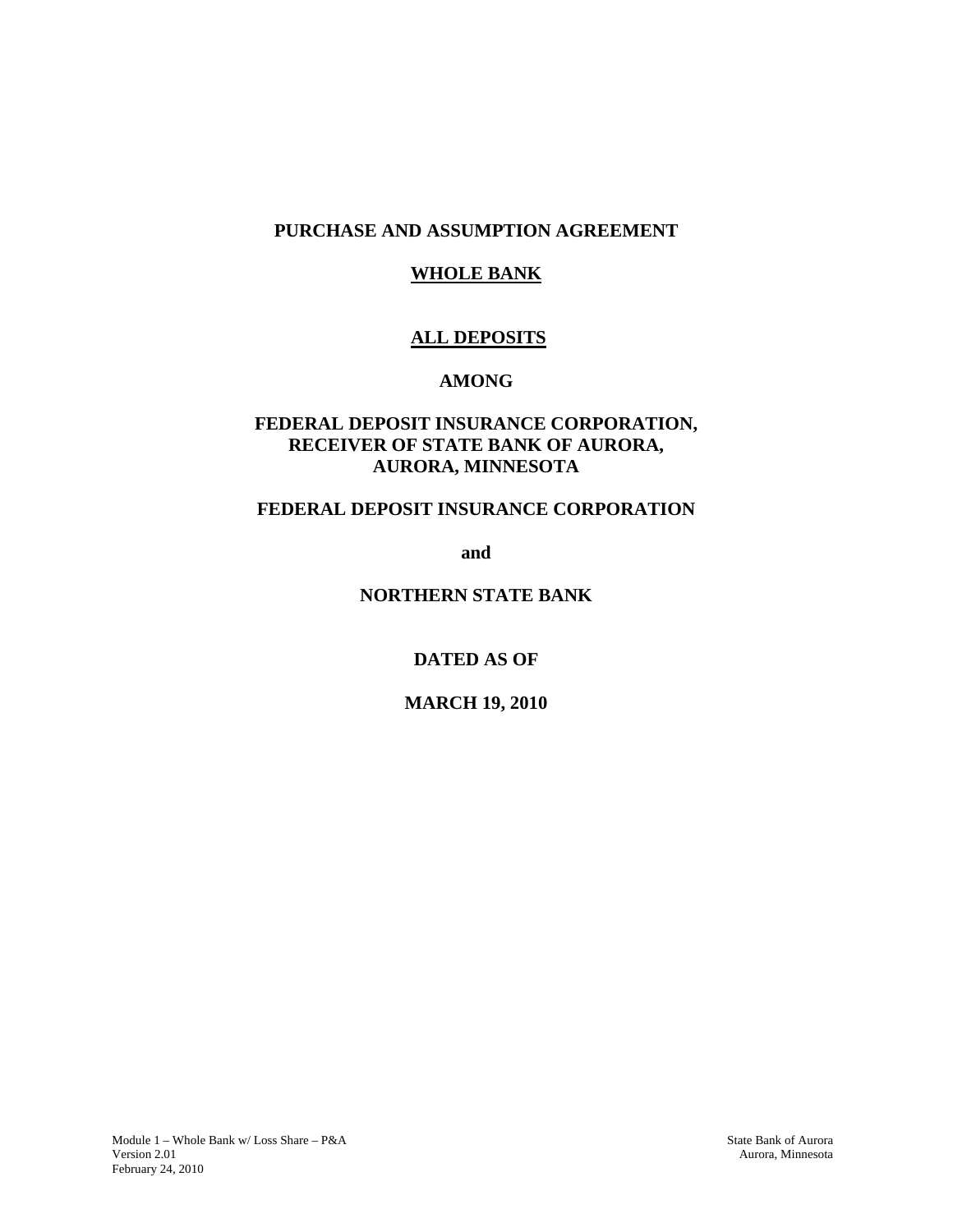# **TABLE OF CONTENTS**

| <b>ARTICLE I</b>   |                                                       |  |
|--------------------|-------------------------------------------------------|--|
| <b>ARTICLE II</b>  |                                                       |  |
| 2.1                |                                                       |  |
| 2.2                |                                                       |  |
| 2.3                |                                                       |  |
| 2.4                |                                                       |  |
| <b>ARTICLE III</b> |                                                       |  |
| 3.1                |                                                       |  |
| 3.2                |                                                       |  |
| 3.3                | Manner of Conveyance; Limited Warranty;               |  |
|                    |                                                       |  |
| 3.4                |                                                       |  |
| 3.5                |                                                       |  |
| 3.6                |                                                       |  |
| <b>ARTICLE IV</b>  | <b>ASSUMPTION OF CERTAIN DUTIES AND OBLIGATIONS16</b> |  |
| 4.1                |                                                       |  |
| 4.2                |                                                       |  |
| 4.3                |                                                       |  |
| 4.4                |                                                       |  |
| 4.5                |                                                       |  |
| 4.6                |                                                       |  |
| 4.7                | Agreement with Respect to Leased Data                 |  |
|                    |                                                       |  |
| 4.8                | Agreement with Respect to Certain                     |  |
|                    |                                                       |  |
| 4.9                |                                                       |  |
| 4.10               |                                                       |  |
| 4.11               |                                                       |  |
| 4.12               | Agreement with Respect to Continuation of Group       |  |
|                    |                                                       |  |
| 4.13               | Agreement with Respect to Interim Asset Servicing 24  |  |
| 4.14               |                                                       |  |
| 4.15               |                                                       |  |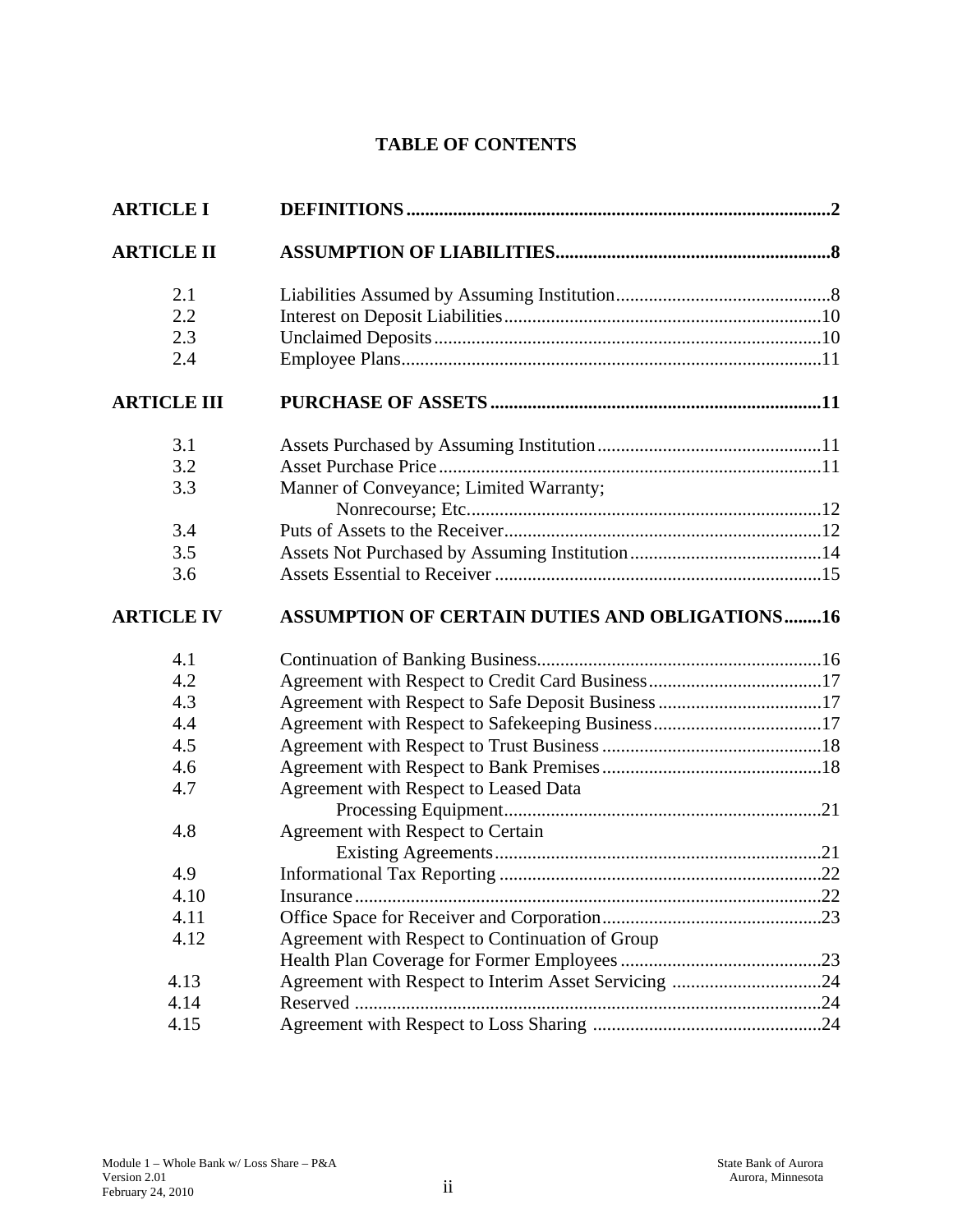| <b>ARTICLE V</b>    | <b>DUTIES WITH RESPECT TO DEPOSITORS</b>              |  |
|---------------------|-------------------------------------------------------|--|
|                     |                                                       |  |
| 5.1                 |                                                       |  |
| 5.2                 |                                                       |  |
| 5.3                 |                                                       |  |
|                     |                                                       |  |
| <b>ARTICLE VI</b>   |                                                       |  |
| 6.1                 |                                                       |  |
| 6.2                 |                                                       |  |
| 6.3                 |                                                       |  |
| 6.4                 |                                                       |  |
| <b>ARTICLE VII</b>  |                                                       |  |
| <b>ARTICLE VIII</b> |                                                       |  |
| 8.1                 |                                                       |  |
| 8.2                 | Correction of Errors and Omissions; Other Liabilities |  |
| 8.3                 |                                                       |  |
| 8.4                 |                                                       |  |
| 8.5                 |                                                       |  |
| <b>ARTICLE IX</b>   |                                                       |  |
| 9.1                 |                                                       |  |
| 9.2                 |                                                       |  |
| 9.3                 |                                                       |  |
| 9.4                 |                                                       |  |
| 9.5                 |                                                       |  |
| 9.6                 | Proceedings with Respect to Certain Assets            |  |
|                     |                                                       |  |
| 9.7                 |                                                       |  |
| <b>ARTICLE X</b>    |                                                       |  |
| <b>ARTICLE XI</b>   | <b>REPRESENTATIONS AND WARRANTIES OF THE</b>          |  |
| <b>ARTICLE XII</b>  |                                                       |  |
| 12.1                |                                                       |  |
| 12.2                |                                                       |  |
| 12.3                |                                                       |  |
| 12.4                |                                                       |  |
| 12.5                |                                                       |  |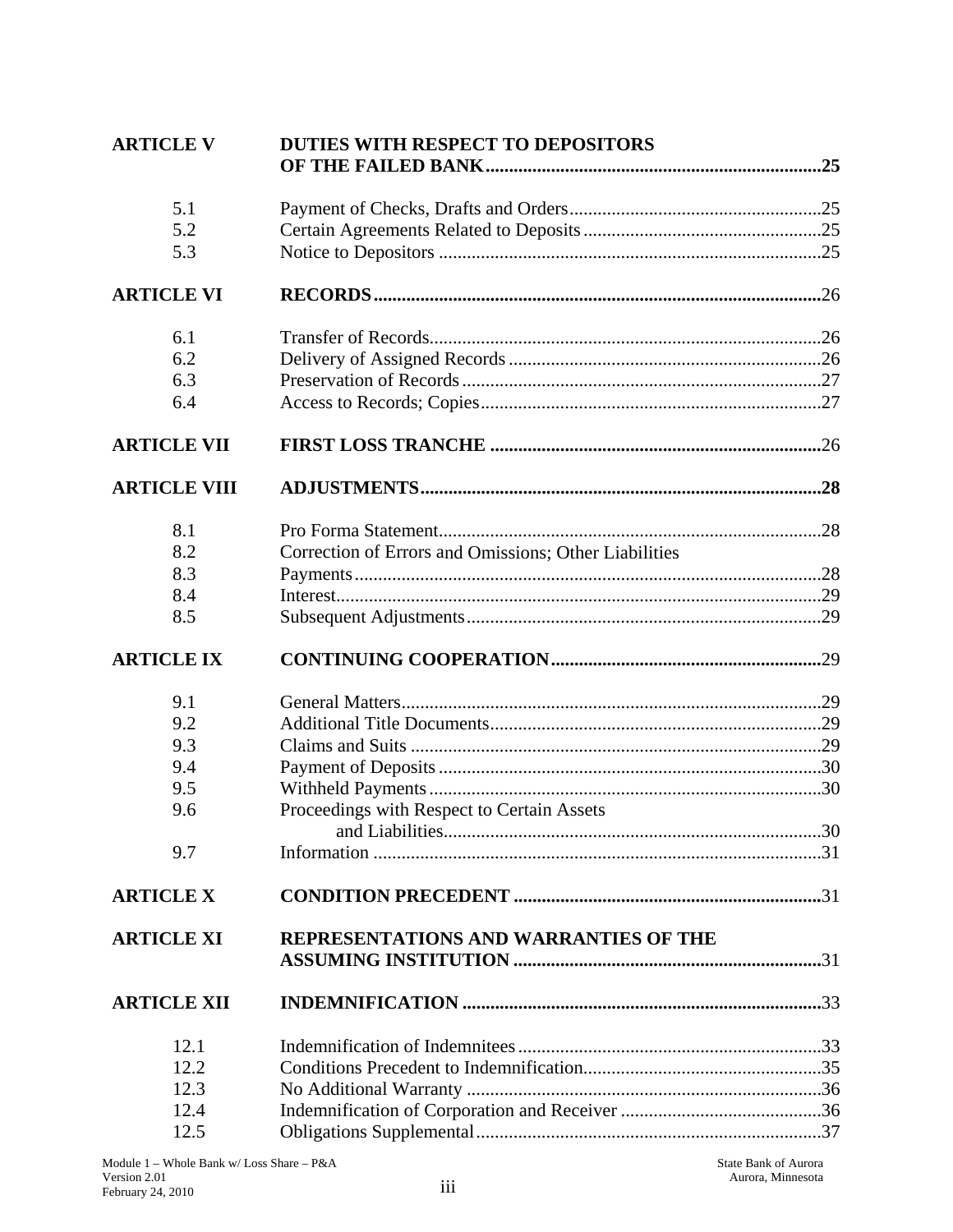| 12.6                |  |
|---------------------|--|
| 12.7                |  |
| 12.8                |  |
| <b>ARTICLE XIII</b> |  |
| 13.1                |  |
| 13.2                |  |
| 13.3                |  |
| 13.4                |  |
| 13.5                |  |
| 13.6                |  |
| 13.7                |  |
| 13.8                |  |
| 13.9                |  |
| 13.10               |  |
| 13.11               |  |
| 13.12               |  |
| 13.13               |  |

### **SCHEDULES**

| 2.1    |  |
|--------|--|
| 2.1(a) |  |
| 3.1    |  |
| 3.2    |  |
| 3.5(l) |  |
| 4.15A  |  |
| 4.15B  |  |
| 7      |  |

## **EXHIBITS**

| 2.3A  |  |
|-------|--|
| 2.3B  |  |
| 4.13  |  |
| 4.15A |  |
| 4.15B |  |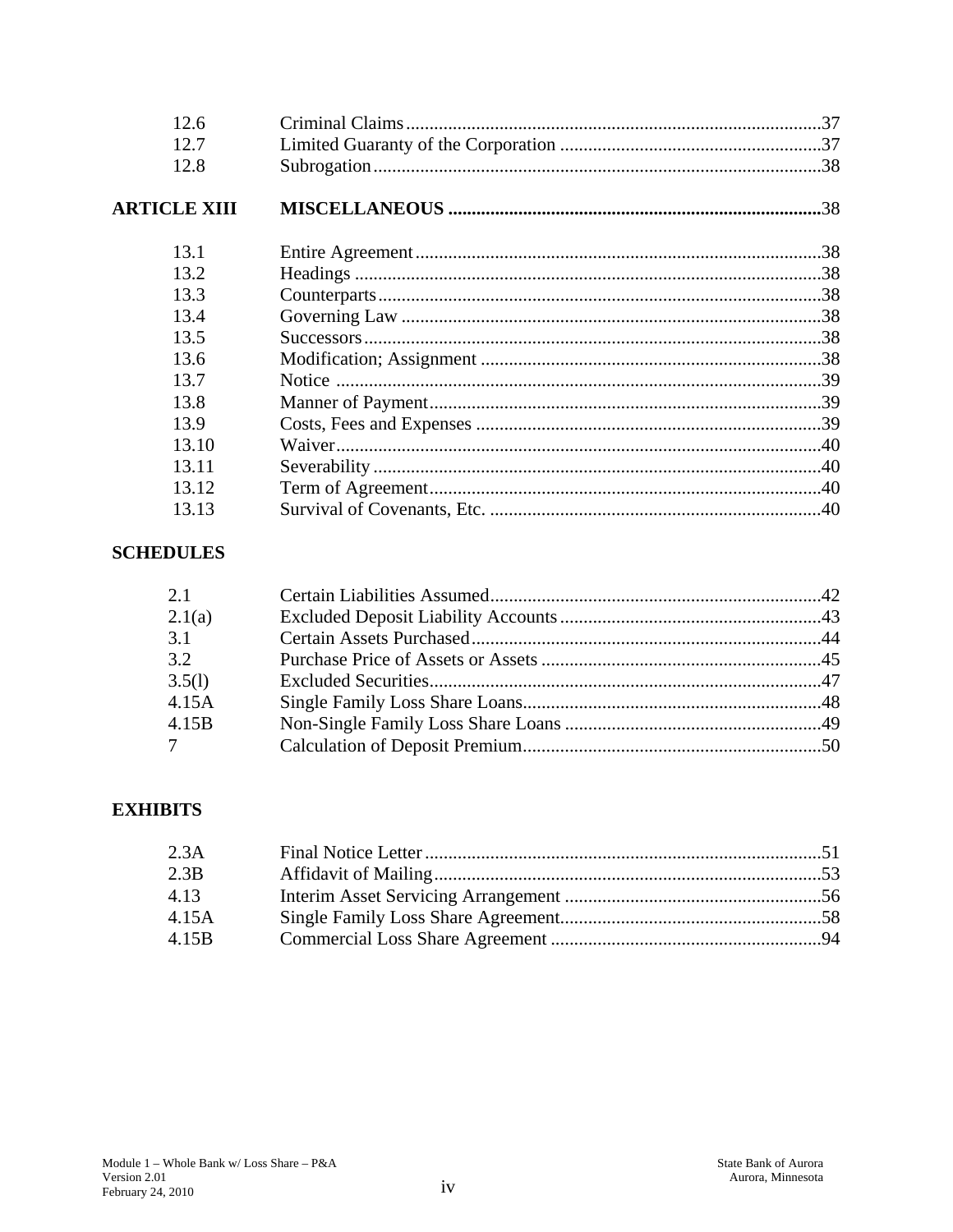#### **PURCHASE AND ASSUMPTION AGREEMENT**

### **WHOLE BANK**

### **ALL DEPOSITS**

**THIS AGREEMENT**, made and entered into as of the 19<sup>th</sup> day of March, 2010, by and among the **FEDERAL DEPOSIT INSURANCE CORPORATION, RECEIVER of STATE BANK OF AURORA, AURORA, MINNESOTA** (the "Receiver"), **NORTHERN STATE BANK**, organized under the laws of the State of Wisconsin, and having its principal place of business in **ASHLAND, WISCONSIN** (the "Assuming Institution"), and the **FEDERAL DEPOSIT INSURANCE CORPORATION**, organized under the laws of the United States of America and having its principal office in Washington, D.C., acting in its corporate capacity (the "Corporation").

#### **WITNESSETH**:

 **WHEREAS**, on Bank Closing, the Chartering Authority closed **STATE BANK OF AURORA** (the "Failed Bank") pursuant to applicable law and the Corporation was appointed Receiver thereof; and

 **WHEREAS**, the Assuming Institution desires to purchase certain assets and assume certain deposit and other liabilities of the Failed Bank on the terms and conditions set forth in this Agreement; and

 **WHEREAS**, pursuant to 12 U.S.C. Section 1823(c)(2)(A), the Corporation may provide assistance to the Assuming Institution to facilitate the transactions contemplated by this Agreement, which assistance may include indemnification pursuant to Article XII; and

 **WHEREAS**, the Board of Directors of the Corporation (the "Board") has determined to provide assistance to the Assuming Institution on the terms and subject to the conditions set forth in this Agreement; and

 **WHEREAS**, the Board has determined pursuant to 12 U.S.C. Section 1823(c)(4)(A) that such assistance is necessary to meet the obligation of the Corporation to provide insurance coverage for the insured deposits in the Failed Bank.

 **NOW THEREFORE**, in consideration of the mutual promises herein set forth and other valuable consideration, the parties hereto agree as follows: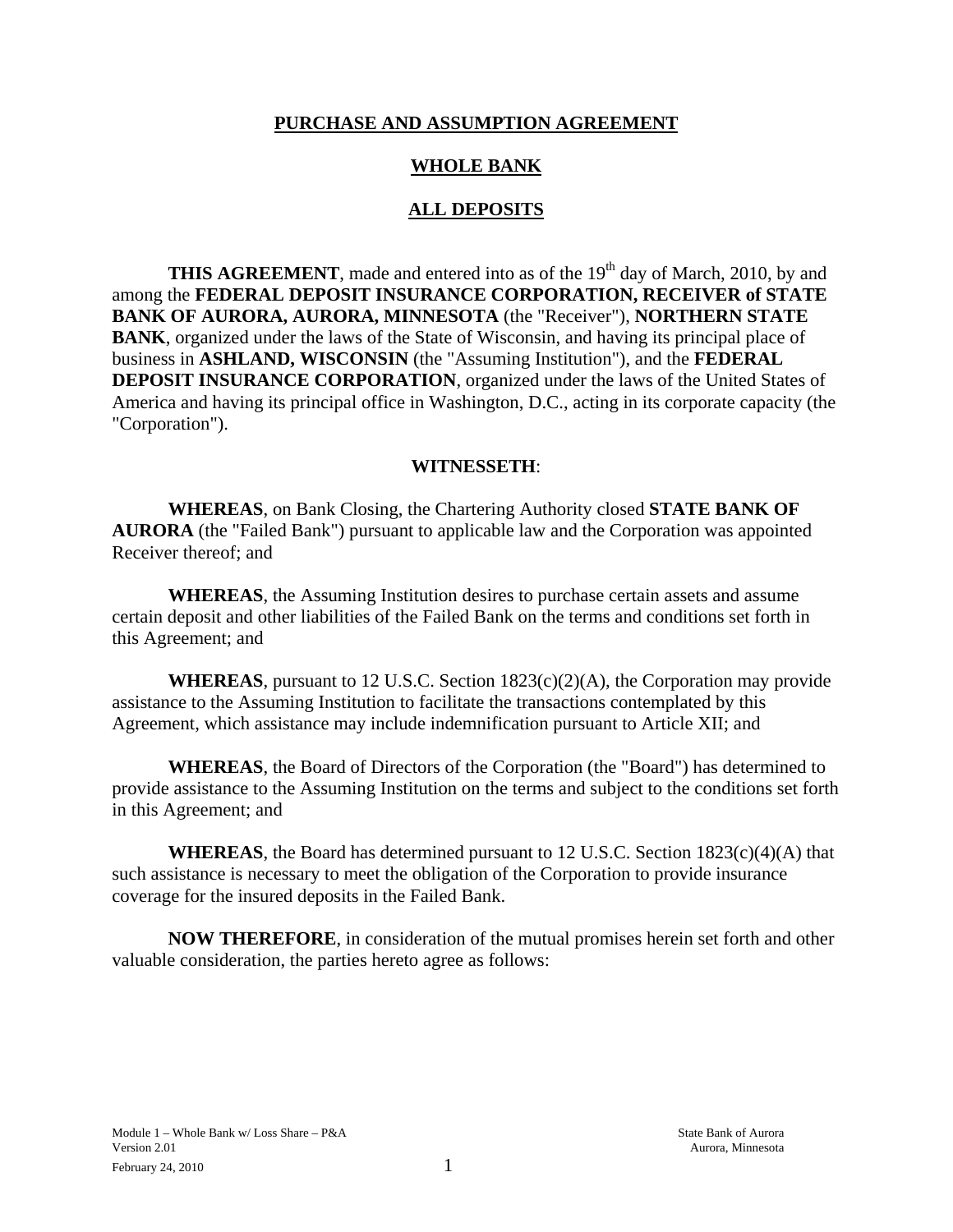#### **ARTICLE I DEFINITIONS**

<span id="page-5-0"></span> Capitalized terms used in this Agreement shall have the meanings set forth in this Article I, or elsewhere in this Agreement. As used herein, words imparting the singular include the plural and vice versa.

 **"Accounting Records"** means the general ledger and subsidiary ledgers and supporting schedules which support the general ledger balances.

 **"Acquired Subsidiaries"** means Subsidiaries of the Failed Bank acquired pursuant to Section 3.1.

 **"Affiliate"** of any Person means any director, officer, or employee of that Person and any other Person (i) who is directly or indirectly controlling, or controlled by, or under direct or indirect common control with, such Person, or (ii) who is an affiliate of such Person as the term "affiliate" is defined in Section 2 of the Bank Holding Company Act of 1956, as amended, 12 U.S.C. Section 1841.

 **"Agreement"** means this Purchase and Assumption Agreement by and among the Assuming Institution, the Corporation and the Receiver, as amended or otherwise modified from time to time.

 **"Assets"** means all assets of the Failed Bank purchased pursuant to Section 3.1. Assets owned by Subsidiaries of the Failed Bank are not "Assets" within the meaning of this definition.

 **"Assumed Deposits"** means Deposits.

 **"Bank Closing"** means the close of business of the Failed Bank on the date on which the Chartering Authority closed such institution.

 **"Bank Premises"** means the banking houses, drive-in banking facilities, and teller facilities (staffed or automated) together with adjacent parking, storage and service facilities and structures connecting remote facilities to banking houses, and land on which the foregoing are located, and unimproved land that are owned or leased by the Failed Bank and that have formerly been utilized, are currently utilized, or are intended to be utilized in the future by the Failed Bank as shown on the Accounting Record of the Failed Bank as of Bank Closing.

**"Bid Valuation Date"** means January 22, 2010.

 **"Book Value"** means, with respect to any Asset and any Liability Assumed, the dollar amount thereof stated on the Accounting Records of the Failed Bank. The Book Value of any item shall be determined as of Bank Closing after adjustments made by the Receiver for differences in accounts, suspense items, unposted debits and credits, and other similar adjustments or corrections and for setoffs, whether voluntary or involuntary. The Book Value of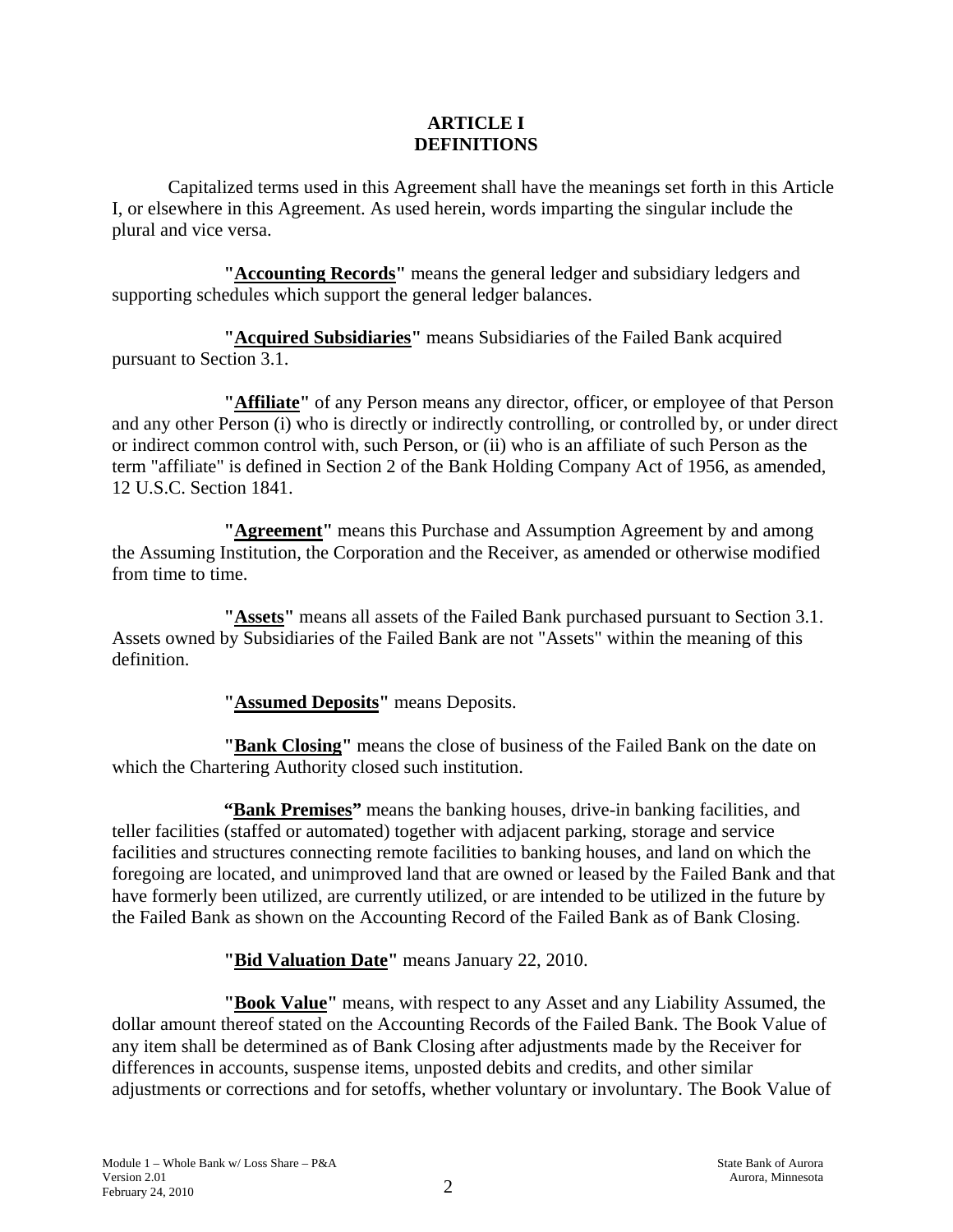a Subsidiary of the Failed Bank acquired by the Assuming Institution shall be determined from the investment in subsidiary and related accounts on the "bank only" (unconsolidated) balance sheet of the Failed Bank based on the equity method of accounting. Without limiting the generality of the foregoing, (i) the Book Value of a Liability Assumed shall include all accrued and unpaid interest thereon as of Bank Closing, and (ii) the Book Value of a Loan shall reflect adjustments for earned interest, or unearned interest (as it relates to the "rule of 78s" or add-oninterest loans, as applicable), if any, as of Bank Closing, adjustments for the portion of earned or unearned loan-related credit life and/or disability insurance premiums, if any, attributable to the Failed Bank as of Bank Closing, and adjustments for Failed Bank Advances, if any, in each case as determined for financial reporting purposes. The Book Value of an Asset shall not include any adjustment for loan premiums, discounts or any related deferred income, fees or expenses, or general or specific reserves on the Accounting Records of the Failed Bank.

 **"Business Day"** means a day other than a Saturday, Sunday, Federal legal holiday or legal holiday under the laws of the State where the Failed Bank is located, or a day on which the principal office of the Corporation is closed.

 **"Chartering Authority"** means (i) with respect to a national bank, the Office of the Comptroller of the Currency, (ii) with respect to a Federal savings association or savings bank, the Office of Thrift Supervision, (iii) with respect to a bank or savings institution chartered by a State, the agency of such State charged with primary responsibility for regulating and/or closing banks or savings institutions, as the case may be, (iv) the Corporation in accordance with 12 U.S.C. Section 1821(c), with regard to self appointment, or (v) the appropriate Federal banking agency in accordance with 12 U.S.C. 1821(c)(9).

 **"Commitment"** means the unfunded portion of a line of credit or other commitment reflected on the books and records of the Failed Bank to make an extension of credit (or additional advances with respect to a Loan) that was legally binding on the Failed Bank as of Bank Closing, other than extensions of credit pursuant to the credit card business and overdraft protection plans of the Failed Bank, if any.

 **"Credit Documents"** mean the agreements, instruments, certificates or other documents at any time evidencing or otherwise relating to, governing or executed in connection with or as security for, a Loan, including without limitation notes, bonds, loan agreements, letter of credit applications, lease financing contracts, banker's acceptances, drafts, interest protection agreements, currency exchange agreements, repurchase agreements, reverse repurchase agreements, guarantees, deeds of trust, mortgages, assignments, security agreements, pledges, subordination or priority agreements, lien priority agreements, undertakings, security instruments, certificates, documents, legal opinions, participation agreements and intercreditor agreements, and all amendments, modifications, renewals, extensions, rearrangements, and substitutions with respect to any of the foregoing.

 **"Credit File"** means all Credit Documents and all other credit, collateral, or insurance documents in the possession or custody of the Assuming Institution, or any of its Subsidiaries or Affiliates, relating to an Asset or a Loan included in a Put Notice, or copies of any thereof.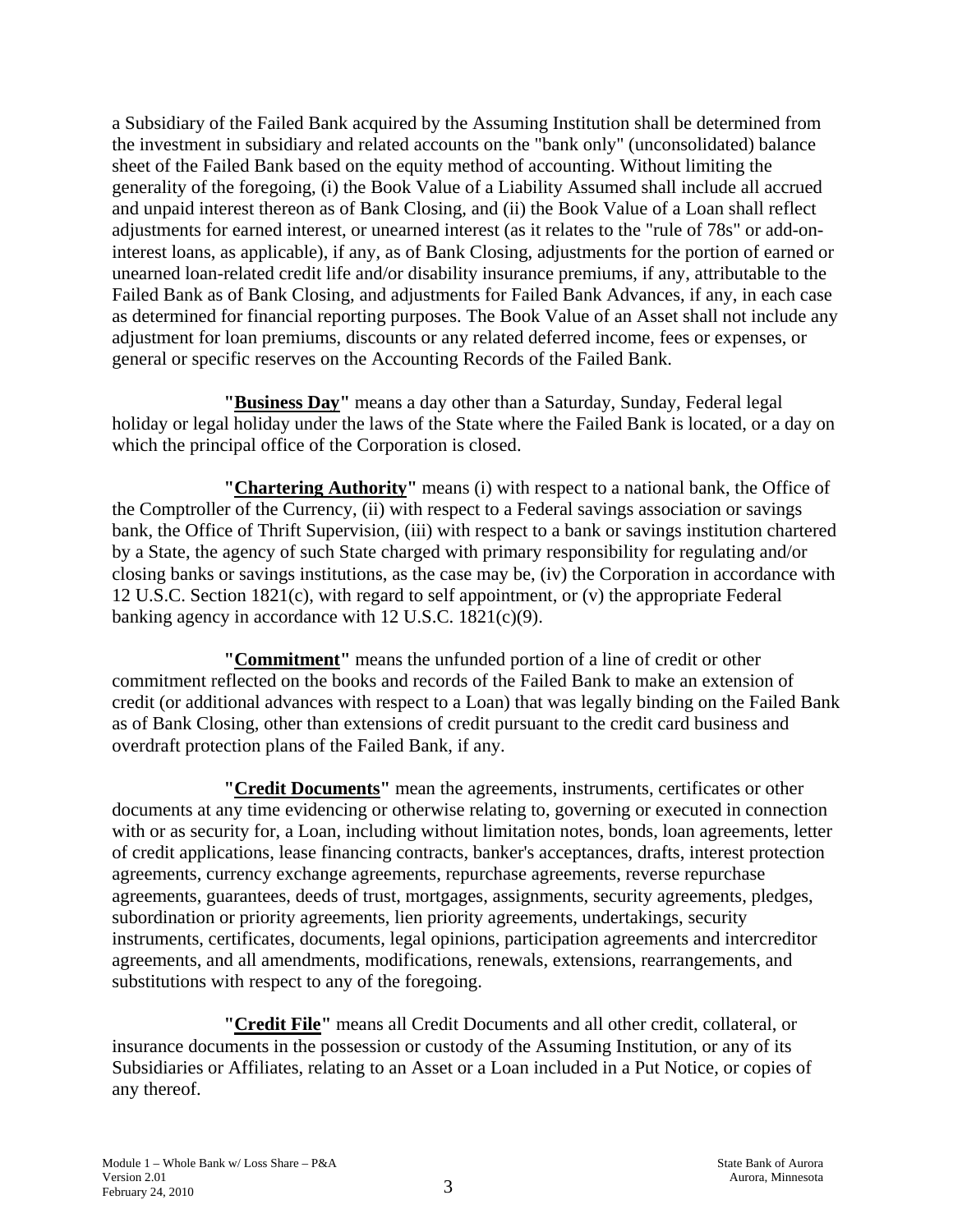**"Data Processing Lease"** means any lease or licensing agreement, binding on the Failed Bank as of Bank Closing, the subject of which is data processing equipment or computer hardware or software used in connection with data processing activities. A lease or licensing agreement for computer software used in connection with data processing activities shall constitute a Data Processing Lease regardless of whether such lease or licensing agreement also covers data processing equipment.

 **"Deposit"** means a deposit as defined in 12 U.S.C. Section 1813(l), including without limitation, outstanding cashier's checks and other official checks and all uncollected items included in the depositors' balances and credited on the books and records of the Failed Bank; provided, that the term "Deposit" shall not include all or any portion of those deposit balances which, in the discretion of the Receiver or the Corporation, (i) may be required to satisfy it for any liquidated or contingent liability of any depositor arising from an unauthorized or unlawful transaction, or (ii) may be needed to provide payment of any liability of any depositor to the Failed Bank or the Receiver, including the liability of any depositor as a director or officer of the Failed Bank, whether or not the amount of the liability is or can be determined as of Bank Closing.

 **"Deposit Secured Loan"** means a loan in which the only collateral securing the loan is Assumed Deposits or deposits at other insured depository institutions

 **"Equity Adjustment"** means the dollar amount resulting by subtracting the Book Value, as of Bank Closing, of all Liabilities Assumed under this Agreement by the Assuming Institution from the purchase price, as determined in accordance with this Agreement, as of Bank Closing, of all Assets acquired under this Agreement by the Assuming Institution, which may be a positive or a negative number.

 **"Failed Bank Advances"** means the total sums paid by the Failed Bank to (i) protect its lien position, (ii) pay ad valorem taxes and hazard insurance, and (iii) pay credit life insurance, accident and health insurance, and vendor's single interest insurance.

**"Fair Market Value"** means (i)(a) "Market Value" as defined in the regulation prescribing the standards for real estate appraisals used in federally related transactions, 12 C.F.R. § 323.2(g), and accordingly shall mean the most probable price which a property should bring in a competitive and open market under all conditions requisite to a fair sale, the buyer and seller each acting prudently and knowledgeably, and assuming the price is not affected by undue stimulus. Implicit in this definition is the consummation of a sale as of a specified date and the passing of title from seller to buyer under conditions whereby:

(1) Buyer and seller are typically motivated;

(2) Both parties are well informed or well advised, and acting in what they consider their own best interests;

(3) A reasonable time is allowed for exposure in the open market;

(4) Payment is made in terms of cash in U.S. dollars or in terms of financial arrangements comparable thereto; and

(5) The price represents the normal consideration for the property sold unaffected by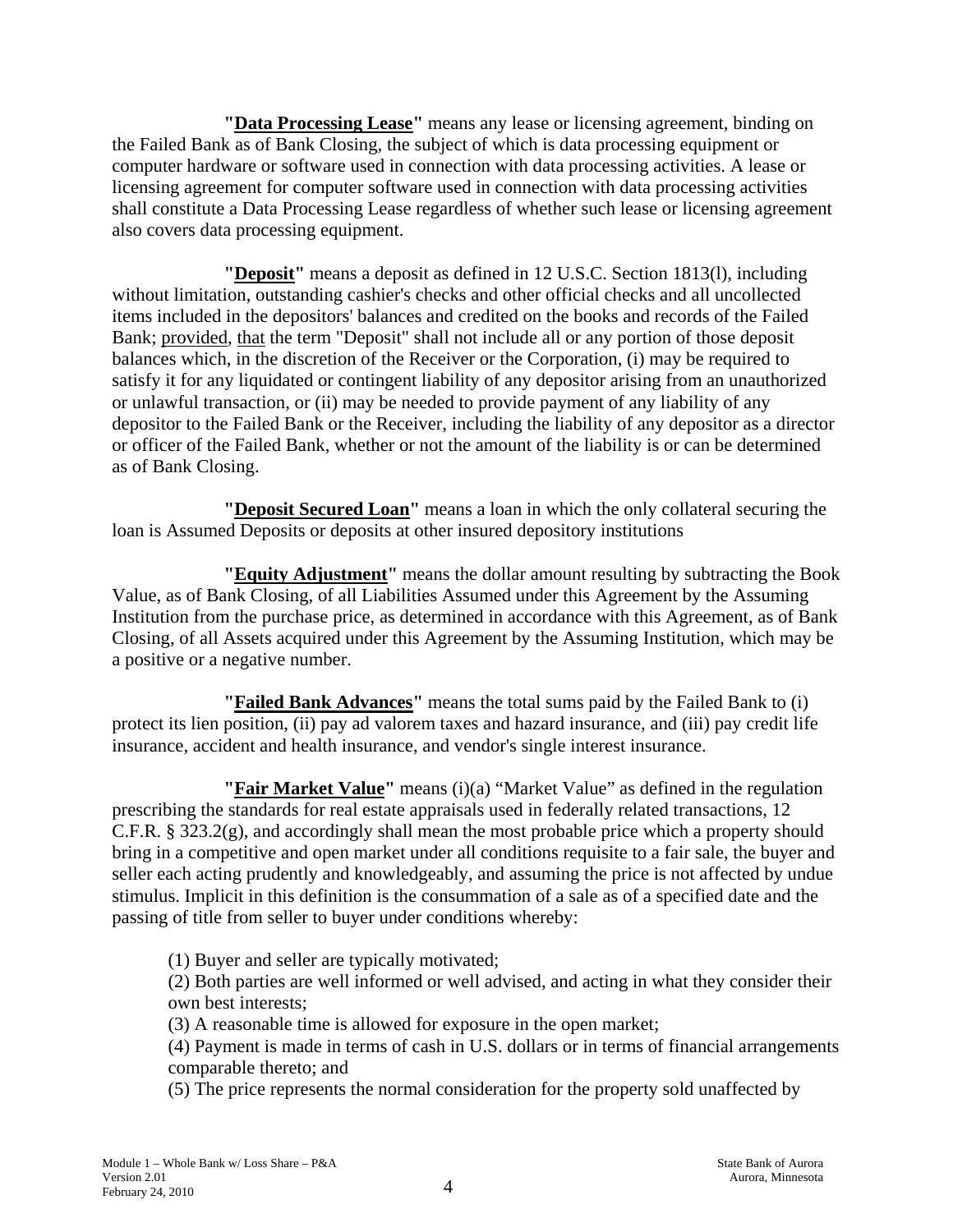special or creative financing or sales concessions granted by anyone associated with the sale;

as determined as of Bank Closing by an appraiser chosen by the Assuming Institution from a list of acceptable appraisers provided by the Receiver; any costs and fees associated with such determination shall be shared equally by the Receiver and the Assuming Institution, and (b) which, with respect to Bank Premises (to the extent, if any, that Bank Premises are purchased utilizing this valuation method), shall be determined not later than sixty (60) days after Bank Closing by an appraiser selected by the Receiver and the Assuming Institution within seven (7) days after Bank Closing; or (ii) with respect to property other than Bank Premises purchased utilizing this valuation method, the price therefore as established by the Receiver and agreed to by the Assuming Institution, or in the absence of such agreement, as determined in accordance with clause (i)(a) above.

 "**First Loss Tranche**" means the dollar amount of liability that the Assuming Institution will incur prior to the commencement of loss sharing, which is the sum of (i) the Assuming Institution's asset premium (discount) bid, as reflected on the Assuming Institution's bid form, plus (ii) the Assuming Institution's Deposit premium bid, as reflected on the Assuming Institution's bid form, plus (iii) the Equity Adjustment. The First Loss Tranche may be a positive or negative number.

 "**Fixtures**" means those leasehold improvements, additions, alterations and installations constituting all or a part of Bank Premises and which were acquired, added, built, installed or purchased at the expense of the Failed Bank, regardless of the holder of legal title thereto as of Bank Closing.

 **"Furniture and Equipment"** means the furniture and equipment, other than motor vehicles, leased or owned by the Failed Bank and reflected on the books of the Failed Bank as of Bank Closing and located on or at Bank Premises, including without limitation automated teller machines, carpeting, furniture, office machinery (including personal computers), shelving, office supplies, telephone, surveillance, security systems and artwork. Motor vehicles shall be considered other assets and pass at the value designated in Schedule 3.2. Furniture and equipment located at a storage facility not adjacent to a Bank Premises are excluded from this definition.

 **"Indemnitees"** means, except as provided in paragraph (11) of Section 12.1, (i) the Assuming Institution, (ii) the Subsidiaries and Affiliates of the Assuming Institution other than any Subsidiaries or Affiliates of the Failed Bank that are or become Subsidiaries or Affiliates of the Assuming Institution, and (iii) the directors, officers, employees and agents of the Assuming Institution and its Subsidiaries and Affiliates who are not also present or former directors, officers, employees or agents of the Failed Bank or of any Subsidiary or Affiliate of the Failed Bank.

 **"Legal Balance"** means the amount of indebtedness legally owed by an Obligor with respect to a Loan, including principal and accrued and unpaid interest, late fees, attorneys' fees and expenses, taxes, insurance premiums, and similar charges, if any.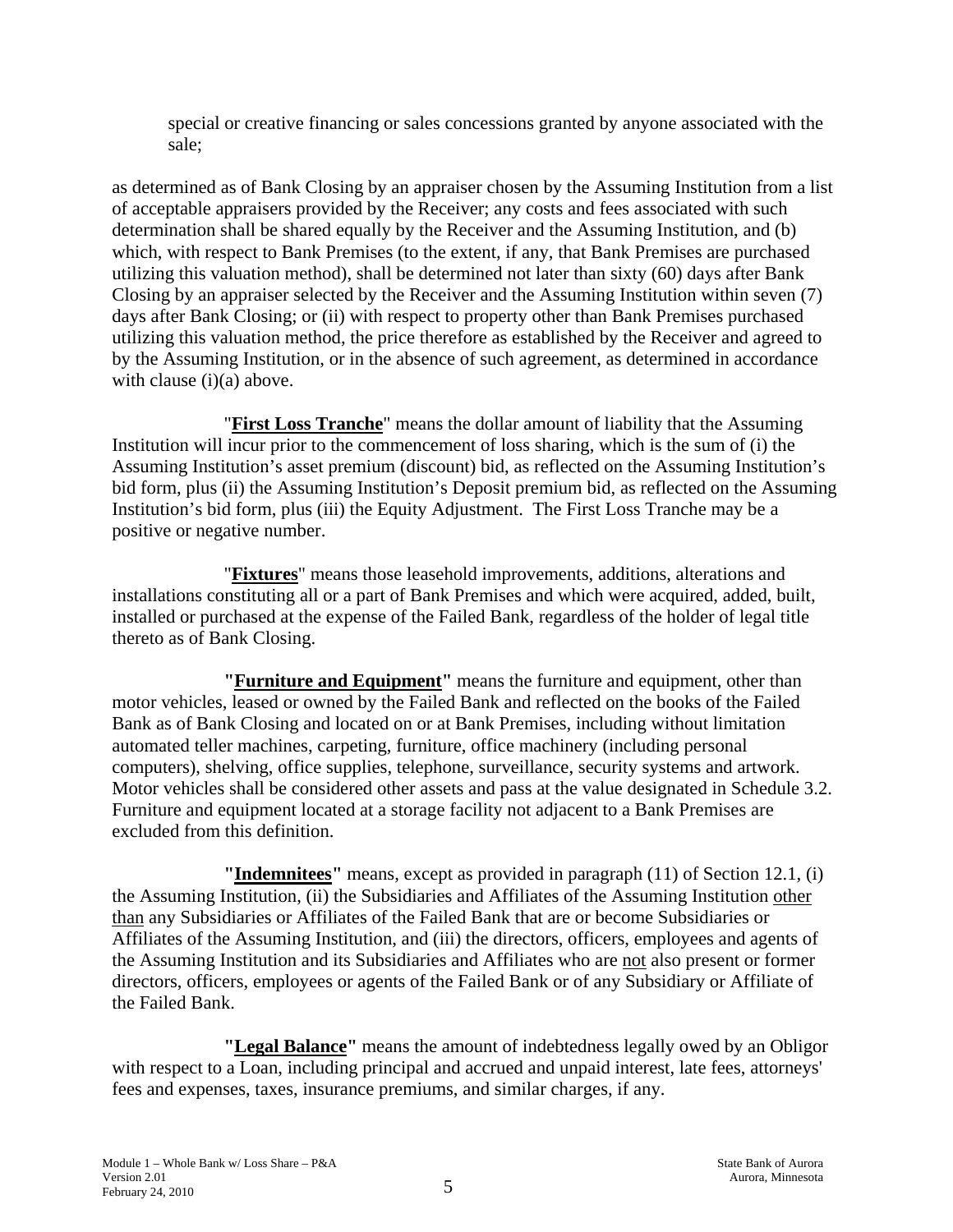**"Liabilities Assumed"** has the meaning provided in Section 2.1.

 **"Lien"** means any mortgage, lien, pledge, charge, assignment for security purposes, security interest, or encumbrance of any kind with respect to an Asset, including any conditional sale agreement or capital lease or other title retention agreement relating to such Asset.

"Loans" means all of the following owed to or held by the Failed Bank as of Bank Closing:

 (i) loans (including loans which have been charged off the Accounting Records of the Failed Bank in whole or in part prior to and including the Bid Valuation Date), participation agreements, interests in participations, overdrafts of customers (including but not limited to overdrafts made pursuant to an overdraft protection plan or similar extensions of credit in connection with a deposit account), revolving commercial lines of credit, home equity lines of credit, Commitments, United States and/or State-guaranteed student loans, and lease financing contracts;

 (ii) all Liens, rights (including rights of set-off), remedies, powers, privileges, demands, claims, priorities, equities and benefits owned or held by, or accruing or to accrue to or for the benefit of, the holder of the obligations or instruments referred to in clause (i) above, including but not limited to those arising under or based upon Credit Documents, casualty insurance policies and binders, standby letters of credit, mortgagee title insurance policies and binders, payment bonds and performance bonds at any time and from time to time existing with respect to any of the obligations or instruments referred to in clause (i) above; and

 (iii) all amendments, modifications, renewals, extensions, refinancings, and refundings of or for any of the foregoing.

 **"Obligor"** means each Person liable for the full or partial payment or performance of any Loan, whether such Person is obligated directly, indirectly, primarily, secondarily, jointly, or severally.

 **"Other Real Estate"** means all interests in real estate (other than Bank Premises and Fixtures), including but not limited to mineral rights, leasehold rights, condominium and cooperative interests, air rights and development rights that are owned by the Failed Bank.

 **"Person"** means any individual, corporation, partnership, joint venture, association, joint-stock company, trust, unincorporated organization, or government or any agency or political subdivision thereof, excluding the Corporation.

 **"Primary Indemnitor"** means any Person (other than the Assuming Institution or any of its Affiliates) who is obligated to indemnify or insure, or otherwise make payments (including payments on account of claims made against) to or on behalf of any Person in connection with the claims covered under Article XII, including without limitation any insurer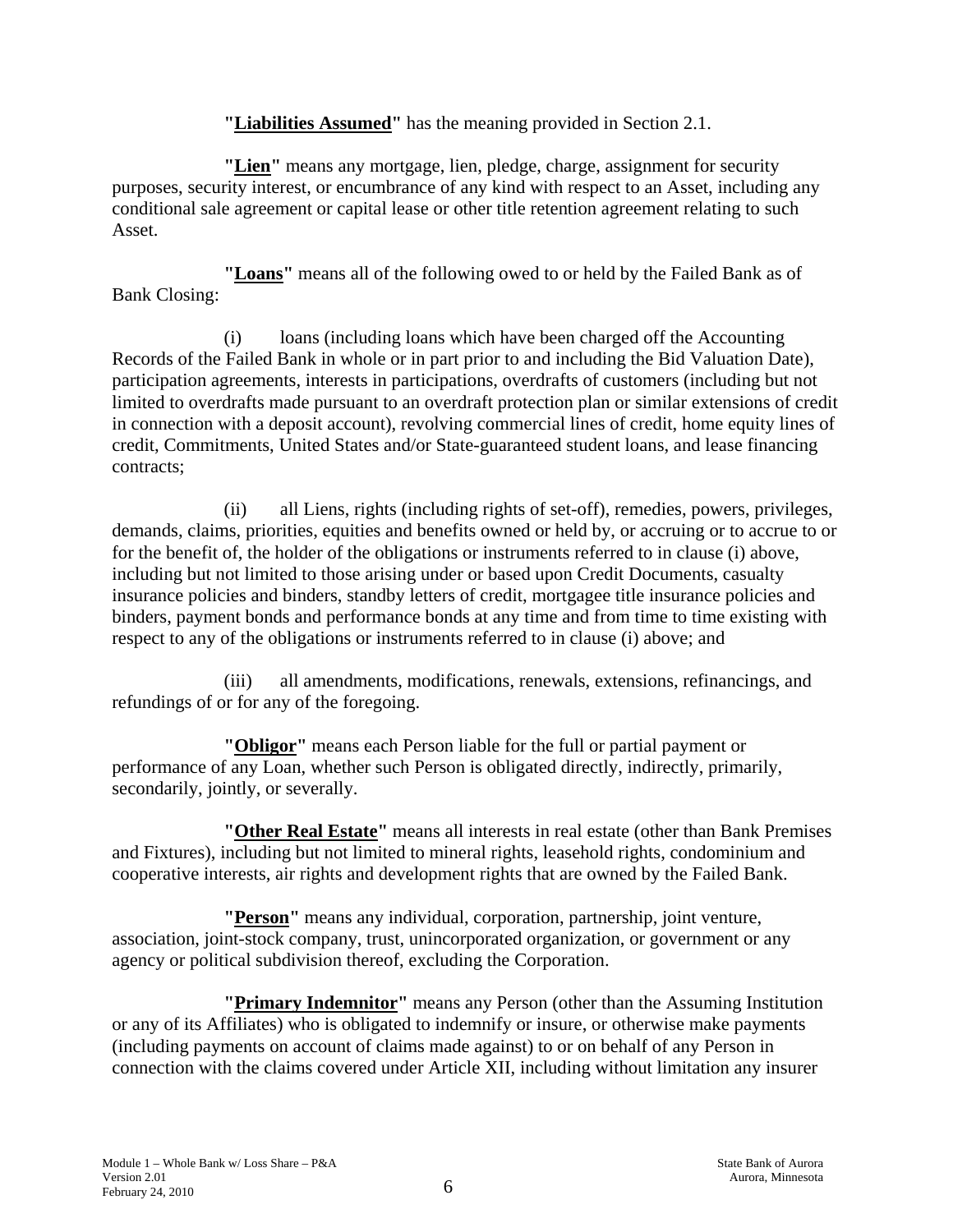issuing any directors and officers liability policy or any Person issuing a financial institution bond or banker's blanket bond.

**"Proforma"** means producing a balance sheet that reflects a reasonably accurate financial statement of the Failed bank through the date of closing. The Proforma financial statements serve as a basis for the opening entries of both the Assuming Institution and the Receiver.

 **"Put Date"** has the meaning provided in Section 3.4.

 **"Put Notice"** has the meaning provided in Section 3.4.

 **"Qualified Financial Contract"** means a qualified financial contract as defined in 12 U.S.C. Section 1821(e)(8)(D).

 **"Record"** means any document, microfiche, microfilm and computer records (including but not limited to magnetic tape, disc storage, card forms and printed copy) of the Failed Bank generated or maintained by the Failed Bank that is owned by or in the possession of the Receiver at Bank Closing.

 **"Related Liability"** with respect to any Asset means any liability existing and reflected on the Accounting Records of the Failed Bank as of Bank Closing for (i) indebtedness secured by mortgages, deeds of trust, chattel mortgages, security interests or other liens on or affecting such Asset, (ii) ad valorem taxes applicable to such Asset, and (iii) any other obligation determined by the Receiver to be directly related to such Asset.

 **"Related Liability Amount"** with respect to any Related Liability on the books of the Assuming Institution, means the amount of such Related Liability as stated on the Accounting Records of the Assuming Institution (as maintained in accordance with generally accepted accounting principles) as of the date as of which the Related Liability Amount is being determined. With respect to a liability that relates to more than one asset, the amount of such Related Liability shall be allocated among such assets for the purpose of determining the Related Liability Amount with respect to any one of such assets. Such allocation shall be made by specific allocation, where determinable, and otherwise shall be pro rata based upon the dollar amount of such assets stated on the Accounting Records of the entity that owns such asset.

 **"Repurchase Price"** means, with respect to any Loan the Book Value, adjusted to reflect changes to Book Value after Bank Closing, plus (i) any advances and interest on such Loan after Bank Closing, minus (ii) the total of amounts received by the Assuming Institution for such Loan, regardless of how applied, after Bank Closing, plus (iii) advances made by Assuming Institution, plus (iv) total disbursements of principal made by Receiver that are not included in the Book Value.

 **"Safe Deposit Boxes"** means the safe deposit boxes of the Failed Bank, if any, including the removable safe deposit boxes and safe deposit stacks in the Failed Bank's vault(s),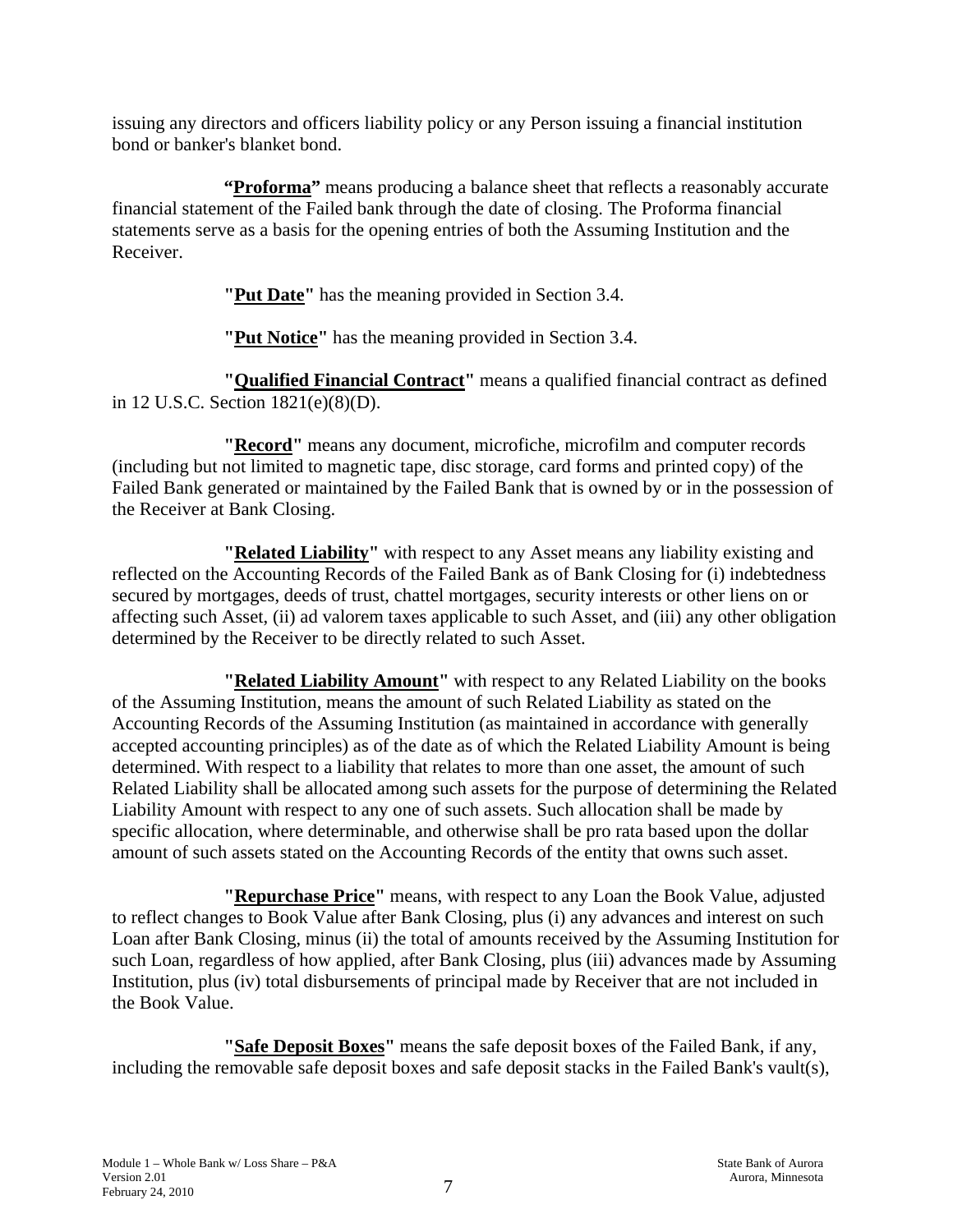all rights and benefits under rental agreements with respect to such safe deposit boxes, and all keys and combinations thereto.

 **"Settlement Date"** means the first Business Day immediately prior to the day which is three hundred sixty-five (365) days after Bank Closing, or such other date prior thereto as may be agreed upon by the Receiver and the Assuming Institution. The Receiver, in its discretion, may extend the Settlement Date.

 **"Settlement Interest Rate"** means, for the first calendar quarter or portion thereof during which interest accrues, the rate determined by the Receiver to be equal to the equivalent coupon issue yield on twenty-six (26)-week United States Treasury Bills in effect as of Bank Closing as published in The Wall Street Journal; provided, that if no such equivalent coupon issue yield is available as of Bank Closing, the equivalent coupon issue yield for such Treasury Bills most recently published in The Wall Street Journal prior to Bank Closing shall be used. Thereafter, the rate shall be adjusted to the rate determined by the Receiver to be equal to the equivalent coupon issue yield on such Treasury Bills in effect as of the first day of each succeeding calendar quarter during which interest accrues as published in The Wall Street Journal.

 **"Subsidiary"** has the meaning set forth in Section 3(w)(4) of the Federal Deposit Insurance Act, 12 U.S.C. Section 1813(w)(4), as amended.

### **ARTICLE II ASSUMPTION OF LIABILITIES**

<span id="page-11-1"></span><span id="page-11-0"></span> **2.1 Liabilities Assumed by Assuming Institution.** The Assuming Institution expressly assumes at Book Value (subject to adjustment pursuant to Article VIII) and agrees to pay, perform, and discharge all of the following liabilities of the Failed Bank as of Bank Closing, except as otherwise provided in this Agreement (such liabilities referred to as "Liabilities Assumed"):

> (a) Assumed Deposits, except those Deposits specifically listed on Schedule 2.1(a); provided, that as to any Deposits of public money which are Assumed Deposits, the Assuming Institution agrees to properly secure such Deposits with such Assets as appropriate which, prior to Bank Closing, were pledged as security by the Failed Bank, or with assets of the Assuming Institution, if such securing Assets, if any, are insufficient to properly secure such Deposits;

> (b) liabilities for indebtedness secured by mortgages, deeds of trust, chattel mortgages, security interests or other liens on or affecting any Assets, if any; provided, that the assumption of any liability pursuant to this paragraph shall be limited to the market value of the Assets securing such liability as determined by the Receiver;

> (c) borrowings from Federal Reserve Banks and Federal Home Loan Banks, if any, provided, that the assumption of any liability pursuant to this paragraph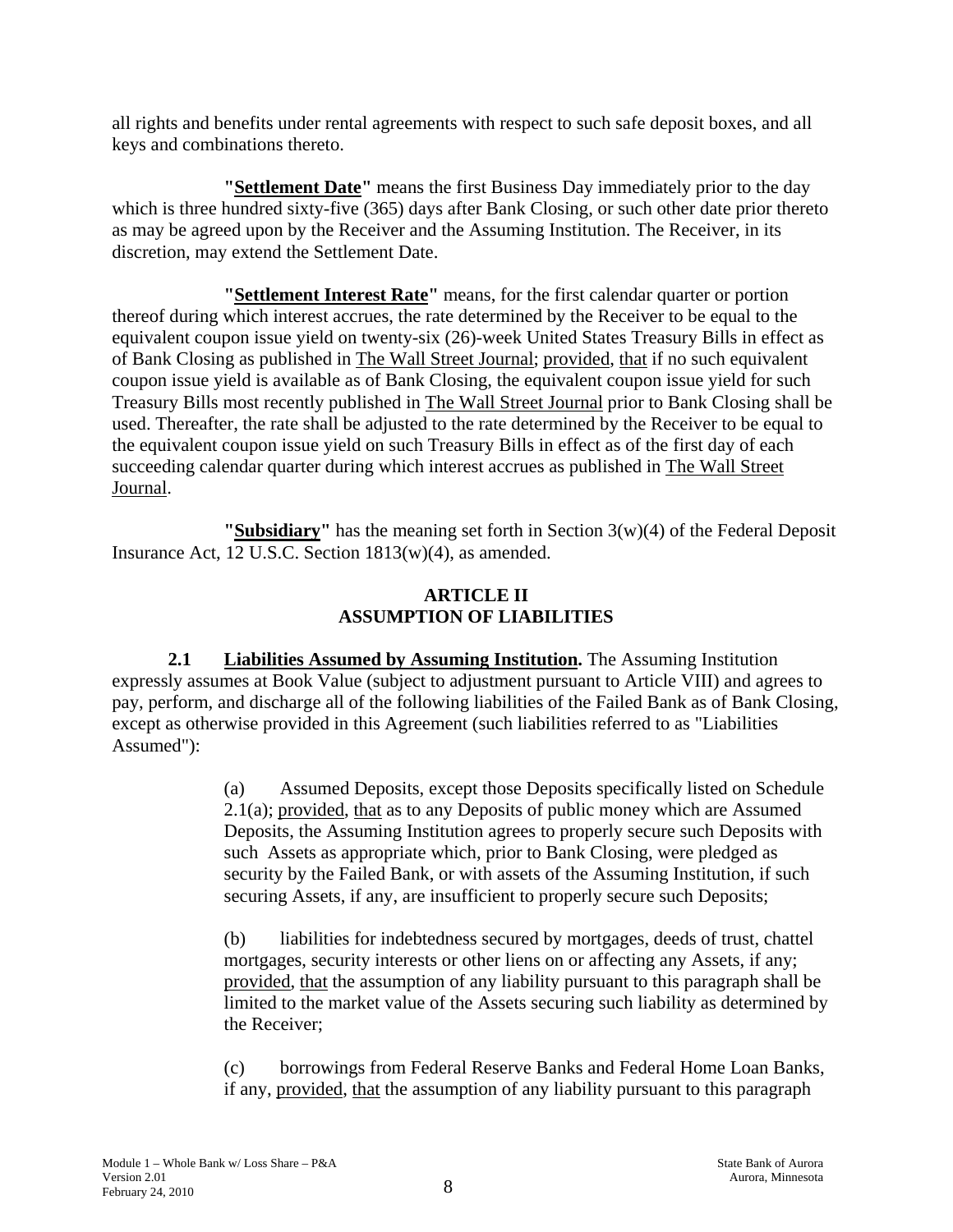shall be limited to the market value of the assets securing such liability as determined by the Receiver; and overdrafts, debit balances, service charges, reclamations, and adjustments to accounts with the Federal Reserve Banks as reflected on the books and records of any such Federal Reserve Bank within ninety (90) days after Bank Closing, if any;

(d) ad valorem taxes applicable to any Asset, if any; provided, that the assumption of any ad valorem taxes pursuant to this paragraph shall be limited to an amount equal to the market value of the Asset to which such taxes apply as determined by the Receiver;

 (e) liabilities, if any, for federal funds purchased, repurchase agreements and overdrafts in accounts maintained with other depository institutions (including any accrued and unpaid interest thereon computed to and including Bank Closing); provided, that the assumption of any liability pursuant to this paragraph shall be limited to the market value of the Assets securing such liability as determined by the Receiver;

(f) United States Treasury tax and loan note option accounts, if any;

 (g) liabilities for any acceptance or commercial letter of credit (other than "standby letters of credit" as defined in 12 C.F.R. Section 337.2(a)); provided, that the assumption of any liability pursuant to this paragraph shall be limited to the market value of the Assets securing such liability as determined by the Receiver;

 (h) duties and obligations assumed pursuant to this Agreement including without limitation those relating to the Failed Bank's Records, credit card business, overdraft protection plans, safe deposit business, safekeeping business or trust business, if any;

(i) liabilities, if any, for Commitments;

 (j) liabilities, if any, for amounts owed to any Subsidiary of the Failed Bank acquired under Section 3.1;

(k) liabilities, if any, with respect to Qualified Financial Contracts;

 (l) duties and obligations under any contract pursuant to which the Failed Bank provides mortgage servicing for others, or mortgage servicing is provided to the Failed Bank by others; and

 (m) all asset-related offensive litigation liabilities and all asset-related defensive litigation liabilities, but only to the extent such liabilities relate to assets subject to a loss share agreement, and provided that all other defensive litigation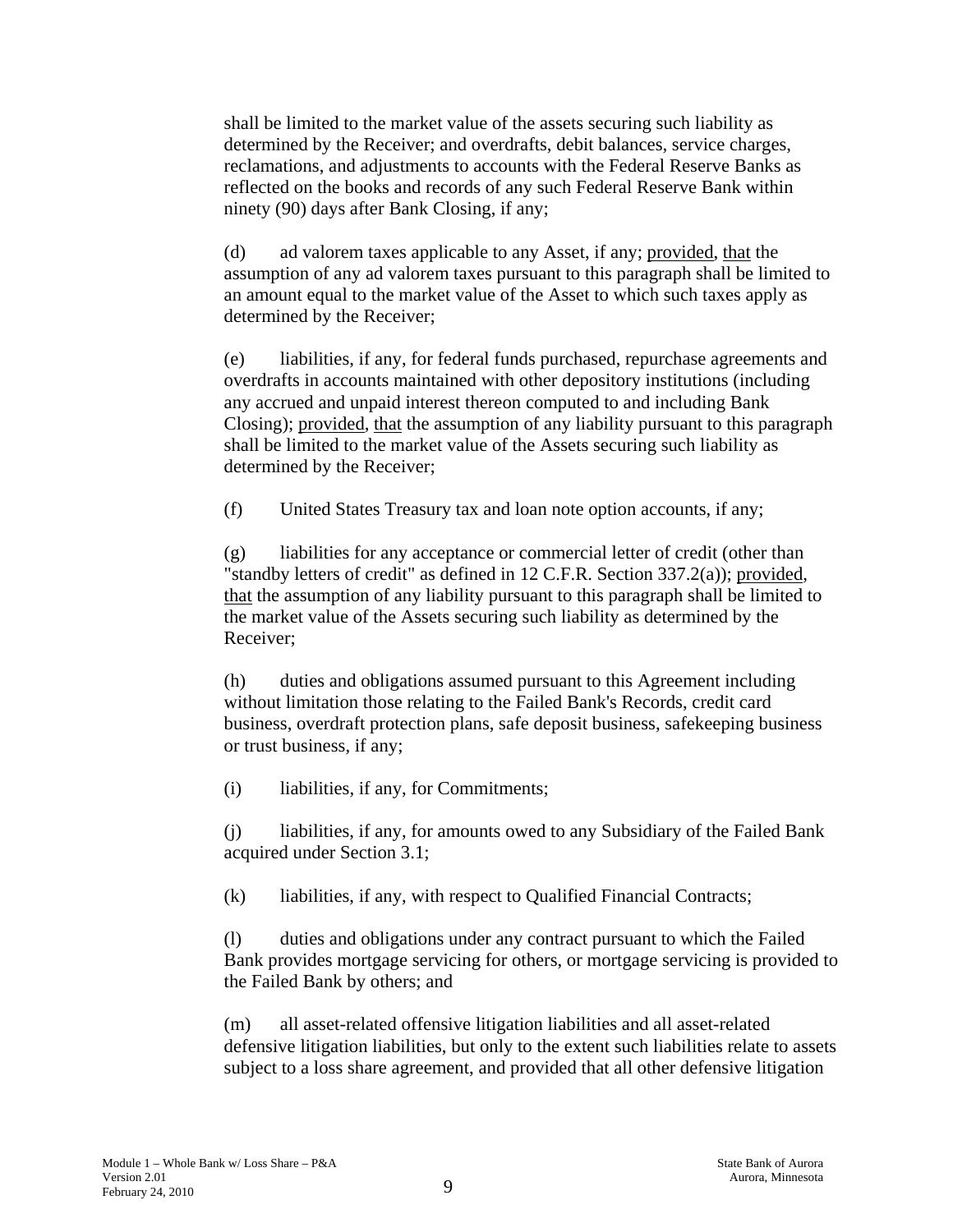and any class actions with respect to credit card business are retained by the Receiver.

Schedule 2.1 attached hereto and incorporated herein sets forth certain categories of Liabilities Assumed and the aggregate Book Value of the Liabilities Assumed in such categories. Such schedule is based upon the best information available to the Receiver and may be adjusted as provided in Article VIII.

<span id="page-13-0"></span>**2.2** Interest on Deposit Liabilities. The Assuming Institution agrees that, from and after Bank Closing, it will accrue and pay interest on Deposit liabilities assumed pursuant to Section 2.1 at a rate(s) it shall determine; provided, that for non-transaction Deposit liabilities such rate(s) shall not be less than the lowest rate offered by the Assuming Institution to its depositors for non-transaction deposit accounts. The Assuming Institution shall permit each depositor to withdraw, without penalty for early withdrawal, all or any portion of such depositor's Deposit, whether or not the Assuming Institution elects to pay interest in accordance with any deposit agreement formerly existing between the Failed Bank and such depositor; and further provided, that if such Deposit has been pledged to secure an obligation of the depositor or other party, any withdrawal thereof shall be subject to the terms of the agreement governing such pledge. The Assuming Institution shall give notice to such depositors as provided in Section 5.3 of the rate(s) of interest which it has determined to pay and of such withdrawal rights.

<span id="page-13-1"></span> **2.3 Unclaimed Deposits.** Fifteen (15) months following the Bank Closing Date, the Assuming Institution will provide the Receiver a listing of all deposit accounts, including the type of account, not claimed by the depositor. The Receiver will review the list and authorize the Assuming Institution to act on behalf of the Receiver to send a "Final Legal Notice" in a form substantially similar to Exhibit 2.3A to the owner(s) of the unclaimed deposits reminding them of the need to claim or arrange to continue their account(s) with the Assuming Institution. The Assuming Institution will send the "Final Legal Notice" to the depositors within thirty (30) days following notification of the Receiver's authorization. The Assuming Institution will prepare an Affidavit of Mailing and will forward the Affidavit of Mailing to the Receiver after mailing out the "Final Legal Notice" in a form substantially similar to Exhibit 2.3B to the owner(s) of unclaimed deposit accounts.

If, within eighteen (18) months after Bank Closing, any depositor of the Failed Bank does not claim or arrange to continue such depositor's Deposit assumed pursuant to Section 2.1 at the Assuming Institution, the Assuming Institution shall, within fifteen (15) Business Days after the end of such eighteen (18) month period, (i) refund to the Receiver the full amount of each such deposit (without reduction for service charges), (ii) provide to the Receiver a schedule of all such refunded Deposits in such form as may be prescribed by the Receiver, and (iii) assign, transfer, convey, and deliver to the Receiver, all right, title, and interest of the Assuming Institution in and to the Records previously transferred to the Assuming Institution and other records generated or maintained by the Assuming Institution pertaining to such Deposits. During such eighteen (18) month period, at the request of the Receiver, the Assuming Institution promptly shall provide to the Receiver schedules of unclaimed deposits in such form as may be prescribed by the Receiver.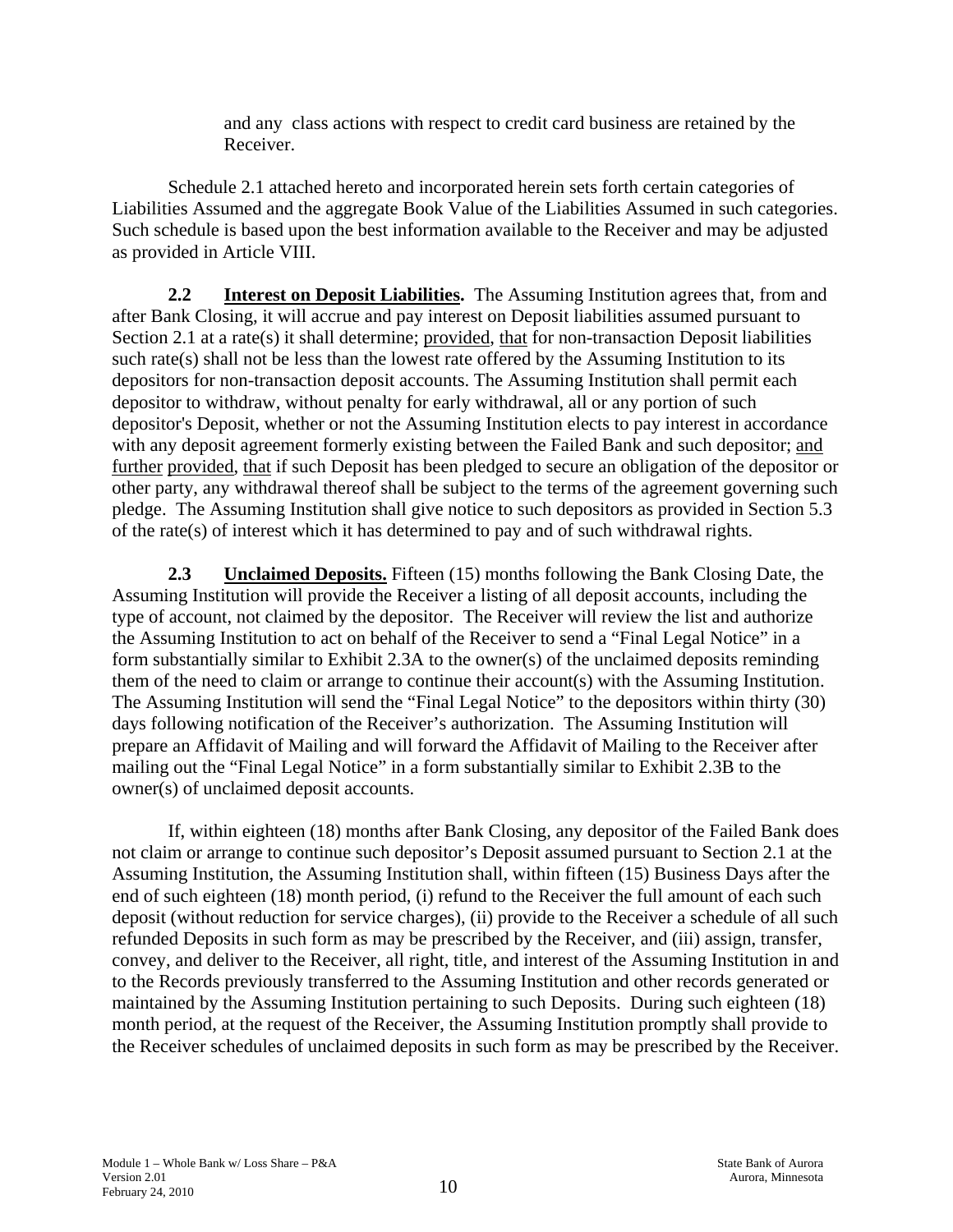<span id="page-14-0"></span>**2.4 Employee Plans.** Except as provided in Section 4.12, the Assuming Institution shall have no liabilities, obligations or responsibilities under the Failed Bank's health care, bonus, vacation, pension, profit sharing, deferred compensation, 401K or stock purchase plans or similar plans, if any, unless the Receiver and the Assuming Institution agree otherwise subsequent to the date of this Agreement.

### **ARTICLE III PURCHASE OF ASSETS**

<span id="page-14-2"></span><span id="page-14-1"></span> **3.1 Assets Purchased by Assuming Institution**. With the exception of certain assets expressly excluded in Sections 3.5 and 3.6, the Assuming Institution hereby purchases from the Receiver, and the Receiver hereby sells, assigns, transfers, conveys, and delivers to the Assuming Institution, all right, title, and interest of the Receiver in and to all of the assets (real, personal and mixed, wherever located and however acquired) including all subsidiaries, joint ventures, partnerships, and any and all other business combinations or arrangements, whether active, inactive, dissolved or terminated, of the Failed Bank whether or not reflected on the books of the Failed Bank as of Bank Closing. Schedule 3.1 attached hereto and incorporated herein sets forth certain categories of Assets purchased hereunder. Such schedule is based upon the best information available to the Receiver and may be adjusted as provided in Article VIII. Assets are purchased hereunder by the Assuming Institution subject to all liabilities for indebtedness collateralized by Liens affecting such Assets to the extent provided in Section 2.1. Notwithstanding Section 4.8, the Assuming Institution specifically purchases all mortgage servicing rights and obligations of the Failed Bank.

## **3.2 Asset Purchase Price**.

<span id="page-14-3"></span> (a) All Assets and assets of the Failed Bank subject to an option to purchase by the Assuming Institution shall be purchased for the amount, or the amount resulting from the method specified for determining the amount, as specified on Schedule 3.2, except as otherwise may be provided herein. Any Asset, asset of the Failed Bank subject to an option to purchase or other asset purchased for which no purchase price is specified on Schedule 3.2 or otherwise herein shall be purchased at its Book Value. Loans or other assets charged off the Accounting Records of the Failed Bank before the Bid Valuation Date shall be purchased at a price of zero.

 (b) The purchase price for securities (other than the capital stock of any Acquired Subsidiary and FRB and FHLB stock) purchased under Section 3.1 by the Assuming Institution shall be the market value thereof as of Bank Closing, which market value shall be (i) the market price for each such security quoted at the close of the trading day effective on Bank Closing as published electronically by Bloomberg, L.P., or alternatively, at the discretion of the Receiver, IDC/Financial Times (FT) Interactive Data; (ii) provided, that if such market price is not available for any such security, the Assuming Institution will submit a bid for each such security within three days of notification/bid request by the Receiver (unless a different time period is agreed to by the Assuming Institution and the Receiver) and the Receiver, in its sole discretion will accept or reject each such bid; and (iii) further provided in the absence of an acceptable bid from the Assuming Institution, each such security shall not pass to the Assuming Institution and shall be deemed to be an excluded asset hereunder.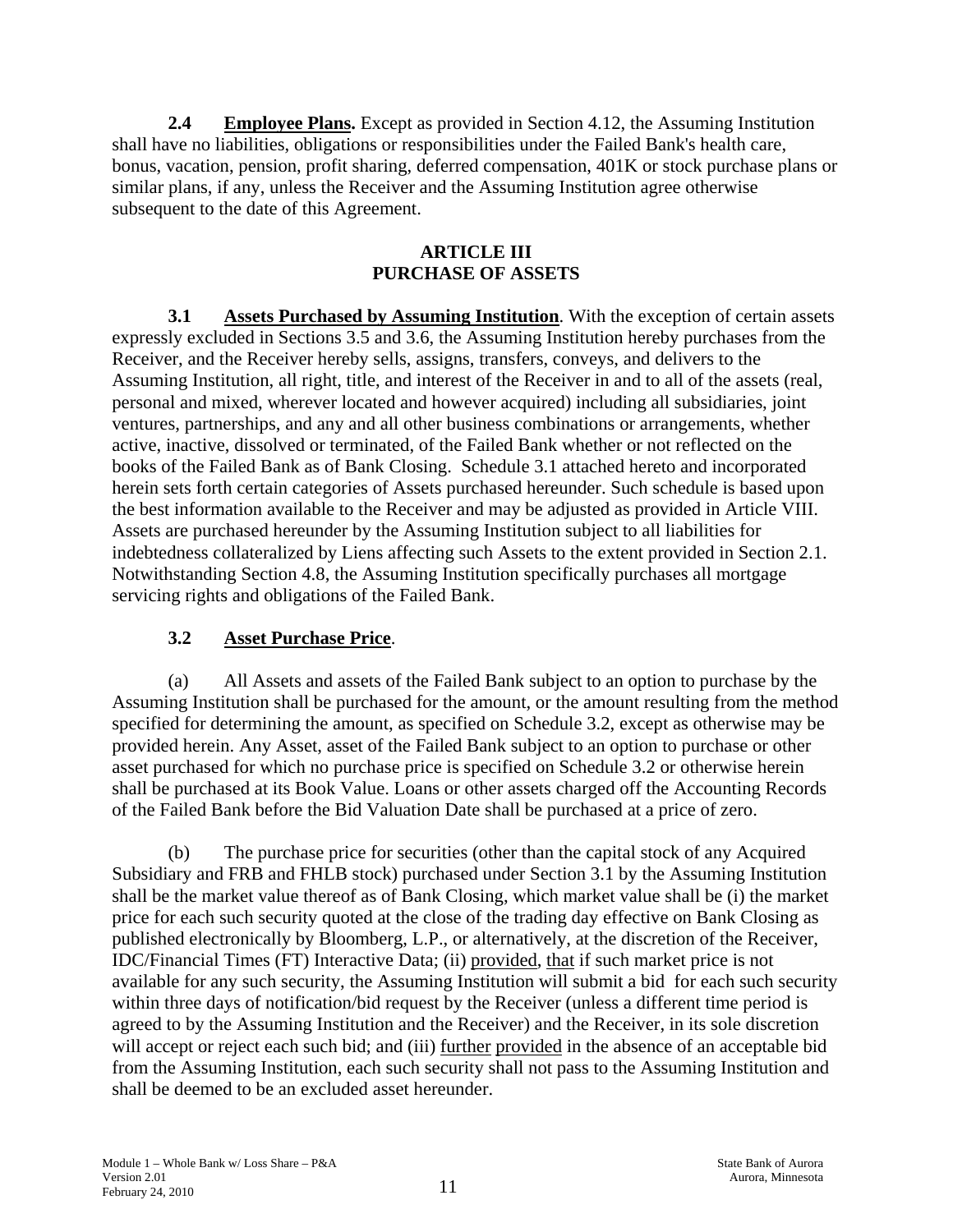(c) Qualified Financial Contracts shall be purchased at market value determined in accordance with the terms of Exhibit 3.2(c). Any costs associated with such valuation shall be shared equally by the Receiver and the Assuming Institution.

<span id="page-15-0"></span> **3.3 Manner of Conveyance; Limited Warranty; Nonrecourse; Etc. THE CONVEYANCE OF ALL ASSETS, INCLUDING REAL AND PERSONAL PROPERTY INTERESTS, PURCHASED BY THE ASSUMING INSTITUTION UNDER THIS AGREEMENT SHALL BE MADE, AS NECESSARY, BY RECEIVER'S DEED OR RECEIVER'S BILL OF SALE, "AS IS", "WHERE IS", WITHOUT RECOURSE AND, EXCEPT AS OTHERWISE SPECIFICALLY PROVIDED IN THIS AGREEMENT, WITHOUT ANY WARRANTIES WHATSOEVER WITH RESPECT TO SUCH ASSETS, EXPRESS OR IMPLIED, WITH RESPECT TO TITLE, ENFORCEABILITY, COLLECTIBILITY, DOCUMENTATION OR FREEDOM FROM LIENS OR ENCUMBRANCES (IN WHOLE OR IN PART), OR ANY OTHER MATTERS.** 

### **3.4 Puts of Assets to the Receiver**.

<span id="page-15-1"></span> (a) **Puts Within 30 Days After Bank Closing**. During the thirty (30)-day period following Bank Closing and only during such period (which thirty (30)-day period may be extended in writing in the sole absolute discretion of the Receiver for any Loan), in accordance with this Section 3.4, the Assuming Institution shall be entitled to require the Receiver to purchase any Deposit Secured Loan transferred to the Assuming Institution pursuant to Section 3.1 which is not fully secured by Assumed Deposits or deposits at other insured depository institutions due to either insufficient Assumed Deposit or deposit collateral or deficient documentation regarding such collateral; provided with regard to any Deposit Secured Loan secured by an Assumed Deposit, no such purchase may be required until any Deposit setoff determination, whether voluntary or involuntary, has been made; and,

at the end of the thirty (30)-day period following Bank Closing and at that time only, in accordance with this Section 3.4, the Assuming Institution shall be entitled to require the Receiver to purchase any remaining overdraft transferred to the Assuming Institution pursuant to 3.1 which both was made after the Bid Valuation Date and was not made pursuant to an overdraft protection plan or similar extension of credit.

Notwithstanding the foregoing, the Assuming Institution shall not have the right to require the Receiver to purchase any Loan if (i) the Obligor with respect to such Loan is an Acquired Subsidiary, or (ii) the Assuming Institution has:

- (A) made any advance in accordance with the terms of a Commitment or otherwise with respect to such Loan;
- (B) taken any action that increased the amount of a Related Liability with respect to such Loan over the amount of such liability immediately prior to the time of such action;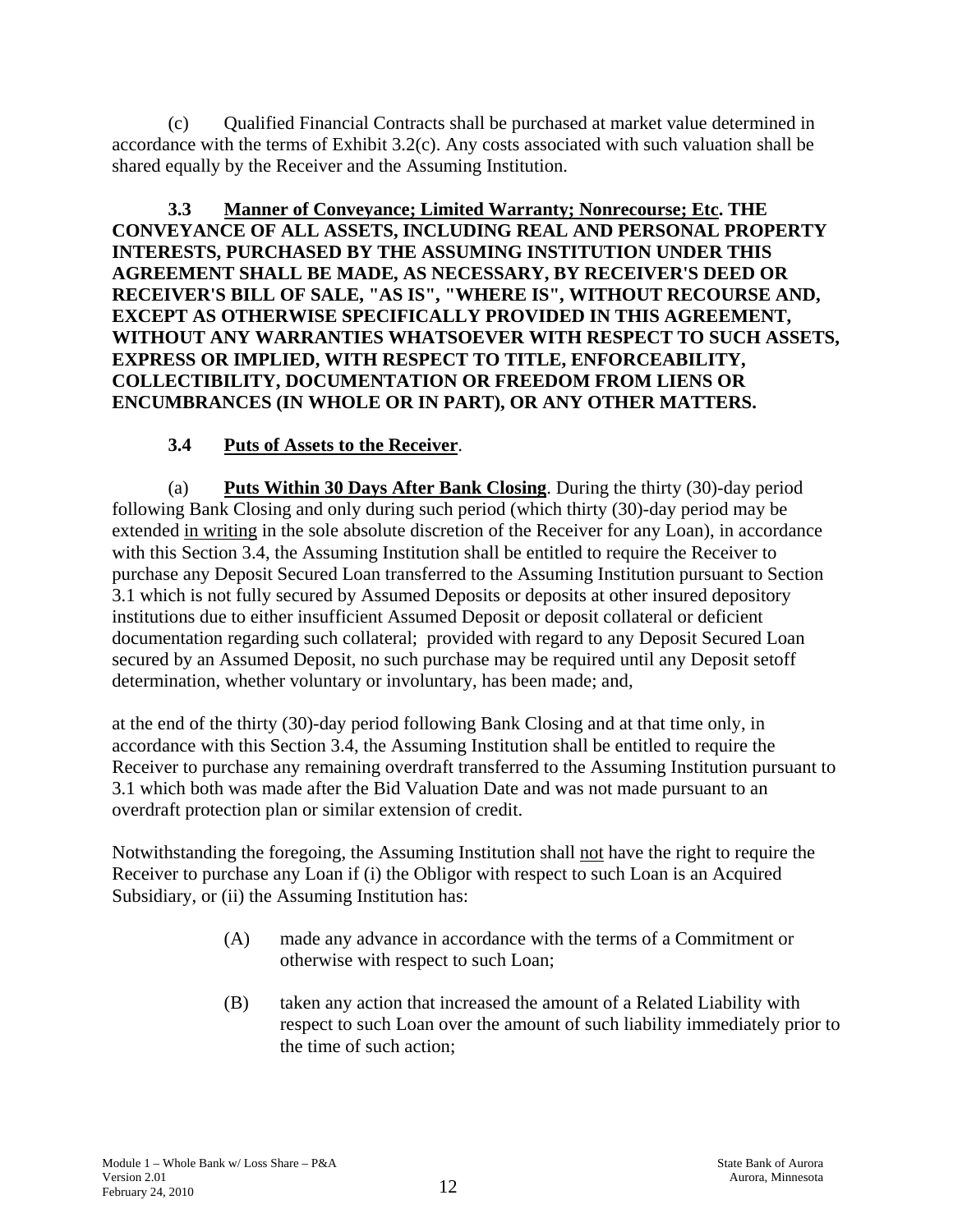- (C) created or permitted to be created any Lien on such Loan which secures indebtedness for money borrowed or which constitutes a conditional sales agreement, capital lease or other title retention agreement;
- (D) entered into, agreed to make, grant or permit, or made, granted or permitted any modification or amendment to, any waiver or extension with respect to, or any renewal, refinancing or refunding of, such Loan or related Credit Documents or collateral, including, without limitation, any act or omission which diminished such collateral; or
- (E) sold, assigned or transferred all or a portion of such Loan to a third party (whether with or without recourse).

The Assuming Institution shall transfer all such Assets to the Receiver without recourse, and shall indemnify the Receiver against any and all claims of any Person claiming by, through or under the Assuming Institution with respect to any such Asset, as provided in Section 12.4.

 (b) **Puts Prior to the Settlement Date.** During the period from the Bank Closing Date to and including the Business Day immediately preceding the Settlement Date, the Assuming Bank shall be entitled to require the Receiver to purchase any Asset which the Assuming Bank can establish is evidenced by forged or stolen instruments as of the Bank Closing Date; provided, that, the Assuming Bank shall not have the right to require the Receiver to purchase any such Asset with respect to which the Assuming Bank has taken any action referred to in Section 3.4(a)(ii) with respect to such Asset. The Assuming Bank shall transfer all such Assets to the Receiver without recourse, and shall indemnify the Receiver against any and all claims of any Person claiming by, through or under the Assuming Bank with respect to any such Asset, as provided in Section 12.4.

 (c) **Notices to the Receiver**. In the event that the Assuming Institution elects to require the Receiver to purchase one or more Assets, the Assuming Institution shall deliver to the Receiver a notice (a "Put Notice") which shall include:

- (i) a list of all Assets that the Assuming Institution requires the Receiver to purchase;
- (ii) a list of all Related Liabilities with respect to the Assets identified pursuant to (i) above; and
- (iii) a statement of the estimated Repurchase Price of each Asset identified pursuant to (i) above as of the applicable Put Date.

Such notice shall be in the form prescribed by the Receiver or such other form to which the Receiver shall consent. As provided in Section 9.6, the Assuming Institution shall deliver to the Receiver such documents, Credit Files and such additional information relating to the subject matter of the Put Notice as the Receiver may request and shall provide to the Receiver full access to all other relevant books and records.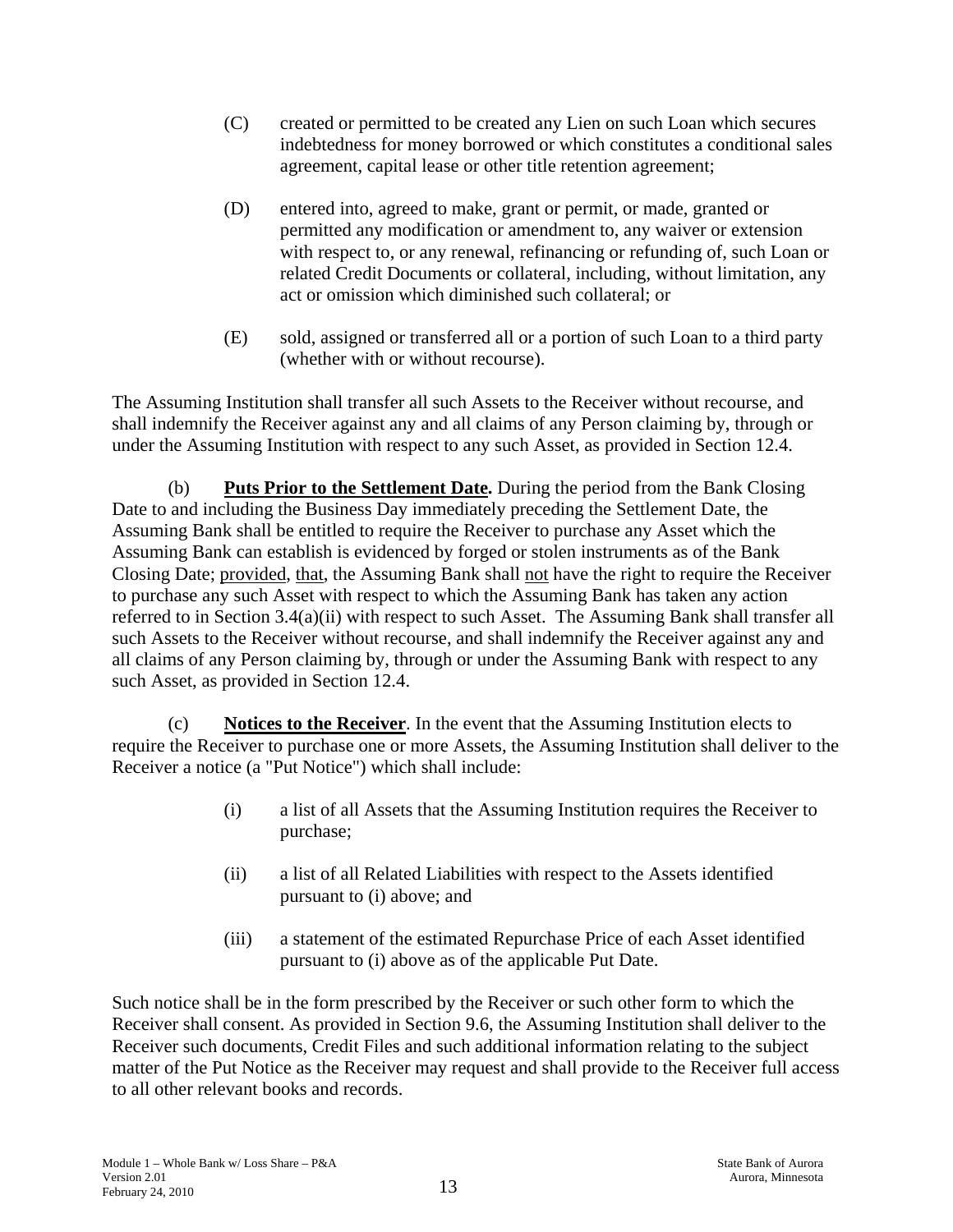(d) **Purchase by Receiver**. The Receiver shall purchase Assets that are specified in the Put Notice and shall assume Related Liabilities with respect to such Assets, and the transfer of such Assets and Related Liabilities shall be effective as of a date determined by the Receiver which date shall not be later than thirty (30) days after receipt by the Receiver of the Put Notice (the "Put Date").

 (e) **Purchase Price and Payment Date**. Each Asset purchased by the Receiver pursuant to this Section 3.4 shall be purchased at a price equal to the Repurchase Price of such Asset less the Related Liability Amount applicable to such Asset, in each case determined as of the applicable Put Date. If the difference between such Repurchase Price and such Related Liability Amount is positive, then the Receiver shall pay to the Assuming Institution the amount of such difference; if the difference between such amounts is negative, then the Assuming Institution shall pay to the Receiver the amount of such difference. The Assuming Institution or the Receiver, as the case may be, shall pay the purchase price determined pursuant to this Section 3.4(d) not later than the twentieth (20th) Business Day following the applicable Put Date, together with interest on such amount at the Settlement Interest Rate for the period from and including such Put Date to and including the day preceding the date upon which payment is made.

 (f) **Servicing.** The Assuming Institution shall administer and manage any Asset subject to purchase by the Receiver in accordance with usual and prudent banking standards and business practices until such time as such Asset is purchased by the Receiver.

 (g) **Reversals**. In the event that the Receiver purchases an Asset (and assumes the Related Liability) that it is not required to purchase pursuant to this Section 3.4, the Assuming Institution shall repurchase such Asset (and assume such Related Liability) from the Receiver at a price computed so as to achieve the same economic result as would apply if the Receiver had never purchased such Asset pursuant to this Section 3.4.

<span id="page-17-0"></span> **3.5 Assets Not Purchased by Assuming Institution**. The Assuming Institution does not purchase, acquire or assume, or (except as otherwise expressly provided in this Agreement) obtain an option to purchase, acquire or assume under this Agreement:

 (a) any financial institution bonds, banker's blanket bonds, or public liability, fire, extended coverage insurance policy, bank owned life insurance or any other insurance policy of the Failed Bank, or premium refund, unearned premium derived from cancellation, or any proceeds payable with respect to any of the foregoing;

 (b) any interest, right, action, claim, or judgment against (i) any officer, director, employee, accountant, attorney, or any other Person employed or retained by the Failed Bank or any Subsidiary of the Failed Bank on or prior to Bank Closing arising out of any act or omission of such Person in such capacity, (ii) any underwriter of financial institution bonds, banker's blanket bonds or any other insurance policy of the Failed Bank, (iii) any shareholder or holding company of the Failed Bank, or (iv) any other Person whose action or inaction may be related to any loss (exclusive of any loss resulting from such Person's failure to pay on a Loan made by the Failed Bank) incurred by the Failed Bank; provided, that for the purposes hereof, the acts,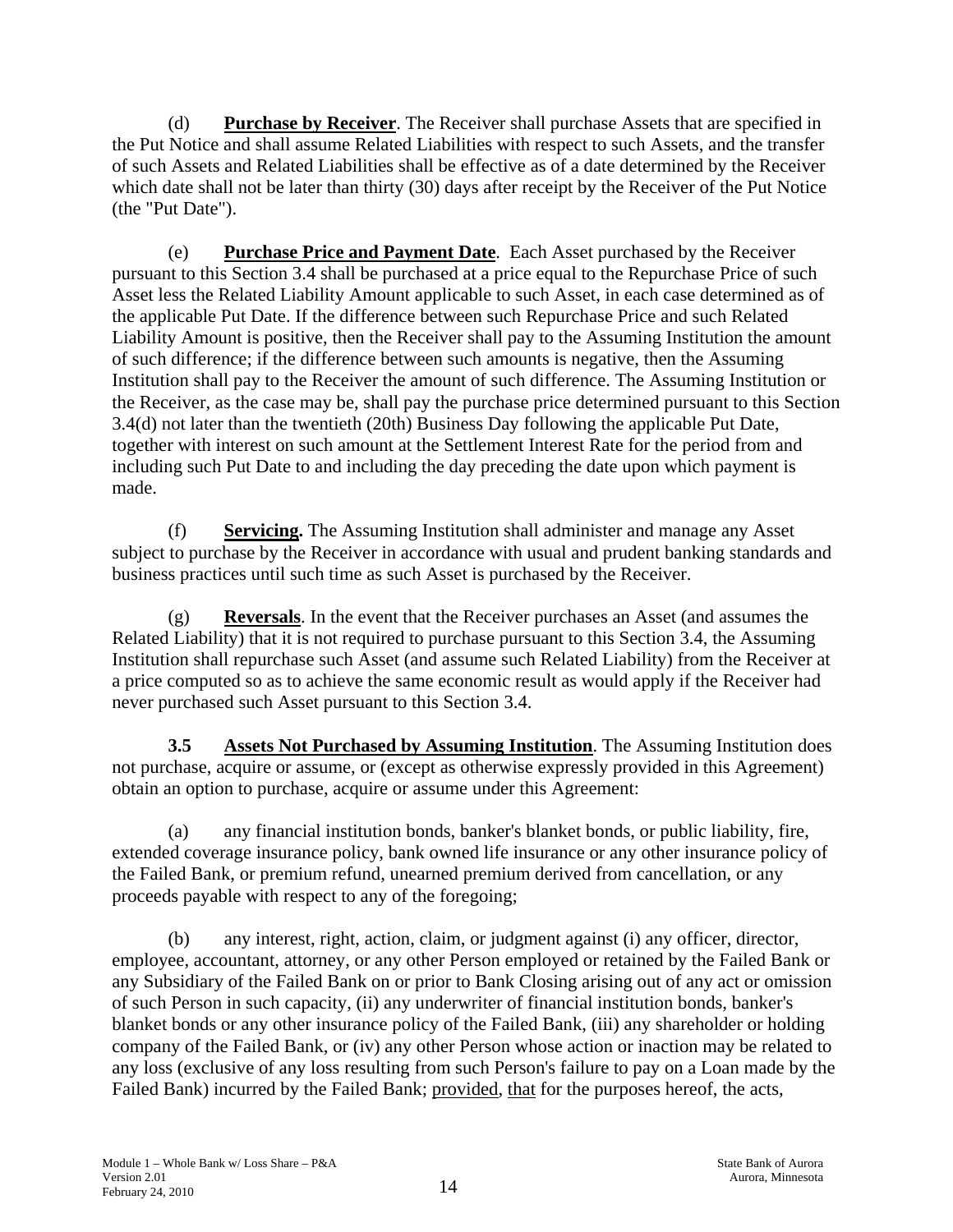omissions or other events giving rise to any such claim shall have occurred on or before Bank Closing, regardless of when any such claim is discovered and regardless of whether any such claim is made with respect to a financial institution bond, banker's blanket bond, or any other insurance policy of the Failed Bank in force as of Bank Closing;

(c) prepaid regulatory assessments of the Failed Bank, if any;

 (d) legal or equitable interests in tax receivables of the Failed Bank, if any, including any claims arising as a result of the Failed Bank having entered into any agreement or otherwise being joined with another Person with respect to the filing of tax returns or the payment of taxes;

 (e) amounts reflected on the Accounting Records of the Failed Bank as of Bank Closing as a general or specific loss reserve or contingency account, if any;

 (f) leased Bank Premises and leased Furniture and Equipment and Fixtures and data processing equipment (including hardware and software) located on leased or owned Bank Premises, if any; provided, that the Assuming Institution does obtain an option under Section 4.6, Section 4.7 or Section 4.8, as the case may be, with respect thereto;

 (g) owned Bank Premises which the Receiver, in its discretion, determines may contain environmentally hazardous substances;

 (h) any "goodwill," as such term is defined in the instructions to the report of condition prepared by banks examined by the Corporation in accordance with 12 C.F.R. Section 304.3, and other intangibles;

- (i) any criminal restitution or forfeiture orders issued in favor of the Failed Bank;
- (j) reserved;
- (k) assets essential to the Receiver in accordance with Section 3.6;
- (l) the securities listed on the attached Schedule 3.5(l); and

 (m) prepaid accounts associated with any contract or agreement that the Assuming Institution either does not directly assume pursuant to the terms of this Agreement nor has an option to assume under Section 4.8.

## **3.6 Retention or Repurchase of Assets Essential to Receiver**.

<span id="page-18-0"></span> (a) The Receiver may refuse to sell to the Assuming Institution, or the Assuming Institution agrees, at the request of the Receiver set forth in a written notice to the Assuming Institution, to assign, transfer, convey, and deliver to the Receiver all of the Assuming Institution's right, title and interest in and to, any Asset or asset essential to the Receiver as determined by the Receiver in its discretion (together with all Credit Documents evidencing or pertaining thereto), which may include any Asset or asset that the Receiver determines to be: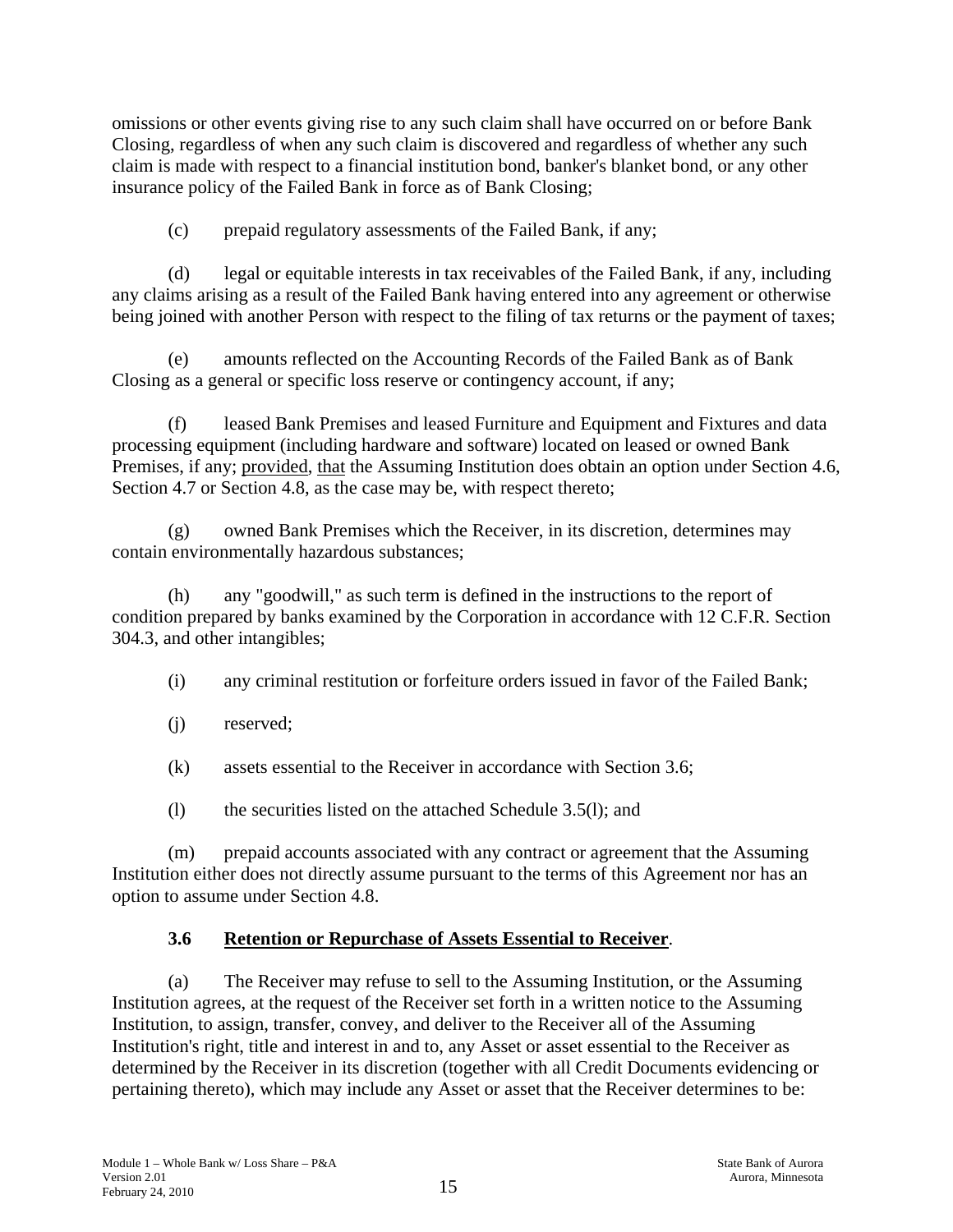- (i) made to an officer, director, or other Person engaging in the affairs of the Failed Bank, its Subsidiaries or Affiliates or any related entities of any of the foregoing;
- (ii) the subject of any investigation relating to any claim with respect to any item described in Section 3.5(a) or (b), or the subject of, or potentially the subject of, any legal proceedings;
- (iii) made to a Person who is an Obligor on a loan owned by the Receiver or the Corporation in its corporate capacity or its capacity as receiver of any institution;
- (iv) secured by collateral which also secures any asset owned by the Receiver; or
- (v) related to any asset of the Failed Bank not purchased by the Assuming Institution under this Article III or any liability of the Failed Bank not assumed by the Assuming Institution under Article II.

 (b) Each such Asset or asset purchased by the Receiver shall be purchased at a price equal to the Repurchase Price thereof less the Related Liability Amount with respect to any Related Liabilities related to such Asset or asset, in each case determined as of the date of the notice provided by the Receiver pursuant to Section 3.6(a). The Receiver shall pay the Assuming Institution not later than the twentieth (20th) Business Day following receipt of related Credit Documents and Credit Files together with interest on such amount at the Settlement Interest Rate for the period from and including the date of receipt of such documents to and including the day preceding the day on which payment is made. The Assuming Institution agrees to administer and manage each such Asset or asset in accordance with usual and prudent banking standards and business practices until each such Asset or asset is purchased by the Receiver. All transfers with respect to Asset or assets under this Section 3.6 shall be made as provided in Section 9.6. The Assuming Institution shall transfer all such Asset or assets and Related Liabilities to the Receiver without recourse, and shall indemnify the Receiver against any and all claims of any Person claiming by, through or under the Assuming Institution with respect to any such Asset or asset, as provided in Section 12.4.

### **ARTICLE IV ASSUMPTION OF CERTAIN DUTIES AND OBLIGATIONS**

The Assuming Institution agrees with the Receiver and the Corporation as follows:

<span id="page-19-1"></span><span id="page-19-0"></span> **4.1 Continuation of Banking Business**. For the period commencing the first banking Business Day after Bank Closing and ending no earlier than the first anniversary of Bank Closing, the Assuming Institution will provide full service banking in the trade area of the Failed Bank. Thereafter, the Assuming Institution may cease providing such banking services in the trade area of the Failed Bank, provided the Assuming Institution has received all necessary regulatory approvals. At the option of the Assuming Institution, such banking services may be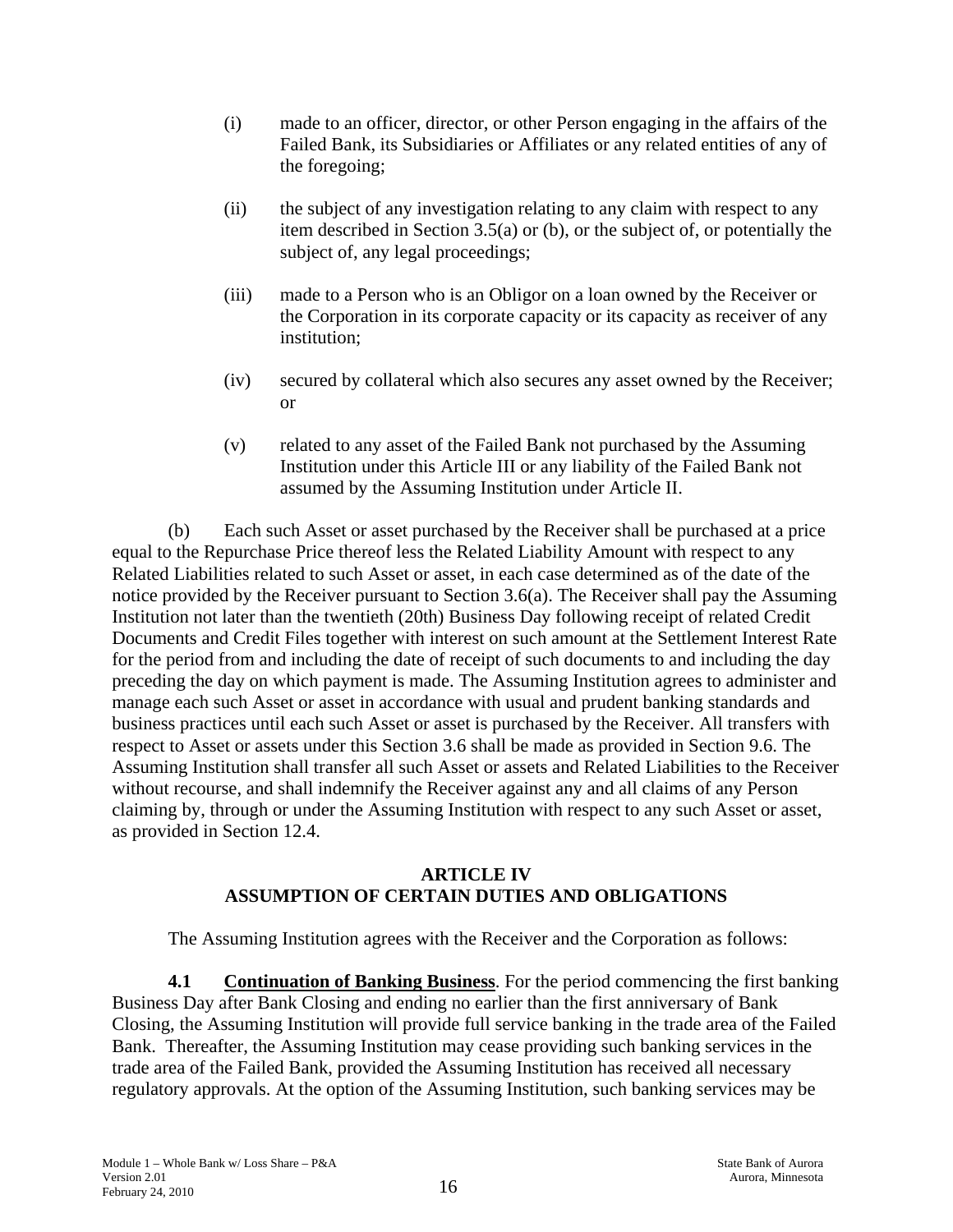provided at any or all of the Bank Premises, or at other premises within such trade area. The trade area shall be determined by the Receiver. For the avoidance of doubt, the foregoing shall not restrict the Assuming Institution from opening, closing or selling branches upon receipt of the necessary regulatory approvals, if the Assuming Institution or its successors continue to provide banking services in the trade area. Assuming Institution will pay to the Receiver, upon the sale of a branch or branches within the year following the date of this agreement, fifty percent (50%) of any franchise premium in excess of the franchise premium paid by the Assuming Institution with respect to such branch or branches.

 **4.2 Agreement with Respect to Credit Card Business**. The Assuming Institution agrees to honor and perform, from and after Bank Closing, all duties and obligations with respect to the Failed Bank's credit card business, and/or processing related to credit cards, if any, and assumes all outstanding extensions of credit with respect thereto.

**4.3 Agreement with Respect to Safe Deposit Business**. The Assuming Institution assumes and agrees to discharge, from and after Bank Closing, in the usual course of conducting a banking business, the duties and obligations of the Failed Bank with respect to all Safe Deposit Boxes, if any, of the Failed Bank and to maintain all of the necessary facilities for the use of such boxes by the renters thereof during the period for which such boxes have been rented and the rent therefore paid to the Failed Bank, subject to the provisions of the rental agreements between the Failed Bank and the respective renters of such boxes; provided, that the Assuming Institution may relocate the Safe Deposit Boxes of the Failed Bank to any office of the Assuming Institution located in the trade area of the Failed Bank. The Safe Deposit Boxes shall be located and maintained in the trade area of the Failed Bank for a minimum of one year from Bank Closing. The trade area shall be determined by the Receiver. Fees related to the safe deposit business earned prior to the Bank Closing Date shall be for the benefit of the Receiver and fees earned after the Bank Closing Date shall be for the benefit of the Assuming Institution.

**4.4 Agreement with Respect to Safekeeping Business**. The Receiver transfers, conveys and delivers to the Assuming Institution and the Assuming Institution accepts all securities and other items, if any, held by the Failed Bank in safekeeping for its customers as of Bank Closing. The Assuming Institution assumes and agrees to honor and discharge, from and after Bank Closing, the duties and obligations of the Failed Bank with respect to such securities and items held in safekeeping. The Assuming Institution shall be entitled to all rights and benefits heretofore accrued or hereafter accruing with respect thereto. The Assuming Institution shall provide to the Receiver written verification of all assets held by the Failed Bank for safekeeping within sixty (60) days after Bank Closing. The assets held for safekeeping by the Failed Bank shall be held and maintained by the Assuming Institution in the trade area of the Failed Bank for a minimum of one year from Bank Closing. At the option of the Assuming Institution, the safekeeping business may be provided at any or all of the Bank Premises, or at other premises within such trade area. The trade area shall be determined by the Receiver. Fees related to the safekeeping business earned prior to the Bank Closing Date shall be for the benefit of the Receiver and fees earned after the Bank Closing Date shall be for the benefit of the Assuming Institution.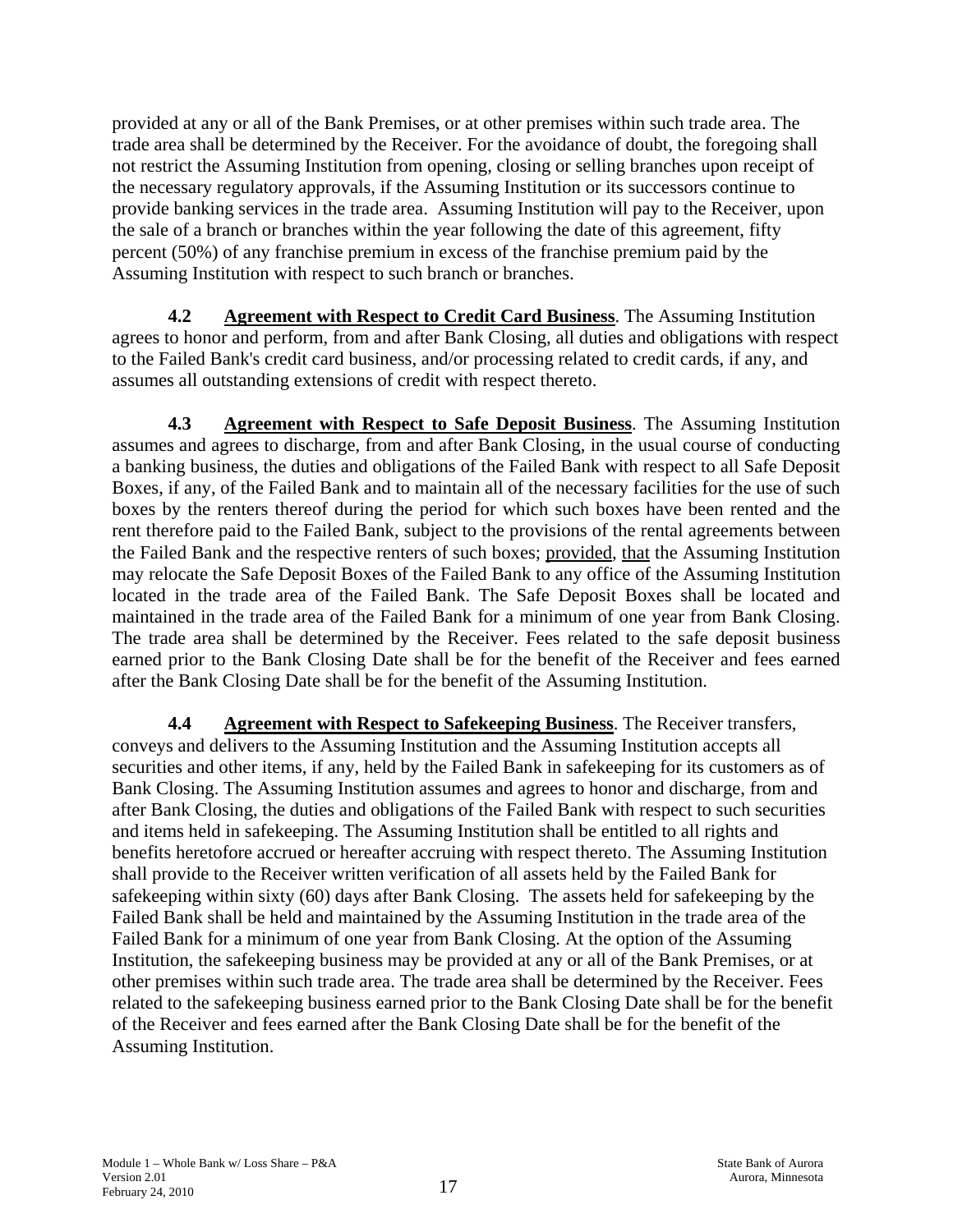### **4.5 Agreement with Respect to Trust Business**.

<span id="page-21-0"></span> (a) The Assuming Institution shall, without further transfer, substitution, act or deed, to the full extent permitted by law, succeed to the rights, obligations, properties, assets, investments, deposits, agreements, and trusts of the Failed Bank under trusts, executorships, administrations, guardianships, and agencies, and other fiduciary or representative capacities, all to the same extent as though the Assuming Institution had assumed the same from the Failed Bank prior to Bank Closing; provided, that any liability based on the misfeasance, malfeasance or nonfeasance of the Failed Bank, its directors, officers, employees or agents with respect to the trust business is not assumed hereunder.

 (b) The Assuming Institution shall, to the full extent permitted by law, succeed to, and be entitled to take and execute, the appointment to all executorships, trusteeships, guardianships and other fiduciary or representative capacities to which the Failed Bank is or may be named in wills, whenever probated, or to which the Failed Bank is or may be named or appointed by any other instrument.

 (c) In the event additional proceedings of any kind are necessary to accomplish the transfer of such trust business, the Assuming Institution agrees that, at its own expense, it will take whatever action is necessary to accomplish such transfer. The Receiver agrees to use reasonable efforts to assist the Assuming Institution in accomplishing such transfer.

 (d) The Assuming Institution shall provide to the Receiver written verification of the assets held in connection with the Failed Bank's trust business within sixty (60) days after Bank Closing.

## **4.6 Agreement with Respect to Bank Premises**.

(a) Reserved.

<span id="page-21-1"></span> (b) **Option to Lease.** The Receiver hereby grants to the Assuming Institution an exclusive option for the period of ninety (90) days commencing the day after Bank Closing to cause the Receiver to assign to the Assuming Institution any or all leases for leased Bank Premises, if any, which have been continuously occupied by the Assuming Institution from Bank Closing to the date it elects to accept an assignment of the leases with respect thereto to the extent such leases can be assigned; provided, that the exercise of this option with respect to any lease must be as to all premises or other property subject to the lease. If an assignment cannot be made of any such leases, the Receiver may, in its discretion, enter into subleases with the Assuming Institution containing the same terms and conditions provided under such existing leases for such leased Bank Premises or other property. The Assuming Institution shall give notice to the Receiver within the option period of its election to accept or not to accept an assignment of any or all leases (or enter into subleases or new leases in lieu thereof). The Assuming Institution agrees to assume all leases assigned (or enter into subleases or new leases in lieu thereof) pursuant to this Section 4.6. If the Assuming Institution gives notice of its election not to accept an assignment of a lease for one or more of the leased Bank Premises within seven (7) days of Bank Closing, then, not withstanding any other provision of this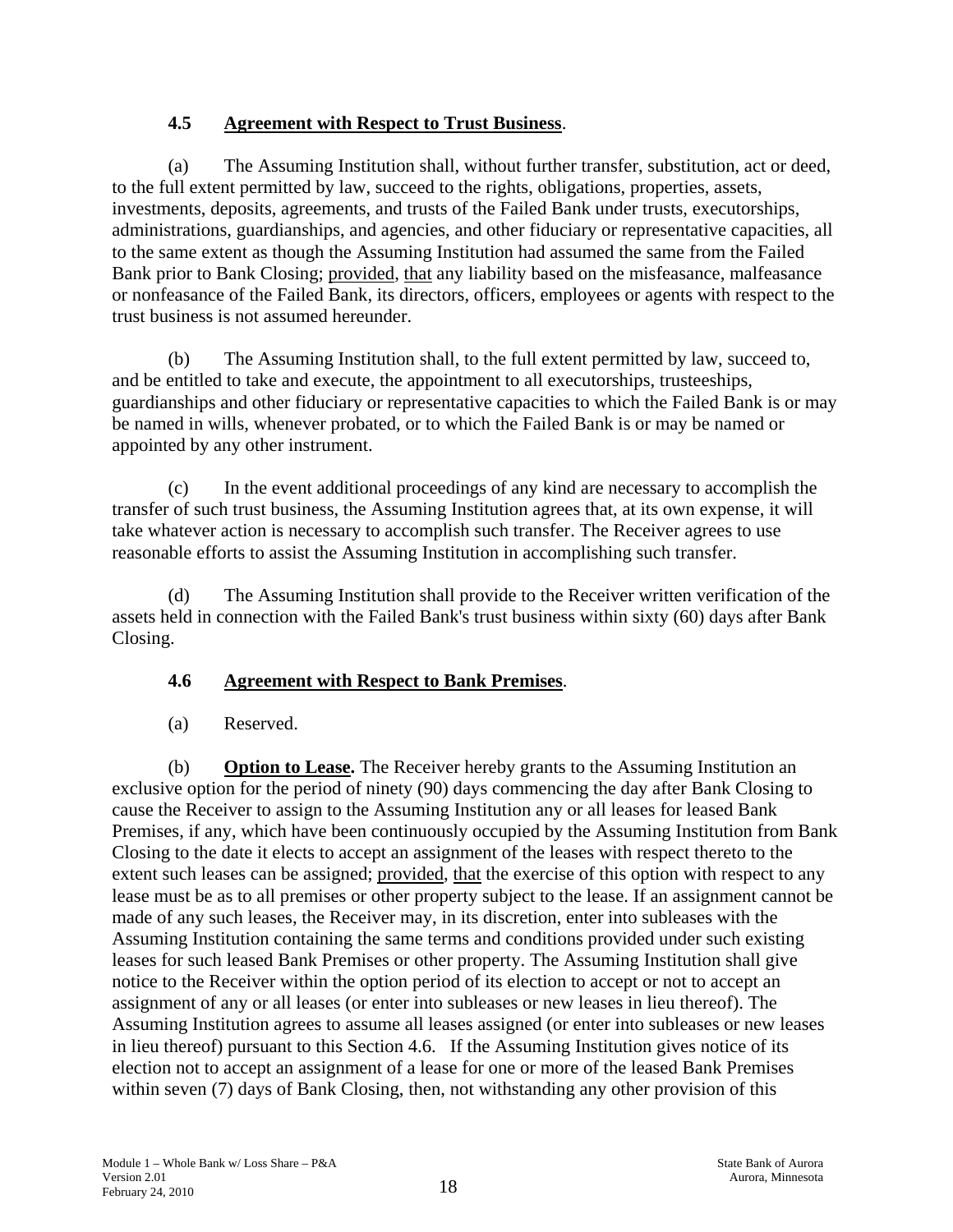Agreement to the contrary, the Assuming Institution shall not be liable for any of the costs or fees associated with appraisals for the Fixtures, Furniture and Equipment located on such leased Bank Premises.

 (c) **Facilitation.** The Receiver agrees to facilitate the assumption, assignment or sublease of leases or the negotiation of new leases by the Assuming Institution; provided, that neither the Receiver nor the Corporation shall be obligated to engage in litigation, make payments to the Assuming Institution or to any third party in connection with facilitating any such assumption, assignment, sublease or negotiation or commit to any other obligations to third parties.

 (d) **Occupancy.** The Assuming Institution shall give the Receiver fifteen (15) days' prior written notice of its intention to vacate prior to vacating any leased Bank Premises with respect to which the Assuming Institution has not exercised the option provided in Section 4.6(b). Any such notice shall be deemed to terminate the Assuming Institution's option with respect to such leased Bank Premises.

## (e) **Occupancy Costs.**

(i) The Assuming Institution agrees to pay to the Receiver, or to appropriate third parties at the direction of the Receiver, during and for the period of any occupancy by it of leased Bank Premises, all operating costs with respect thereto and to comply with all relevant terms of applicable leases entered into by the Failed Bank, including without limitation the timely payment of all rent. Operating costs include, without limitation all taxes, fees, charges, utilities, insurance and assessments, to the extent not included in the rental value or rent.

 (ii) The Assuming Institution agrees during the period of occupancy by it of leased Bank Premises, to pay to the Receiver rent for the use of all leased Furniture and Equipment and all leased Fixtures located on such Bank Premises for the period of such occupancy. Rent for such leased property shall be an amount equal to any and all rent and other amounts which the Receiver incurs or accrues as an obligation or is obligated to pay for such period of occupancy pursuant to all leases and contracts with respect to such property.

 (f) **Certain Requirements as to Furniture, Equipment and Fixtures.** If the Assuming Institution accepts an assignment of the lease (or enters into a sublease or a new lease in lieu thereof) for leased Bank Premises as provided in Section 4.6(b), or if the Assuming Institution does not exercise such option but within twelve (12) months following Bank Closing obtains the right to occupy such premises (whether by assignment, lease, sublease, purchase or otherwise), other than in accordance with Section 4.6(b), the Assuming Institution shall (i) accept an assignment or a sublease of the leases or negotiate new leases for all Furniture and Equipment and Fixtures leased by the Failed Bank and located thereon, and (ii) if applicable, accept an assignment or a sublease of any ground lease or negotiate a new ground lease with respect to any land on which such Bank Premises are located; provided, that the Receiver shall not have disposed of such Furniture and Equipment and Fixtures or repudiated the leases specified in clause (i) or (ii).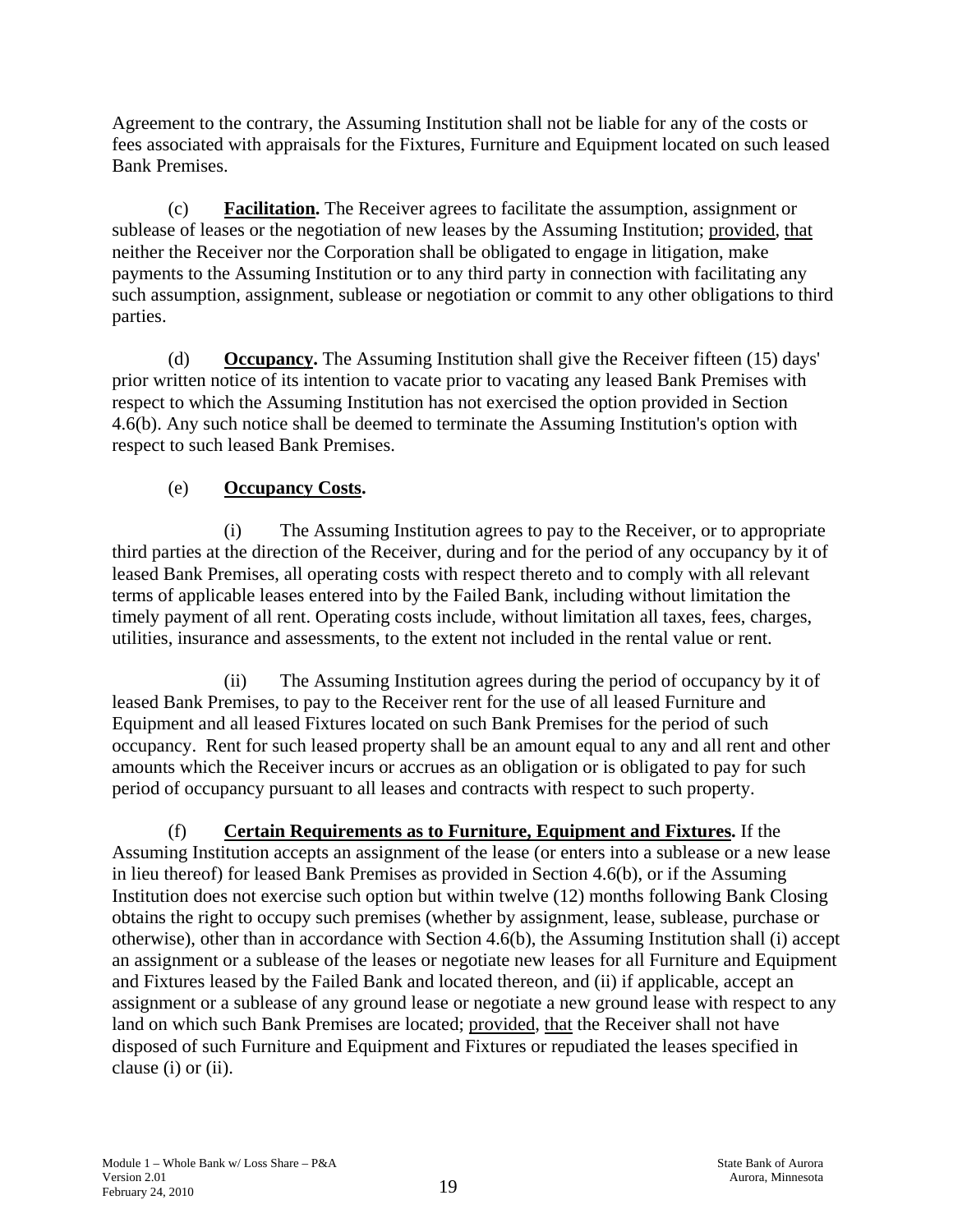### (g) **Vacating Premises.**

(i) Reserved.

 (ii) If the Assuming Institution elects not to accept an assignment of the lease or sublease any leased Bank Premises, the notice of such election in accordance with Section 4.6(b) shall specify the date upon which the Assuming Institution's occupancy of such leased Bank Premises shall terminate, which date shall not be later than ninety (90) days after the date of the Assuming Institution's notice not to exercise such option. Upon vacating such premises, the Assuming Institution shall relinquish and release to the Receiver such premises and the leased Fixtures and the Furniture and Equipment located thereon in the same condition as at Bank Closing, normal wear and tear excepted. By failing to provide notice of its intention to vacate such premises prior to the expiration of the option period specified in Section 4.6(b), or by occupying such premises after the one hundred eighty (180)-day period specified above in this paragraph (ii), the Assuming Institution shall, at the Receiver's option, be deemed to have assumed all leases, obligations and liabilities with respect to such premises (including any ground lease with respect to the land on which premises are located), and leased Furniture and Equipment and leased Fixtures located thereon in accordance with this Section 4.6 (unless the Receiver previously repudiated any such lease).

 (h) **Furniture and Equipment and Certain Other Equipment.** The Receiver hereby grants to the Assuming Institution an option to purchase all telecommunications, data processing equipment (including hardware and software) and check processing and similar operating equipment owned by the Failed Bank at Fair Market Value and located at any leased Bank Premises that the Assuming Institution elects to vacate or which it could have, but did not occupy, pursuant to this Section 4.6; provided, that, the Assuming Institution shall give the Receiver notice of its election to purchase such property at the time it gives notice of its intention to vacate such Bank Premises or within ten (10) days after Bank Closing for Bank Premises it could have, but did not, occupy.

### (i) **Option to Put Bank Premises and Related Fixtures, Furniture and Equipment.**

 (i) For a period of ninety (90) days following Bank Closing, the Assuming Institution shall be entitled to require the Receiver to purchase any Bank Premises that is owned, directly or indirectly, by an Acquired Subsidiary and the purchase price paid by the Receiver shall be the price paid by the Assuming Institution for the Bank Premises.

 (ii) If the Assuming Institution elects to require the Receiver to purchase any Bank Premises that is owned, directly or indirectly, by an Acquired Subsidiary, the Assuming Institution shall also have the option, exercisable within the same ninety (90) day time period, to require the Receiver to purchase any Fixtures, Furniture and Equipment that is owned, directly or indirectly, by an Acquired Subsidiary and which is located on such Bank Premises. The purchase price paid by the Receiver shall be the price paid by the Assuming Institution for the Fixtures, Furniture and Equipment.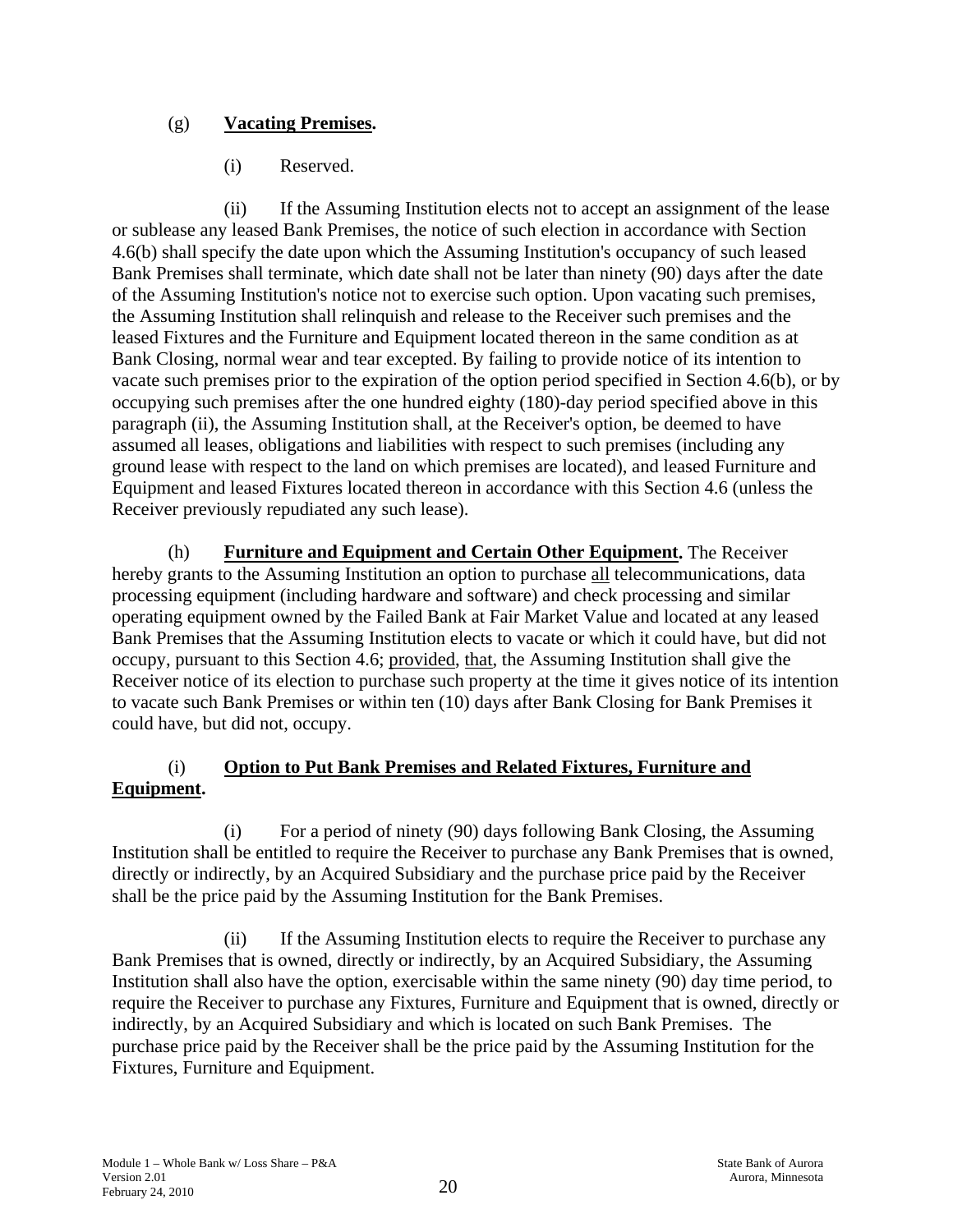(iii) In the event the Assuming Institution elects to exercise its option under this subparagraph, the Assuming Institution shall pay to the Receiver occupancy costs in accordance with Section 4.6(e) and shall vacate the Bank Premises in accordance with Section  $4.6(g)(i)$ .

 (iv) Regardless of whether the Assuming Institution exercises any of its options under this subparagraph, the purchase price for the Acquired Subsidiary shall be adjusted by the difference between the price paid by the Assuming Institution for the Bank Premises and Fixtures, Furniture and Equipment and their respective Book Value as reflected of the books and records of the Acquired Subsidiary. Such adjustment shall be made in accordance with Article VIII of this Agreement.

## **4.7 Agreement with Respect to Leased Data Processing Equipment**

<span id="page-24-0"></span> (a) The Receiver hereby grants to the Assuming Institution an exclusive option for the period of ninety (90) days commencing the day after Bank Closing to accept an assignment from the Receiver of any or all Data Processing Leases to the extent that such Data Processing Leases can be assigned.

 (b) The Assuming Institution shall (i) give written notice to the Receiver within the option period specified in Section 4.7(a) of its intent to accept or decline an assignment or sublease of any or all Data Processing Leases and promptly accept an assignment or sublease of such Data Processing Leases, and (ii) give written notice to the appropriate lessor(s) that it has accepted an assignment or sublease of any such Data Processing Leases.

 (c) The Receiver agrees to facilitate the assignment or sublease of Data Processing Leases or the negotiation of new leases or license agreements by the Assuming Institution; provided, that neither the Receiver nor the Corporation shall be obligated to engage in litigation or make payments to the Assuming Institution or to any third party in connection with facilitating any such assumption, assignment, sublease or negotiation.

 (d) The Assuming Institution agrees, during its period of use of any property subject to a Data Processing Lease, to pay to the Receiver or to appropriate third parties at the direction of the Receiver all operating costs with respect thereto and to comply with all relevant terms of the applicable Data Processing Leases entered into by the Failed Bank, including without limitation the timely payment of all rent, taxes, fees, charges, utilities, insurance and assessments.

<span id="page-24-1"></span> (e) The Assuming Institution shall, not later than fifty (50) days after giving the notice provided in Section 4.7(b), (i) relinquish and release to the Receiver all property subject to the relevant Data Processing Lease, in the same condition as at Bank Closing, normal wear and tear excepted, or (ii) accept an assignment or a sublease thereof or negotiate a new lease or license agreement under this Section 4.7.

## **4.8 Agreement with Respect to Certain Existing Agreements**.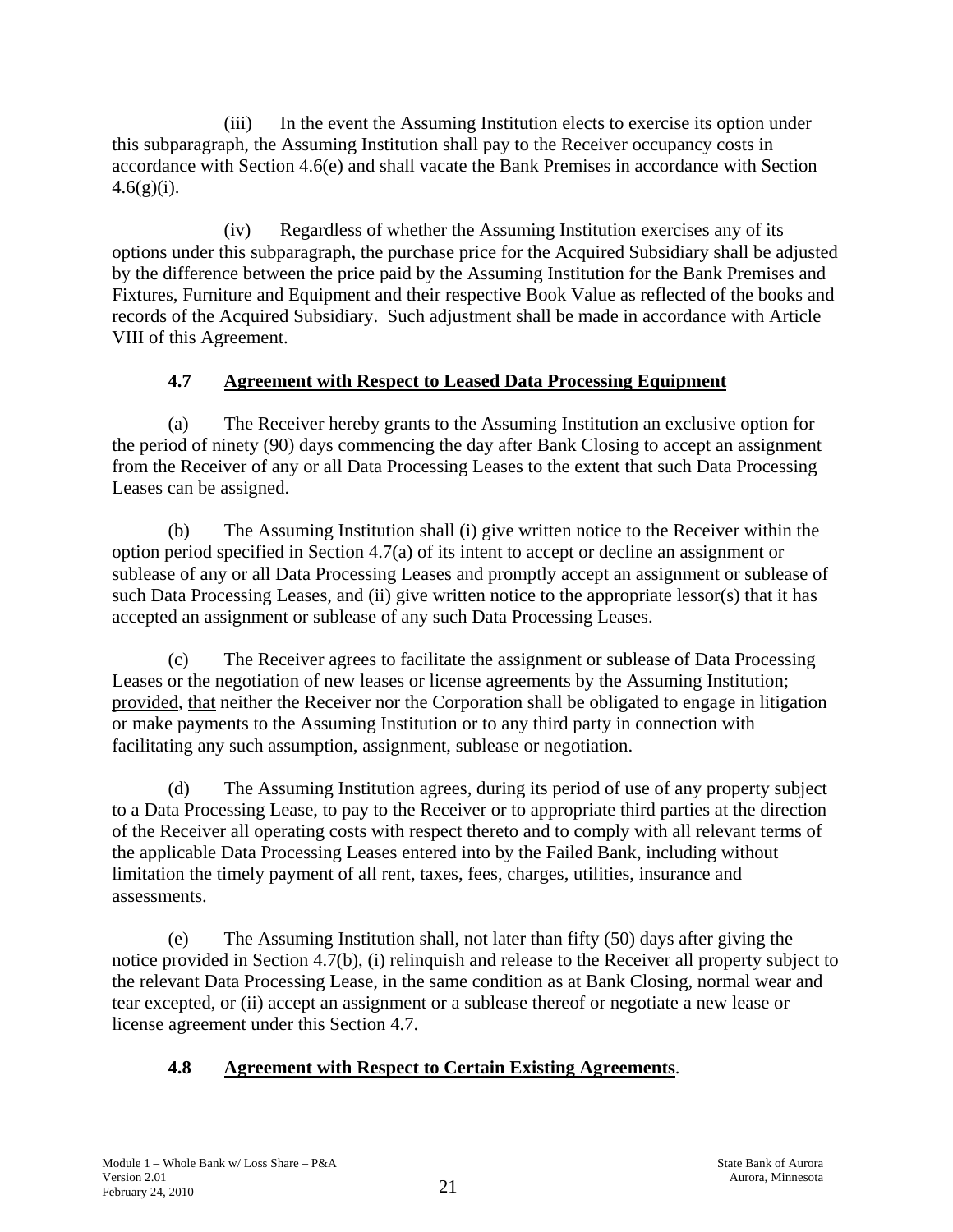(a) Subject to the provisions of Section 4.8(b), with respect to agreements existing as of Bank Closing which provide for the rendering of services by or to the Failed Bank, within thirty (30) days after Bank Closing, the Assuming Institution shall give the Receiver written notice specifying whether it elects to assume or not to assume each such agreement. Except as may be otherwise provided in this Article IV, the Assuming Institution agrees to comply with the terms of each such agreement for a period commencing on the day after Bank Closing and ending on: (i) in the case of an agreement that provides for the rendering of services by the Failed Bank, the date which is ninety (90) days after Bank Closing, and (ii) in the case of an agreement that provides for the rendering of services to the Failed Bank, the date which is thirty (30) days after the Assuming Institution has given notice to the Receiver of its election not to assume such agreement; provided, that the Receiver can reasonably make such service agreements available to the Assuming Institution. The Assuming Institution shall be deemed by the Receiver to have assumed agreements for which no notification is timely given. The Receiver agrees to assign, transfer, convey, and deliver to the Assuming Institution all right, title and interest of the Receiver, if any, in and to agreements the Assuming Institution assumes hereunder. In the event the Assuming Institution elects not to accept an assignment of any lease (or sublease) or negotiate a new lease for leased Bank Premises under Section 4.6 and does not otherwise occupy such premises, the provisions of this Section 4.8(a) shall not apply to service agreements related to such premises. The Assuming Institution agrees, during the period it has the use or benefit of any such agreement, promptly to pay to the Receiver or to appropriate third parties at the direction of the Receiver all operating costs with respect thereto and to comply with all relevant terms of such agreement.

 (b) The provisions of Section 4.8(a) regarding the Assuming Institution's election to assume or not assume certain agreements shall not apply to (i) agreements pursuant to which the Failed Bank provides mortgage servicing for others or mortgage servicing is provided to the Failed Bank by others, (ii) agreements that are subject to Sections 4.1 through 4.7 and any insurance policy or bond referred to in Section 3.5(a) or other agreement specified in Section 3.5, and (iii) consulting, management or employment agreements, if any, between the Failed Bank and its employees or other Persons. Except as otherwise expressly set forth elsewhere in this Agreement, the Assuming Institution does not assume any liabilities or acquire any rights under any of the agreements described in this Section 4.8(b).

<span id="page-25-0"></span> **4.9 Informational Tax Reporting**. The Assuming Institution agrees to perform all obligations of the Failed Bank with respect to Federal and State income tax informational reporting related to (i) the Assets and the Liabilities Assumed, (ii) deposit accounts that were closed and loans that were paid off or collateral obtained with respect thereto prior to Bank Closing, (iii) miscellaneous payments made to vendors of the Failed Bank, and (iv) any other asset or liability of the Failed Bank, including, without limitation, loans not purchased and Deposits not assumed by the Assuming Institution, as may be required by the Receiver.

<span id="page-25-1"></span> **4.10 Insurance**. The Assuming Institution agrees to obtain insurance coverage effective from and after Bank Closing, including public liability, fire and extended coverage insurance acceptable to the Receiver with respect to owned or leased Bank Premises that it occupies, and all owned or leased Furniture and Equipment and Fixtures and leased data processing equipment (including hardware and software) located thereon, in the event such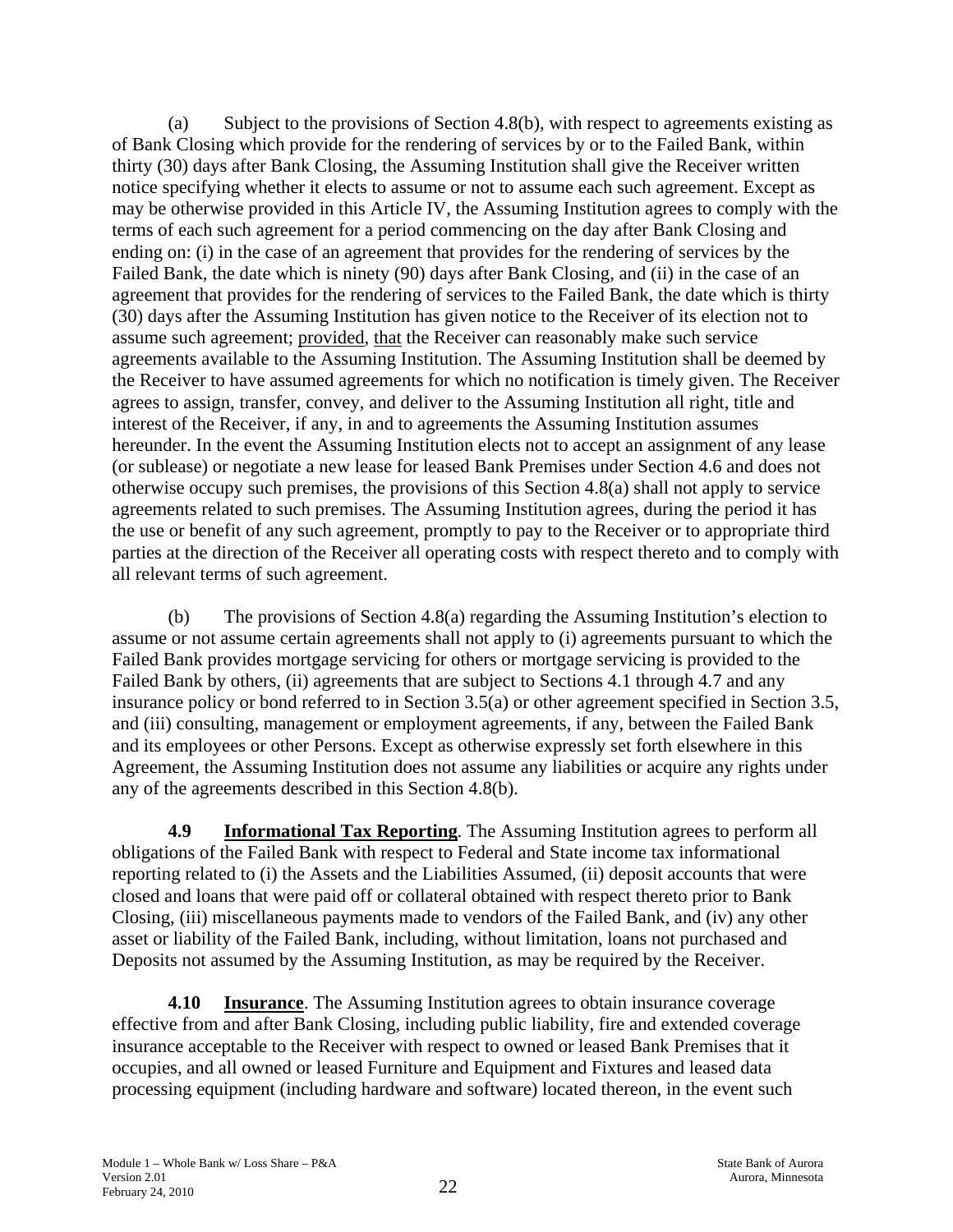insurance coverage is not already in force and effect with respect to the Assuming Institution as the insured as of Bank Closing. All such insurance shall, where appropriate (as determined by the Receiver), name the Receiver as an additional insured.

<span id="page-26-0"></span> **4.11 Office Space for Receiver and Corporation**. For the period commencing on the day following Bank Closing and ending on the one hundred eightieth (180th) day thereafter, the Assuming Institution agrees to provide to the Receiver and the Corporation, without charge, adequate and suitable office space (including parking facilities and vault space), furniture, equipment (including photocopying and telecopying machines), email accounts, network access and technology resources (such as shared drive) and utilities (including local telephone service and fax machines) at the Bank Premises occupied by the Assuming Institution for their use in the discharge of their respective functions with respect to the Failed Bank. In the event the Receiver and the Corporation determine that the space provided is inadequate or unsuitable, the Receiver and the Corporation may relocate to other quarters having adequate and suitable space and the costs of relocation and any rental and utility costs for the balance of the period of occupancy by the Receiver and the Corporation shall be borne by the Assuming Institution. Additionally, the Assuming Institution agrees to pay such bills and invoices on behalf of the Receiver and Corporation as the Receiver or Corporation may direct for the period beginning on the date of Bank Closing and ending on Settlement Date. Assuming Institution shall submit it requests for reimbursement of such expenditures pursuant to Article VIII of this Agreement.

### <span id="page-26-1"></span> **4.12 Agreement with Respect to Continuation of Group Health Plan Coverage for Former Employees of the Failed Bank.**

 (a) The Assuming Institution agrees to assist the Receiver, as provided in this Section 4.12, in offering individuals who were employees or former employees of the Failed Bank, or any of its Subsidiaries, and who, immediately prior to Bank Closing, were receiving, or were eligible to receive, health insurance coverage or health insurance continuation coverage from the Failed Bank ("Eligible Individuals"), the opportunity to obtain health insurance coverage in the Corporation's FIA Continuation Coverage Plan which provides for health insurance continuation coverage to such Eligible Individuals who are qualified beneficiaries of the Failed Bank as defined in Section 607 of the Employee Retirement Income Security Act of 1974, as amended (respectively, "qualified beneficiaries" and "ERISA"). The Assuming Institution shall consult with the Receiver and not later than five (5) Business Days after Bank Closing shall provide written notice to the Receiver of the number (if available), identity (if available) and addresses (if available) of the Eligible Individuals who are qualified beneficiaries of the Failed Bank and for whom a "qualifying event" (as defined in Section 603 of ERISA) has occurred and with respect to whom the Failed Bank's obligations under Part 6 of Subtitle B of Title I of ERISA have not been satisfied in full, and such other information as the Receiver may reasonably require. The Receiver shall cooperate with the Assuming Institution in order to permit it to prepare such notice and shall provide to the Assuming Institution such data in its possession as may be reasonably required for purposes of preparing such notice.

 (b) The Assuming Institution shall take such further action to assist the Receiver in offering the Eligible Individuals who are qualified beneficiaries of the Failed Bank the opportunity to obtain health insurance coverage in the Corporation's FIA Continuation Coverage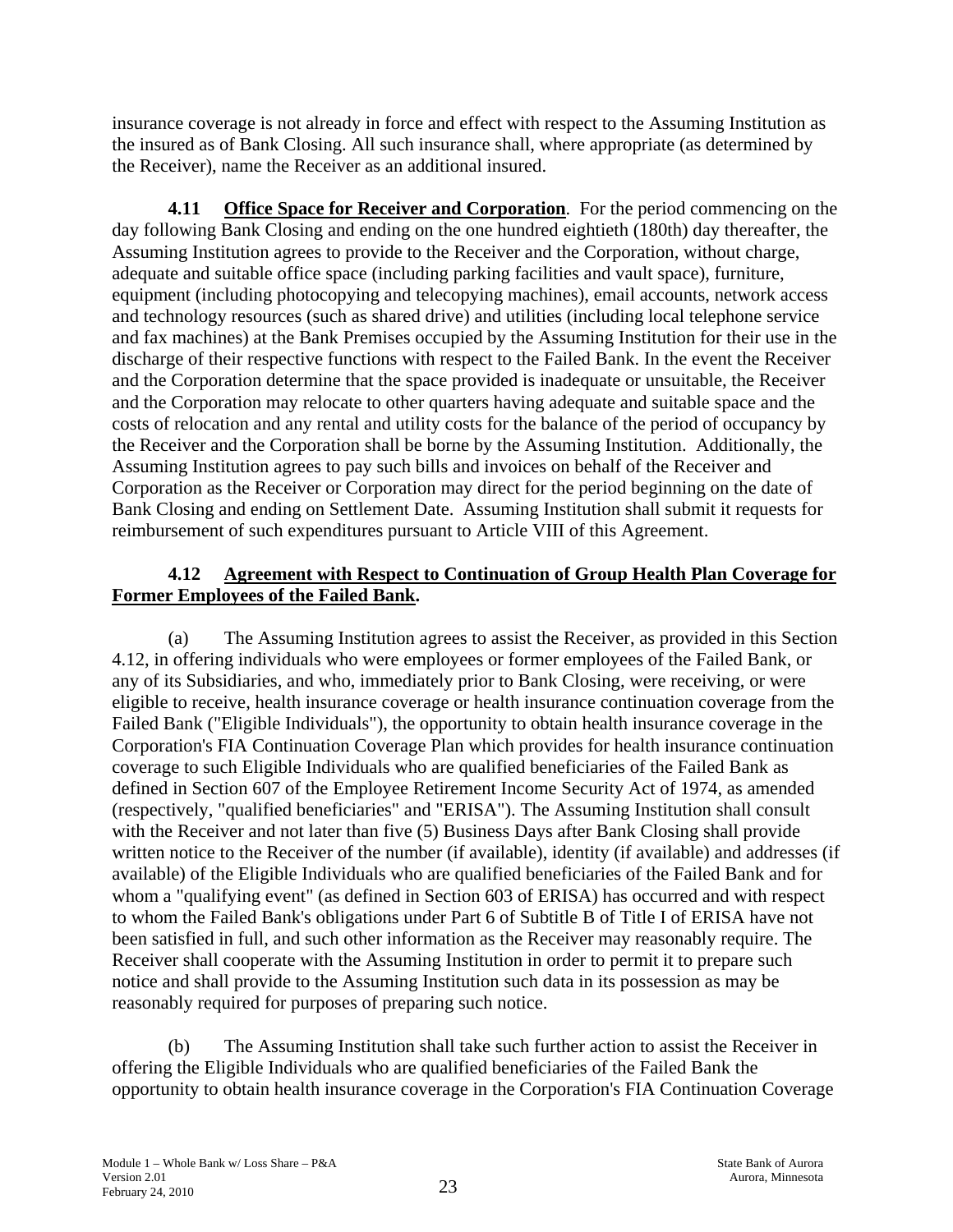Plan as the Receiver may direct. All expenses incurred and paid by the Assuming Institution (i) in connection with the obligations of the Assuming Institution under this Section 4.12, and (ii) in providing health insurance continuation coverage to any Eligible Individuals who are hired by the Assuming Institution and such employees' qualified beneficiaries shall be borne by the Assuming Institution.

 (c) No later than five (5) Business Days after Bank Closing, the Assuming Institution shall provide the Receiver with a list of all Failed Bank employees the Assuming Institution will not hire. Unless otherwise agreed, the Assuming Institution pays all salaries and payroll costs for all Failed Bank Employees until the list is provided to the Receiver. The Assuming Institution shall be responsible for all costs and expenses (i.e. salary, benefits, etc.) associated with all other employees not on that list from and after the date of delivery of the list to the Receiver. The Assuming Institution shall offer to the Failed Bank employees it retains employment benefits comparable to those the Assuming Institution offers its current employees.

 (d) This Section 4.12 is for the sole and exclusive benefit of the parties to this Agreement, and for the benefit of no other Person (including any former employee of the Failed Bank or any Subsidiary thereof or qualified beneficiary of such former employee). Nothing in this Section 4.12 is intended by the parties, or shall be construed, to give any Person (including any former employee of the Failed Bank or any Subsidiary thereof or qualified beneficiary of such former employee) other than the Corporation, the Receiver and the Assuming Institution any legal or equitable right, remedy or claim under or with respect to the provisions of this Section.

<span id="page-27-0"></span>**4.13 Agreement with Respect to Interim Asset Servicing.** At any time after Bank Closing, the Receiver may establish on its books an asset pool(s) and may transfer to such asset pool(s) (by means of accounting entries on the books of the Receiver) all or any assets and liabilities of the Failed Bank which are not acquired by the Assuming Institution, including, without limitation, wholly unfunded Commitments and assets and liabilities which may be acquired, funded or originated by the Receiver subsequent to Bank Closing. The Receiver may remove assets (and liabilities) from or add assets (and liabilities) to such pool(s) at any time in its discretion. At the option of the Receiver, the Assuming Institution agrees to service, administer, and collect such pool assets in accordance with and for the term set forth in Exhibit 4.13 "Interim Asset Servicing Arrangement".

### **4.14** Reserved.

### **4.15 Agreement with Respect to Loss Sharing.** The Assuming Institution shall be entitled

to require reimbursement from the Receiver for loss sharing on certain loans in accordance with the Single Family Shared-Loss Agreement attached hereto as Exhibit 4.15A and the Non-SF Shared-Loss Agreement attached hereto as Exhibit 4.15B, collectively, the "Shared-Loss Agreements." The Loans that shall be subject to the Shared-Loss Agreements are identified on the Schedule of Loans 4.15A and 4.15B attached hereto.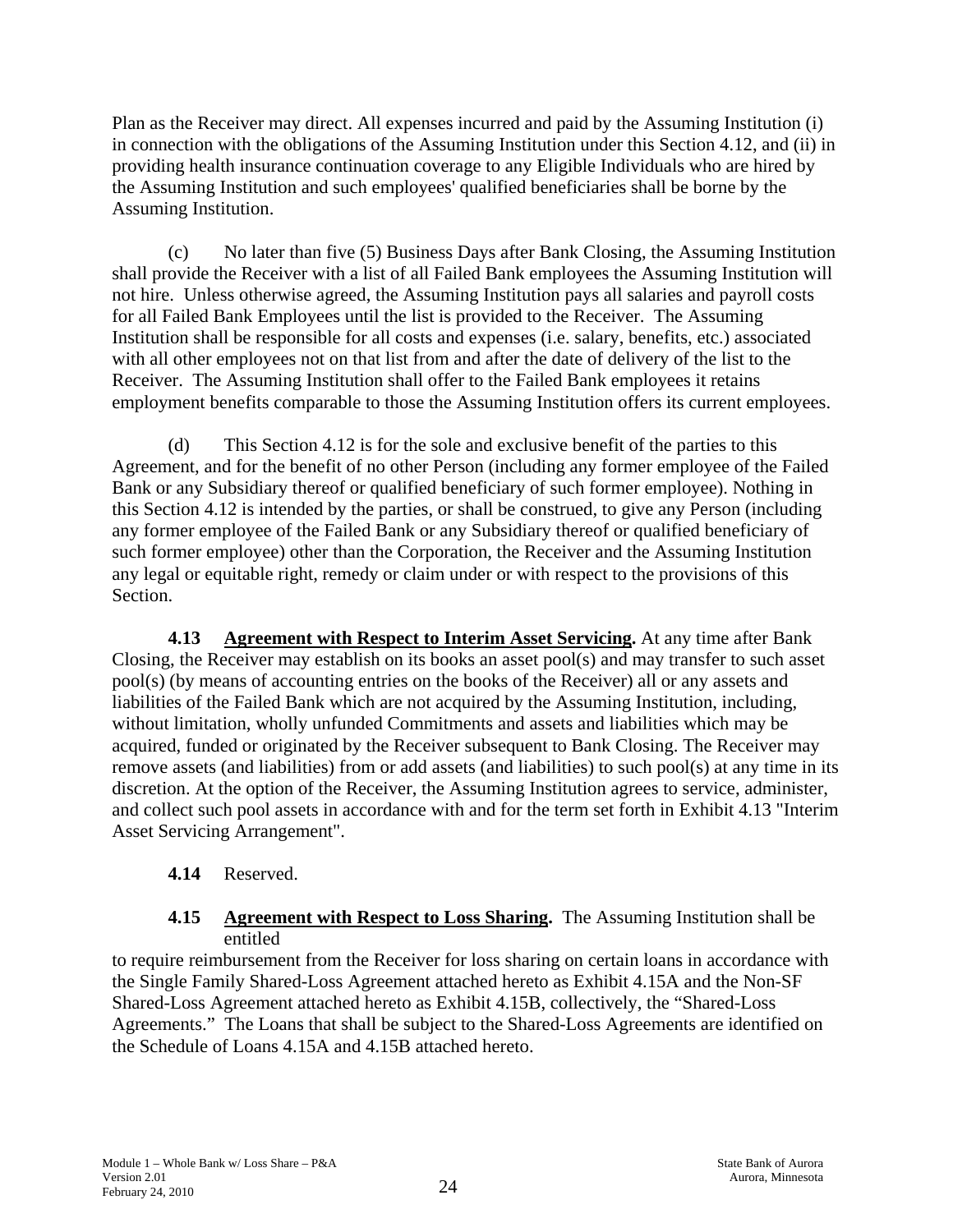#### **ARTICLE V DUTIES WITH RESPECT TO DEPOSITORS OF THE FAILED BANK**

<span id="page-28-1"></span><span id="page-28-0"></span>**5.1 Payment of Checks, Drafts and Orders.** Subject to Section 9.5, the Assuming Institution agrees to pay all properly drawn checks, drafts and withdrawal orders of depositors of the Failed Bank presented for payment, whether drawn on the check or draft forms provided by the Failed Bank or by the Assuming Institution, to the extent that the Deposit balances to the credit of the respective makers or drawers assumed by the Assuming Institution under this Agreement are sufficient to permit the payment thereof, and in all other respects to discharge, in the usual course of conducting a banking business, the duties and obligations of the Failed Bank with respect to the Deposit balances due and owing to the depositors of the Failed Bank assumed by the Assuming Institution under this Agreement.

<span id="page-28-2"></span> **5.2 Certain Agreements Related to Deposits.** Subject to Section 2.2, the Assuming Institution agrees to honor the terms and conditions of any written escrow or mortgage servicing agreement or other similar agreement relating to a Deposit liability assumed by the Assuming Institution pursuant to this Agreement.

### **5.3 Notice to Depositors.**

<span id="page-28-3"></span> (a) Within seven (7) days after Bank Closing, the Assuming Institution shall give (i) notice to depositors of the Failed Bank of its assumption of the Deposit liabilities of the Failed Bank, and (ii) any notice required under Section 2.2, by mailing to each such depositor a notice with respect to such assumption and by advertising in a newspaper of general circulation in the county or counties in which the Failed Bank was located. The Assuming Institution agrees that it will obtain prior approval of all such notices and advertisements from counsel for the Receiver and that such notices and advertisements shall not be mailed or published until such approval is received.

 (b) The Assuming Institution shall give notice by mail to depositors of the Failed Bank concerning the procedures to claim their deposits, which notice shall be provided to the Assuming Institution by the Receiver or the Corporation. Such notice shall be included with the notice to depositors to be mailed by the Assuming Institution pursuant to Section 5.3(a).

 (c) If the Assuming Institution proposes to charge fees different from those charged by the Failed Bank before it establishes new deposit account relationships with the depositors of the Failed Bank, the Assuming Institution shall give notice by mail of such changed fees to such depositors.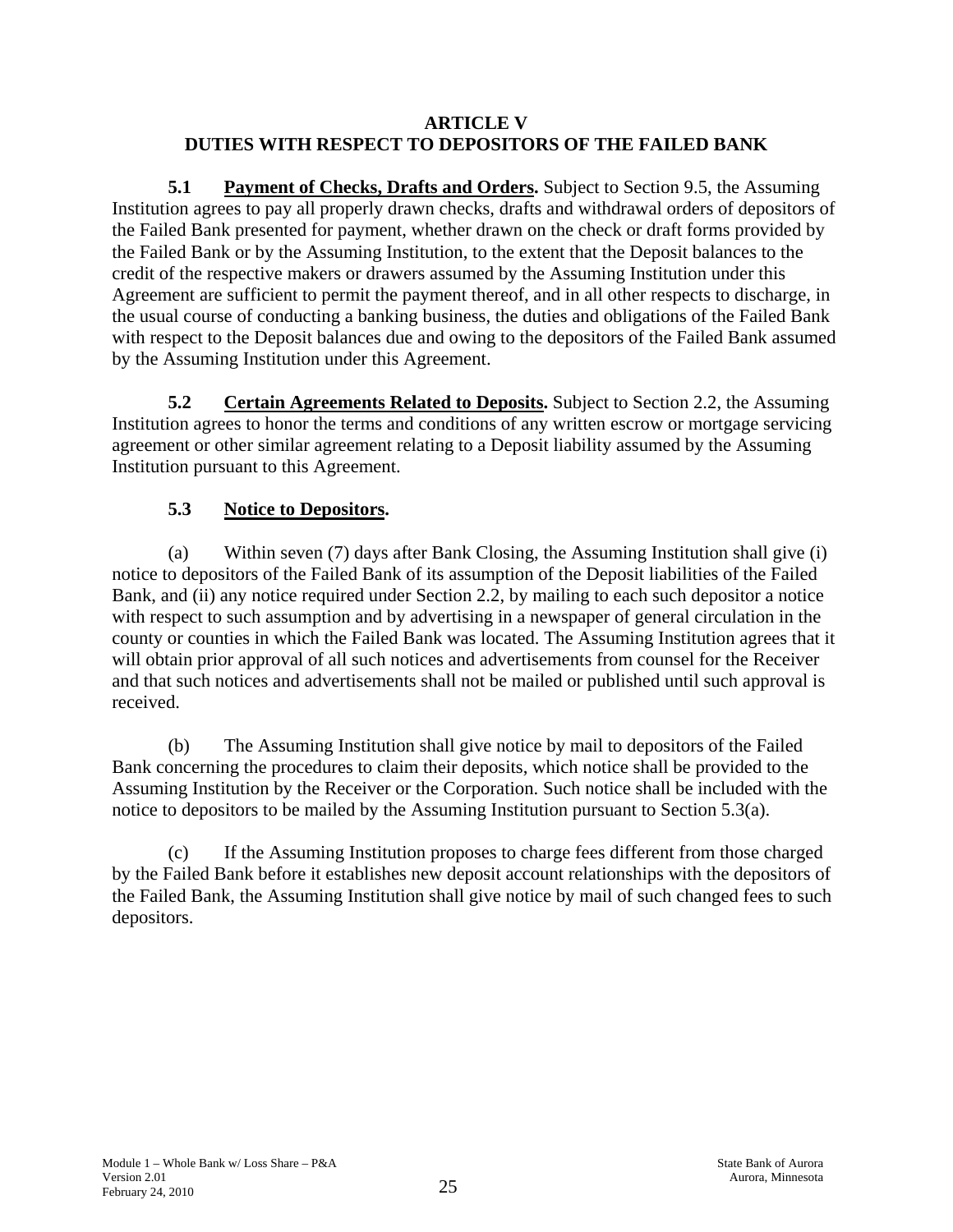### **ARTICLE VI RECORDS**

### **6.1 Transfer of Records**.

<span id="page-29-1"></span><span id="page-29-0"></span> (a) In accordance with Sections 2.1 and 3.1, the Receiver assigns, transfers, conveys and delivers to the Assuming Institution, whether located on Bank Premises occupied or not occupied by the Assuming Institution or at any other location, the following:

 (i) all Records pertaining to the Deposit liabilities of the Failed Bank assumed by the Assuming Institution under this Agreement, including, but not limited to, the following:

 (A) signature cards, orders, contracts between the Failed Bank and its depositors and Records of similar character;

 (B) passbooks of depositors held by the Failed Bank, deposit slips, cancelled checks and withdrawal orders representing charges to accounts of depositors; and

 (ii) all Records pertaining to the Assets, including, but not limited to, the following:

 (A) records of deposit balances carried with other banks, bankers or trust companies;

(B) Loan and collateral records and Credit Files and other documents;

 (C) deeds, mortgages, abstracts, surveys, and other instruments or records of title pertaining to real estate or real estate mortgages;

 (D) signature cards, agreements and records pertaining to Safe Deposit Boxes, if any; and

 (E) records pertaining to the credit card business, trust business or safekeeping business of the Failed Bank, if any.

 (b) The Receiver, at its option, may assign and transfer to the Assuming Institution by a single blanket assignment or otherwise, as soon as practicable after Bank Closing, any other Records not assigned and transferred to the Assuming Institution as provided in this Agreement, whether located on Bank Premises occupied or not occupied by the Assuming Institution or at any other location, including but not limited to loan disbursement checks, general ledger tickets, official bank checks, proof transactions (including proof tapes) and paid out loan files.

<span id="page-29-2"></span> **6.2 Delivery of Assigned Records**. The Receiver shall deliver to the Assuming Institution all Records described in (i) Section 6.1(a) as soon as practicable on or after the date of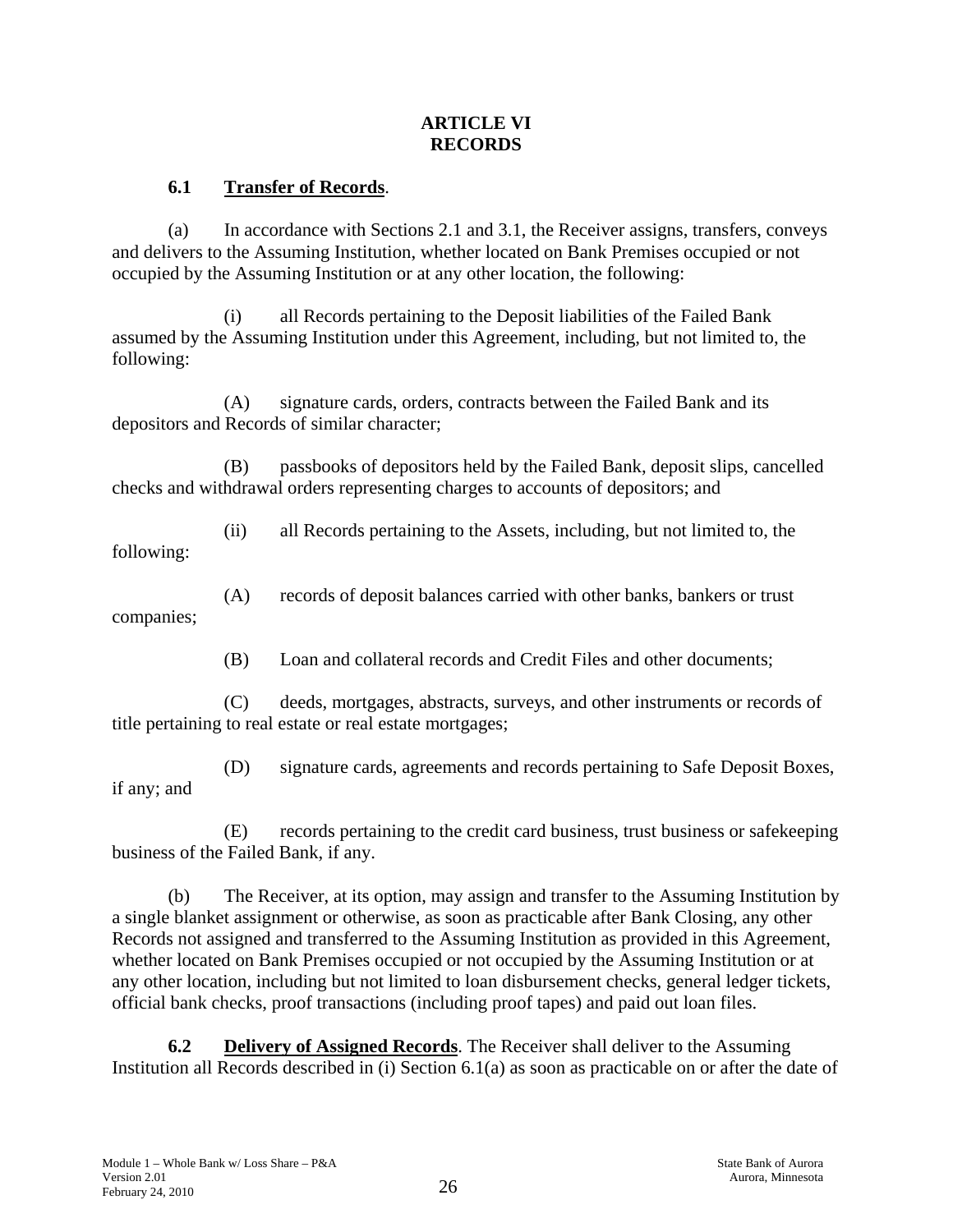this Agreement, and (ii) Section 6.1(b) as soon as practicable after making any assignment described therein.

<span id="page-30-0"></span>**6.3 Preservation of Records**. The Assuming Institution agrees that it will preserve and maintain for the joint benefit of the Receiver, the Corporation and the Assuming Institution, all Records of which it has custody for such period as either the Receiver or the Corporation in its discretion may require, until directed otherwise, in writing, by the Receiver or Corporation. The Assuming Institution shall have the primary responsibility to respond to subpoenas, discovery requests, and other similar official inquiries and customer requests for lien releases with respect to the Records of which it has custody.

 **6.4 Access to Records; Copies**. The Assuming Institution agrees to permit the Receiver and the Corporation access to all Records of which the Assuming Institution has custody, and to use, inspect, make extracts from or request copies of any such Records in the manner and to the extent requested, and to duplicate, in the discretion of the Receiver or the Corporation, any Record in the form of microfilm or microfiche pertaining to Deposit account relationships; provided, that in the event that the Failed Bank maintained one or more duplicate copies of such microfilm or microfiche Records, the Assuming Institution hereby assigns, transfers, and conveys to the Corporation one such duplicate copy of each such Record without cost to the Corporation, and agrees to deliver to the Corporation all Records assigned and transferred to the Corporation under this Article VI as soon as practicable on or after the date of this Agreement. The party requesting a copy of any Record shall bear the cost (based on standard accepted industry charges to the extent applicable, as determined by the Receiver) for providing such duplicate Records. A copy of each Record requested shall be provided as soon as practicable by the party having custody thereof.

### **ARTICLE VII FIRST LOSS TRANCHE**

 The Assuming Institution has submitted to the Receiver an asset discount bid of Two Million Fifteen Thousand Dollars (\$2,015,000.00) and a positive Deposit premium bid of 0.50%. The Deposit premium bid will be applied to the total of all Assumed Deposits except for brokered, CDARS, and any market place or similar subscription services Deposits. The First Loss Tranche shall be determined by adding (i) the asset discount bid, (ii) the Deposit premium bid, and (iii) the Equity Adjustment. If the First Loss Tranche is a positive number, then this is the Losses on Single Family Shared-Loss Loans and Net Charge-offs on Shared Loss Assets that the Assuming Institution will incur before loss-sharing commences under Exhibits 4.15A and 4.15B. If the First Loss Tranche is a negative number, the Corporation shall pay such amount by wire transfer to the Assuming Institution by the end of the first business day following Bank Closing, together with interest determined in accordance with Section 8.4, and loss sharing shall commence immediately.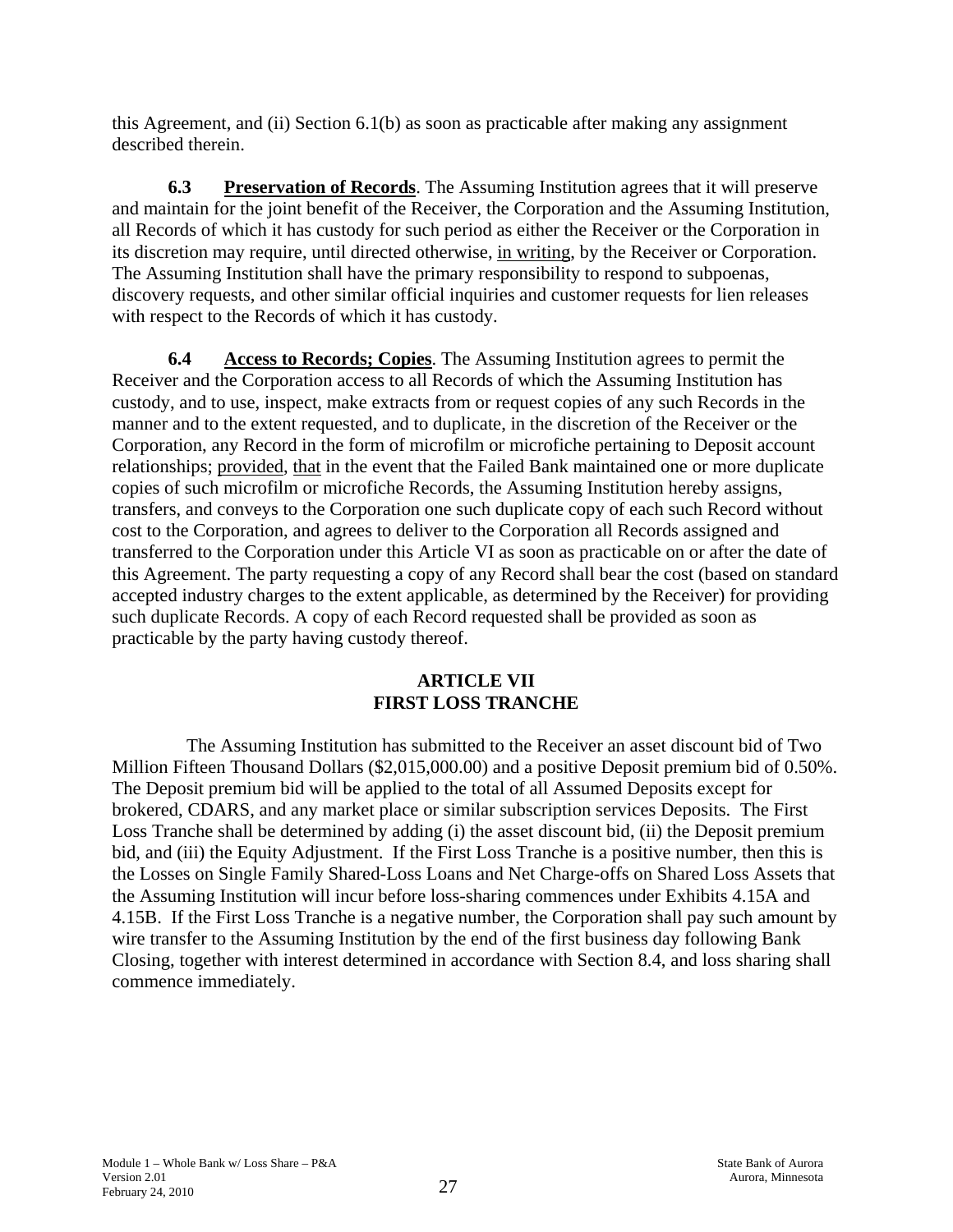#### **ARTICLE VIII ADJUSTMENTS**

<span id="page-31-1"></span><span id="page-31-0"></span>**8.1** Pro Forma Statement. The Receiver, as soon as practicable after Bank Closing, in accordance with the best information then available, shall provide to the Assuming Institution a pro forma statement reflecting any adjustments of such liabilities and assets as may be necessary. Such pro forma statement shall take into account, to the extent possible, (i) liabilities and assets of a nature similar to those contemplated by Section 2.1 or Section 3.1, respectively, which at Bank Closing were carried in the Failed Bank's suspense accounts, (ii) accruals as of Bank Closing for all income related to the assets and business of the Failed Bank acquired by the Assuming Institution hereunder, whether or not such accruals were reflected on the Accounting Records of the Failed Bank in the normal course of its operations, and (iii) adjustments to determine the Book Value of any investment in an Acquired Subsidiary and related accounts on the "bank only" (unconsolidated) balance sheet of the Failed Bank based on the equity method of accounting, whether or not the Failed Bank used the equity method of accounting for investments in subsidiaries, except that the resulting amount cannot be less than the Acquired Subsidiary's recorded equity as of Bank Closing as reflected on the Accounting Records of the Acquired Subsidiary. Any Loan purchased by the Assuming Institution pursuant to Section 3.1 which the Failed Bank charged off during the period beginning the day after the Bid Valuation Date to the date of Bank Closing shall be deemed not to be charged off for the purposes of the pro forma statement, and the purchase price shall be determined pursuant to Section 3.2.

## **8.2 Correction of Errors and Omissions; Other Liabilities**.

 (a) In the event any bookkeeping omissions or errors are discovered in preparing any pro forma statement or in completing the transfers and assumptions contemplated hereby, the parties hereto agree to correct such errors and omissions, it being understood that, as far as practicable, all adjustments will be made consistent with the judgments, methods, policies or accounting principles utilized by the Failed Bank in preparing and maintaining Accounting Records, except that adjustments made pursuant to this Section 8.2(a) are not intended to bring the Accounting Records of the Failed Bank into accordance with generally accepted accounting principles.

 (b) If the Receiver discovers at any time subsequent to the date of this Agreement that any claim exists against the Failed Bank which is of such a nature that it would have been included in the liabilities assumed under Article II had the existence of such claim or the facts giving rise thereto been known as of Bank Closing, the Receiver may, in its discretion, at any time, require that such claim be assumed by the Assuming Institution in a manner consistent with the intent of this Agreement. The Receiver will make appropriate adjustments to the pro forma statement provided by the Receiver to the Assuming Institution pursuant to Section 8.1 as may be necessary.

<span id="page-31-2"></span>**8.3 Payments**. The Receiver agrees to cause to be paid to the Assuming Institution, or the Assuming Institution agrees to pay to the Receiver, as the case may be, on the Settlement Date, a payment in an amount which reflects net adjustments (including any costs, expenses and fees associated with determinations of value as provided in this Agreement) made pursuant to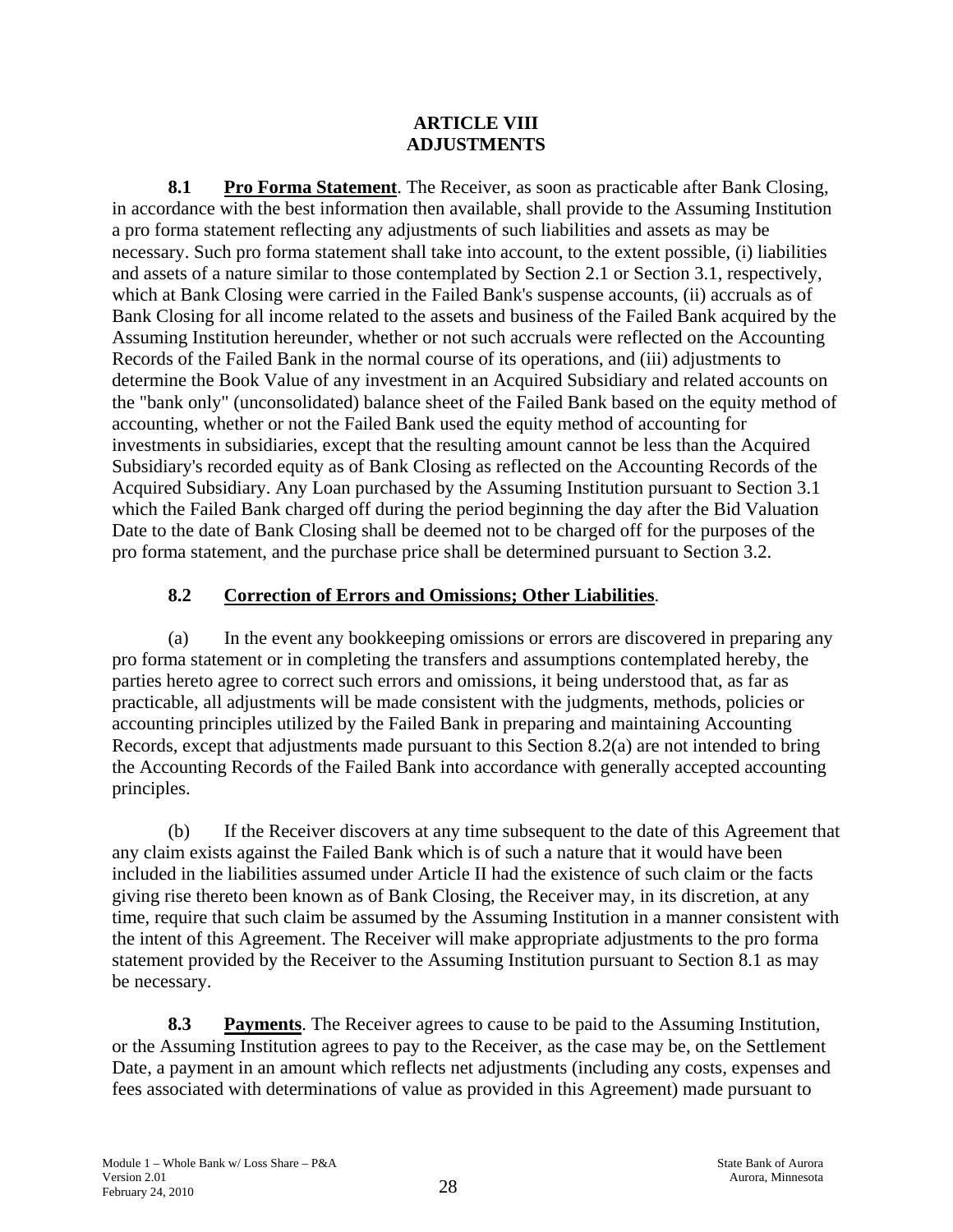Section 8.1 or Section 8.2, plus interest as provided in Section 8.4. The Receiver and the Assuming Institution agree to effect on the Settlement Date any further transfer of assets to or assumption of liabilities or claims by the Assuming Institution as may be necessary in accordance with Section 8.1 or Section 8.2.

<span id="page-32-0"></span>**8.4 Interest**. Any amounts paid under Section 8.3 or Section 8.5, shall bear interest for the period from and including the day following Bank Closing to and including the day preceding the payment at the Settlement Interest Rate.

<span id="page-32-1"></span>**8.5 Subsequent Adjustments.** In the event that the Assuming Institution or the Receiver discovers any errors or omissions as contemplated by Section 8.2 or any error with respect to the payment made under Section 8.3 after the Settlement Date, the Assuming Institution and the Receiver agree to promptly correct any such errors or omissions, make any payments and effect any transfers or assumptions as may be necessary to reflect any such correction plus interest as provided in Section 8.4.

## **ARTICLE IX CONTINUING COOPERATION**

<span id="page-32-3"></span><span id="page-32-2"></span>**9.1** General Matters. The parties hereto agree that they will, in good faith and with their best efforts, cooperate with each other to carry out the transactions contemplated by this Agreement and to effect the purposes hereof.

<span id="page-32-4"></span> **9.2 Additional Title Documents**. The Receiver, the Corporation and the Assuming Institution each agree, at any time, and from time to time, upon the request of any party hereto, to execute and deliver such additional instruments and documents of conveyance as shall be reasonably necessary to vest in the appropriate party its full legal or equitable title in and to the property transferred pursuant to this Agreement or to be transferred in accordance herewith. The Assuming Institution shall prepare such instruments and documents of conveyance (in form and substance satisfactory to the Receiver) as shall be necessary to vest title to the Assets in the Assuming Institution. The Assuming Institution shall be responsible for recording such instruments and documents of conveyance at its own expense.

## **9.3 Claims and Suits**.

<span id="page-32-5"></span> (a) The Receiver shall have the right, in its discretion, to (i) defend or settle any claim or suit against the Assuming Institution with respect to which the Receiver has indemnified the Assuming Institution in the same manner and to the same extent as provided in Article XII, and (ii) defend or settle any claim or suit against the Assuming Institution with respect to any Liability Assumed, which claim or suit may result in a loss to the Receiver arising out of or related to this Agreement, or which existed against the Failed Bank on or before Bank Closing. The exercise by the Receiver of any rights under this Section 9.3(a) shall not release the Assuming Institution with respect to any of its obligations under this Agreement.

 (b) In the event any action at law or in equity shall be instituted by any Person against the Receiver and the Corporation as codefendants with respect to any asset of the Failed Bank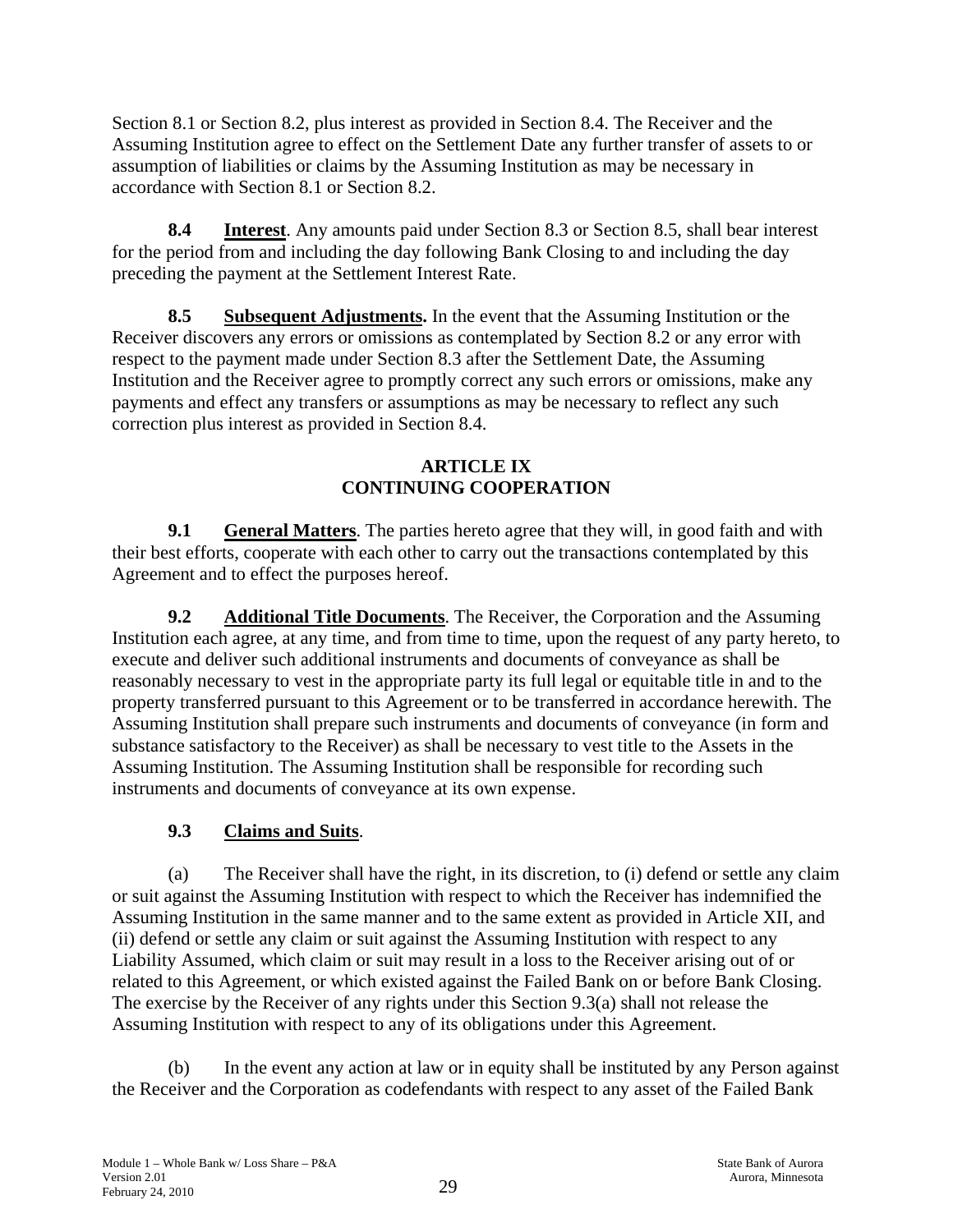retained or acquired pursuant to this Agreement by the Receiver, the Receiver agrees, at the request of the Corporation, to join with the Corporation in a petition to remove the action to the United States District Court for the proper district. The Receiver agrees to institute, with or without joinder of the Corporation as co-plaintiff, any action with respect to any such retained or acquired asset or any matter connected therewith whenever notice requiring such action shall be given by the Corporation to the Receiver.

<span id="page-33-0"></span>**9.4 Payment of Deposits**. In the event any depositor does not accept the obligation of the Assuming Institution to pay any Deposit liability of the Failed Bank assumed by the Assuming Institution pursuant to this Agreement and asserts a claim against the Receiver for all or any portion of any such Deposit liability, the Assuming Institution agrees on demand to provide to the Receiver funds sufficient to pay such claim in an amount not in excess of the Deposit liability reflected on the books of the Assuming Institution at the time such claim is made. Upon payment by the Assuming Institution to the Receiver of such amount, the Assuming Institution shall be discharged from any further obligation under this Agreement to pay to any such depositor the amount of such Deposit liability paid to the Receiver.

<span id="page-33-1"></span> **9.5 Withheld Payments**. At any time, the Receiver or the Corporation may, in its discretion, determine that all or any portion of any deposit balance assumed by the Assuming Institution pursuant to this Agreement does not constitute a "Deposit" (or otherwise, in its discretion, determine that it is the best interest of the Receiver or Corporation to withhold all or any portion of any deposit), and may direct the Assuming Institution to withhold payment of all or any portion of any such deposit balance. Upon such direction, the Assuming Institution agrees to hold such deposit and not to make any payment of such deposit balance to or on behalf of the depositor, or to itself, whether by way of transfer, set-off, or otherwise. The Assuming Institution agrees to maintain the "withheld payment" status of any such deposit balance until directed in writing by the Receiver or the Corporation as to its disposition. At the direction of the Receiver or the Corporation, the Assuming Institution shall return all or any portion of such deposit balance to the Receiver or the Corporation, as appropriate, and thereupon the Assuming Institution shall be discharged from any further liability to such depositor with respect to such returned deposit balance. If such deposit balance has been paid to the depositor prior to a demand for return by the Corporation or the Receiver, and payment of such deposit balance had not been previously withheld pursuant to this Section, the Assuming Institution shall not be obligated to return such deposit balance to the Receiver or the Corporation. The Assuming Institution shall be obligated to reimburse the Corporation or the Receiver, as the case may be, for the amount of any deposit balance or portion thereof paid by the Assuming Institution in contravention of any previous direction to withhold payment of such deposit balance or return such deposit balance the payment of which was withheld pursuant to this Section.

### **9.6 Proceedings with Respect to Certain Assets and Liabilities**.

<span id="page-33-2"></span> (a) In connection with any investigation, proceeding or other matter with respect to any asset or liability of the Failed Bank retained by the Receiver, or any asset of the Failed Bank acquired by the Receiver pursuant to this Agreement, the Assuming Institution shall cooperate to the extent reasonably required by the Receiver.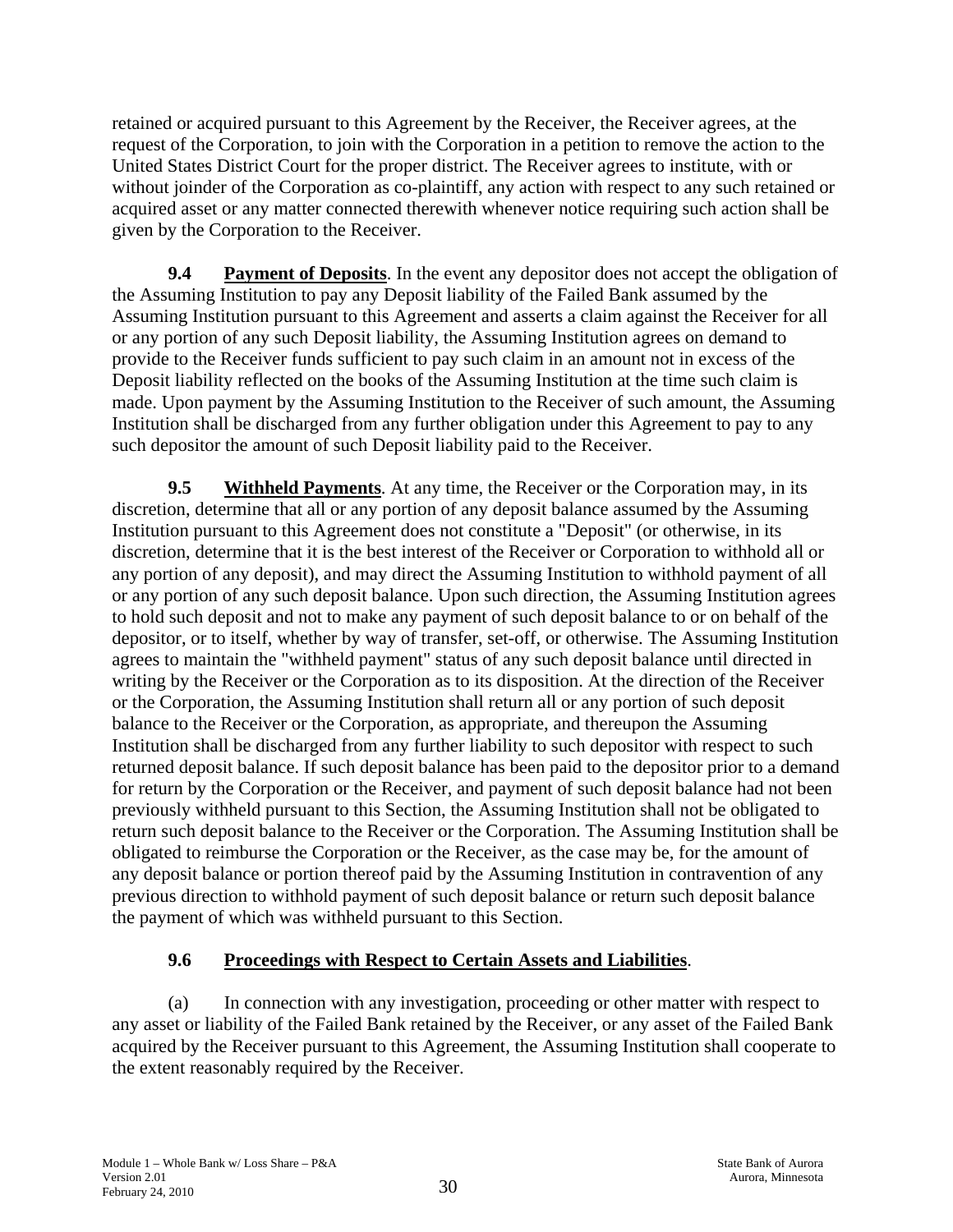(b) In addition to its obligations under Section 6.4, the Assuming Institution shall provide representatives of the Receiver access at reasonable times and locations without other limitation or qualification to (i) its directors, officers, employees and agents and those of the Subsidiaries acquired by the Assuming Institution, and (ii) its books and records, the books and records of such Subsidiaries and all Credit Files, and copies thereof. Copies of books, records and Credit Files shall be provided by the Assuming Institution as requested by the Receiver and the costs of duplication thereof shall be borne by the Receiver.

 (c) Not later than ten (10) days after the Put Notice pursuant to Section 3.4 or the date of the notice of transfer of any Loan by the Assuming Institution to the Receiver pursuant to Section 3.6, the Assuming Institution shall deliver to the Receiver such documents with respect to such Loan as the Receiver may request, including without limitation the following: (i) all related Credit Documents (other than certificates, notices and other ancillary documents), (ii) a certificate setting forth the principal amount on the date of the transfer and the amount of interest, fees and other charges then accrued and unpaid thereon, and any restrictions on transfer to which any such Loan is subject, and (iii) all Credit Files, and all documents, microfiche, microfilm and computer records (including but not limited to magnetic tape, disc storage, card forms and printed copy) maintained by, owned by, or in the possession of the Assuming Institution or any Affiliate of the Assuming Institution relating to the transferred Loan.

<span id="page-34-0"></span>**9.7 Information**. The Assuming Institution promptly shall provide to the Corporation such other information, including financial statements and computations, relating to the performance of the provisions of this Agreement as the Corporation or the Receiver may request from time to time, and, at the request of the Receiver, make available employees of the Failed Bank employed or retained by the Assuming Institution to assist in preparation of the pro forma statement pursuant to Section 8.1.

### **ARTICLE X CONDITION PRECEDENT**

<span id="page-34-1"></span> The obligations of the parties to this Agreement are subject to the Receiver and the Corporation having received at or before Bank Closing evidence reasonably satisfactory to each of any necessary approval, waiver, or other action by any governmental authority, the board of directors of the Assuming Institution, or other third party, with respect to this Agreement and the transactions contemplated hereby, the closing of the Failed Bank and the appointment of the Receiver, the chartering of the Assuming Institution, and any agreements, documents, matters or proceedings contemplated hereby or thereby.

### **ARTICLE XI REPRESENTATIONS AND WARRANTIES OF THE ASSUMING INSTITUTION**

<span id="page-34-2"></span> The Assuming Institution represents and warrants to the Corporation and the Receiver as follows:

 (a) **Corporate Existence and Authority**. The Assuming Institution (i) is duly organized, validly existing and in good standing under the laws of its Chartering Authority and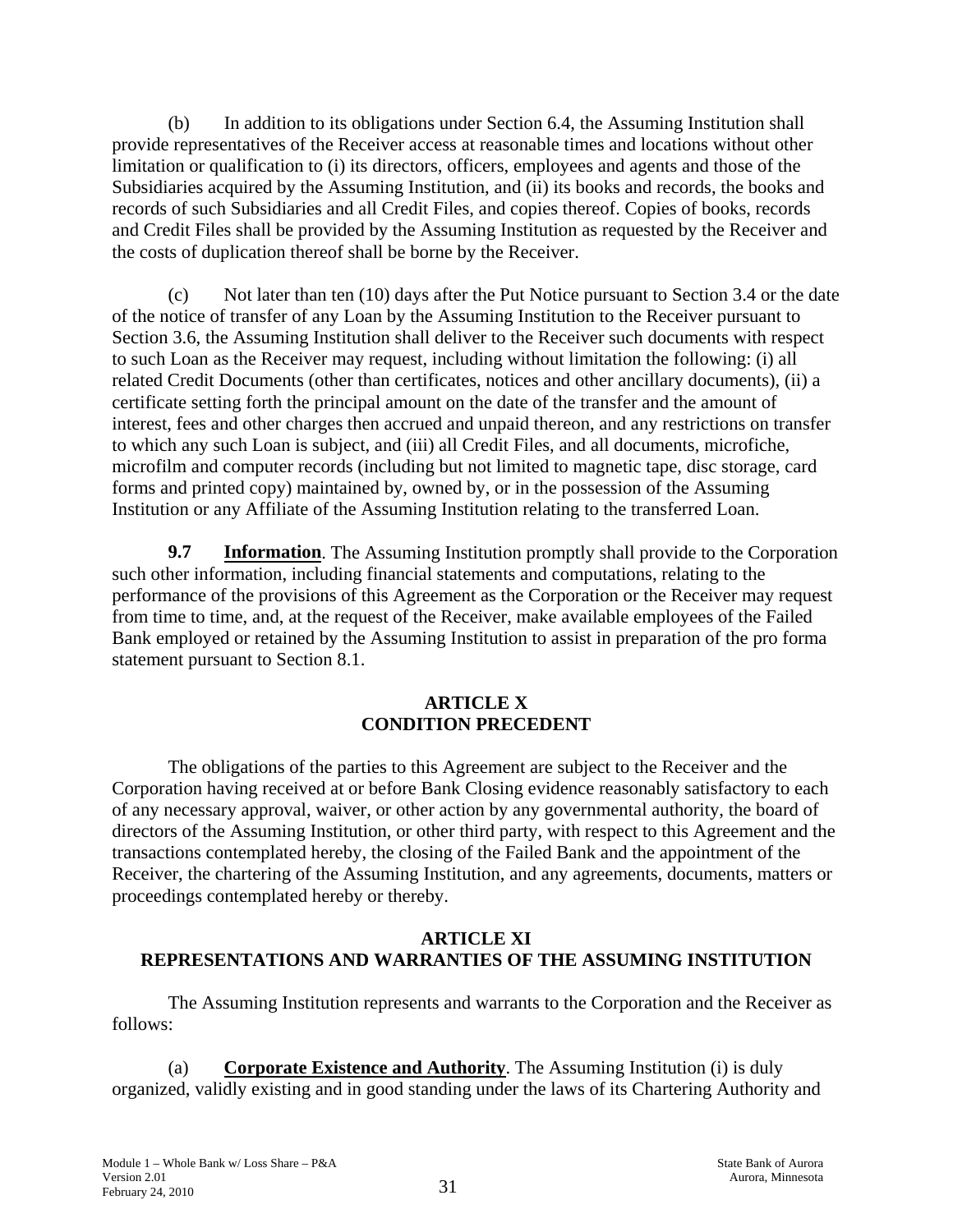has full power and authority to own and operate its properties and to conduct its business as now conducted by it, and (ii) has full power and authority to execute and deliver this Agreement and to perform its obligations hereunder. The Assuming Institution has taken all necessary corporate action to authorize the execution, delivery and performance of this Agreement and the performance of the transactions contemplated hereby.

 (b) **Third Party Consents**. No governmental authority or other third party consents (including but not limited to approvals, licenses, registrations or declarations) are required in connection with the execution, delivery or performance by the Assuming Institution of this Agreement, other than such consents as have been duly obtained and are in full force and effect.

 (c) **Execution and Enforceability**. This Agreement has been duly executed and delivered by the Assuming Institution and when this Agreement has been duly authorized, executed and delivered by the Corporation and the Receiver, this Agreement will constitute the legal, valid and binding obligation of the Assuming Institution, enforceable in accordance with its terms.

## (d) **Compliance with Law**.

 (i) Neither the Assuming Institution nor any of its Subsidiaries is in violation of any statute, regulation, order, decision, judgment or decree of, or any restriction imposed by, the United States of America, any State, municipality or other political subdivision or any agency of any of the foregoing, or any court or other tribunal having jurisdiction over the Assuming Institution or any of its Subsidiaries or any assets of any such Person, or any foreign government or agency thereof having such jurisdiction, with respect to the conduct of the business of the Assuming Institution or of any of its Subsidiaries, or the ownership of the properties of the Assuming Institution or any of its Subsidiaries, which, either individually or in the aggregate with all other such violations, would materially and adversely affect the business, operations or condition (financial or otherwise) of the Assuming Institution or the ability of the Assuming Institution to perform, satisfy or observe any obligation or condition under this Agreement.

 (ii) Neither the execution and delivery nor the performance by the Assuming Institution of this Agreement will result in any violation by the Assuming Institution of, or be in conflict with, any provision of any applicable law or regulation, or any order, writ or decree of any court or governmental authority.

 e) **Representations Remain True**. The Assuming Institution represents and warrants that it has executed and delivered to the Corporation a Purchaser Eligibility Certification and Confidentiality Agreement and that all information provided and representations made by or on behalf of the Assuming Institution in connection with this Agreement and the transactions contemplated hereby, including, but not limited to, the Purchaser Eligibility Certification and Confidentiality Agreement (which are affirmed and ratified hereby) are and remain true and correct in all material respects and do not fail to state any fact required to make the information contained therein not misleading.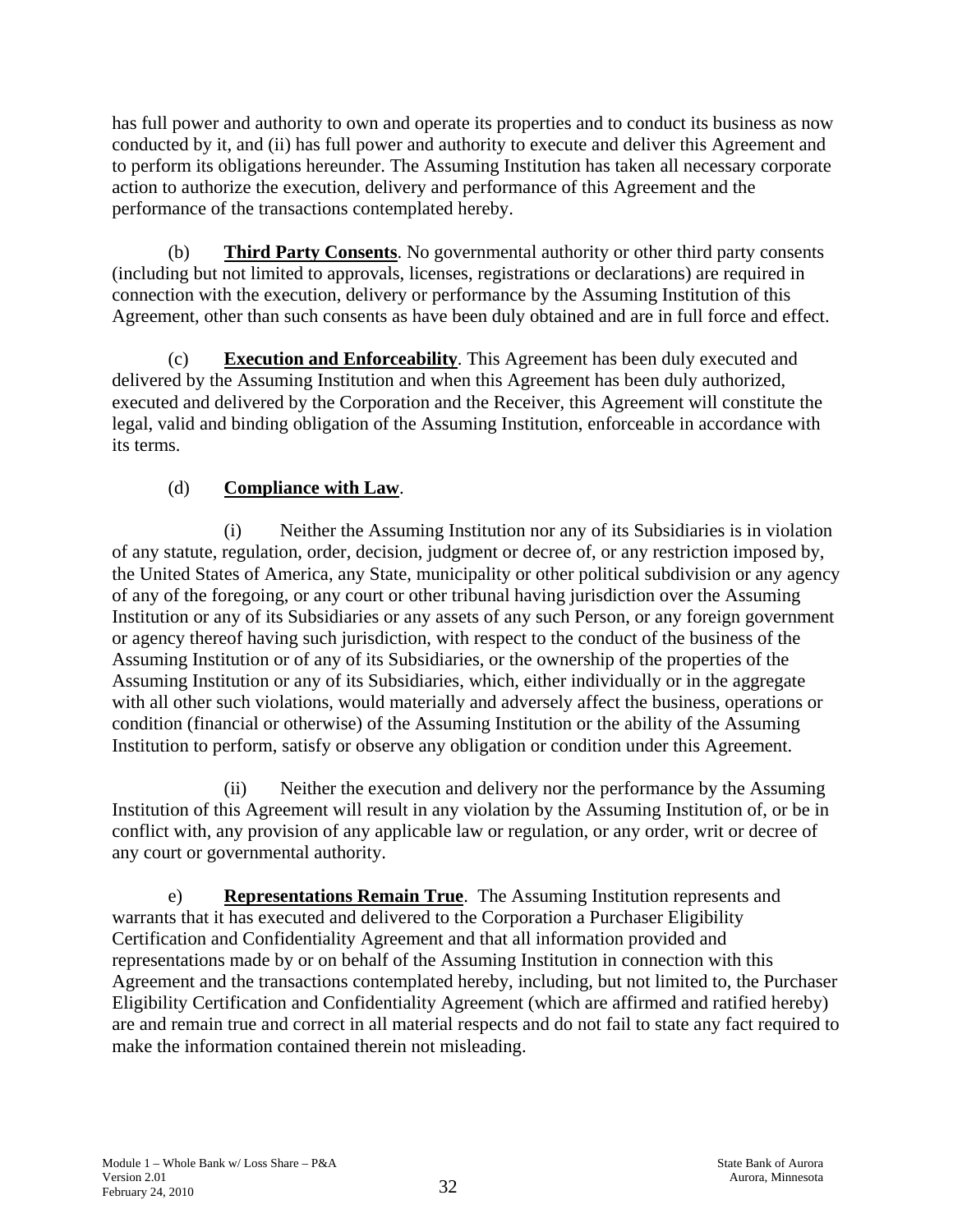#### **ARTICLE XII INDEMNIFICATION**

**12.1 Indemnification of Indemnitees**. From and after Bank Closing and subject to the limitations set forth in this Section and Section 12.6 and compliance by the Indemnitees with Section 12.2, the Receiver agrees to indemnify and hold harmless the Indemnitees against any and all costs, losses, liabilities, expenses (including attorneys' fees) incurred prior to the assumption of defense by the Receiver pursuant to paragraph (d) of Section 12.2, judgments, fines and amounts paid in settlement actually and reasonably incurred in connection with claims against any Indemnitee based on liabilities of the Failed Bank that are not assumed by the Assuming Institution pursuant to this Agreement or subsequent to the execution hereof by the Assuming Institution or any Subsidiary or Affiliate of the Assuming Institution for which indemnification is provided hereunder in (a) of this Section 12.1, subject to certain exclusions as provided in (b) of this Section 12.1:

(a)

 (1) claims based on the rights of any shareholder or former shareholder as such of (x) the Failed Bank, or (y) any Subsidiary or Affiliate of the Failed Bank;

 (2) claims based on the rights of any creditor as such of the Failed Bank, or any creditor as such of any director, officer, employee or agent of the Failed Bank, with respect to any indebtedness or other obligation of the Failed Bank arising prior to Bank Closing;

(3) claims based on the rights of any present or former director, officer, employee or agent as such of the Failed Bank or of any Subsidiary or Affiliate of the Failed Bank;

(4) claims based on any action or inaction prior to Bank Closing of the Failed Bank, its directors, officers, employees or agents as such, or any Subsidiary or Affiliate of the Failed Bank, or the directors, officers, employees or agents as such of such Subsidiary or Affiliate;

(5) claims based on any malfeasance, misfeasance or nonfeasance of the Failed Bank, its directors, officers, employees or agents with respect to the trust business of the Failed Bank, if any;

(6) claims based on any failure or alleged failure (not in violation of law) by the Assuming Institution to continue to perform any service or activity previously performed by the Failed Bank which the Assuming Institution is not required to perform pursuant to this Agreement or which arise under any contract to which the Failed Bank was a party which the Assuming Institution elected not to assume in accordance with this Agreement and which neither the Assuming Institution nor any Subsidiary or Affiliate of the Assuming Institution has assumed subsequent to the execution hereof;

 (7) claims arising from any action or inaction of any Indemnitee, including for purposes of this Section 12.1(a)(7) the former officers or employees of the Failed Bank or of any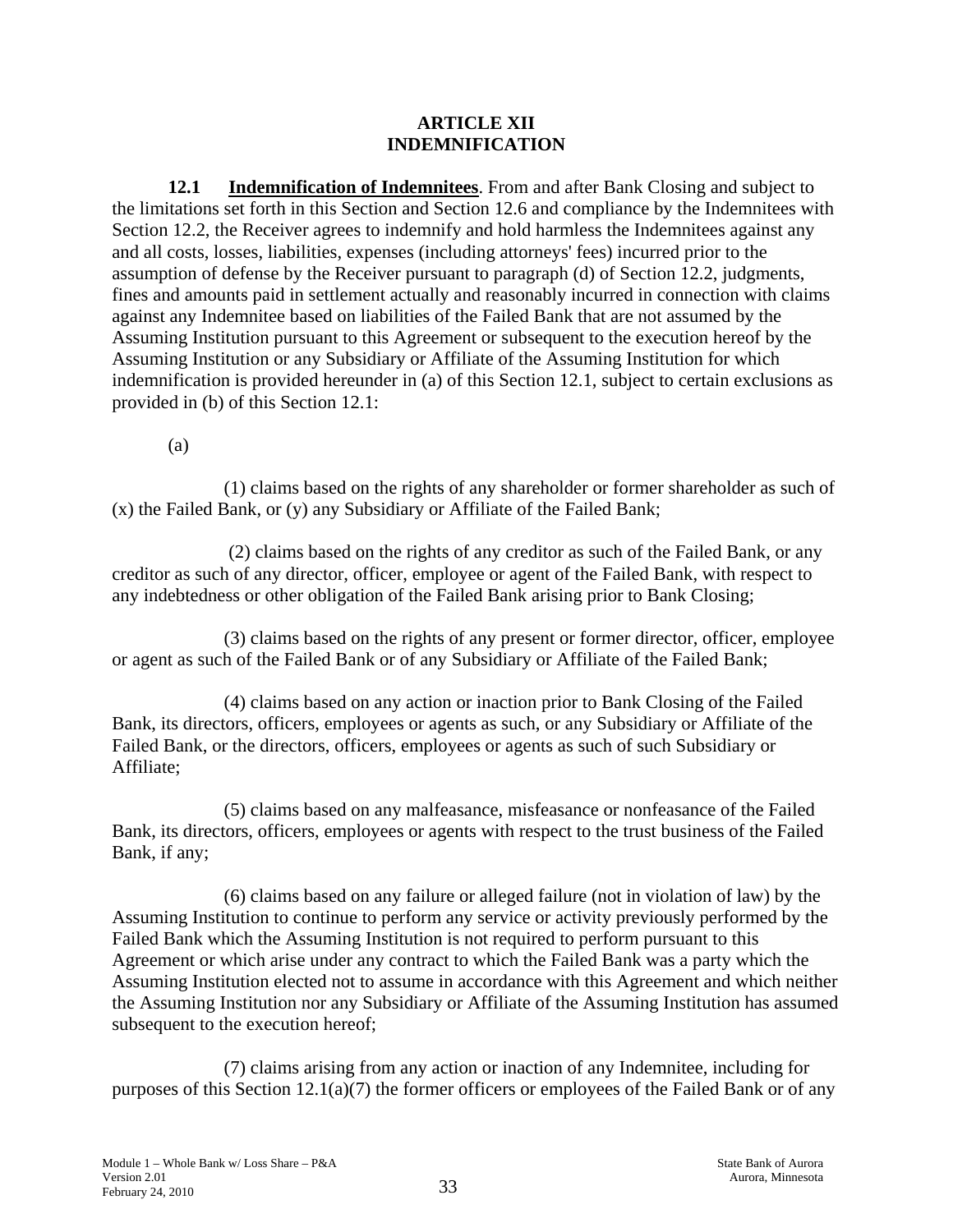Subsidiary or Affiliate of the Failed Bank that is taken upon the specific written direction of the Corporation or the Receiver, other than any action or inaction taken in a manner constituting bad faith, gross negligence or willful misconduct; and

(8) claims based on the rights of any depositor of the Failed Bank whose deposit has been accorded "withheld payment" status and/or returned to the Receiver or Corporation in accordance with Section 9.5 and/or has become an "unclaimed deposit" or has been returned to the Corporation or the Receiver in accordance with Section 2.3;

 (b) provided, that, with respect to this Agreement, except for paragraphs (7) and (8) of Section 12.1(a), no indemnification will be provided under this Agreement for any:

(1) judgment or fine against, or any amount paid in settlement (without the written approval of the Receiver) by, any Indemnitee in connection with any action that seeks damages against any Indemnitee (a "counterclaim") arising with respect to any Asset and based on any action or inaction of either the Failed Bank, its directors, officers, employees or agents as such prior to Bank Closing, unless any such judgment, fine or amount paid in settlement exceeds the greater of (i) the Repurchase Price of such Asset, or (ii) the monetary recovery sought on such Asset by the Assuming Institution in the cause of action from which the counterclaim arises; and in such event the Receiver will provide indemnification only in the amount of such excess; and no indemnification will be provided for any costs or expenses other than any costs or expenses (including attorneys' fees) which, in the determination of the Receiver, have been actually and reasonably incurred by such Indemnitee in connection with the defense of any such counterclaim; and it is expressly agreed that the Receiver reserves the right to intervene, in its discretion, on its behalf and/or on behalf of the Receiver, in the defense of any such counterclaim;

(2) claims with respect to any liability or obligation of the Failed Bank that is expressly assumed by the Assuming Institution pursuant to this Agreement or subsequent to the execution hereof by the Assuming Institution or any Subsidiary or Affiliate of the Assuming Institution;

(3) claims with respect to any liability of the Failed Bank to any present or former employee as such of the Failed Bank or of any Subsidiary or Affiliate of the Failed Bank, which liability is expressly assumed by the Assuming Institution pursuant to this Agreement or subsequent to the execution hereof by the Assuming Institution or any Subsidiary or Affiliate of the Assuming Institution;

(4) claims based on the failure of any Indemnitee to seek recovery of damages from the Receiver for any claims based upon any action or inaction of the Failed Bank, its directors, officers, employees or agents as fiduciary, agent or custodian prior to Bank Closing;

(5) claims based on any violation or alleged violation by any Indemnitee of the antitrust, branching, banking or bank holding company or securities laws of the United States of America or any State thereof;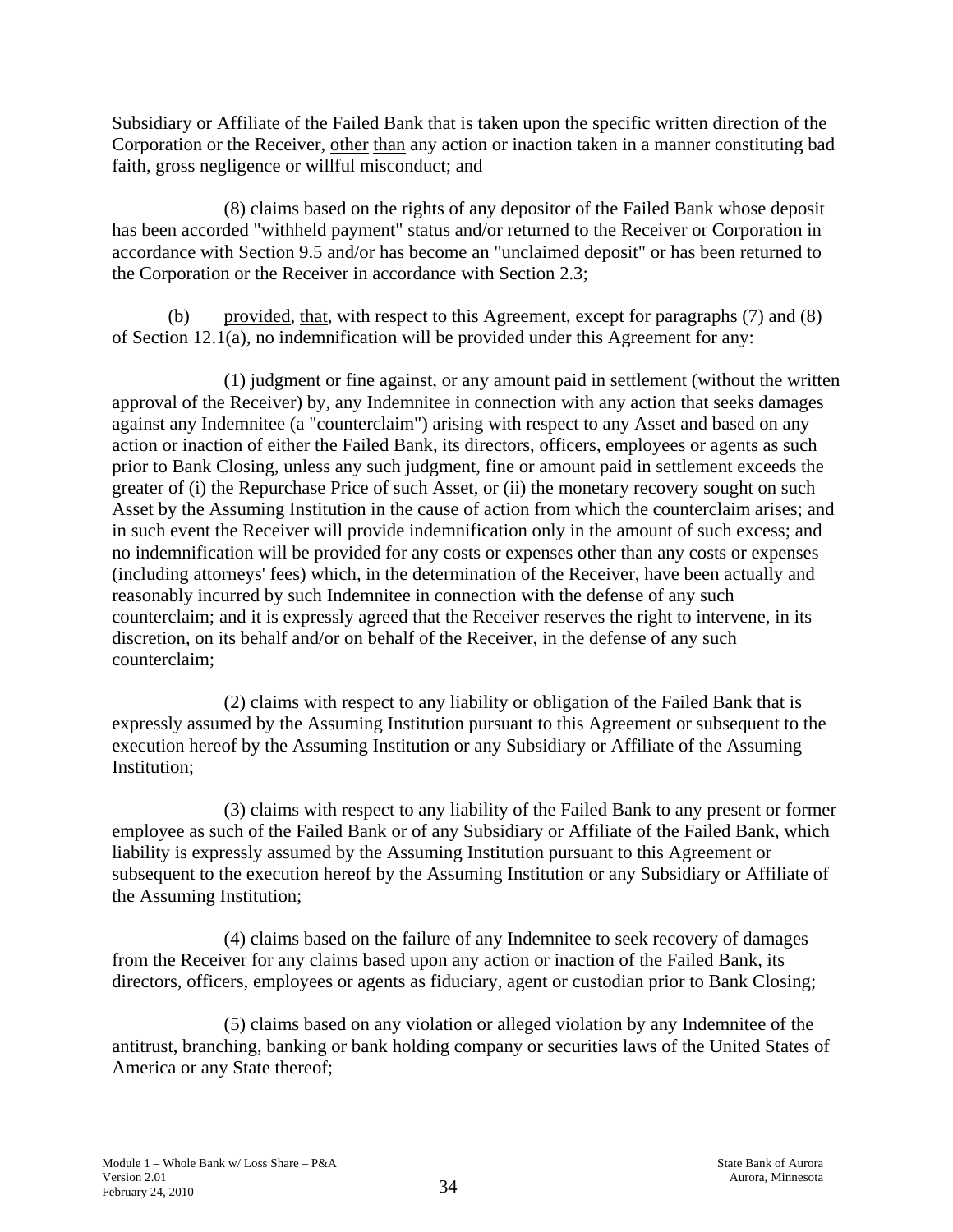(6) claims based on the rights of any present or former creditor, customer, or supplier as such of the Assuming Institution or any Subsidiary or Affiliate of the Assuming Institution;

(7) claims based on the rights of any present or former shareholder as such of the Assuming Institution or any Subsidiary or Affiliate of the Assuming Institution regardless of whether any such present or former shareholder is also a present or former shareholder of the Failed Bank;

(8) claims, if the Receiver determines that the effect of providing such indemnification would be to (i) expand or alter the provisions of any warranty or disclaimer thereof provided in Section 3.3 or any other provision of this Agreement, or (ii) create any warranty not expressly provided under this Agreement;

(9) claims which could have been enforced against any Indemnitee had the Assuming Institution not entered into this Agreement;

(10) claims based on any liability for taxes or fees assessed with respect to the consummation of the transactions contemplated by this Agreement, including without limitation any subsequent transfer of any Assets or Liabilities Assumed to any Subsidiary or Affiliate of the Assuming Institution;

(11) except as expressly provided in this Article XII, claims based on any action or inaction of any Indemnitee, and nothing in this Agreement shall be construed to provide indemnification for (i) the Failed Bank, (ii) any Subsidiary or Affiliate of the Failed Bank, or (iii) any present or former director, officer, employee or agent of the Failed Bank or its Subsidiaries or Affiliates; provided, that the Receiver, in its discretion, may provide indemnification hereunder for any present or former director, officer, employee or agent of the Failed Bank or its Subsidiaries or Affiliates who is also or becomes a director, officer, employee or agent of the Assuming Institution or its Subsidiaries or Affiliates;

(12) claims or actions which constitute a breach by the Assuming Institution of the representations and warranties contained in Article XI;

(13) claims arising out of or relating to the condition of or generated by an Asset arising from or relating to the presence, storage or release of any hazardous or toxic substance, or any pollutant or contaminant, or condition of such Asset which violate any applicable Federal, State or local law or regulation concerning environmental protection; and

(14) claims based on, related to or arising from any asset, including a loan, acquired or liability assumed by the Assuming Institution, other than pursuant to this Agreement.

 **12.2 Conditions Precedent to Indemnification**. It shall be a condition precedent to the obligation of the Receiver to indemnify any Person pursuant to this Article XII that such Person shall, with respect to any claim made or threatened against such Person for which such Person is or may be entitled to indemnification hereunder: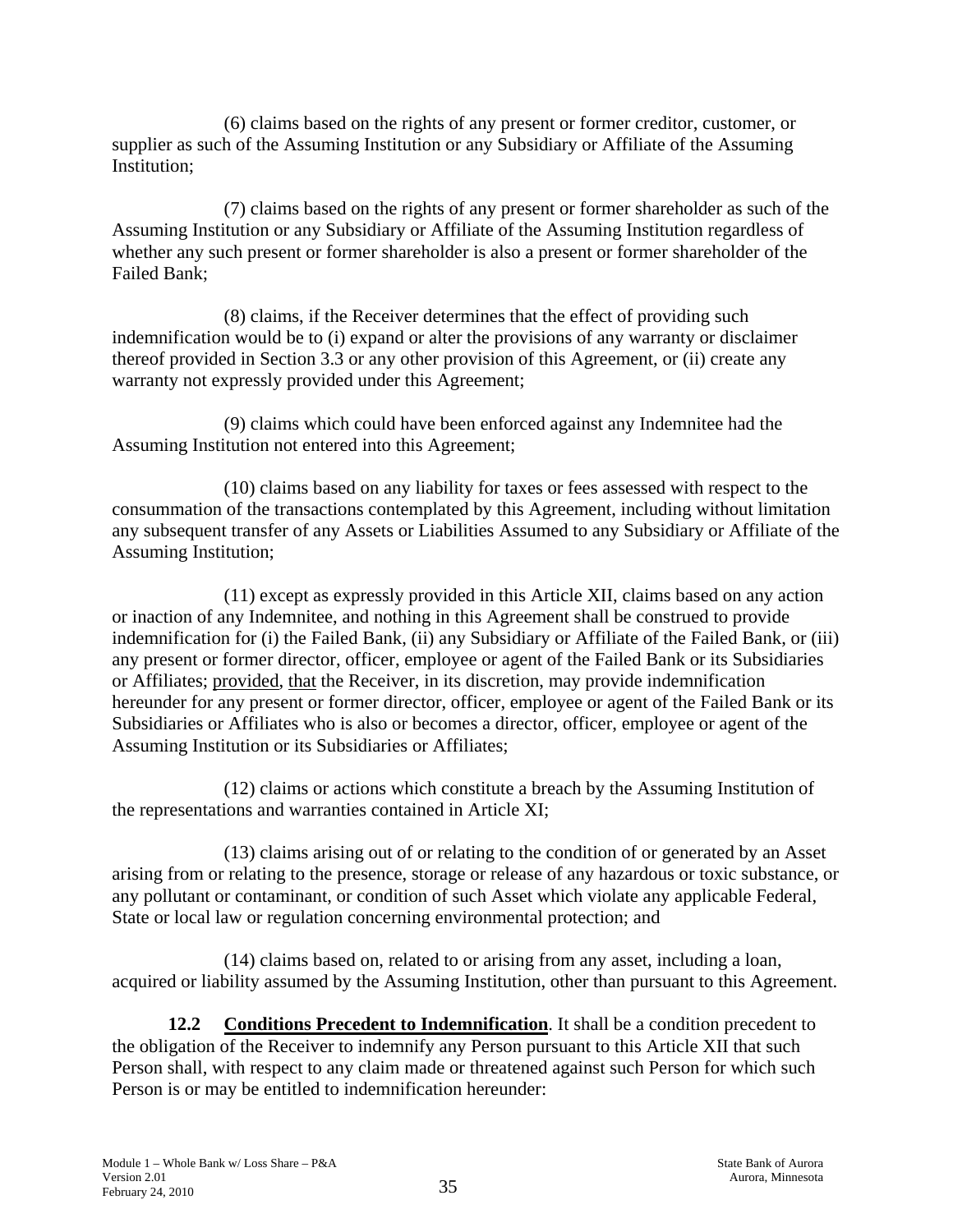(a) give written notice to the Regional Counsel (Litigation Branch) of the Corporation in the manner and at the address provided in Section 13.7 of such claim as soon as practicable after such claim is made or threatened; provided, that notice must be given on or before the date which is six (6) years from the date of this Agreement;

 (b) provide to the Receiver such information and cooperation with respect to such claim as the Receiver may reasonably require;

 (c) cooperate and take all steps, as the Receiver may reasonably require, to preserve and protect any defense to such claim;

 (d) in the event suit is brought with respect to such claim, upon reasonable prior notice, afford to the Receiver the right, which the Receiver may exercise in its sole discretion, to conduct the investigation, control the defense and effect settlement of such claim, including without limitation the right to designate counsel and to control all negotiations, litigation, arbitration, settlements, compromises and appeals of any such claim, all of which shall be at the expense of the Receiver; provided, that the Receiver shall have notified the Person claiming indemnification in writing that such claim is a claim with respect to which the Person claiming indemnification is entitled to indemnification under this Article XII;

 (e) not incur any costs or expenses in connection with any response or suit with respect to such claim, unless such costs or expenses were incurred upon the written direction of the Receiver; provided, that the Receiver shall not be obligated to reimburse the amount of any such costs or expenses unless such costs or expenses were incurred upon the written direction of the Receiver;

 (f) not release or settle such claim or make any payment or admission with respect thereto, unless the Receiver consents in writing thereto, which consent shall not be unreasonably withheld; provided, that the Receiver shall not be obligated to reimburse the amount of any such settlement or payment unless such settlement or payment was effected upon the written direction of the Receiver; and

 (g) take reasonable action as the Receiver may request in writing as necessary to preserve, protect or enforce the rights of the indemnified Person against any Primary Indemnitor.

**12.3 No Additional Warranty**. Nothing in this Article XII shall be construed or deemed to (i) expand or otherwise alter any warranty or disclaimer thereof provided under Section 3.3 or any other provision of this Agreement with respect to, among other matters, the title, value, collectibility, genuineness, enforceability or condition of any (x) Asset, or (y) asset of the Failed Bank purchased by the Assuming Institution subsequent to the execution of this Agreement by the Assuming Institution or any Subsidiary or Affiliate of the Assuming Institution, or (ii) create any warranty not expressly provided under this Agreement with respect thereto.

**12.4 Indemnification of Receiver and Corporation**. From and after Bank Closing, the Assuming Institution agrees to indemnify and hold harmless the Corporation and the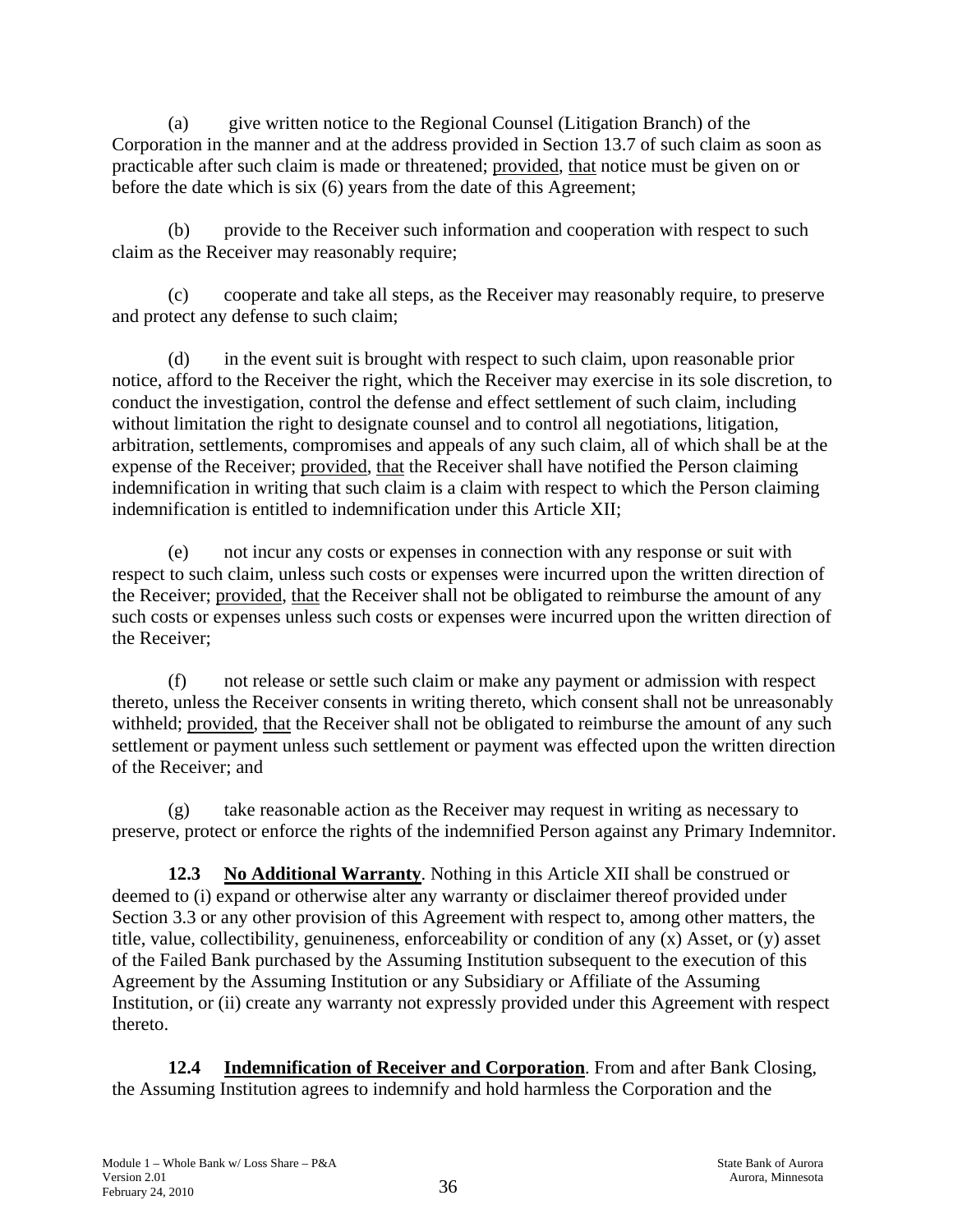Receiver and their respective directors, officers, employees and agents from and against any and all costs, losses, liabilities, expenses (including attorneys' fees), judgments, fines and amounts paid in settlement actually and reasonably incurred in connection with any of the following:

(a) claims based on any and all liabilities or obligations of the Failed Bank assumed by the Assuming Institution pursuant to this Agreement or subsequent to the execution hereof by the Assuming Institution or any Subsidiary or Affiliate of the Assuming Institution, whether or not any such liabilities subsequently are sold and/or transferred, other than any claim based upon any action or inaction of any Indemnitee as provided in paragraph (7) or (8) of Section 12.1(a); and

(b) claims based on any act or omission of any Indemnitee (including but not limited to claims of any Person claiming any right or title by or through the Assuming Institution with respect to Assets transferred to the Receiver pursuant to Section 3.4 or 3.6), other than any action or inaction of any Indemnitee as provided in paragraph (7) or (8) of Section 12.1(a).

**12.5 Obligations Supplemental**. The obligations of the Receiver, and the Corporation as guarantor in accordance with Section 12.7, to provide indemnification under this Article XII are to supplement any amount payable by any Primary Indemnitor to the Person indemnified under this Article XII. Consistent with that intent, the Receiver agrees only to make payments pursuant to such indemnification to the extent not payable by a Primary Indemnitor. If the aggregate amount of payments by the Receiver, or the Corporation as guarantor in accordance with Section 12.7, and all Primary Indemnitors with respect to any item of indemnification under this Article XII exceeds the amount payable with respect to such item, such Person being indemnified shall notify the Receiver thereof and, upon the request of the Receiver, shall promptly pay to the Receiver, or the Corporation as appropriate, the amount of the Receiver's (or Corporation's) payments to the extent of such excess.

**12.6 Criminal Claims**. Notwithstanding any provision of this Article XII to the contrary, in the event that any Person being indemnified under this Article XII shall become involved in any criminal action, suit or proceeding, whether judicial, administrative or investigative, the Receiver shall have no obligation hereunder to indemnify such Person for liability with respect to any criminal act or to the extent any costs or expenses are attributable to the defense against the allegation of any criminal act, unless (i) the Person is successful on the merits or otherwise in the defense against any such action, suit or proceeding, or (ii) such action, suit or proceeding is terminated without the imposition of liability on such Person.

**12.7 Limited Guaranty of the Corporation.** The Corporation hereby guarantees performance of the Receiver's obligation to indemnify the Assuming Institution as set forth in this Article XII. It is a condition to the Corporation's obligation hereunder that the Assuming Institution shall comply in all respects with the applicable provisions of this Article XII. The Corporation shall be liable hereunder only for such amounts, if any, as the Receiver is obligated to pay under the terms of this Article XII but shall fail to pay. Except as otherwise provided above in this Section 12.7, nothing in this Article XII is intended or shall be construed to create any liability or obligation on the part of the Corporation, the United States of America or any department or agency thereof under or with respect to this Article XII, or any provision hereof, it being the intention of the parties hereto that the obligations undertaken by the Receiver under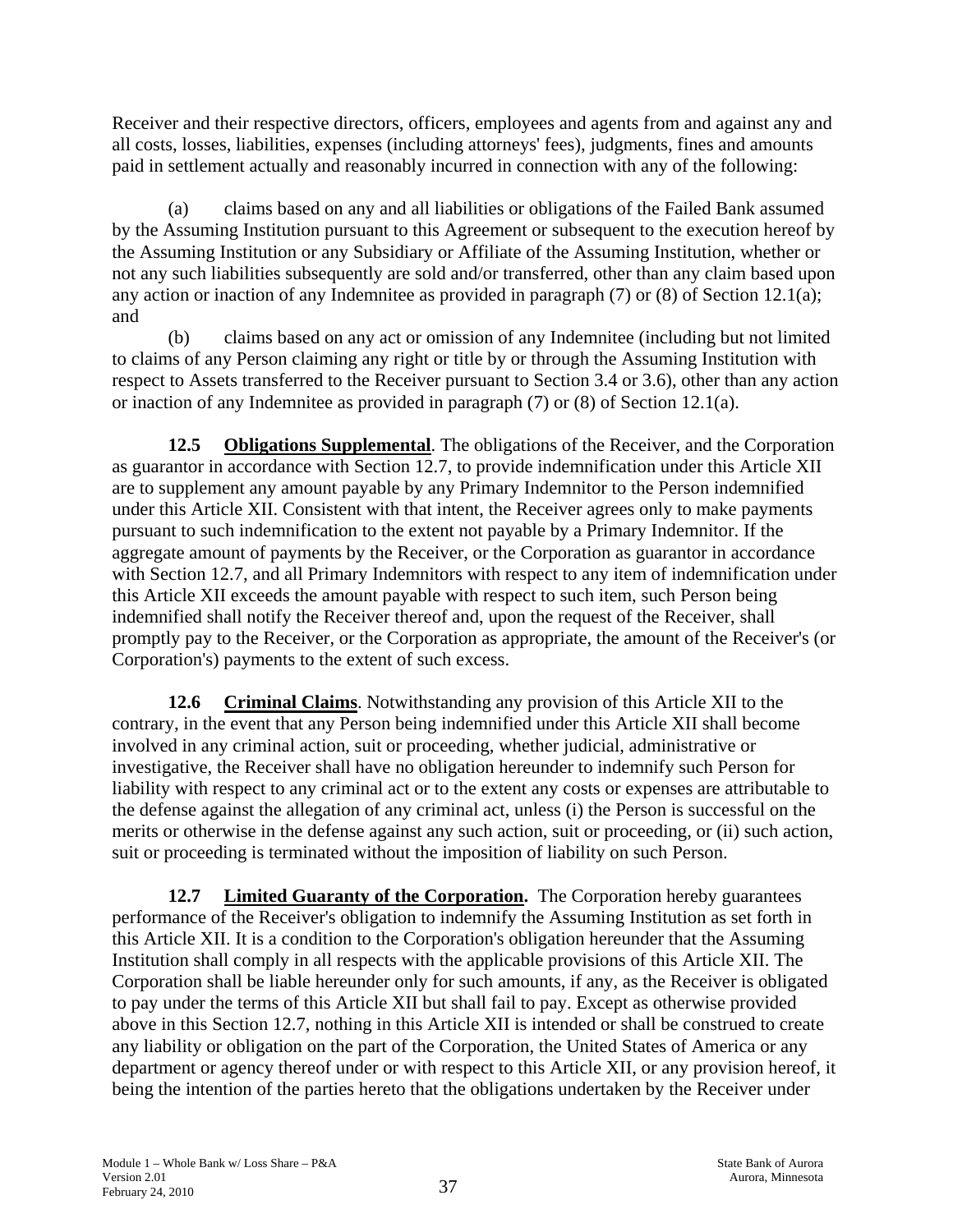this Article XII are the sole and exclusive responsibility of the Receiver and no other Person or entity.

12.8 Subrogation. Upon payment by the Receiver, or the Corporation as guarantor in accordance with Section 12.7, to any Indemnitee for any claims indemnified by the Receiver under this Article XII, the Receiver, or the Corporation as appropriate, shall become subrogated to all rights of the Indemnitee against any other Person to the extent of such payment.

## **ARTICLE XIII MISCELLANEOUS**

**13.1** Entire Agreement. This Agreement embodies the entire agreement of the parties hereto in relation to the subject matter herein and supersedes all prior understandings or agreements, oral or written, between the parties.

 **13.2 Headings**. The headings and subheadings of the Table of Contents, Articles and Sections contained in this Agreement, except the terms identified for definition in Article I and elsewhere in this Agreement, are inserted for convenience only and shall not affect the meaning or interpretation of this Agreement or any provision hereof.

 **13.3 Counterparts**. This Agreement may be executed in any number of counterparts and by the duly authorized representative of a different party hereto on separate counterparts, each of which when so executed shall be deemed to be an original and all of which when taken together shall constitute one and the same Agreement.

 **13.4 GOVERNING LAW**. THIS AGREEMENT AND THE RIGHTS AND OBLIGATIONS HEREUNDER SHALL BE GOVERNED BY AND CONSTRUED IN ACCORDANCE WITH THE FEDERAL LAW OF THE UNITED STATES OF AMERICA, AND IN THE ABSENCE OF CONTROLLING FEDERAL LAW, IN ACCORDANCE WITH THE LAWS OF THE STATE IN WHICH THE MAIN OFFICE OF THE FAILED BANK IS LOCATED.

 **13.5 Successors**. All terms and conditions of this Agreement shall be binding on the successors and assigns of the Receiver, the Corporation and the Assuming Institution. Except as otherwise specifically provided in this Agreement, nothing expressed or referred to in this Agreement is intended or shall be construed to give any Person other than the Receiver, the Corporation and the Assuming Institution any legal or equitable right, remedy or claim under or with respect to this Agreement or any provisions contained herein, it being the intention of the parties hereto that this Agreement, the obligations and statements of responsibilities hereunder, and all other conditions and provisions hereof are for the sole and exclusive benefit of the Receiver, the Corporation and the Assuming Institution and for the benefit of no other Person.

 **13.6 Modification; Assignment**. No amendment or other modification, rescission, release, or assignment of any part of this Agreement shall be effective except pursuant to a written agreement subscribed by the duly authorized representatives of the parties hereto.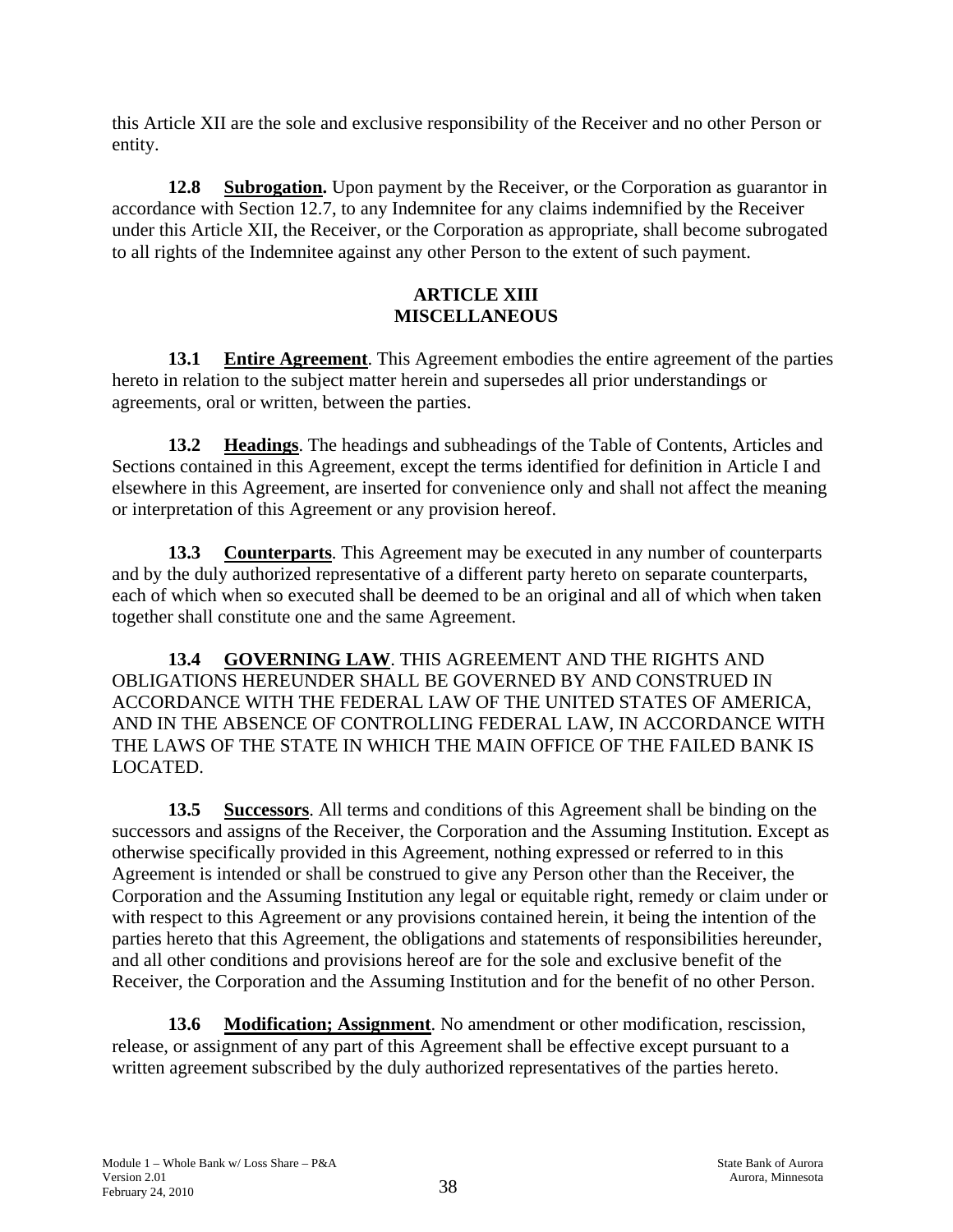**13.7** Notice. Any notice, request, demand, consent, approval or other communication to any party hereto shall be effective when received and shall be given in writing, and delivered in person against receipt therefore, or sent by certified mail, postage prepaid, courier service, telex, facsimile transmission or email to such party (with copies as indicated below) at its address set forth below or at such other address as it shall hereafter furnish in writing to the other parties. All such notices and other communications shall be deemed given on the date received by the addressee.

## **Assuming Institution**

Northern State Bank 321 Main Street West Ashland, Wisconsin 54806

Attention: Gary L. Ellefson

with a copy to: Thomas P. Malyuk

# **Receiver and Corporation**

Federal Deposit Insurance Corporation, Receiver of State Bank of Aurora 1601 Bryan Street, Suite 1700 Dallas, Texas 75201

Attention: Settlement Manager

# **and with respect to notice under Article XII:**

Federal Deposit Insurance Corporation Receiver of State Bank of Aurora 1601 Bryan Street, Suite 1700 Dallas, Texas 75201 Attention: Regional Counsel (Litigation Branch)

 **13.8 Manner of Payment**. All payments due under this Agreement shall be in lawful money of the United States of America in immediately available funds as each party hereto may specify to the other parties; provided, that in the event the Receiver or the Corporation is obligated to make any payment hereunder in the amount of \$25,000.00 or less, such payment may be made by check.

 **13.9 Costs, Fees and Expenses**. Except as otherwise specifically provided herein, each party hereto agrees to pay all costs, fees and expenses which it has incurred in connection with or incidental to the matters contained in this Agreement, including without limitation any fees and disbursements to its accountants and counsel; provided, that the Assuming Institution shall pay all fees, costs and expenses (other than attorneys' fees incurred by the Receiver)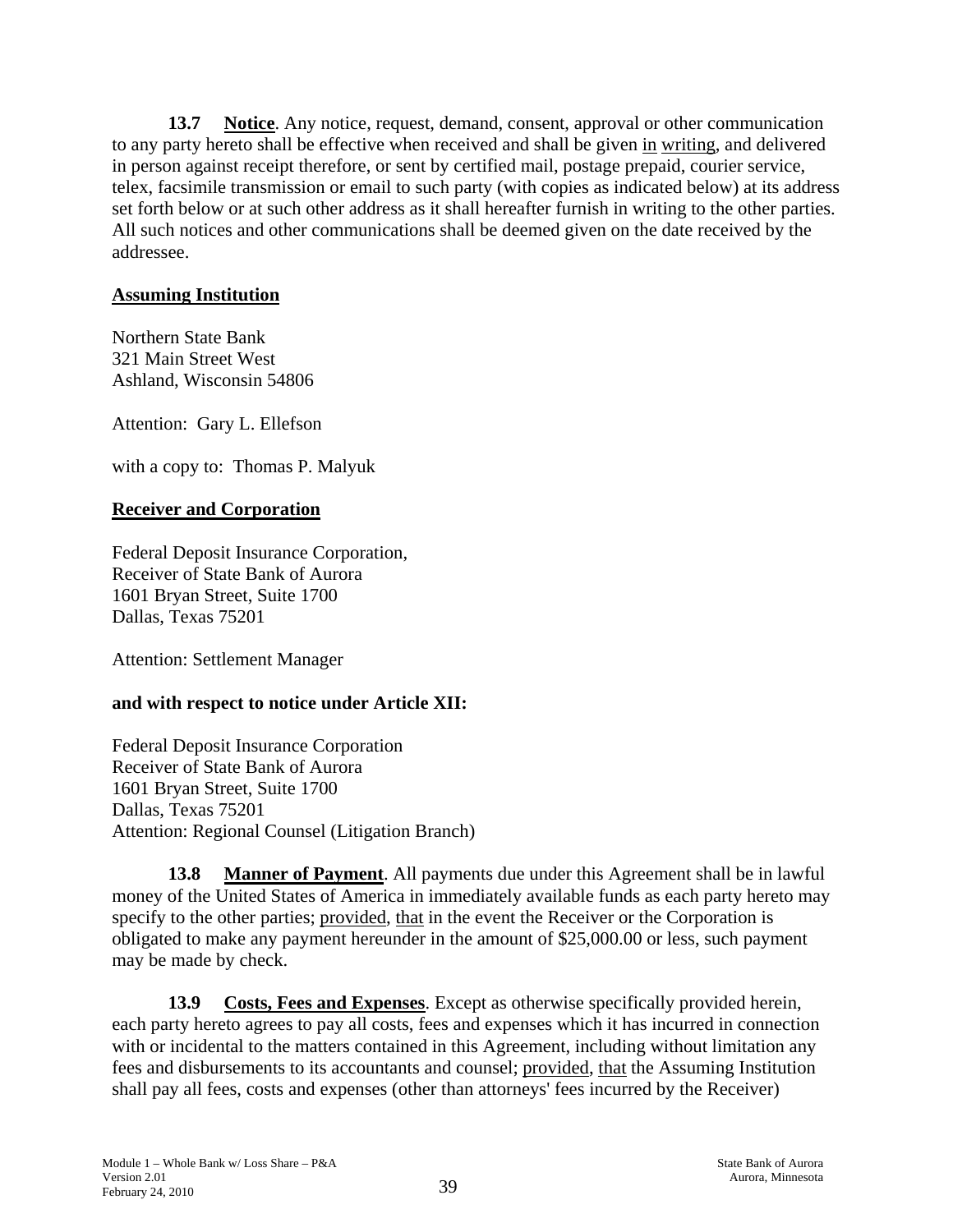incurred in connection with the transfer to it of any Assets or Liabilities Assumed hereunder or in accordance herewith.

 **13.10 Waiver**. Each of the Receiver, the Corporation and the Assuming Institution may waive its respective rights, powers or privileges under this Agreement; provided, that such waiver shall be in writing; and further provided, that no failure or delay on the part of the Receiver, the Corporation or the Assuming Institution to exercise any right, power or privilege under this Agreement shall operate as a waiver thereof, nor will any single or partial exercise of any right, power or privilege under this Agreement preclude any other or further exercise thereof or the exercise of any other right, power or privilege by the Receiver, the Corporation, or the Assuming Institution under this Agreement, nor will any such waiver operate or be construed as a future waiver of such right, power or privilege under this Agreement.

**13.11 Severability**. If any provision of this Agreement is declared invalid or unenforceable, then, to the extent possible, all of the remaining provisions of this Agreement shall remain in full force and effect and shall be binding upon the parties hereto.

 **13.12 Term of Agreement**. This Agreement shall continue in full force and effect until the tenth (10th) anniversary of Bank Closing; provided, that the provisions of Section 6.3 and 6.4 shall survive the expiration of the term of this Agreement. Provided, however, the receivership of the Failed Bank may be terminated prior to the expiration of the term of this Agreement; in such event, the guaranty of the Corporation, as provided in and in accordance with the provisions of Section 12.7 shall be in effect for the remainder of the term. Expiration of the term of this Agreement shall not affect any claim or liability of any party with respect to any (i) amount which is owing at the time of such expiration, regardless of when such amount becomes payable, and (ii) breach of this Agreement occurring prior to such expiration, regardless of when such breach is discovered.

**13.13 Survival of Covenants, Etc.** The covenants, representations, and warranties in this Agreement shall survive the execution of this Agreement and the consummation of the transactions contemplated hereunder.

# **[Signature Page Follows]**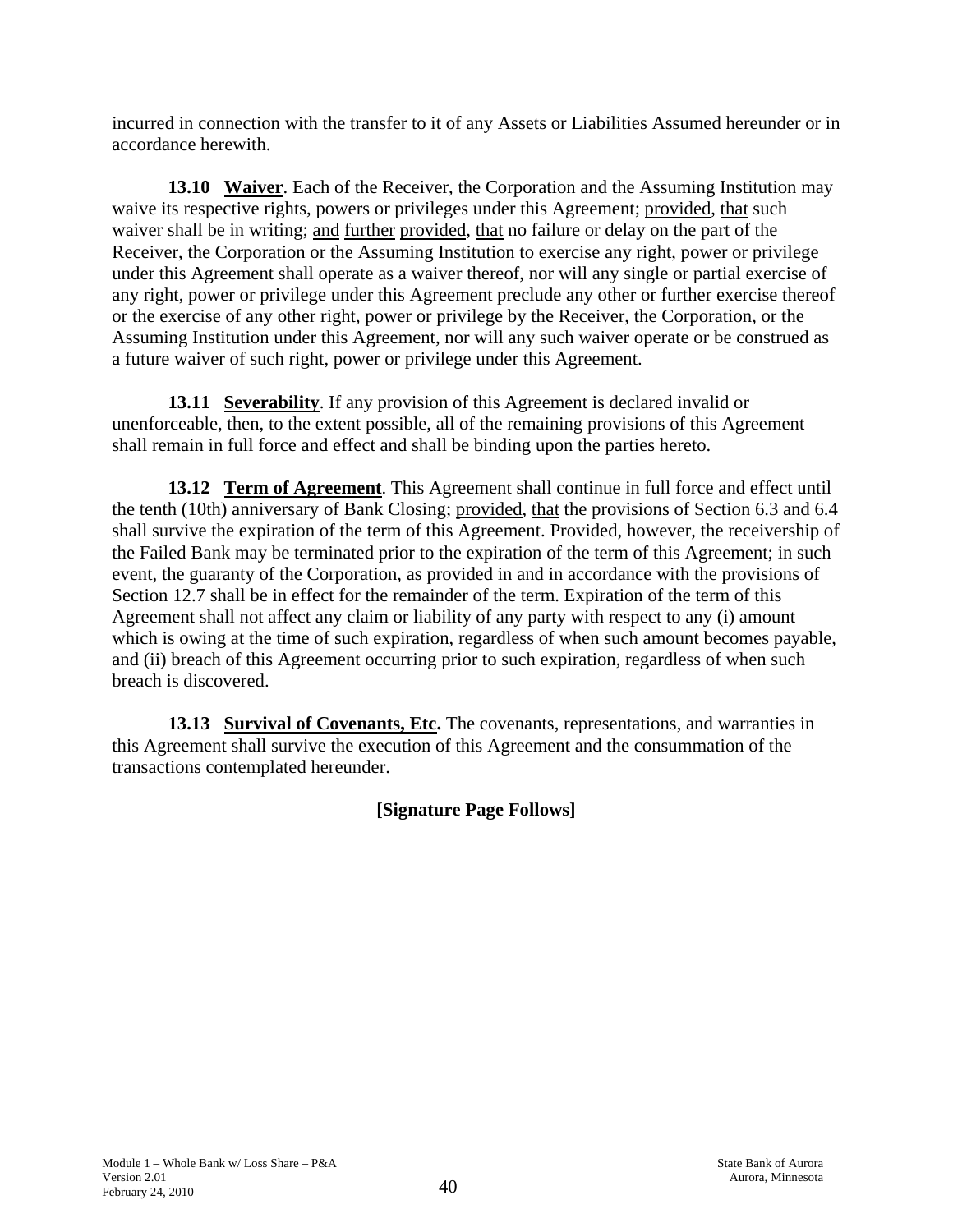**IN WITNESS WHEREOF,** the parties hereto have caused this Agreement to be executed by their duly authorized representatives as of the date first above written.

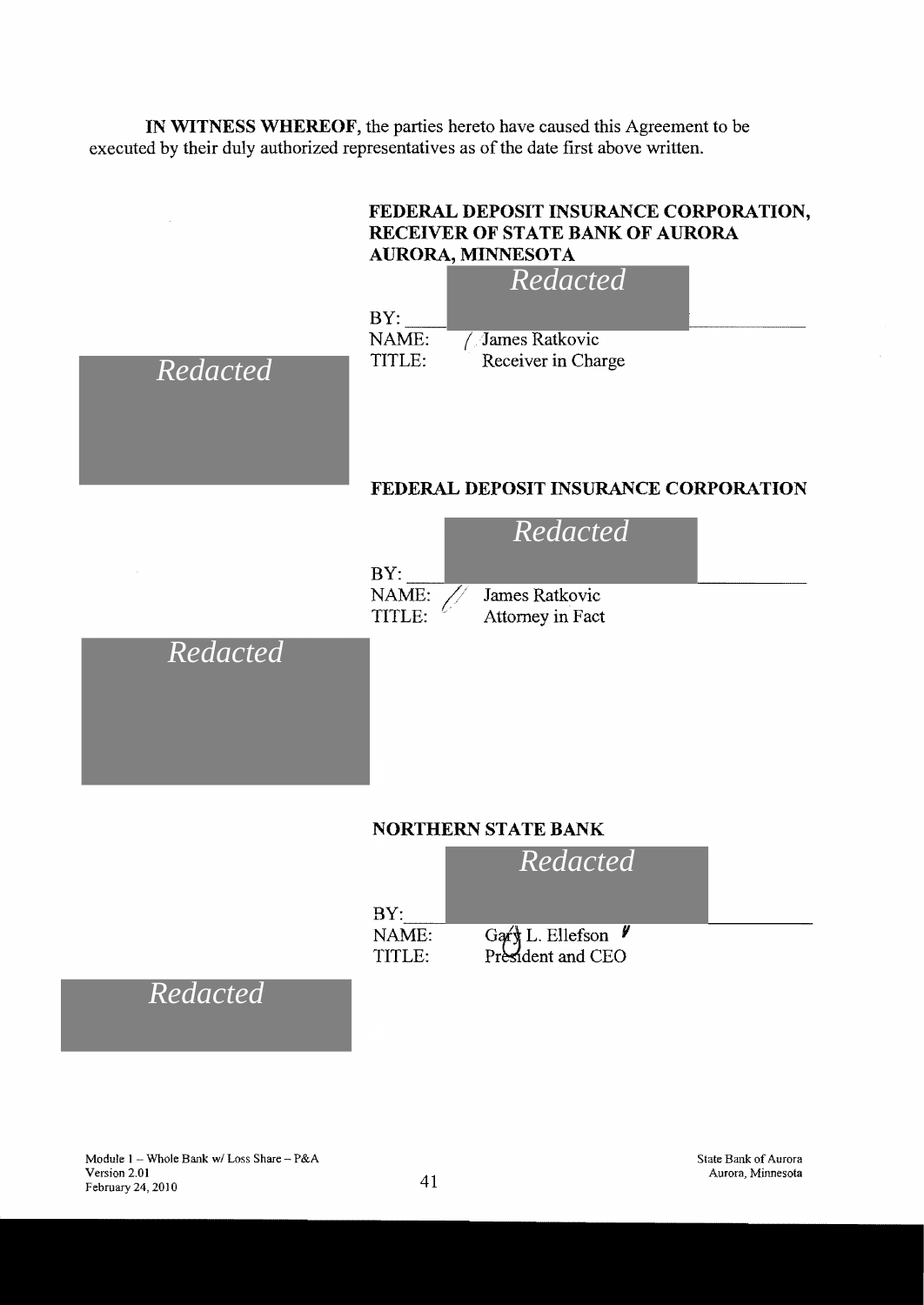**SCHEDULE 2.1 - Certain Liabilities Assumed by the Assuming Institution**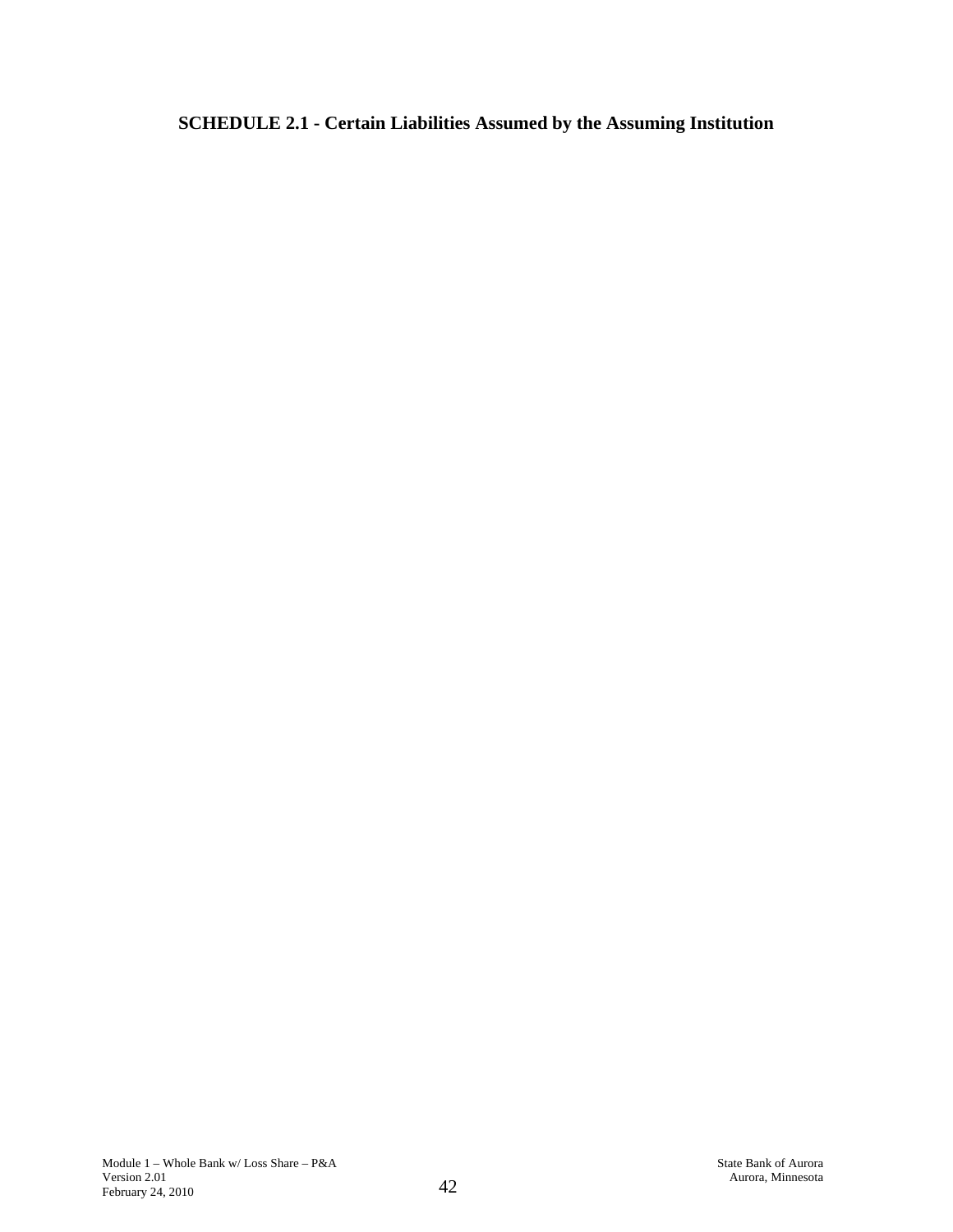## **SCHEDULE 2.1(a) – Excluded Deposit Liability Accounts**

State Bank of Aurora has no deposits associated with the Depository Organization (DO) Cede & Co as Nominee for DTC. The DO accounts (if any existed) do not pass to the Assuming Bank and are excluded from the transaction as described in section 2.1 of the P&A Agreement.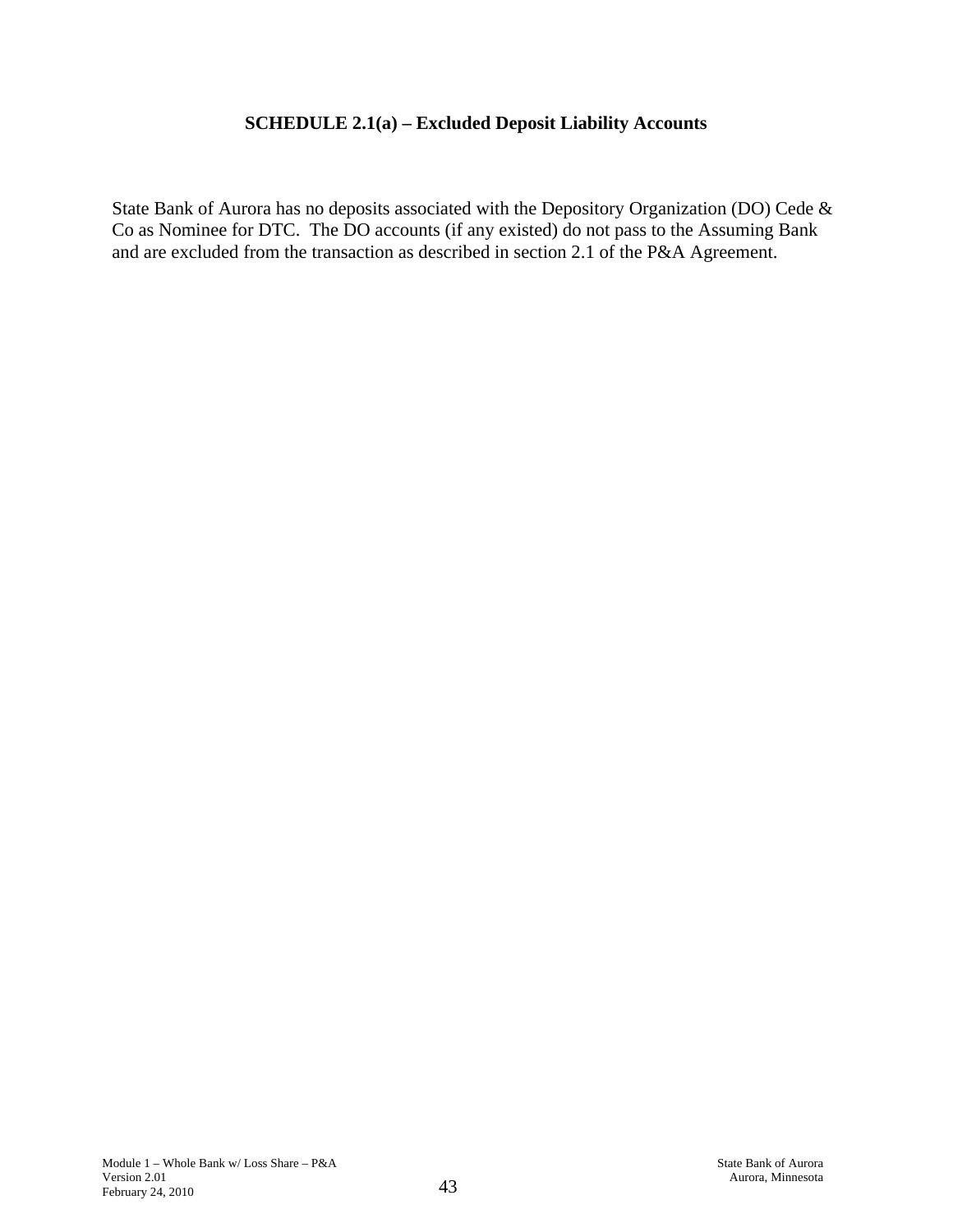#### **SCHEDULE 3.1 - Certain Assets Purchased**

#### **SEE ATTACHED LIST**

**THE LIST(S) ATTACHED TO THIS SCHEDULE (OR SUBSCHEDULE(S)) AND THE INFORMATION THEREIN, IS AS OF THE DATE OF THE MOST RECENT PERTINENT DATA MADE AVAILABLE TO THE ASSUMING INSTITUTION AS PART OF THE INFORMATION PACKAGE. IT WILL BE ADJUSTED TO REFLECT THE COMPOSITION AND BOOK VALUE OF THE LOANS AND ASSETS AS OF THE DATE OF BANK CLOSING. THE LIST(S) MAY NOT INCLUDE ALL LOANS AND ASSETS (E.G., CHARGED OFF LOANS). THE LIST(S) MAY BE REPLACED WITH A MORE ACCURATE LIST POST CLOSING.**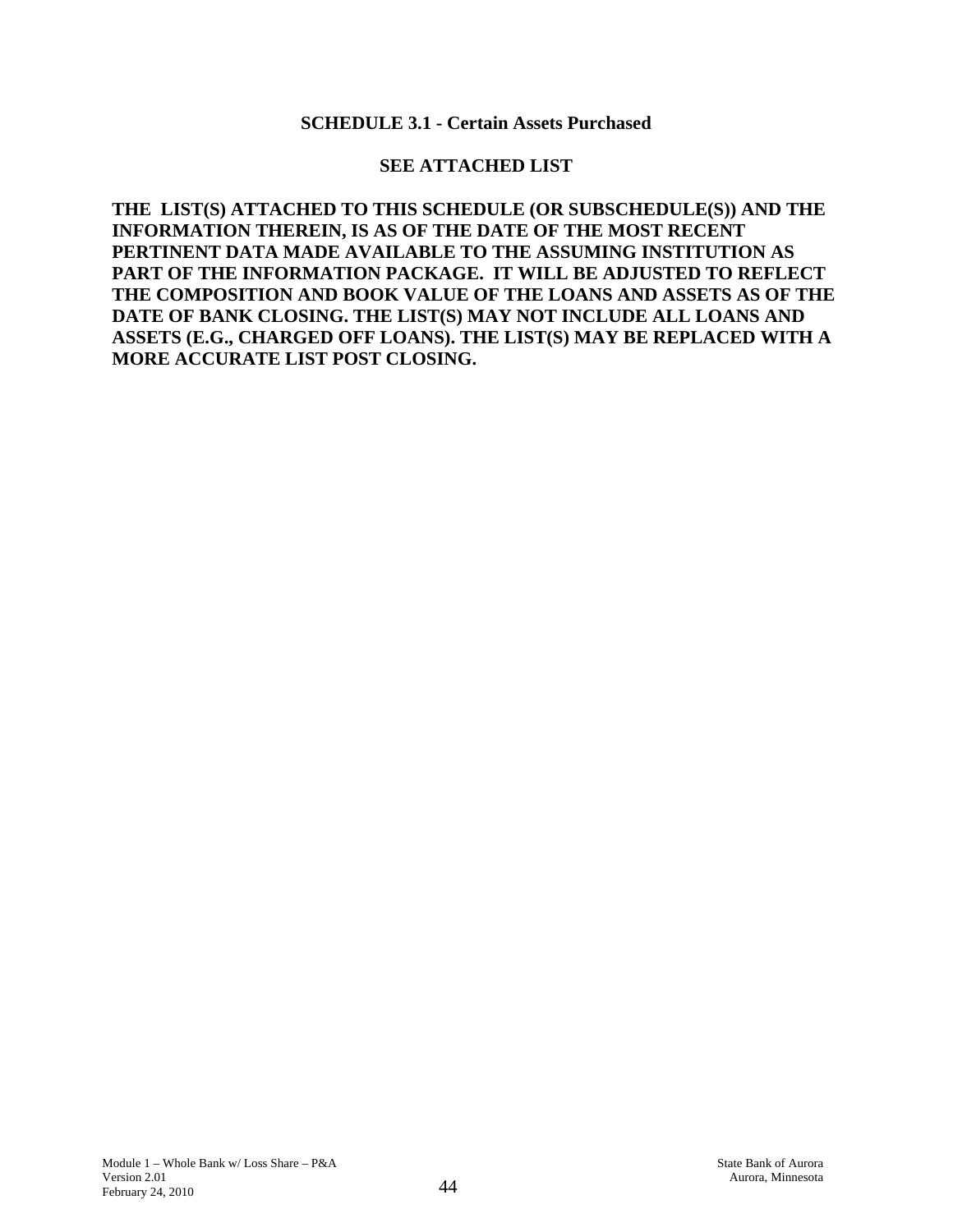# **SCHEDULE 3.2 - Purchase Price of Assets or assets**

| (a)                        | cash and receivables from depository<br>institutions, including cash items in the<br>process of collection, plus<br>interest thereon:                                                           | <b>Book Value</b>               |
|----------------------------|-------------------------------------------------------------------------------------------------------------------------------------------------------------------------------------------------|---------------------------------|
| (b)                        | securities (exclusive of the capital stock of<br>Acquired Subsidiaries and FRB and FHLB<br>stock), plus interest thereon:                                                                       | As provided in Section $3.2(b)$ |
| (c)                        | federal funds sold and repurchase<br>agreements, if any, including interest<br>thereon:                                                                                                         | <b>Book Value</b>               |
| (d)                        | Loans:                                                                                                                                                                                          | <b>Book Value</b>               |
| (e)                        | credit card business, if any, including all<br>outstanding extensions of credit and<br>offensive litigation, but excluding any class<br>action lawsuits related to the credit card<br>business: | <b>Book Value</b>               |
| (f)                        | Safe Deposit Boxes and related business,<br>safekeeping business and trust business, if<br>any:                                                                                                 | <b>Book Value</b>               |
| (g)                        | Records and other documents:                                                                                                                                                                    | <b>Book Value</b>               |
| (h)                        | <b>Other Real Estate</b>                                                                                                                                                                        | <b>Book Value</b>               |
| (i)                        | boats, motor vehicles, aircraft, trailers, fire<br>arms, repossessed collateral                                                                                                                 | <b>Book Value</b>               |
| (j)                        | capital stock of any Acquired Subsidiaries<br>and FRB and FHLB stock:                                                                                                                           | <b>Book Value</b>               |
| (k)                        | amounts owed to the Failed Bank by any                                                                                                                                                          | <b>Book Value</b>               |
| $\left( \mathrm{l}\right)$ | <b>Acquired Subsidiary:</b><br>assets securing Deposits of public money,<br>to the extent not otherwise purchased<br>hereunder:                                                                 | <b>Book Value</b>               |
| (m)                        | Overdrafts of customers:                                                                                                                                                                        | <b>Book Value</b>               |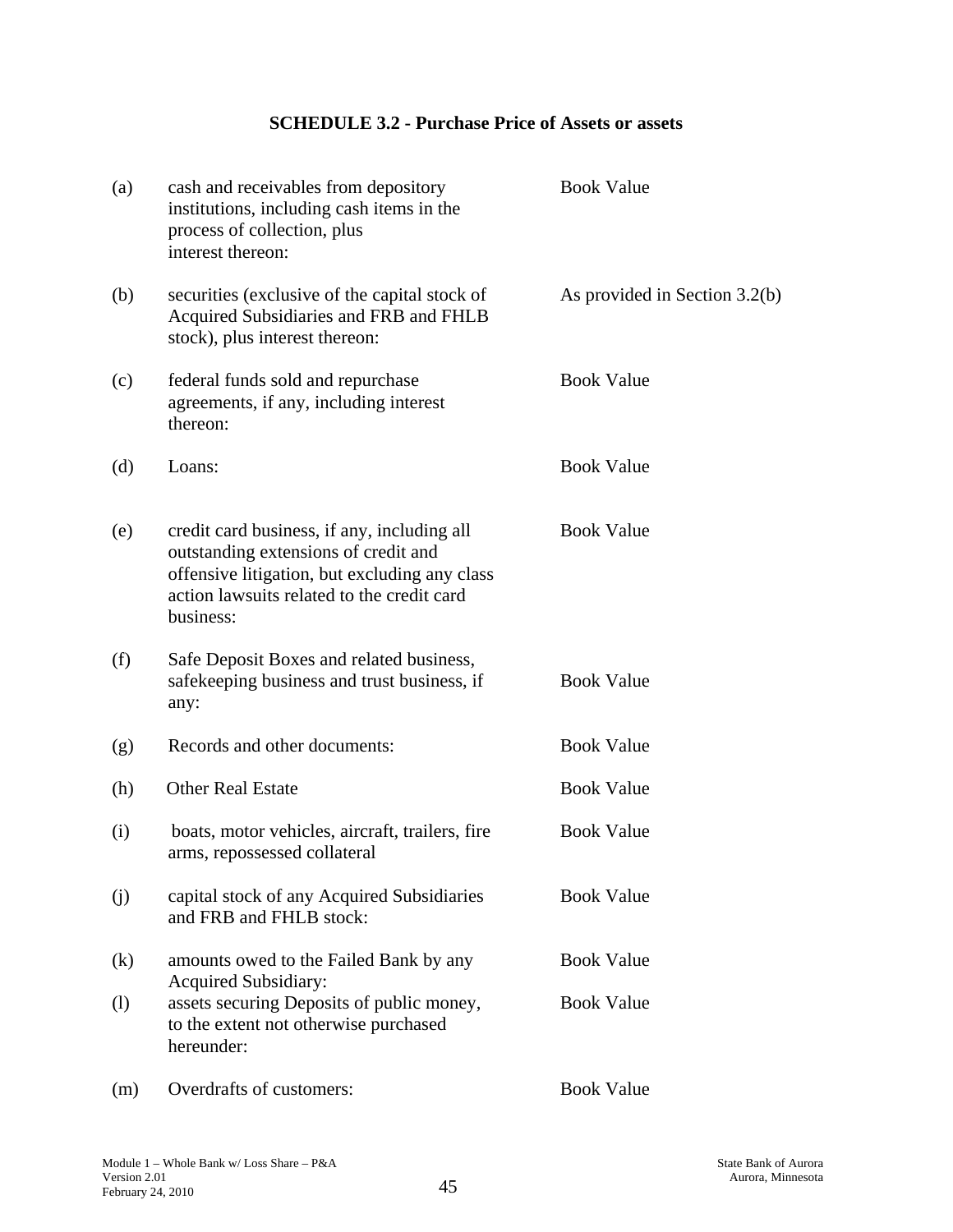(n) rights, if any, with respect to Qualified Financial Contracts.

As provided in Section 3.2(c)

(o) rights of the Failed Bank to provide mortgage servicing for others and to have mortgage servicing provided to the Failed Bank by others and related contracts. Book Value

| (p) | <b>Bank Premises:</b>    | Zero Value |
|-----|--------------------------|------------|
| (q) | Furniture and Equipment: | Zero Value |
| (r) | Fixtures:                | Zero Value |
|     | (s) Automobile:          | Zero Value |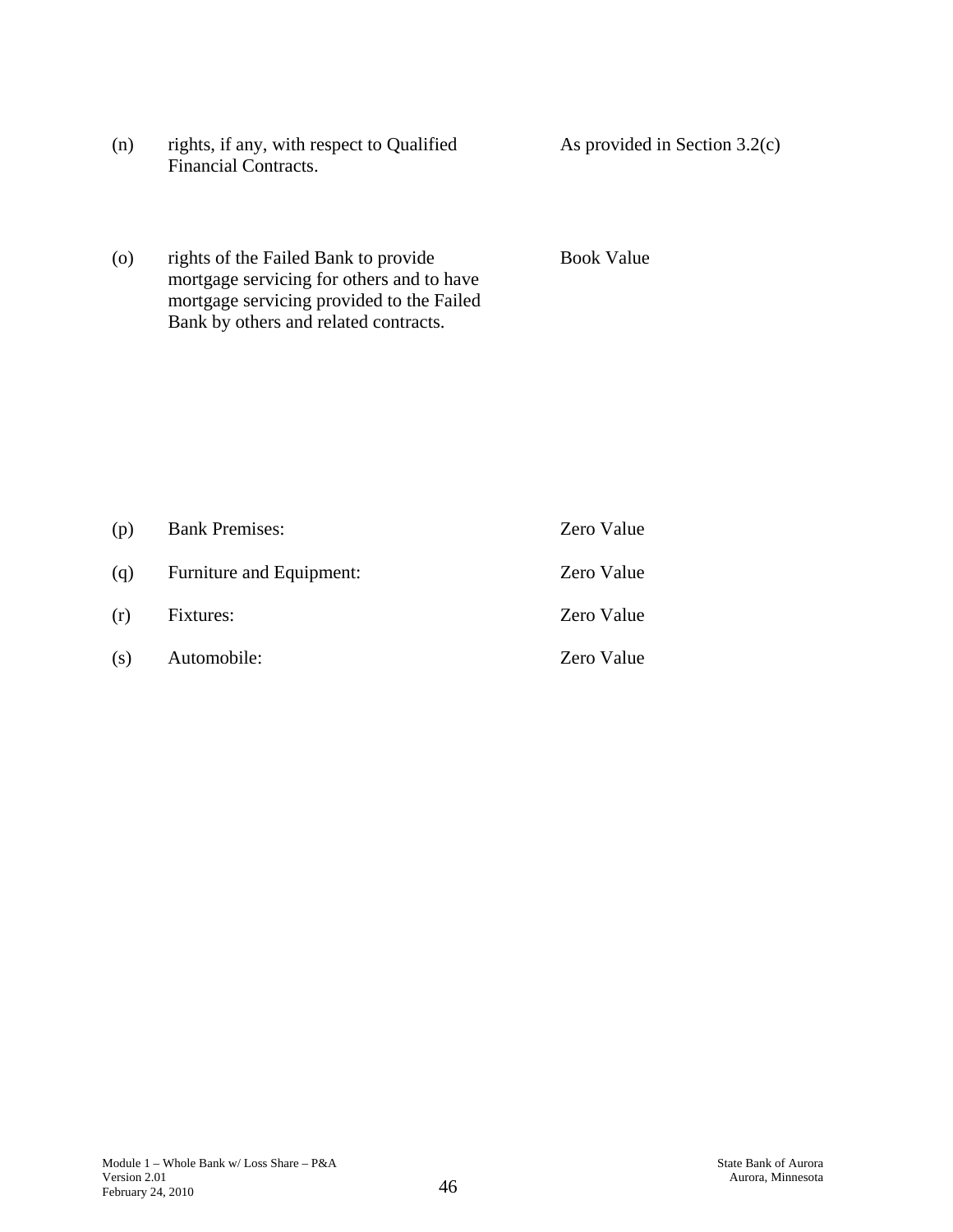# **SCHEDULE 3.5(l) – Excluded Securities**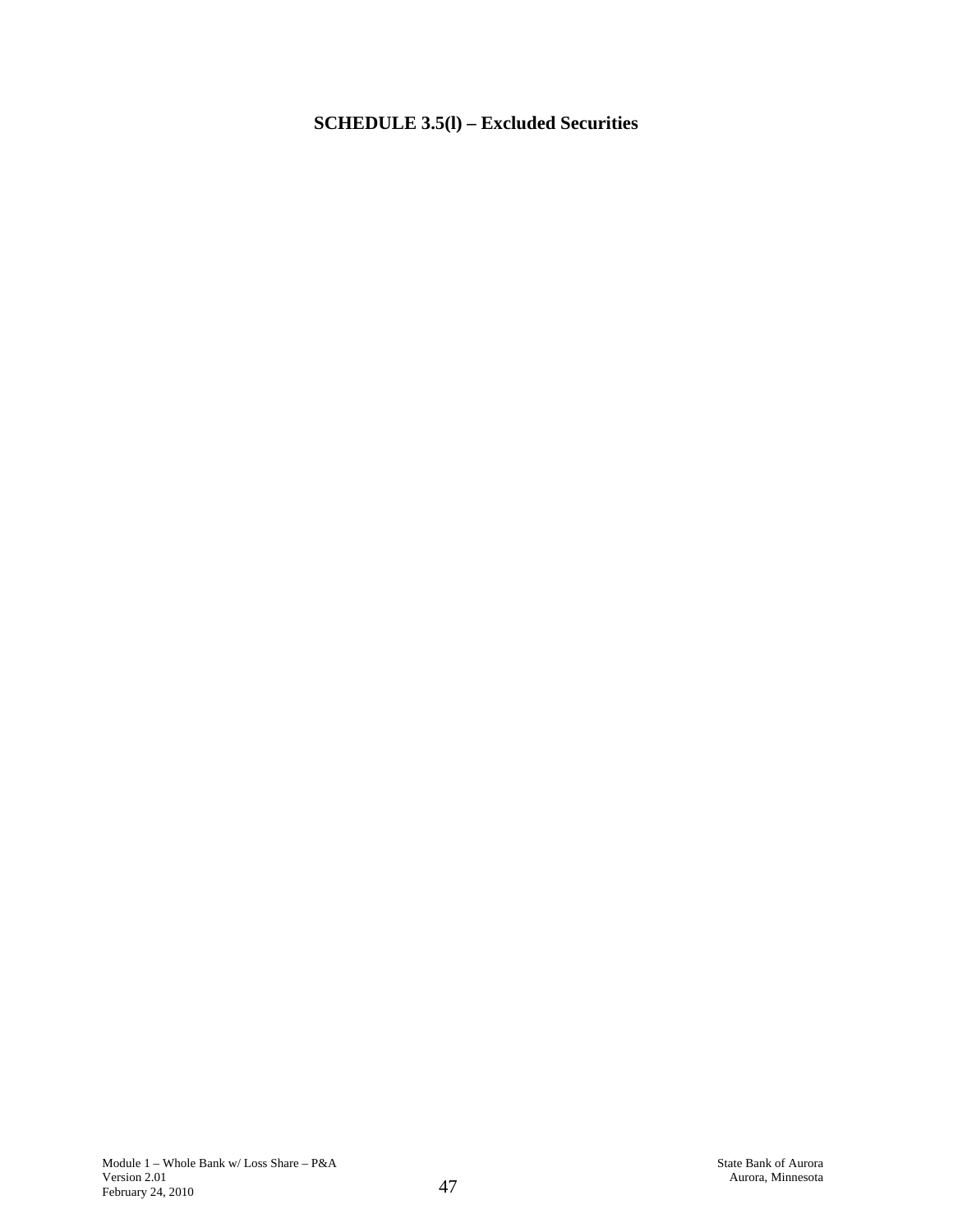## **SCHEDULE 4.15A**

## **LOANS SUBJECT TO LOSS SHARING UNDER THE SINGLE FAMILY SHARED-LOSS AGREEMENT**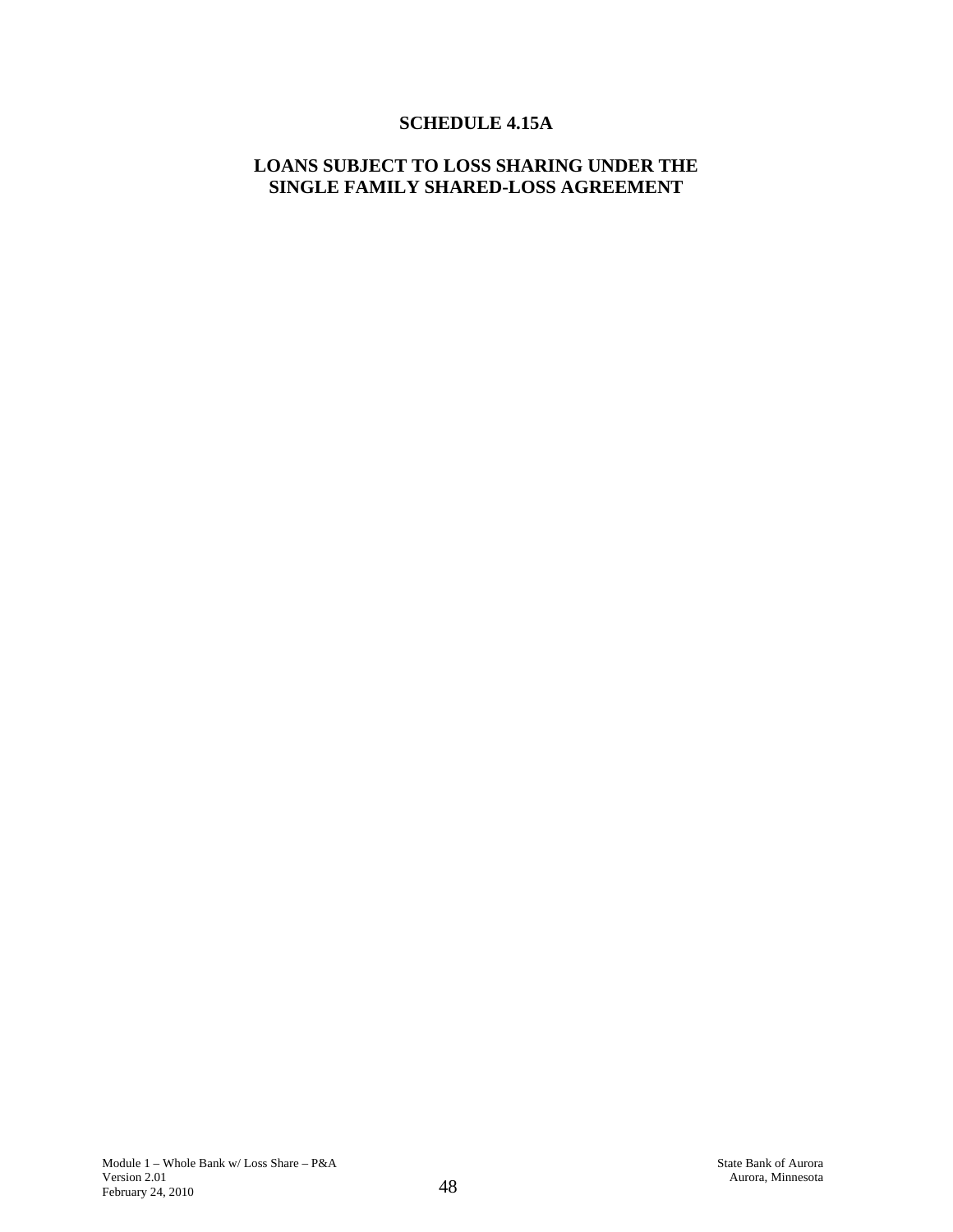## **SCHEDULE 4.15B**

## **LOANS SUBJECT TO LOSS SHARING UNDER THE NON-SINGLE FAMILY SHARED-LOSS AGREEMENT**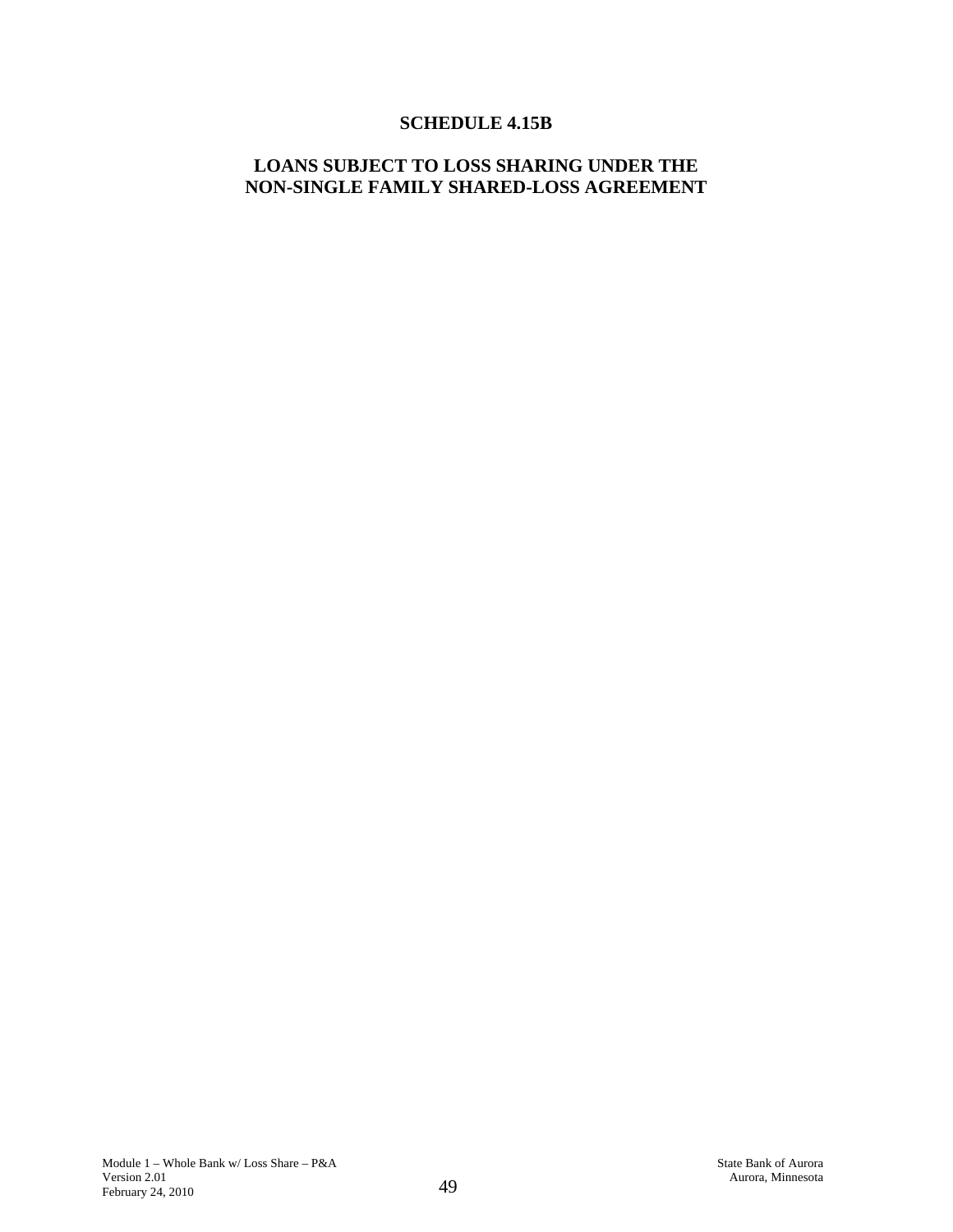### **SCHEDULE 7 -Accounts Excluded from Calculation of Deposit Franchise Bid Premium**

The accounts identified below will pass to the Assuming Bank (unless otherwise noted). When calculating the premium to be paid on Assumed Deposits in a P&A transaction, the FDIC will exclude the following categories of deposit accounts:

|   | <b>Category Description</b>                         | <b>Amount</b> |
|---|-----------------------------------------------------|---------------|
|   | <b>Non-DO Brokered Deposits</b>                     | \$C           |
|   | <b>CDARS</b>                                        | \$C           |
| Ш | <b>Market Place Deposits</b>                        | PC            |
|   | Total deposits excluded from Calculation of premium |               |
|   |                                                     |               |

### **Category Description**

#### **I Brokered Deposits**

Brokered deposit accounts are accounts for which the "depositor of record" is an agent, nominee, or custodian who deposits funds for a principal or principals to whom "pass-through" deposit insurance coverage may be extended. The FDIC separates brokered deposit accounts into 2 categories: 1) Depository Organization (DO) Brokered Deposits and 2) Non-Depository Organization (Non-DO) Brokered Deposits. This distinction is made by the FDIC to facilitate our role as Receiver and Insurer. These terms will not appear on other "brokered deposit" reports generated by the institution.

Non-DO Brokered Deposits pass to the Assuming Bank, but are excluded from Assumed Deposits when the deposit premium is calculated. Please see the attached "Schedule 7 Non-DO Broker Deposit Detail Report" for a listing of these accounts (if any exist). This list will be updated post closing with balances as of Bank Closing date.

DO Brokered Deposits (Cede & Co as Nominee for DTC), are typically excluded from Assumed Deposits in the P&A transaction. A list of these accounts is provided (if any exist) on "Schedule 2.1 DO Brokered Deposit Detail Report". If, however, the terms of a particular transaction are altered and the DO Brokered Deposits pass to the Assuming Bank, they will not be included in Assumed Deposits for purposes of calculating the deposit premium.

#### **II CDARS**

CDARS deposits pass to the Assuming Bank, but are excluded from Assumed Deposits when the deposit premium is calculated.

State Bank of Aurora did not participate in the CDARS program as of the date of the deposit download. If CDARS deposits are taken between the date of the deposit download and the Bank Closing Date, they will be identified post closing and made part of Schedule 7 to the P&A Agreement.

#### **III Market Place Deposits**

"Market Place Deposits" is a description given to deposits that may have been solicited via a money desk, internet subscription service (for example, Qwickrate), or similar programs.

State Bank of Aurora did not have Market Place Deposits as identified above as of the download date. This list will be updated post closing (if any exist) with balances as of Bank Closing date.

This schedule provides a snapshot of account categories and balances as of 1/22/10, which is the date of the deposit download. The deposit franchise bid premium will be calculated using account categories and balances as of Bank Closing Date that are reflected in the general ledger or subsystem as described above. The final numbers for Schedule 7 will be provided post closing.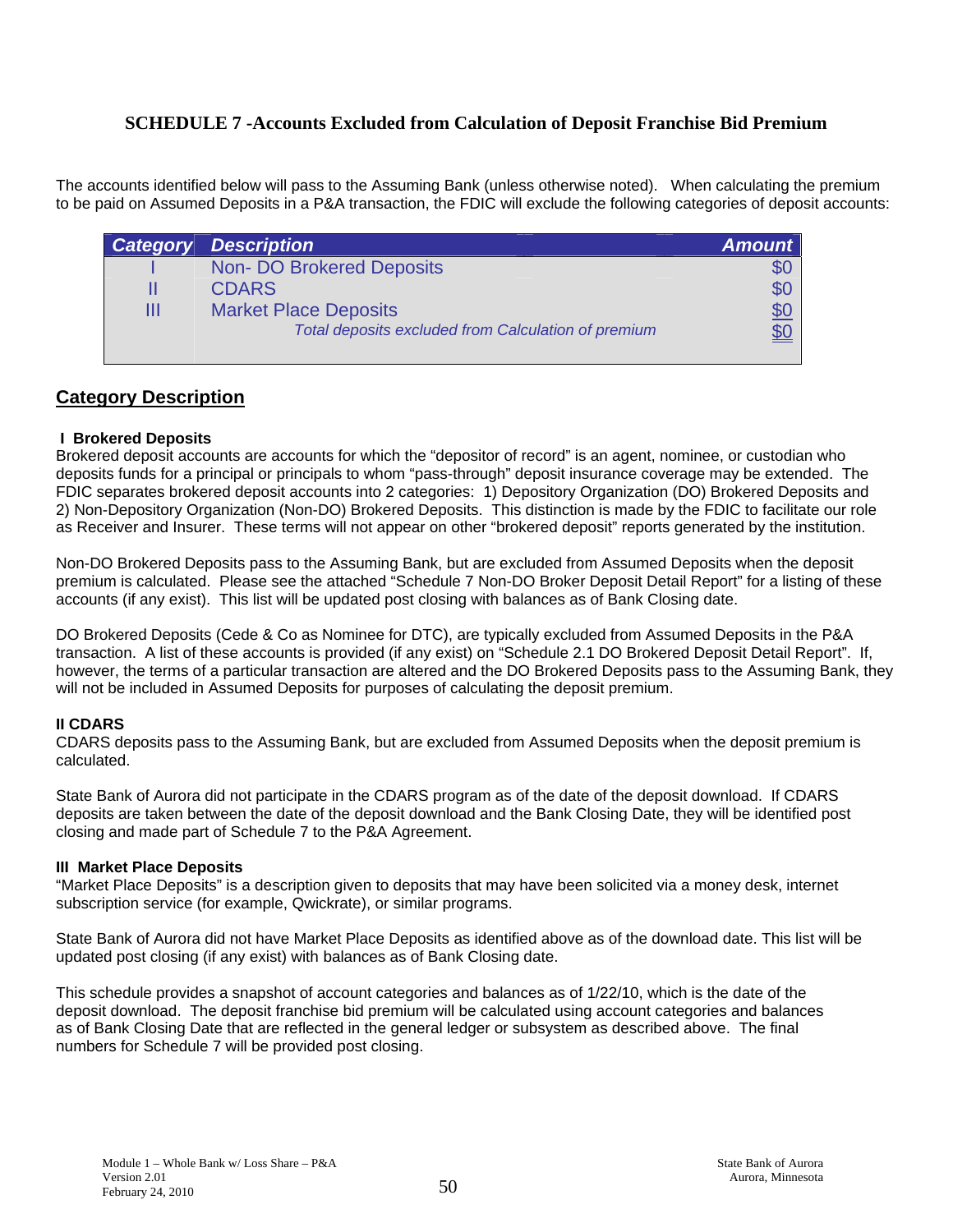### **EXHIBIT 2.3A FINAL NOTICE LETTER**

#### **FINAL LEGAL NOTICE**

Claiming Requirements for Deposits Under 12 U.S.C. 1822(e)

**[Date]** 

**[Name of Unclaimed Depositor] [Address of Unclaimed Depositor] [Anytown, USA]**

Subject: **[XXXXX – Name of Bank City, State]** – In Receivership

Dear **[Sir/Madam]:**

 As you may know, on **[Date: Closing Date]**, the **[Name of Bank ("The Bank")]** was closed and the Federal Deposit Insurance Corporation ("FDIC") transferred **[The Bank's]** accounts to **[Name of Acquiring Institution].**

According to federal law under 12 U.S.C., 1822(e), on **[Date: eighteen months from the Closing Date]**, **[Name of Acquiring Institution]** must transfer the funds in your account(s) back to the FDIC if you have not claimed your account(s) with **[Name of Acquiring Institution].** Based on the records recently supplied to us by **[Name of Acquiring Institution]**, your account(s) currently fall into this category.

This letter is your formal Legal Notice that you have until **[Date: eighteen months from the Closing Date]**, to claim or arrange to continue your account(s) with **[Name of Acquiring Institution].** There are several ways that you can claim your account(s) at **[Name of Acquiring Institution]**. It is only necessary for you to take any one of the following actions in order for your account(s) at **[Name of Acquiring Institution]** to be deemed claimed. In addition, if you have more than one account, your claim to one account will automatically claim all accounts:

1. Write to **[Name of Acquiring Institution]** and notify them that you wish to keep your account(s) active with them. Please be sure to include the name of the account(s), the account number(s), the signature of an authorized signer on the account(s), name, and address. **[Name of Acquiring Institution]** address is:

#### **[123 Main Street**

## **Anytown, USA]**

- 2. Execute a new signature card on your account(s), enter into a new deposit agreement with **[Name of Acquiring Institution],** change the ownership on your account(s), or renegotiate the terms of your certificate of deposit account(s) (if any).
- 3. Provide **[Name of Acquiring Institution]** with a change of address form.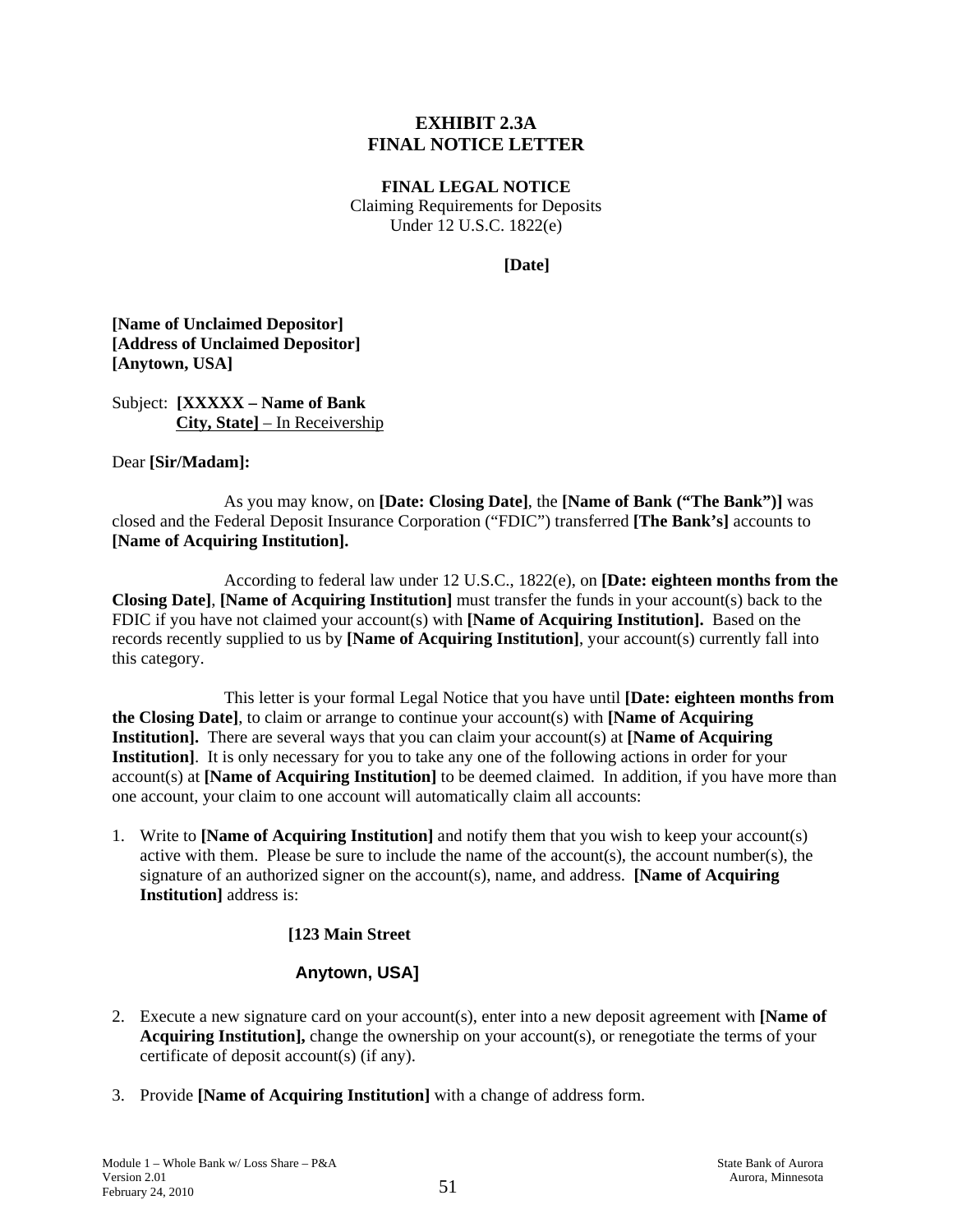4. Make a deposit to or withdrawal from your account(s). This includes writing a check on any account or having an automatic direct deposit credited to or an automatic withdrawal debited from an account.

 If you do not want to continue your account(s) with **[Name of Acquiring Institution]** for any reason, you can withdraw your funds and close your account(s). Withdrawing funds from one or more of your account(s) satisfies the federal law claiming requirement. If you have time deposits, such as certificates of deposit, **[Name of Acquiring Institution]** can advise you how to withdraw them without being charged an interest penalty for early withdrawal.

 If you do not claim ownership of your account(s) at **[Name of Acquiring Institution by Date: eighteen months from the Closing Date]** federal law requires **[Name of Acquiring Institution]** to return your deposits to the FDIC, which will deliver them as unclaimed property to the State indicated in your address in the Failed Institution's records. If your address is outside of the United States, the FDIC will deliver the deposits to the State in which the Failed Institution had its main office. 12 U.S.C. § 1822(e). If the State accepts custody of your deposits, you will have 10 years from the date of delivery to claim your deposits from the State. After 10 years you will be permanently barred from claiming your deposits. However, if the State refuses to take custody of your deposits, you will be able to claim them from the FDIC until the receivership is terminated. If you have not claimed your insured deposits before the receivership is terminated, and a receivership may be terminated at any time, all of your rights in those deposits will be barred.

 If you have any questions or concerns about these items, please contact **[Bank Employee]** at **[Name of Acquiring Institution]** by phone at **[(XXX) XXX-XXXX].**

Sincerely,

 **[Name of Claims Specialist] [Title]**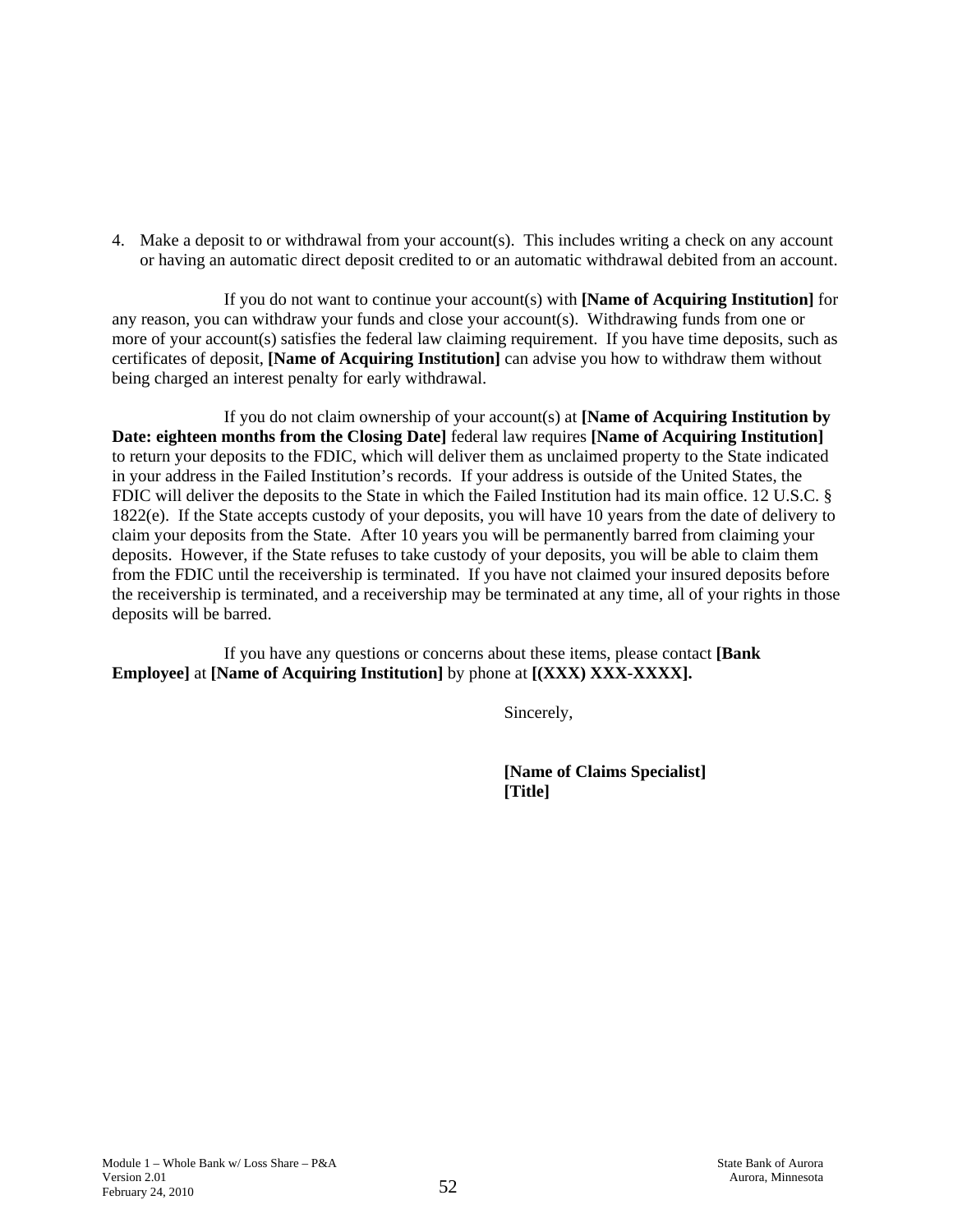## **EXHIBIT 2.3B AFFIDAVIT OF MAILING**

## **AFFIDAVIT OF MAILING**

*State of* 

*COUNTY OF* 

I am employed as a **[Title of Office]** by the **[Name of Acquiring Institution]**.

This will attest that on **[Date of mailing]**, I caused a true and correct copy of the Final Legal Notice, attached hereto, to owners of unclaimed deposits of **[Name of Failed Bank]**, City, State, to be prepared for deposit in the mail of the United States of America on behalf of the Federal Deposit Insurance Corporation. A list of depositors to whom the notice was mailed is attached. This notice was mailed to the depositor's last address as reflected on the books and records of the **[Name of Failed Bank]** as of the date of failure.

 $\overline{\phantom{a}}$  , and the contract of the contract of the contract of the contract of the contract of the contract of the contract of the contract of the contract of the contract of the contract of the contract of the contrac **[Name] [Title of Office] [Name of Acquiring Institution]** 

**Subscribed and sworn to before me this \_\_\_\_\_\_\_day of [Month, Year].** 

**My commission expires:** 

**\_\_\_\_\_\_\_\_\_\_\_\_\_\_\_\_\_\_\_\_\_\_ \_\_\_\_\_\_\_\_\_\_\_\_\_\_\_\_\_\_\_\_\_\_\_\_\_\_\_\_\_\_\_\_ [Name], Notary Public**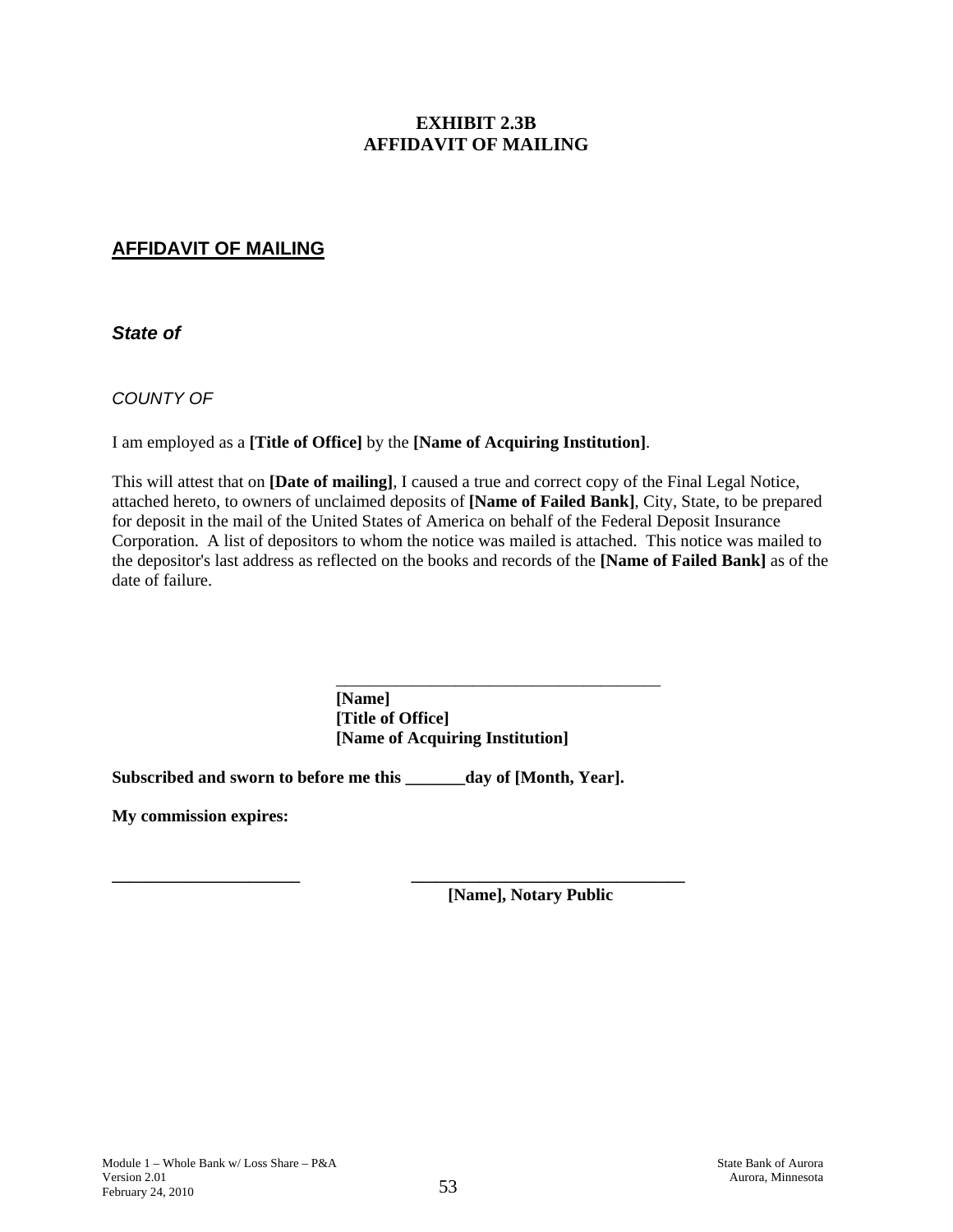### EXHIBIT 3.2(c) -- VALUATION OF CERTAIN QUALIFIED FINANCIAL CONTRACTS

### A. Scope

 Interest Rate Contracts - All interest rate swaps, forward rate agreements, interest rate futures, caps, collars and floors, whether purchased or written.

 Option Contracts - All put and call option contracts, whether purchased or written, on marketable securities, financial futures, foreign currencies, foreign exchange or foreign exchange futures contracts.

 Foreign Exchange Contracts - All contracts for future purchase or sale of foreign currencies, foreign currency or cross currency swap contracts, or foreign exchange futures contracts.

B. Exclusions

 All financial contracts used to hedge assets and liabilities that are acquired by the Assuming Institution but are not subject to adjustment from Book Value.

C. Adjustment

The difference between the Book Value and market value as of Bank Closing.

- D. Methodology
	- 1. The price at which the Assuming Institution sells or disposes of Qualified Financial Contracts will be deemed to be the fair market value of such contracts, if such sale or disposition occurs at prevailing market rates within a predefined timetable as agreed upon by the Assuming Institution and the Receiver.
	- 2. In valuing all other Qualified Financial Contracts, the following principles will apply:
		- (i) All known cash flows under swaps or forward exchange contracts shall be present valued to the swap zero coupon interest rate curve.
		- (ii) All valuations shall employ prices and interest rates based on the actual frequency of rate reset or payment.
		- (iii) Each tranche of amortizing contracts shall be separately valued. The total value of such amortizing contract shall be the sum of the values of its component tranches.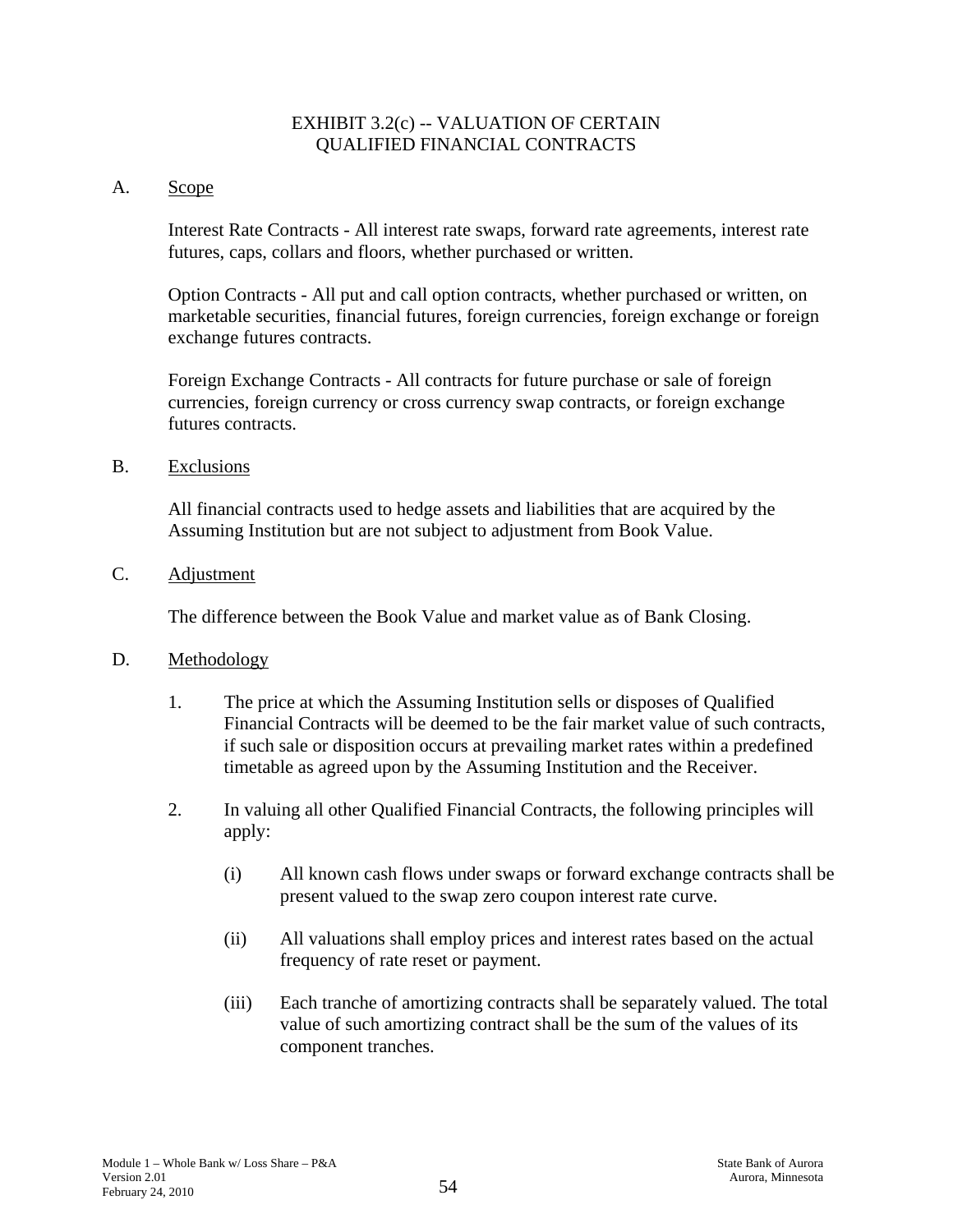- (iv) For regularly traded contracts, valuations shall be at the midpoint of the bid and ask prices quoted by customary sources (e.g., The Wall Street Journal, Telerate, Reuters or other similar source) or regularly traded exchanges.
- (v) For all other Qualified Financial Contracts where published market quotes are unavailable, the adjusted price shall be the average of the bid and ask price quotes from three (3) securities dealers acceptable to the Receiver and Assuming Institution as of Bank Closing. If quotes from securities dealers cannot be obtained, an appraiser acceptable to the Receiver and the Assuming Institution will perform a valuation based on modeling, correlation analysis, interpolation or other techniques, as appropriate.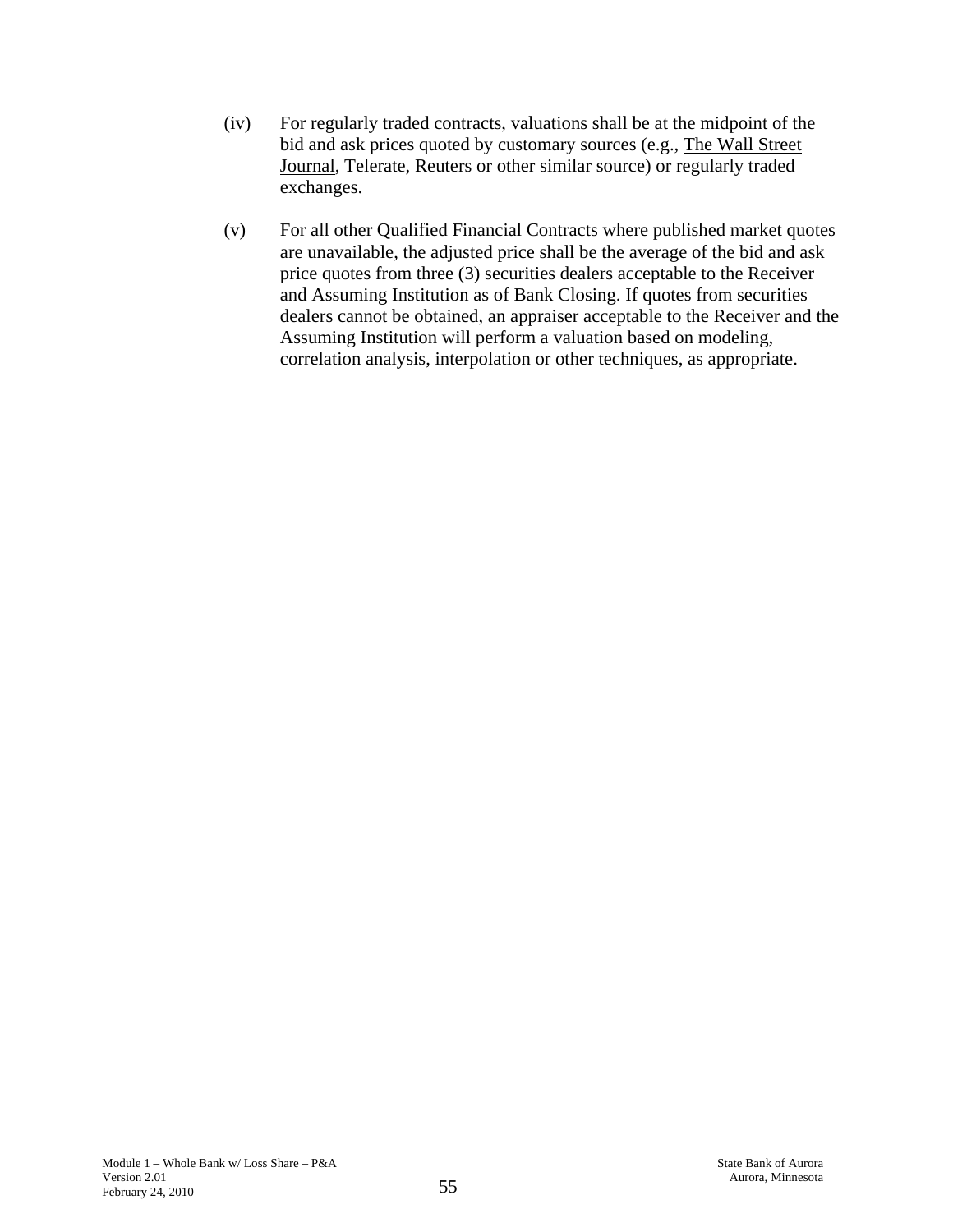#### **EXHIBIT 4.13 INTERIM ASSET SERVICING ARRANGEMENT**

 (a) With respect to each asset (or liability) designated from time to time by the Receiver to be serviced by the Assuming Institution pursuant to this Arrangement, including any Assets sold by the Receiver but with respect to which the Receiver has an obligation to service or provide servicing support. (such being designated as "Pool Assets"), during the term of this Arrangement, the Assuming Institution shall:

(i) Promptly apply payments received with respect to any Pool Assets;

(ii) Reverse and return insufficient funds checks;

(iii) Pay (A) participation payments to participants in Loans, as and when received; and (B) tax and insurance bills on Pool Assets as they come due, out of escrow funds maintained for purposes;

(iv) Maintain accurate records reflecting (A) the payment history of Pool Assets, with updated information received concerning changes in the address or identity of the obligors and (B) usage of data processing equipment and employee services with respect to servicing duties;

 (v) Send billing statements to obligors on Pool Assets to the extent that such statements were sent by the Failed Bank;

(vi) Send notices to obligors who are in default on Loans (in the same manner as the Failed Bank);

 (vii) Send to the Receiver, Attn: Managing Liquidator, at the address provided in Section 13.7 of the Agreement, or to such other person at such address as the Receiver may designate, via overnight delivery: (A) on a weekly basis, weekly reports for the Pool Assets, including, without limitation, reports reflecting collections and the trial balances, transaction journals and loan histories for Pool Assets having activity, together with copies of (1) checks received, (2) insufficient funds checks returned, (3) checks for payment to participants or for taxes and insurance, (4) pay-off requests, (5) notices to defaulted obligors, and (6) data processing and employee logs and (B) any other reports, copies or information as may be periodically or from time to time requested;

 (viii) Remit on a weekly basis to the Receiver, Attn: Division of Finance, Cashier Unit, Operations, at the address in (vii), via wire transfer to the account designated by the Receiver, or to such other person at such address and/or account as the Receiver may designate, all payments received on Pool Assets managed by the Assuming Institution or at such time and place and in such manner as may be directed by the Receiver;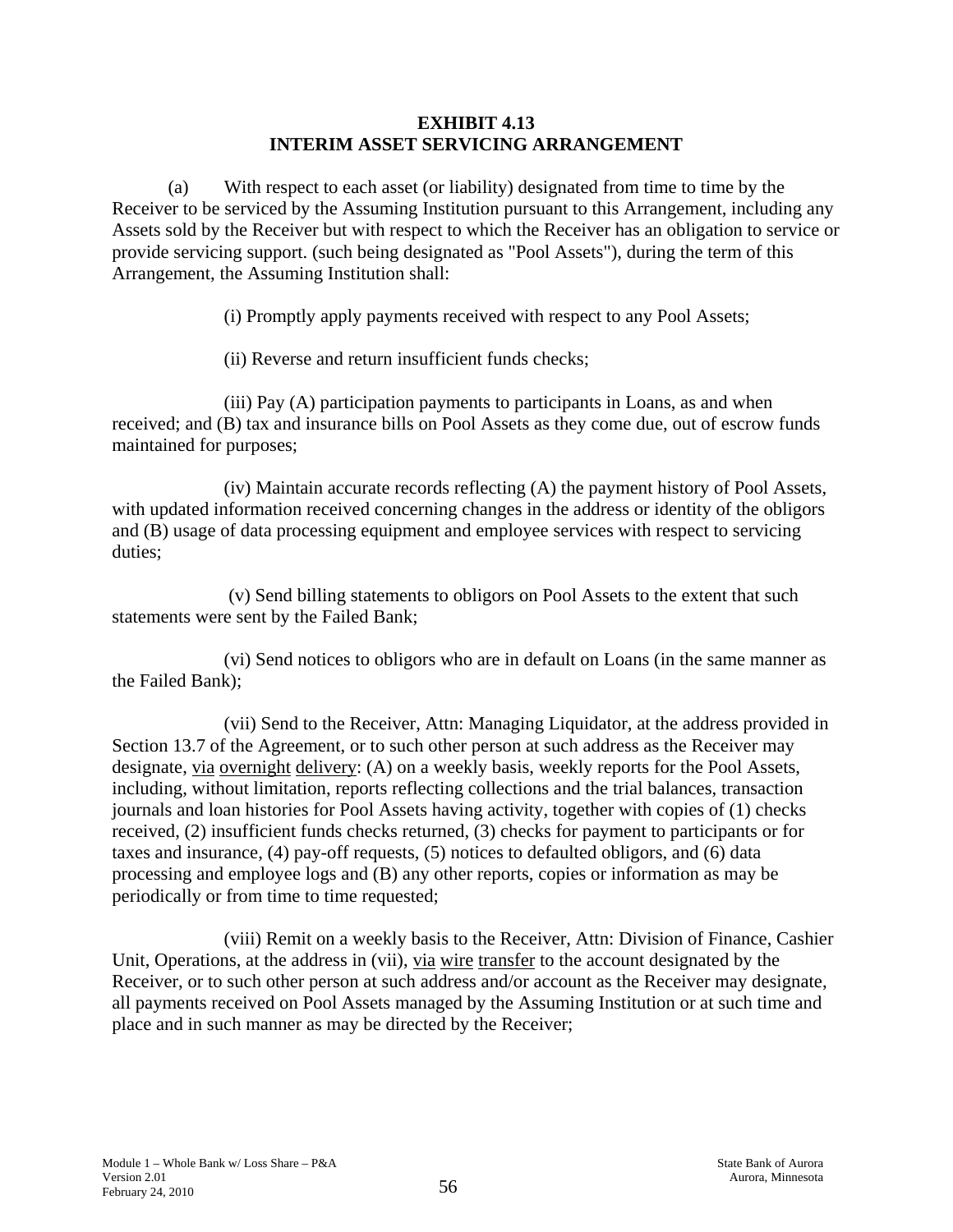(ix) prepare and timely file all information reports with appropriate tax authorities, and, if required by the Receiver, prepare and file tax returns and pay taxes due on or before the due date, relating to the Pool Assets; and

(x) provide and furnish such other services, operations or functions as may be required with regard to Pool Assets, including, without limitation, as may be required with regard to any business, enterprise or agreement which is a Pool Asset, all as may be required by the Receiver.

Notwithstanding anything to the contrary in this Section, the Assuming Institution shall not be required to initiate litigation or other collection proceedings against any obligor or any collateral with respect to any defaulted Loan. The Assuming Institution shall promptly notify the Receiver, at the address provided above in subparagraph (a)(vii), of any claims or legal actions regarding any Pool Asset.

 (b) The Receiver agrees to reimburse the Assuming Institution for actual, reasonable and necessary expenses incurred in connection with the performance of duties pursuant to this Arrangement, including expenses of photocopying, postage and express mail, and data processing and employee services (based upon the number of hours spent performing servicing duties).

 (c) The Assuming Bank shall provide the services described herein for a period of up to three hundred sixty-five (365) days after Bank Closing.

 (d) At any time during the term of this Arrangement, the Receiver may, upon written notice to the Assuming Institution, remove one or more Pool Assets from the Pool, at which time the Assuming Institution's responsibility with respect thereto shall terminate.

 (e) At the expiration of this Agreement or upon the termination of the Assuming Institution's responsibility with respect to any Pool Asset pursuant to paragraph (d) hereof, the Assuming Institution shall:

(i) deliver to the Receiver (or its designee) all of the Credit Documents and Pool Records relating to the Pool Assets; and

(ii) cooperate with the Receiver to facilitate the orderly transition of managing the Pool Assets to the Receiver (or its designee).

 (f) At the request of the Receiver, the Assuming Institution shall perform such transitional services with regard to the Pool Assets as the Receiver may request. Transitional services may include, without limitation, assisting in any due diligence process deemed necessary by the Receiver and providing to the Receiver or its designee(s) (x) information and data regarding the Pool Assets, including, without limitation, system reports and data downloads sufficient to transfer the Pool Assets to another system or systems, and (y) access to employees of the Assuming Institution involved in the management of, or otherwise familiar with, the Pool Assets.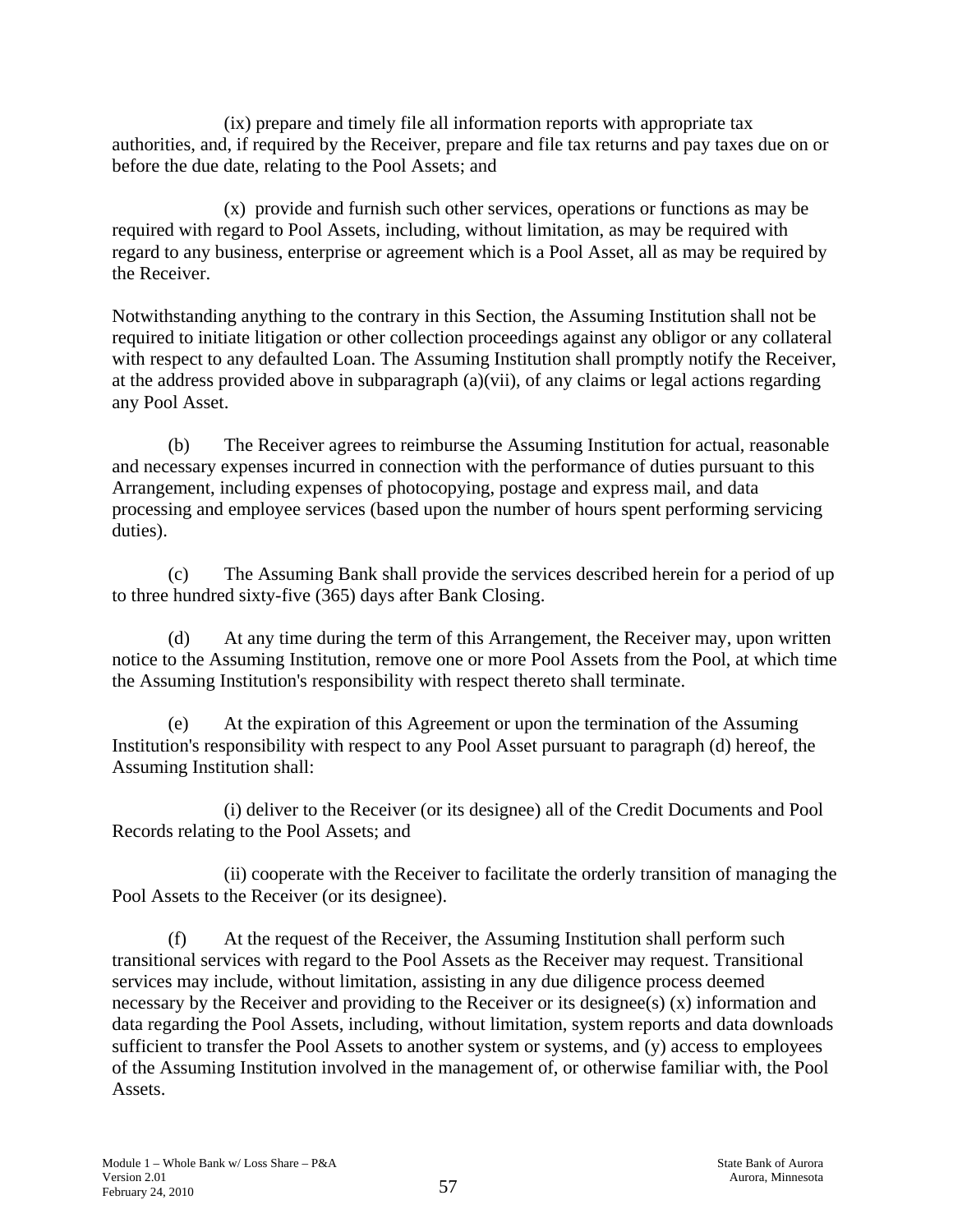#### **EXHIBIT 4.15A**

#### **SINGLE FAMILY SHARED-LOSS AGREEMENT**

This agreement for the reimbursement of loss sharing on certain single family residential mortgage loans (the "Single Family Shared-Loss Agreement") shall apply when the Assuming Institution purchases Single Family Shared-Loss Loans as that term is defined herein. The terms hereof shall modify and supplement, as necessary, the terms of the Purchase and Assumption Agreement to which this Single Family Shared-Loss Agreement is attached as Exhibit 4.15A and incorporated therein. To the extent any inconsistencies may arise between the terms of the Purchase and Assumption Agreement and this Single Family Shared-Loss Agreement with respect to the subject matter of this Single Family Shared-Loss Agreement, the terms of this Single Family Shared-Loss Agreement shall control. References in this Single Family Shared-Loss Agreement to a particular Section shall be deemed to refer to a Section in this Single Family Shared-Loss Agreement, unless the context indicates that it is intended to be a reference to a Section of the Purchase and Assumption Agreement.

### **ARTICLE I -- DEFINITIONS**

The capitalized terms used in this Single Family Shared-Loss Agreement that are not defined in this Single Family Shared-Loss Agreement are defined in the Purchase and Assumption Agreement. In addition to the terms defined above, defined below are certain additional terms relating to loss-sharing, as used in this Single Family Shared-Loss Agreement.

"**Accounting Records**" means the subsidiary system of record on which the loan history and balance of each Single Family Shared-Loss Loan is maintained; individual loan files containing either an original or copies of documents that are customary and reasonable with respect to loan servicing, including management and disposition of Other Real Estate; the records documenting alternatives considered with respect to loans in default or for which a default is reasonably foreseeable; records of loss calculations and supporting documentation with respect to line items on the loss calculations; and, monthly delinquency reports and other performance reports customarily utilized by the Assuming Institution in management of loan portfolios.

"**Accrued Interest**" means, with respect to Single Family Shared-Loss Loans, the amount of earned and unpaid interest at the note rate specified in the applicable loan documents, limited to 90 days.

**"Affiliate"** shall have the meaning set forth in the Purchase and Assumption Agreement; provided, that, for purposes of this Single Family Shared-Loss Agreement, no Third Party Servicer shall be deemed to be an Affiliate of the Assuming Institution.

"**Commencement Date**" means the first calendar day following the Bank

Closing.

**"Commercial Shared-Loss Agreement**" means the Commercial and Other Assets Shared-Loss Agreement attached to the Purchase and Assumption Agreement as Exhibit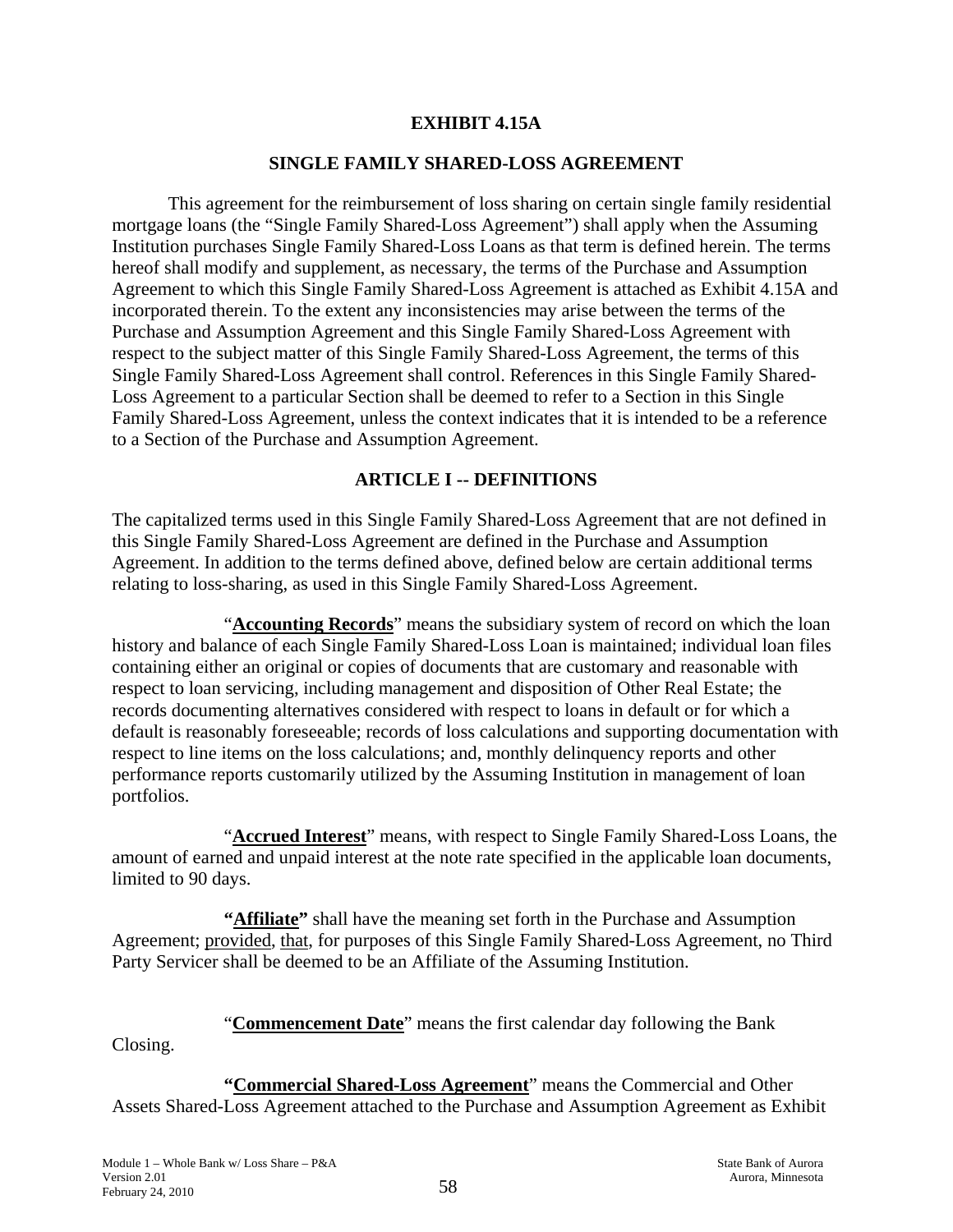4.15B.

"**Cumulative Loss Amount**" means the sum of the Monthly Loss Amounts less the sum of all Recovery Amounts.

 "**Cumulative Servicing Amount**" means the sum of the Period Servicing Amounts for every consecutive twelve-month period prior to and ending on the True-Up Measurement Date in respect of each of the Shared-Loss Agreements during which the losssharing provisions of the applicable Shared-Loss Agreement is in effect.

 "**Cumulative Shared-Loss Amount**" means the excess, if any, of the Cumulative Loss Amount over the First Loss Tranche.

"**Cumulative Shared-Loss Payments**" means (i) the aggregate of all of the payments made or payable to the Assuming Institution under the Shared-Loss Agreements minus (ii) the aggregate of all of the payments made or payable to the Receiver under the Shared-Loss Agreements.

"**Customary Servicing Procedures**" means procedures (including collection procedures) that the Assuming Institution (or, to the extent a Third Party Servicer is engaged, the Third Party Servicer) customarily employs and exercises in servicing and administering mortgage loans for its own accounts and the servicing procedures established by FNMA or FHLMC (as in effect from time to time), which are in accordance with accepted mortgage servicing practices of prudent lending institutions.

"**Deficient Valuation"** means the determination by a court in a bankruptcy proceeding that the value of the collateral is less than the amount of the loan in which case the loss will be the difference between the then unpaid principal balance (or the NPV of a modified loan that defaults) and the value of the collateral so established.

**"Examination Criteria"** means the loan classification criteria employed by, or any applicable regulations of, the Assuming Institution's Chartering Authority at the time such action is taken, as such criteria may be amended from time to time.

"**Home Equity Loans**" means loans or funded portions of lines of credit secured by mortgages on one-to four-family residences or stock of cooperative housing associations, where the Failed Bank did not have a first lien on the same property as collateral.

"**Final Shared-Loss Month**" means the calendar month in which the tenth anniversary of the Commencement Date occurs.

"**Final Shared-Loss Recovery Month**" means the calendar month in which the tenth anniversary of the Commencement Date occurs.

"**Foreclosure Loss**" means the loss realized when the Assuming Institution has completed the foreclosure on a Single Family Shared-Loss Loan and realized final recovery on the collateral through liquidation and recovery of all insurance proceeds. Each Foreclosure Loss shall be calculated in accordance with the form and methodology specified in Exhibit 2a or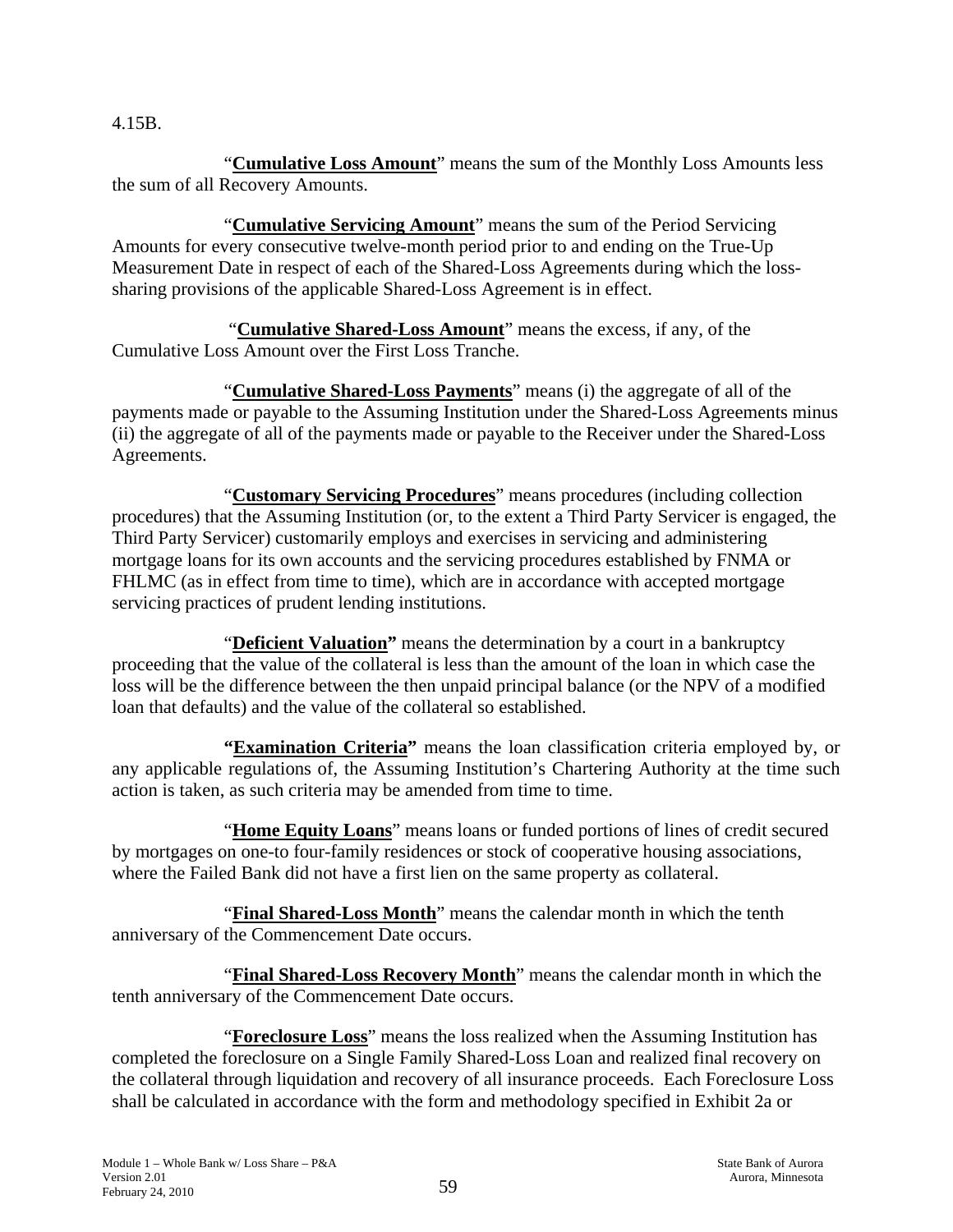Exhibit 2a(1).

"**Investor-Owned Residential Loans**" means Loans, excluding advances made pursuant to Home Equity Loans, that are secured by mortgages on one- to four family residences or stock of cooperative housing associations that are not owner-occupied. These loans can be treated as Restructured Loans on a commercially reasonable basis and can be a restructured under terms separate from the Exhibit 5 standards. Please refer to Exhibit 2b for guidance in Calculation of Loss for Restructured Loans.

"**Loss**" means a Foreclosure Loss, Restructuring Loss, Short Sale Loss, Portfolio Loss, Modification Default Loss or Deficient Valuation.

"**Loss Amount**" means the dollar amount of loss incurred and reported on the Monthly Certificate for a Single Family Shared-Loss Loan.

"**Modification Default Loss**" means the loss calculated in Exhibits 2a(1) and 2c(1) for single family loans modified under this part of the agreement that default and result in a foreclosure or short sale.

"**Modification Guidelines"** has the meaning provided in Section 2.1(a) of this Single Family Shared-Loss Agreement.

"**Monthly Certificate**" has the meaning provided in Section 2.1(b) of this Single Family Shared-Loss Agreement.

"**Monthly Loss Amount**" means the sum of all Foreclosure Losses, Restructuring Losses, Short Sale Losses, Portfolio Losses, Modification Default Losses and losses in connection with Deficient Valuations realized by the Assuming Institution for any Shared Loss Month.

"**Monthly Shared-Loss Amount**" means the change in the Cumulative Shared-Loss Amount from the beginning of each month to the end of each month.

"**Neutral Member**" has the meaning provided in Section 2. 1(f)(ii) of this Single Family Shared-Loss Agreement.

 "**Period Servicing Amount**" means, for any twelve month period with respect to each of the Shared-Loss Agreements during which the loss-sharing provisions of the applicable Shared-Loss Agreement are in effect, the product of (i) the simple average of the principal amount of Shared-Loss Loans and Shared-Loss Assets (other than the Shared-Loss Securities) (in each case as defined in the Shared-Loss Agreements), as the case may be, at the beginning of such period and at the end of such period times (ii) one percent (1%).

 "**Portfolio Loss**" means the loss realized on either (i) a portfolio sale of Single Family Shared-Loss Loans in accordance with the terms of Article IV or (ii) the sale of a loan with the consent of the Receiver as provided in Section 2.7.

"**Recovery Amount**" means, with respect to any period prior to the Termination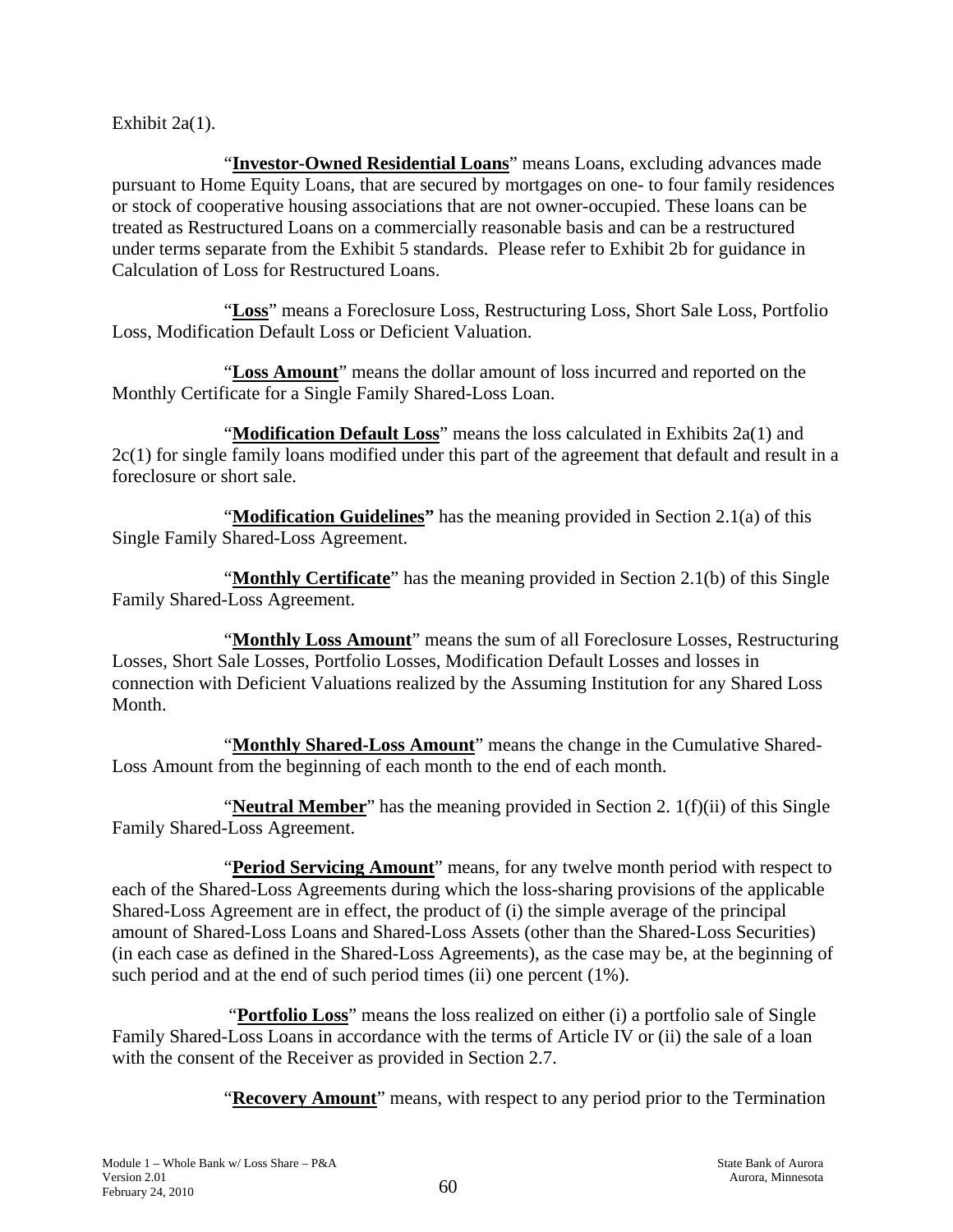Date, the amount of collected funds received by the Assuming Institution that (i) are applicable against a Foreclosure Loss which has previously been paid to the Assuming Institution by the Receiver or (ii) gains realized from a Section 4.1 sale of Single Family Shared-Loss Loans for which the Assuming Institution has previously received a Restructuring Loss payment from the Receiver (iii) or any incentive payments from national programs paid to an investor or borrower on loans that have been modified or otherwise treated (short sale or foreclosure) in accordance with Exhibit 5.

"**Restructuring Loss**" means the loss on a modified or restructured loan measured by the difference between (a) the principal, Accrued Interest, tax and insurance advances, third party or other fees due on a loan prior to the modification or restructuring, and (b) the net present value of estimated cash flows on the modified or restructured loan, discounted at the Then-Current Interest Rate. Each Restructuring Loss shall be calculated in accordance with the form and methodology attached as Exhibit 2b, as applicable.

"**Restructured Loan**" means a Single Family Shared-Loss Loan for which the Assuming Institution has received a Restructuring Loss payment from the Receiver. This applies to owner occupied and investor owned residences.

"**Servicing Officer**" has the meaning provided in Section 2.1(b) of this Single Family Shared-Loss Agreement.

"Shared Loss Payment Trigger" means when the sum of the Cumulative Loss Amount under this Single Family Shared-Loss Agreement and the Shared-Loss Amount under the Commercial and Other Assets Shared-Loss Agreement, exceeds the First Loss Tranche. If the First Loss Tranche is zero or a negative number, the Shared Loss Payment Trigger shall be deemed to have been reached upon Bank Closing.

"**Shared-Loss Month**" means each calendar month between the Commencement Date and the last day of the month in which the tenth anniversary of the Commencement Date occurs, provided that, the first Shared-Loss Month shall begin on the Commencement Date and end on the last day of that month.

"**Short-Sale Loss**" means the loss resulting from the Assuming Institution's agreement with the mortgagor to accept a payoff in an amount less than the balance due on the loan (including the costs of any cash incentives to borrower to agree to such sale or to maintain the property pending such sale), further provided, that each Short-Sale Loss shall be calculated in accordance with the form and methodology specified in Exhibit 2c or Exhibit 2c(1).

"**Single Family Shared-Loss Loans**" means the single family one-to-four residential mortgage loans (whether owned by the Assuming Institution or any Subsidiary) identified on Schedule 4.15A of the Purchase and Assumption Agreement.

"**Stated Threshold**" means total losses under the shared loss agreements in the amount of Four Million Dollars (\$4,000,000.00).

"**Termination Date**" means the last day of the Final Shared-Loss Recovery

Month.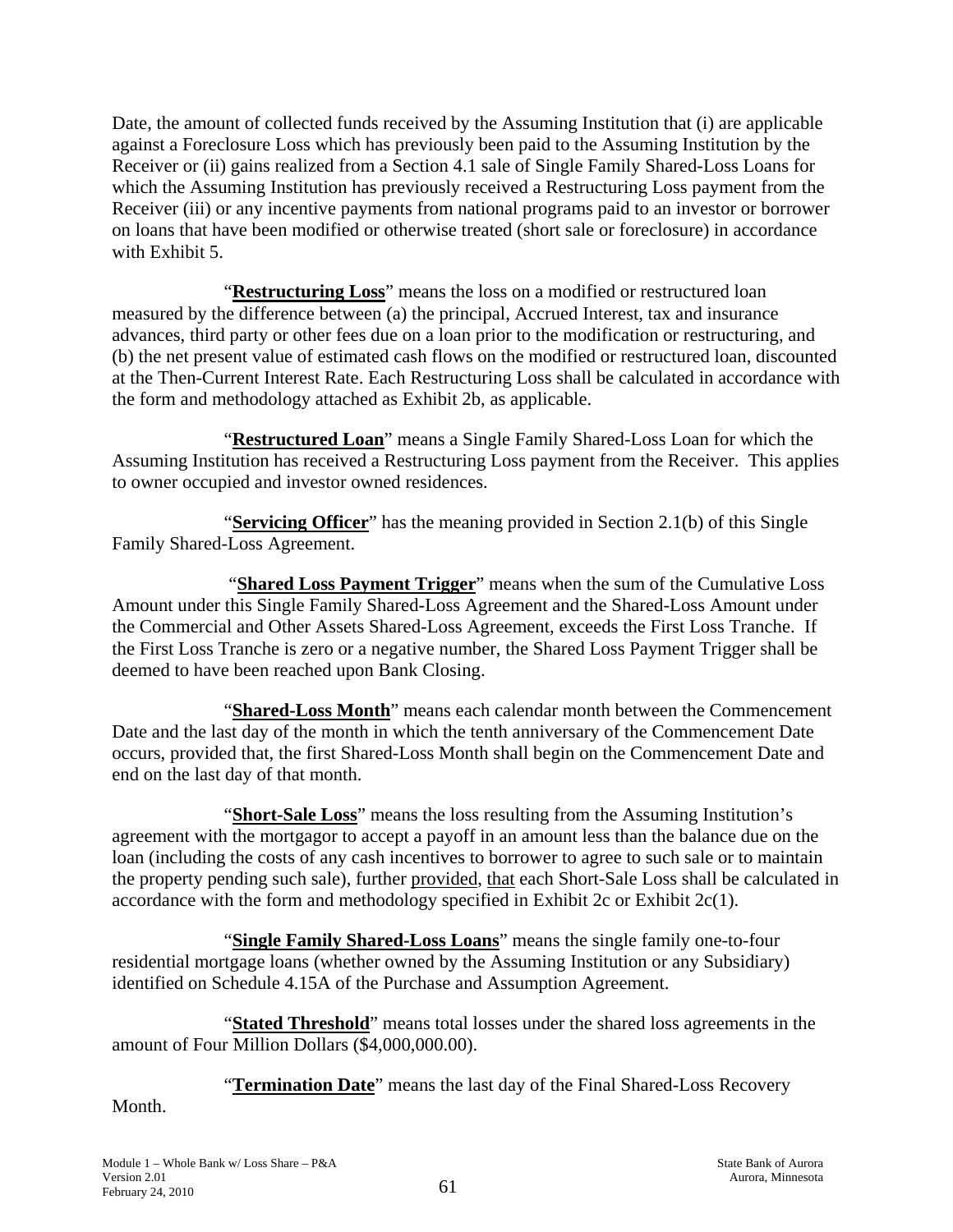"**Then-Current Interest Rate**" means the most recently published Freddie Mac survey rate for 30-year fixed-rate loans.

"**Third Party Servicer**" means any servicer appointed from time to time by the Assuming Institution or any Affiliate of the Assuming Institution to service the Shared-Loss Loans on behalf of the Assuming Institution, the identity of which shall be given to the Receiver prior to or concurrent with the appointment thereof.

## **ARTICLE II -- SHARED-LOSS ARRANGEMENT**

# **2.1 Shared-Loss Arrangement.**

(a) **Loss Mitigation and Consideration of Alternatives**. For each Single Family Shared-Loss Loan in default or for which a default is reasonably foreseeable, the Assuming Institution shall undertake reasonable and customary loss mitigation efforts, in accordance with any of the following programs selected by Assuming Institution in its sole discretion, Exhibit 5 (FDIC Mortgage Loan Modification Program), the United States Treasury's Home Affordable Modification Program Guidelines or any other modification program approved by the United States Treasury Department, the Corporation, the Board of Governors of the Federal Reserve System or any other governmental agency (it being understood that the Assuming Institution can select different programs for the various Single Family Shared-Loss Loans) (such program chosen, the "Modification Guidelines"). After selecting the applicable Modification Guideline for any such Single Family Shared-Loss Loan, the Assuming Institution shall document its consideration of foreclosure, loan restructuring under such Modification Guideline chosen, and short-sale (if short-sale is a viable option) alternatives and shall select the alternative the Assuming Institution believes, based on its estimated calculations, will result in the least Loss. Losses on Home Equity Loans shall be shared under the charge-off policies of the Assuming Institution's Examination Criteria as if they were Single Family Shared-Loss Loans with respect to the calculation of the Stated Threshold. Assuming Institution shall retain its calculations of the estimated loss under each alternative, such calculations to be provided to the Receiver upon request. For the avoidance of doubt and notwithstanding anything herein to the contrary, (i) the Assuming Institution is not required to modify or restructure any Single Family Shared-Loss Loan on more than one occasion and (ii) the Assuming Institution is not required to consider any alternatives with respect to any Shared-Loss Loan in the process of foreclosure as of the Bank Closing and shall be entitled to continue such foreclosure measures and recover the Foreclosure Loss as provided herein, and (iii) the Assuming Institution shall have a transition period of up to 90 days after Bank Closing to implement the Modification Guidelines, during which time, the Assuming Institution may submit claims under such guidelines as may be in place at the Failed Bank.

# (b) **Monthly Certificates**.

Not later than fifteen (15) days after the end of each Shared-Loss Month, beginning with the month in which the Commencement Date occurs and ending in the month in which the tenth anniversary of the Commencement Date occurs, the Assuming Institution shall deliver to the Receiver a certificate, signed by an officer of the Assuming Institution involved in, or responsible for, the administration and servicing of the Single Family Shared-Loss Loans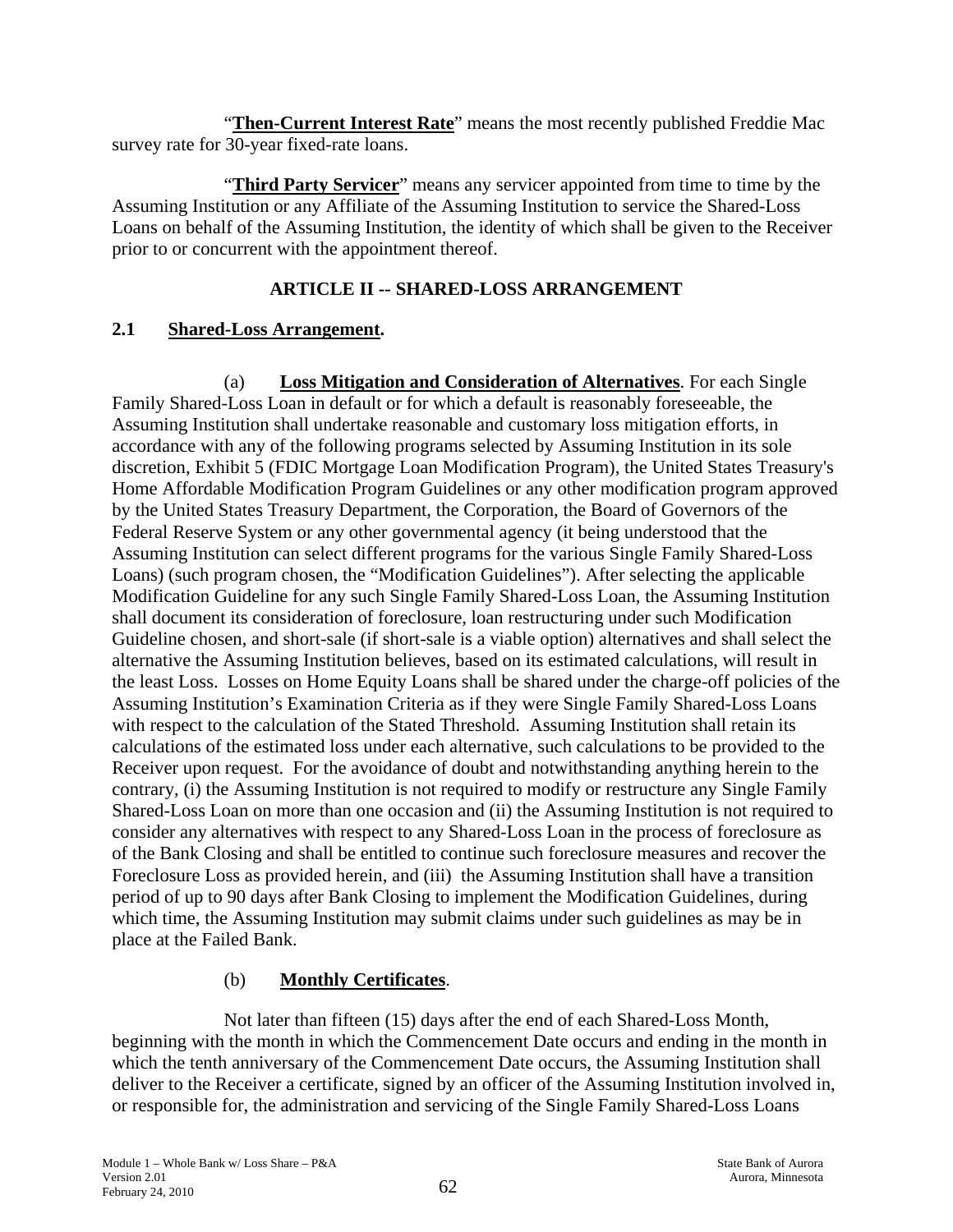whose name appears on a list of servicing officers furnished by the Assuming Institution to the Receiver, (a "Servicing Officer") setting forth in such form and detail as the Receiver may reasonably specify (a "Monthly Certificate"):

(i) (A) a schedule substantially in the form of Exhibit 1 listing:

(i) each Single Family Shared-Loss Loan for which a Loss Amount (calculated in accordance with the applicable Exhibit) is being claimed, the related Loss Amount for each Single Family Shared-Loss Loan, and the total Monthly Loss Amount for all Single Family Shared-Loss Loans;

(ii) each Single Family Shared-Loss Loan for which a Recovery Amount was received, the Recovery Amount for each Single Family Shared-Loss Loan, and the total Recovery Amount for all Single Family Shared-Loss Loans;

(iii) the total Monthly Loss Amount for all Single Family Shared-Loss Loans minus the total monthly Recovery Amount for all Single Family Shared-Loss Loans;

(iv) the Cumulative Shared-Loss Amount as of the beginning and end of the month;

(v) the Monthly Shared Loss Amount;

(vi) the result obtained in (v) times 80%, or times 95% if the Stated Threshold has been reached, which in either case is the amount to be paid under Section 2.1(d) of this Single Family Shared-Loss Agreement by the Receiver to the Assuming Institution if the amount is a positive number, or by the Assuming Institution to the Receiver if the amount is a negative number;

- (ii) (B) for each of the Single Family Shared-Loss Loans for which a Loss is claimed for that Shared-Loss Month, a schedule showing the calculation of the Loss Amount using the form and methodology shown in Exhibit 2a, Exhibit 2b, or Exhibit 2c, as applicable.
- (iii) (C) For each of the Restructured Loans where a gain or loss is realized in a sale under Section 4.1 or 4.2, a schedule showing the calculation using the form and methodology shown in Exhibit 2d.
- (iv) (D) a portfolio performance and summary schedule substantially in the form shown in Exhibit 3.

(c) **Monthly Data Download**. Not later than fifteen (15) days after the end of each month, beginning with the month in which the Commencement Date occurs and ending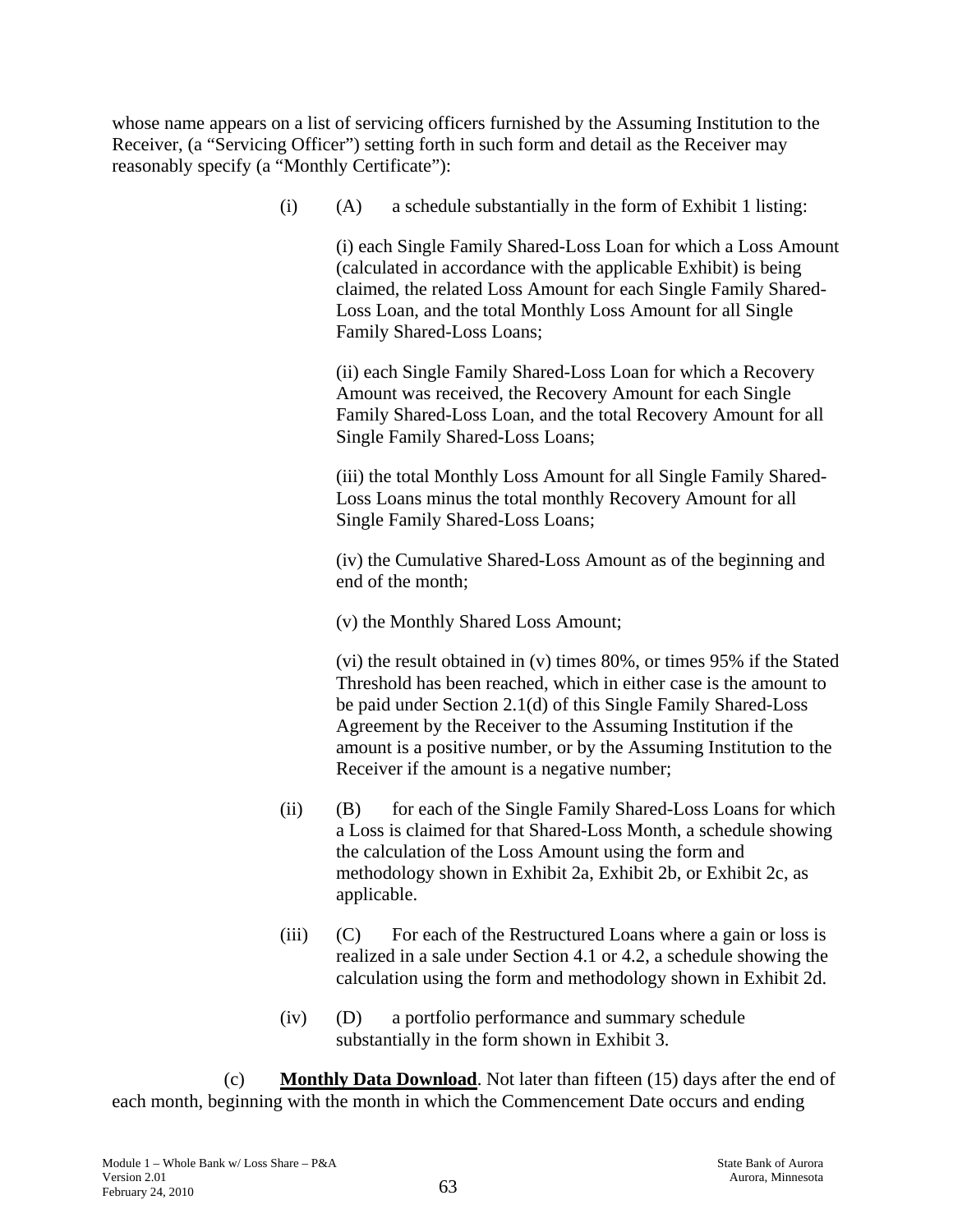with the Final Shared-Loss Recovery Month, Assuming Institution shall provide Receiver:

- (v) (i) the servicing file in machine-readable format including but not limited to the following fields for each outstanding Single Family Shared-Loss Loan, as applicable:
	- (A) Loan number
	- (B) FICO score
	- (C) Origination date
	- (D) Original principal amount
	- (E) Maturity date
	- (F) Paid-to date
	- (G) Last payment date
	- (H) Loan status (bankruptcy, in foreclosure, etc.)
	- (I) Delinquency counters
	- (J) Current principal balance
	- (K) Current escrow account balance
	- (L) Current Appraisal/BPO value
	- (M) Current Appraisal/BPO date
	- (N) Interest rate
	- (O) Monthly principal and interest payment amount
	- (P) Monthly escrow payment for taxes and insurance
	- (Q) Interest rate type (fixed or adjustable)
	- (R) If adjustable: index, margin, next interest rate reset date
	- (S) Payment/Interest rate cap and/or floor
	- (T) Underwriting type (Full doc, Alt Doc, No Doc)
	- (U) Lien type  $(1<sup>st</sup>, 2<sup>nd</sup>)$
	- (V) Amortization type (amortizing or I/O)
	- (W) Property address, including city, state, zip code
	- (X) A code indicating whether the Mortgaged Property is owner occupied
	- (Y) Property type (single-family detached, condominium, duplex, etc.)
- (vi) (ii) An Excel file for ORE held as a result of foreclosure on a Single Family Shared-Loss Loan listing:
	- (A) Foreclosure date
	- (B) Unpaid loan principal balance
	- (C) Appraised value or BPO value, as applicable
	- (D) Projected liquidation date

 Notwithstanding the foregoing, the Assuming Institution shall not be required to provide any of the foregoing information to the extent it is unable to do so as a result of the Failed Bank's or Receiver's failure to provide information required to produce the information set forth in this Section 2.1(c); provided, that the Assuming Institution shall, consistent with Customary Servicing Procedures seek to produce any such missing information or improve any inaccurate information previously provided to it.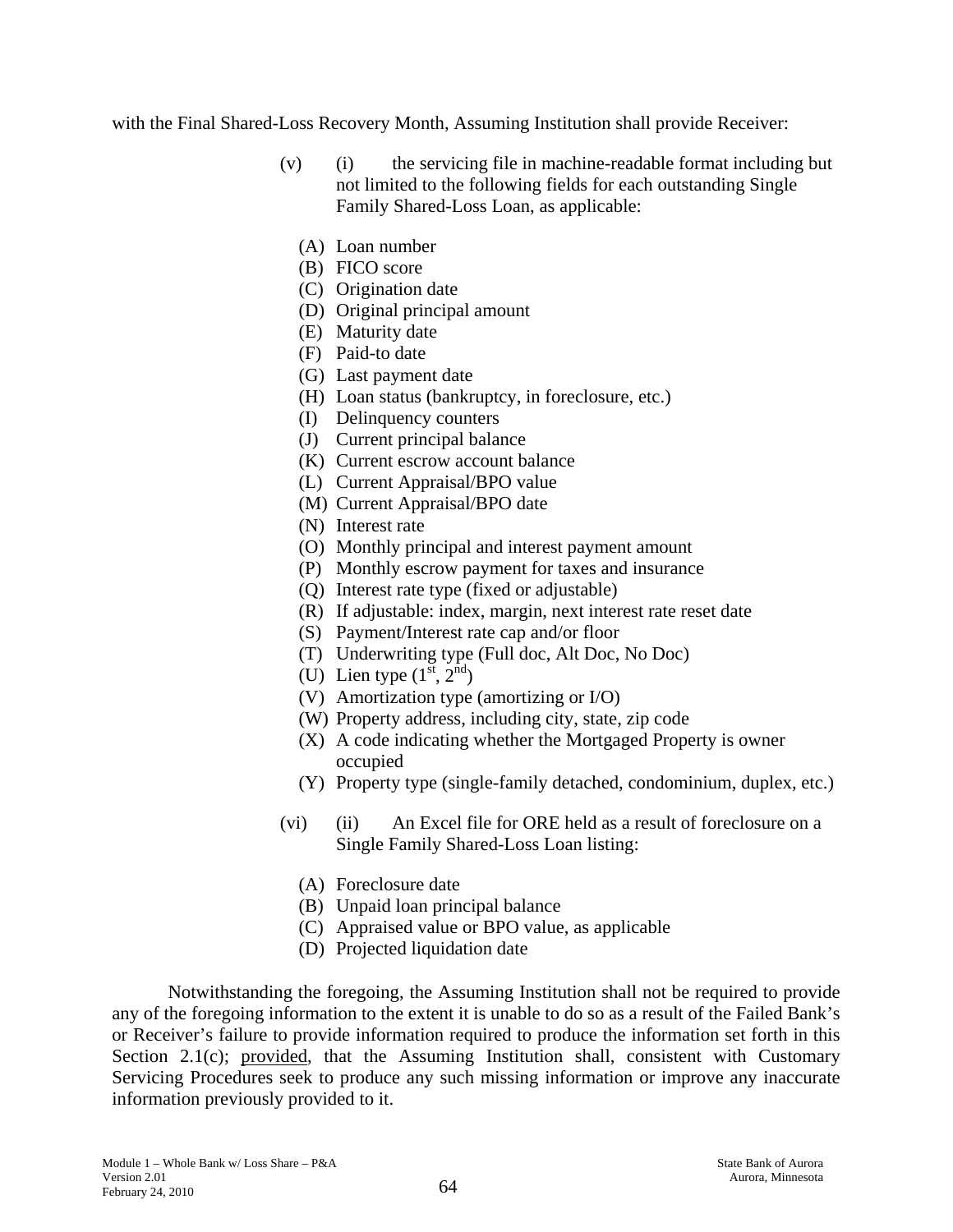## (d) **Payments With Respect to Shared-Loss Assets**.

(i) **Losses Under the Stated Threshold**. After the Shared Loss Payment Trigger is reached, not later than fifteen (15) days after the date on which the Receiver receives the Monthly Certificate, the Receiver shall pay to the Assuming Institution, in immediately available funds, an amount equal to eighty percent (80%) of the Monthly Shared-Loss Amount reported on the Monthly Certificate. If the total Monthly Shared-Loss Amount reported on the Monthly Certificate is a negative number, the Assuming Institution shall pay to the Receiver in immediately available funds eighty percent (80%) of that amount.

(ii) **Losses in Excess of the Stated Threshold**. In the event that the sum of the Cumulative Loss Amount under this Single Family Shared-Loss Agreement and the Stated Loss Amount under the Commercial Shared-Loss Agreement meets or exceeds the Stated Threshold, the loss/recovery sharing percentages set forth herein shall change from 80/20 to 95/5 and thereafter the Receiver shall pay to the Assuming Institution, in immediately available funds, an amount equal to ninety-five percent (95%) of the Monthly Shared-Loss Amount reported on the Monthly Certificate. If the Monthly Shared-Loss Amount reported on the Monthly Certificate is a negative number, the Assuming Institution shall pay to the Receiver in immediately available funds ninety-five percent (95%) of that amount.

(e) **Limitations on Shared-Loss Payment**. The Receiver shall not be required to make any payments pursuant to Section 2.1(d) with respect to any Foreclosure Loss, Restructuring Loss, Short Sale Loss or Portfolio Loss that the Receiver determines, based upon the criteria set forth in this Single Family Shared-Loss Agreement (including the analysis and documentation requirements of Section 2.1(a)) or Customary Servicing Procedures, should not have been effected by the Assuming Institution; provided, however, (x) the Receiver must provide notice to the Assuming Institution detailing the grounds for not making such payment, (y) the Receiver must provide the Assuming Institution with a reasonable opportunity to cure any such deficiency and  $(z)$  (1) to the extent curable, if cured, the Receiver shall make payment with respect to the properly effected Loss, and (2) to the extent not curable, notwithstanding the foregoing, the Receiver shall make a payment as to all Losses (or portion of Losses) that were effected which would have been payable as a Loss if the Assuming Institution had properly effected such Loss. In the event that the Receiver does not make any payment with respect to Losses claimed pursuant to Section 2.1(d), the Receiver and Assuming Institution shall, upon final resolution, make the necessary adjustments to the Monthly Shared-Loss Amount for that Monthly Certificate and the payment pursuant to Section 2.1(d) above shall be adjusted accordingly.

(f) **Payments by Wire-Transfer**. All payments under this Single Family Shared-Loss Agreement shall be made by wire-transfer in accordance with the wire-transfer instructions on Exhibit 4.

 (g) **Payment in the Event Losses Fail to Reach Expected Level**. On the date that is 45 days following the last day (such day, the "True-Up Measurement Date") of the calendar month in which the tenth anniversary of the calendar day following the Bank Closing occurs, the Assuming Institution shall pay to the Receiver fifty percent (50%) of the excess, if any, of (i) twenty percent (20%) of the Stated Threshold less (ii) the sum of (A) twenty-five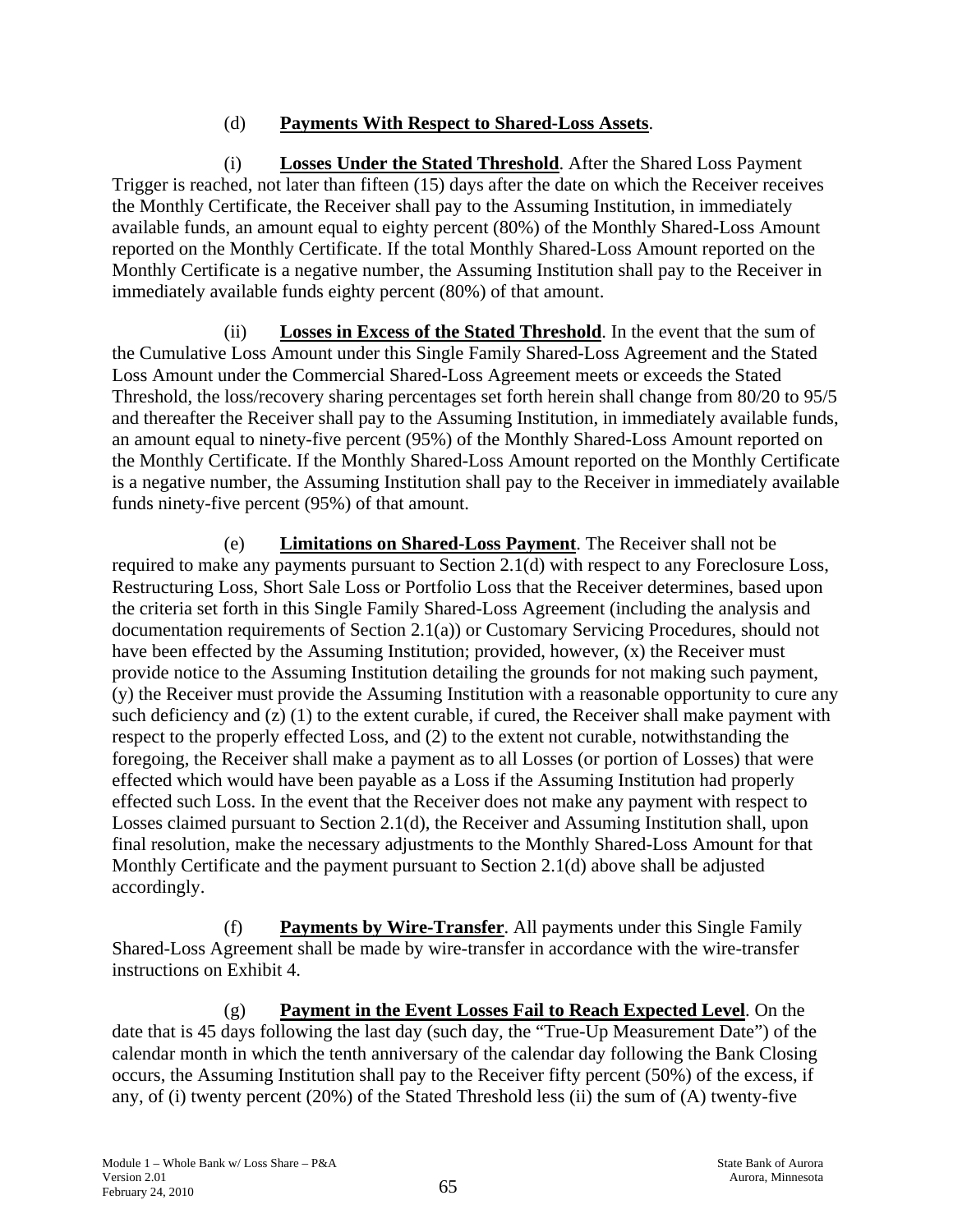percent (25%) of the asset premium (discount) plus (B) twenty-five percent (25%) of the Cumulative Shared-Loss Payments plus (C) the Cumulative Servicing Amount. The Assuming Institution shall deliver to the Receiver not later than 30 days following the True-Up Measurement Date, a schedule, signed by an officer of the Assuming Institution, setting forth in reasonable detail the calculation of the Cumulative Shared-Loss Payments and the Cumulative Servicing Amount.

# **2.2 Auditor Report; Right to Audit.**

(a) Within ninety (90) days after the end of each fiscal year during which the Receiver makes any payment to the Assuming Institution under this Single Family Shared-Loss Agreement, the Assuming Institution shall deliver to the Corporation and to the Receiver a report signed by its independent public accountants stating that they have reviewed the terms of this Single Family Shared-Loss Agreement and that, in the course of their annual audit of the Assuming Institution's books and records, nothing has come to their attention suggesting that any computations required to be made by the Assuming Institution during such year pursuant to this Article II were not made by the Assuming Institution in accordance herewith. In the event that the Assuming Institution cannot comply with the preceding sentence, it shall promptly submit to the Receiver corrected computations together with a report signed by its independent public accountants stating that, after giving effect to such corrected computations, nothing has come to their attention suggesting that any computations required to be made by the Assuming Institution during such year pursuant to this Article II were not made by the Assuming Institution in accordance herewith. In such event, the Assuming Institution and the Receiver shall make all such accounting adjustments and payments as may be necessary to give effect to each correction reflected in such corrected computations, retroactive to the date on which the corresponding incorrect computation was made. It is the intention of this provision to align the timing of the audit required under this Single-Family Shared-Loss Agreement with the examination audit required pursuant to 12 CFR Section 363.

(b) The Receiver or the FDIC in its corporate capacity ("Corporation") may perform an audit or audits to determine the Assuming Institution's compliance with the provisions of this Single Family Shared-Loss Agreement, including this Article II, by providing not less than ten (10) Business Days' prior written notice. Assuming Institution shall provide access to pertinent records and proximate working space in Assuming Institution's facilities. The scope and duration of any such audit shall be within the reasonable discretion of the Receiver or the Corporation, but shall in no event be administered in a manner that unreasonably interferes with the operation of the Assuming Institution's business. The Receiver or the Corporation, as the case may be, shall bear the expense of any such audit. In the event that any corrections are necessary as a result of such an audit or audits, the Assuming Institution and the Receiver shall make such accounting adjustments and payments as may be necessary to give retroactive effect to such corrections.

**2.3 Withholdings**. Notwithstanding any other provision in this Article II, the Receiver, upon the direction of the Director (or designee) of the Federal Deposit Insurance Corporation's Division of Resolutions and Receiverships, may withhold payment for any amounts included in a Monthly Certificate delivered pursuant to Section 2.1, if in its good faith and reasonable judgment there is a reasonable basis under the requirements of this Single Family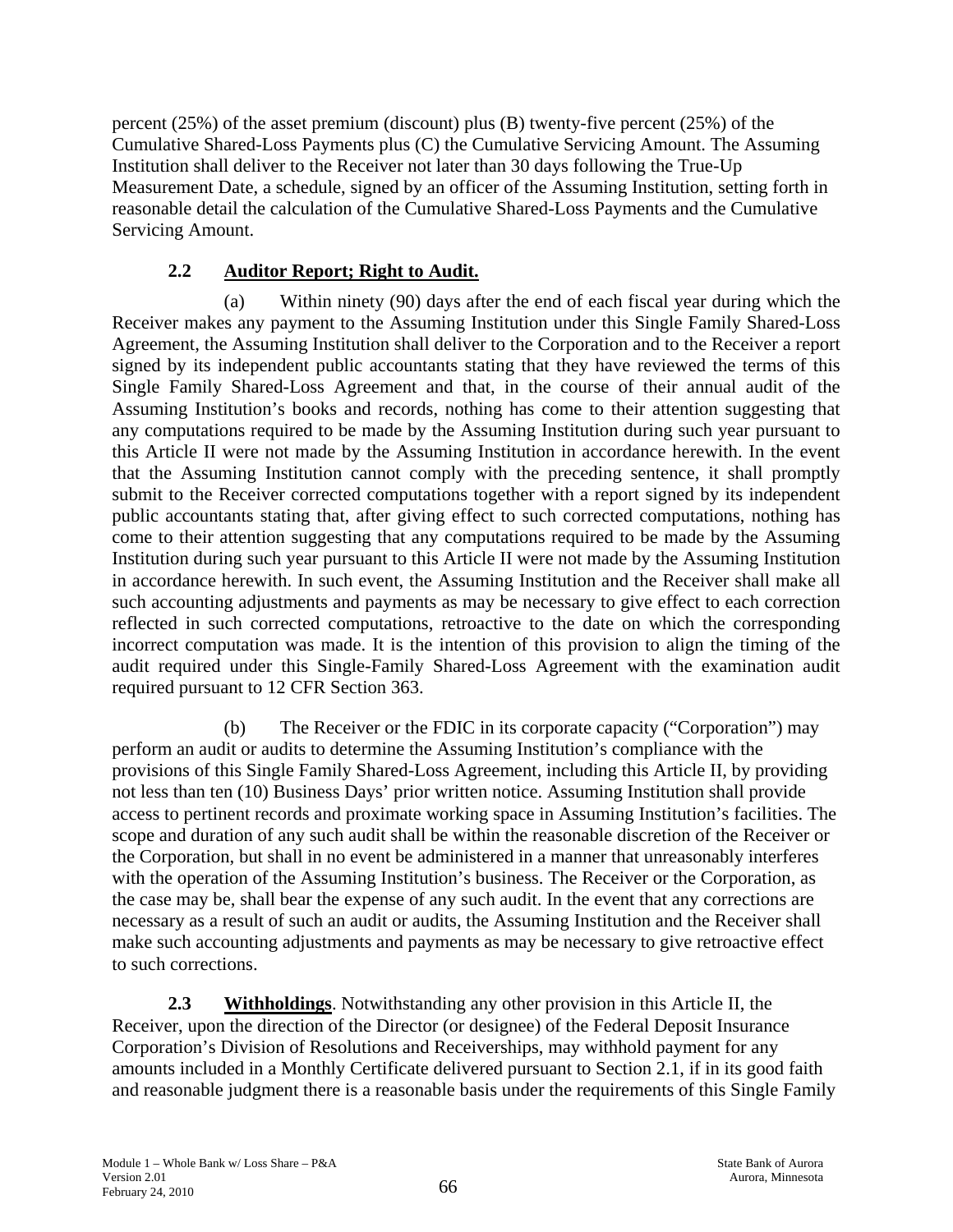Shared-Loss Agreement for denying the eligibility of an item for which reimbursement or payment is sought under such Section. In such event, the Receiver shall provide a written notice to the Assuming Institution detailing the grounds for withholding such payment. At such time as the Assuming Institution demonstrates to the satisfaction of the Receiver, in its reasonable judgment, that the grounds for such withholding of payment, or portion of payment, no longer exist or have been cured, then the Receiver shall pay the Assuming Institution the amount withheld which the Receiver determines is eligible for payment, within fifteen (15) Business Days.

**2.4 Books and Records**. The Assuming Institution shall at all times during the term of this Single Family Shared-Loss Agreement keep books and records sufficient to ensure and document compliance with the terms of this Single Family Shared-Loss Agreement, including but not limited to (a) documentation of alternatives considered with respect to defaulted loans or loans for which default is reasonably foreseeable, (b) documentation showing the calculation of loss for claims submitted to the Receiver, (c) retention of documents that support each line item on the loss claim forms, and (d) documentation with respect to the Recovery Amount on loans for which the Receiver has made a loss-share payment

**2.5 Information**. The Assuming Institution shall promptly provide to the Receiver such other information, including but not limited to, financial statements, computations, and bank policies and procedures, relating to the performance of the provisions of this Single Family Shared-Loss Agreement, as the Receiver may reasonably request from time to time.

**2.6 Tax Ruling**. The Assuming Institution shall not at any time, without the Receiver's prior written consent, seek a private letter ruling or other determination from the Internal Revenue Service or otherwise seek to qualify for any special tax treatment or benefits associated with any payments made by the Receiver pursuant to this Single Family Shared-Loss Agreement.

**2.7 Sale of Single Family Shared-Loss Loans**. The Receiver shall be relieved of its obligations with respect to a Single Family Shared-Loss Loan upon payment of a Foreclosure Loss amount or a Short Sale Loss amount with respect to such Single Family Shared-Loss Loan or upon the sale of a Single Family Shared-Loss Loan by Assuming Institution to a person or entity that is not an Affiliate; provided, however, that if the Receiver consents to the sale of any such Single Family Shared-Loss Loan, any loss on such sale shall be a Portfolio Loss. The Assuming Institution shall provide the Receiver with timely notice of any such sale. Notwithstanding the foregoing, a sale of the Single Family Shared-Loss Loan, for purposes of this Section 2.7, shall not be deemed to have occurred as the result of (i) any change in the ownership or control of Assuming Institution or the transfer of any or all of the Single Family Shared-Loss Loan(s) to any Affiliate of Assuming Institution, (ii) a merger by Assuming Institution with or into any other entity, or (iii) a sale by Assuming Institution of all or substantially all of its assets.

## **ARTICLE III - RULES REGARDING THE ADMINISTRATION OF SINGLE FAMILY SHARED-LOSS LOANS**

**3.1** Agreement with Respect to Administration. The Assuming Institution shall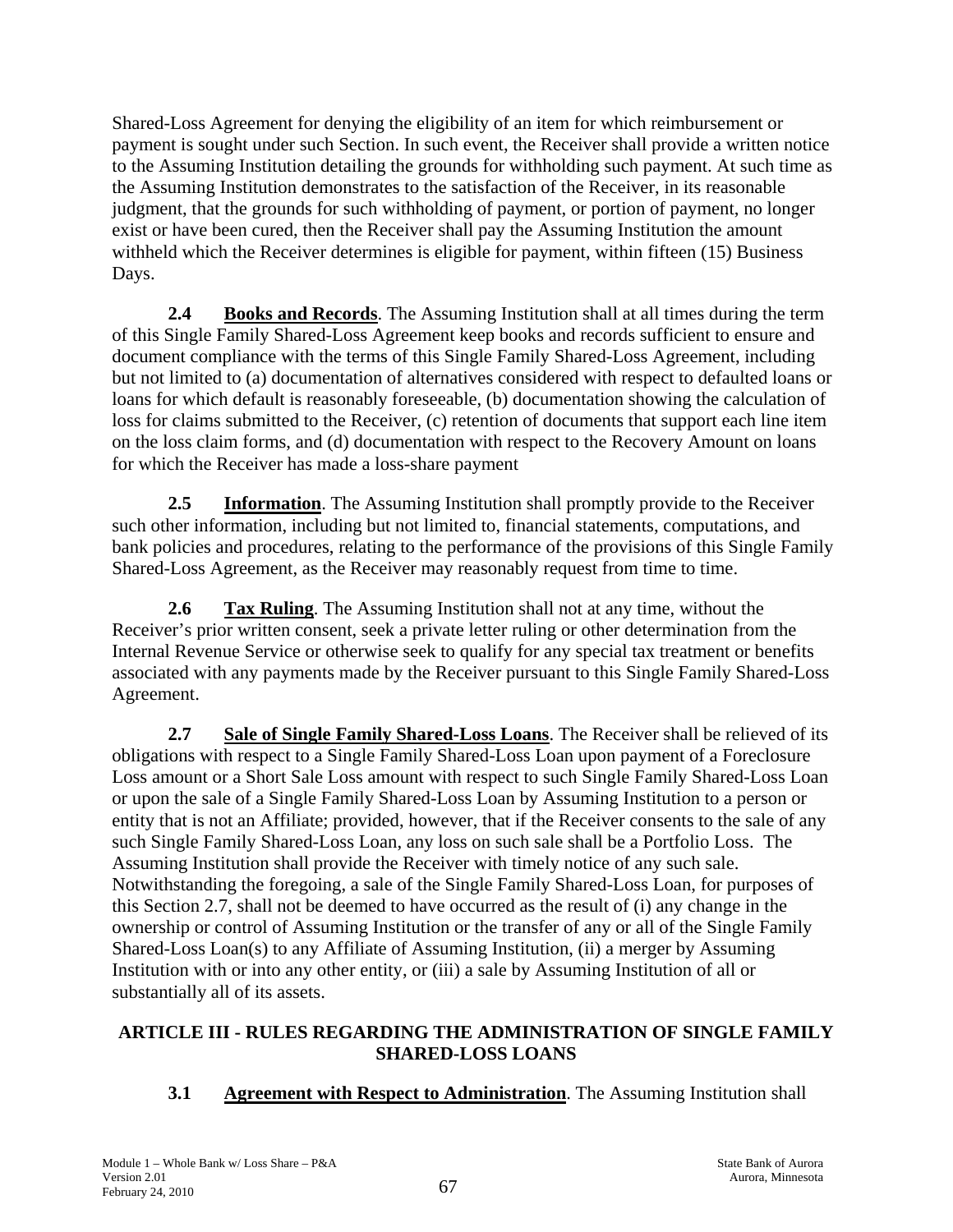(and shall cause any of its Affiliates to which the Assuming Institution transfers any Single Family Shared-Loss Loans to) manage, administer, and collect the Single Family Shared-Loss Loans while owned by the Assuming Institution or any Affiliate thereof during the term of this Single Family Shared-Loss Agreement in accordance with the rules set forth in this Article III. The Assuming Institution shall be responsible to the Receiver in the performance of its duties hereunder and shall provide to the Receiver such reports as the Receiver reasonably deems advisable, including but not limited to the reports required by Sections 2.1, 2.2 and 3.3 hereof, and shall permit the Receiver to monitor the Assuming Institution's performance of its duties hereunder.

**3.2 Duties of the Assuming Institution**. (a) In performance of its duties under this Article III, the Assuming Institution shall:

(i) manage and administer each Single Family Shared-Loss Loan in accordance with Assuming Institution's usual and prudent business and banking practices and Customary Servicing Procedures;

(ii) exercise its best business judgment in managing, administering and collecting amounts owed on the Single Family Shared-Loss Loans;

(iii) use commercially reasonable efforts to maximize Recoveries with respect to Losses on Single Family Shared-Loss Loans without regard to the effect of maximizing collections on assets held by the Assuming Institution or any of its Affiliates that are not Single Family Shared-Loss Loans;

(iv) retain sufficient staff (in Assuming Institution's discretion) to perform its duties hereunder; and

(v) other than as provided in Section 2.1(a), comply with the terms of the Modification Guidelines for any Single Family Shared-Loss Loans meeting the requirements set forth therein. For the avoidance of doubt, the Assuming Institution may propose exceptions to Exhibit 5 (the FDIC Loan Modification Program) for a group of Loans with similar characteristics, with the objectives of (1) minimizing the loss to the Assuming Institution and the FDIC and (2) maximizing the opportunity for qualified homeowners to remain in their homes with affordable mortgage payments.

(b) Any transaction with or between any Affiliate of the Assuming Institution with respect to any Single Family Shared-Loss Loan including, without limitation, the execution of any contract pursuant to which any Affiliate of the Assuming Institution will manage, administer or collect any of the Single Family Shared-Loss Loans will be provided to FDIC for informational purposes and if such transaction is not entered into on an arm's length basis on commercially reasonable terms such transaction shall be subject to the prior written approval of the Receiver.

**3.3** Shared-Loss Asset Records and Reports. The Assuming Institution shall establish and maintain such records as may be appropriate to account for the Single Family Shared-Loss Loans in such form and detail as the Receiver may reasonably require, and to enable the Assuming Institution to prepare and deliver to the Receiver such reports as the Receiver may from time to time request regarding the Single Family Shared-Loss Loans and the Monthly Certificates required by Section 2.1 of this Single Family Shared-Loss Agreement.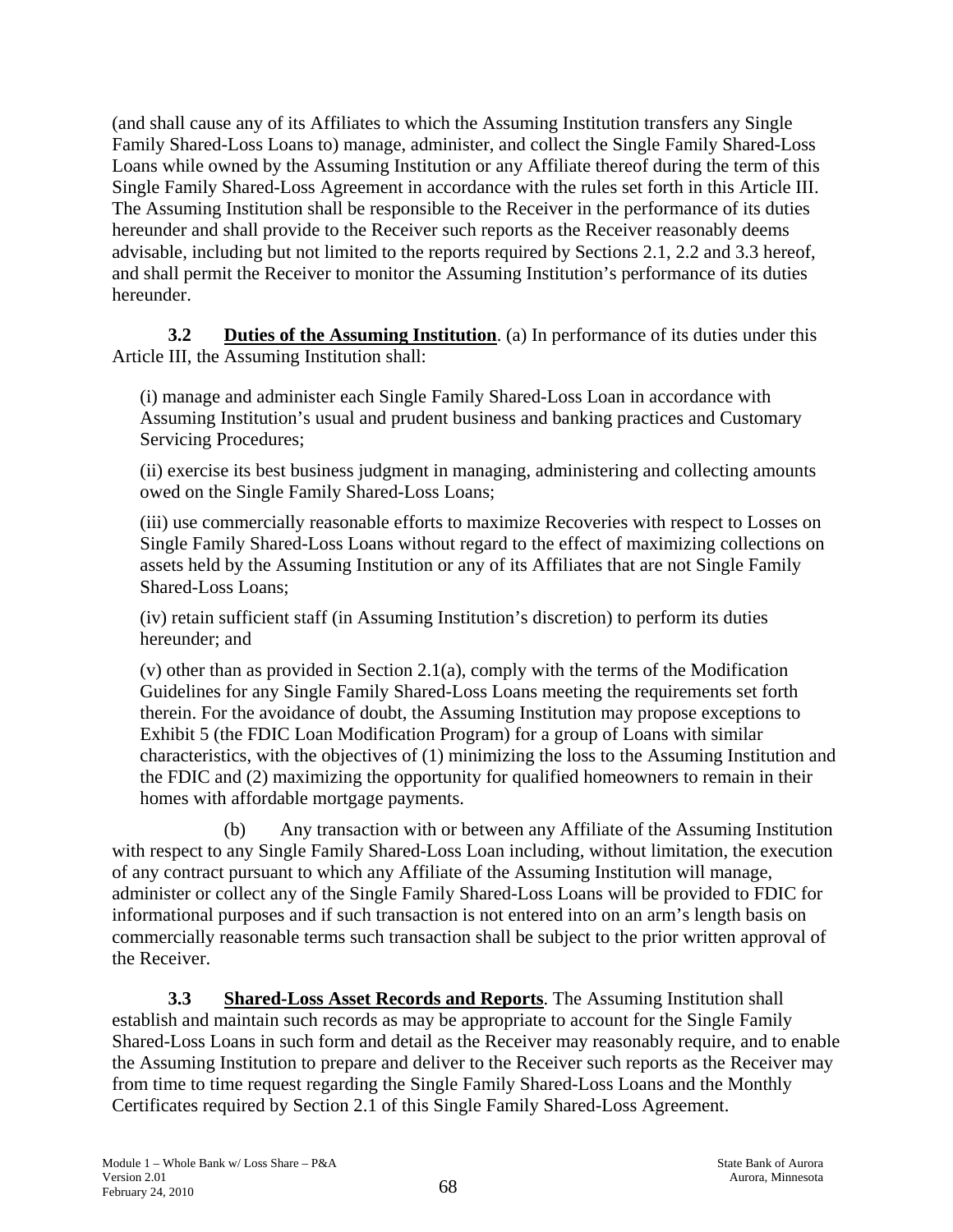## **3.4 Related Loans**.

(a) Assuming Institution shall use its best efforts to determine which loans are "Related Loans", as hereinafter defined. The Assuming Institution shall not manage, administer or collect any "Related Loan" in any manner that would have the effect of increasing the amount of any collections with respect to the Related Loan to the detriment of the Single Family Shared-Loss Loan to which such loan is related. A "Related Loan" means any loan or extension of credit held by the Assuming Institution at any time on or prior to the end of the Final Shared-Loss Month that is made to an Obligor of a Single Family Shared-Loss Loan.

(b) The Assuming Institution shall prepare and deliver to the Receiver with the Monthly Certificates for the calendar months ending June 30 and December 31, a schedule of all Related Loans on the Accounting Records of the Assuming Institution as of the end of each such semi-annual period.

**3.5 Legal Action; Utilization of Special Receivership Powers**. The Assuming Institution shall notify the Receiver in writing (such notice to be given in accordance with Article V below and to include all relevant details) prior to utilizing in any legal action any special legal power or right which the Assuming Institution derives as a result of having acquired an asset from the Receiver, and the Assuming Institution shall not utilize any such power unless the Receiver shall have consented in writing to the proposed usage. The Receiver shall have the right to direct such proposed usage by the Assuming Institution and the Assuming Institution shall comply in all respects with such direction. Upon request of the Receiver, the Assuming Institution will advise the Receiver as to the status of any such legal action. The Assuming Institution shall immediately notify the Receiver of any judgment in litigation involving any of the aforesaid special powers or rights.

**3.6** Third Party Servicer. The Assuming Institution may perform any of its obligations and/or exercise any of its rights under this Single Family Shared-Loss Agreement through or by one or more Third Party Servicers, who may take actions and make expenditures as if any such Third Party Servicer was the Assuming Institution hereunder (and, for the avoidance of doubt, such expenses incurred by any such Third Party Servicer on behalf of the Assuming Institution shall be included in calculating Losses to the extent such expenses would be included in such calculation if the expenses were incurred by Assuming Institution); provided, however, that the use thereof by the Assuming Institution shall not release the Assuming Institution of any obligation or liability hereunder.

# **ARTICLE IV – PORTFOLIO SALE**

## **4.1 Assuming Institution Portfolio Sales of Remaining Single Family Shared-**

**Loss Loans**. The Assuming Institution shall have the right with the concurrence of the Receiver to liquidate for cash consideration, from time to time in one or more transactions, all or a portion of Single Family Shared-Loss Loans held by the Assuming Institution at any time prior to the Termination Date ("Portfolio Sales"). If the Assuming Institution exercises its option under this Section 4.1, it must give thirty (30) days notice in writing to the Receiver setting forth the details and schedule for the Portfolio Sale which shall be conducted by means of sealed bid sales to third parties, not including any of the Assuming Institution's affiliates, contractors, or any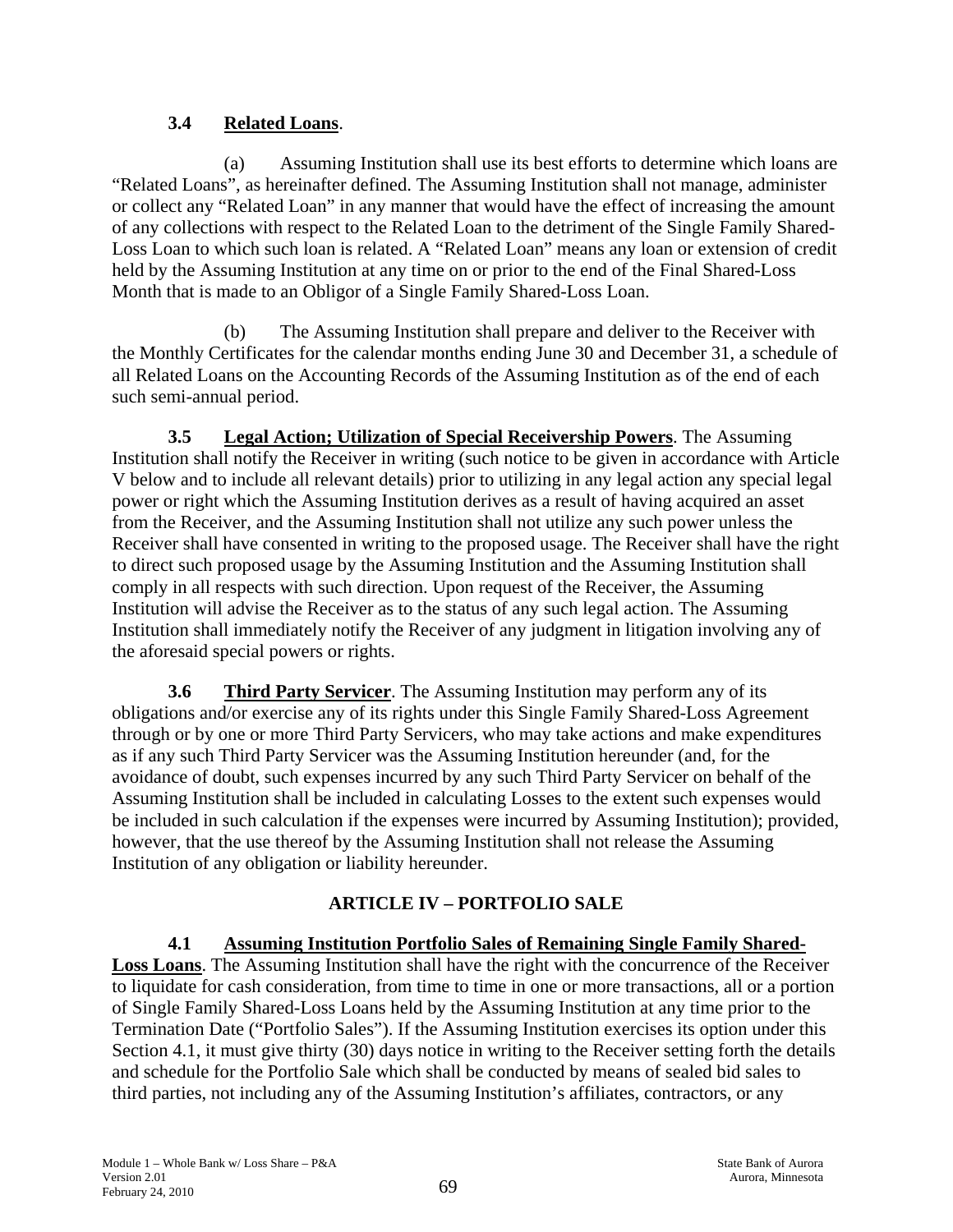affiliates of the Assuming Institution's contractors. Sales of Restructured Loans shall be sold in a separate pool from Single Family Shared-Loss Loans not restructured. The Receiver's review of the Assuming Institution's proposed Portfolio Sale will be considered in a timely fashion and approval will not be unreasonably withheld, delayed or conditioned.

### **4.2 Assuming Institution's Liquidation of Remaining Single Family Shared-Loss Loans**. In the event that the Assuming Institution does not conduct a Portfolio Sale pursuant to Section 4.1, the Receiver shall have the right, exercisable in its sole and absolute discretion, to require the Assuming Institution to liquidate for cash consideration, any Single Family Shared-Loss Loans held by the Assuming Institution at any time after the date that is six months prior to the Termination Date. If the Receiver exercises its option under this Section 4.2, it must give notice in writing to the Assuming Institution, setting forth the time period within which the Assuming Institution shall be required to liquidate the Single Family Shared-Loss Loans. The Assuming Institution will comply with the Receiver's notice and must liquidate the Single Family Shared-Loss Loans as soon as reasonably practicable by means of sealed bid sales to third parties, not including any of the Assuming Institution's affiliates, contractors, or any affiliates of the Assuming Institution's contractors. The selection of any financial advisor or other third party broker or sales agent retained for the liquidation of the remaining Single Family Shared-Loss Loans pursuant to this Section shall be subject to the prior approval of the Receiver, such approval not to be unreasonably withheld, delayed or conditioned.

**4.3 Calculation of Sale Gain or Loss**. For Single Family Shared-Loss Loans that are not Restructured Loans gain or loss on the sales under Section 4.1 or Section 4.2 will be calculated as the sale price received by the Assuming Institution less the unpaid principal balance of the remaining Single Family Shared-Loss Loans. For any Restructured Loan included in the sale gain or loss on sale will be calculated as (a) the sale price received by the Assuming Institution less (b) the net present value of estimated cash flows on the Restructured Loan that was used in the calculation of the related Restructuring Loss plus (c) Loan principal payments collected by the Assuming Institution from the date the Loan was restructured to the date of sale. (See Exhibit 2d for example calculation).

## **ARTICLE V -- LOSS-SHARING NOTICES GIVEN TO RECEIVER AND PURCHASER**

All notices, demands and other communications hereunder shall be in writing and shall be delivered by hand, or overnight courier, receipt requested, addressed to the parties as follows:

| If to Receiver, to: | Federal Deposit Insurance Corporation as Receiver<br>for State Bank of Aurora<br>Division of Resolutions and Receiverships<br>550 17th Street, N.W.<br>Washington, D.C. 20429<br>Attention: Ralph Malami, Manager, Capital Markets |
|---------------------|------------------------------------------------------------------------------------------------------------------------------------------------------------------------------------------------------------------------------------|
| with a copy to:     | <b>Federal Deposit Insurance Corporation</b><br>as Receiver for State Bank of Aurora                                                                                                                                               |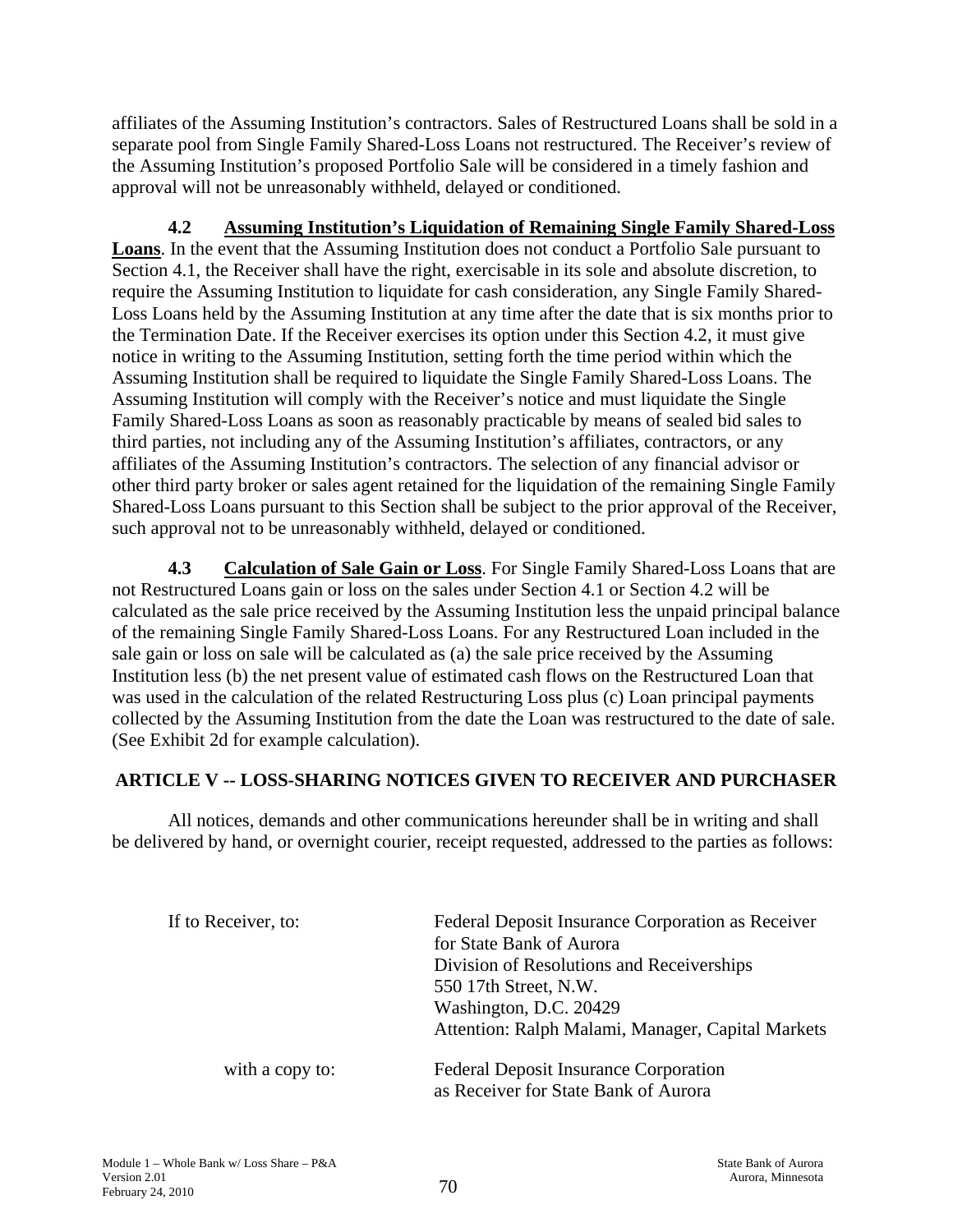Room E7056 3501 Fairfax Drive, Arlington, VA 2226 Attn: Special Issues Unit

With respect to a notice under Section 3.5 of this Single Family Shared-Loss Agreement, copies of such notice shall be sent to:

> Federal Deposit Insurance Corporation Legal Division 1601 Bryan St. Dallas, Texas 75201 Attention: Regional Counsel

If to Assuming Institution, to: Northern State Bank 321 Main Street West Ashland, Wisconsin 54806

Such Persons and addresses may be changed from time to time by notice given pursuant to the provisions of this Article V. Any notice, demand or other communication delivered pursuant to the provisions of this Article V shall be deemed to have been given on the date actually received.

### **ARTICLE VI -- MISCELLANEOUS**

**6.1. Expenses**. Except as otherwise expressly provided herein, all costs and expenses incurred by or on behalf of a party hereto in connection with this Single Family Shared-Loss Agreement shall be borne by such party whether or not the transactions contemplated herein shall be consummated.

**6.2 Successors and Assigns; Specific Performance.** All terms and provisions of this Single Family Shared-Loss Agreement shall be binding upon and shall inure to the benefit of the parties hereto only; provided, however, that, Receiver may assign or otherwise transfer this Single Family Shared-Loss Agreement (in whole or in part) to the Federal Deposit Insurance Corporation in its corporate capacity without the consent of Assuming Institution. Notwithstanding anything to the contrary contained in this Single Family Shared-Loss Agreement, except as is expressly permitted in this Section 6.2, Assuming Institution may not assign or otherwise transfer this Single Family Shared-Loss Agreement (in whole or in part) without the prior written consent of the Receiver, which consent may be granted or withheld by the Receiver in its sole discretion, and any attempted assignment or transfer in violation of this provision shall be void *ab initio.* For the avoidance of doubt, a merger or consolidation of the Assuming Institution with and into another financial institution, the sale of all or substantially all of the assets of the Assuming Institution to another financial institution constitutes the transfer of this Single Family Shared-Loss Agreement which requires the consent of the Receiver; and for a period of thirty-six (36) months after Bank Closing, a merger or consolidation shall also include the sale by any individual shareholder, or shareholders acting in concert, of more than 9% of the outstanding shares of the Assuming Institution, or of its holding company, or of any subsidiary holding Shared-Loss Assets, or the sale of shares by the Assuming Institution or its holding company or any subsidiary holding Shared-Loss Assets, in a public or private offering, that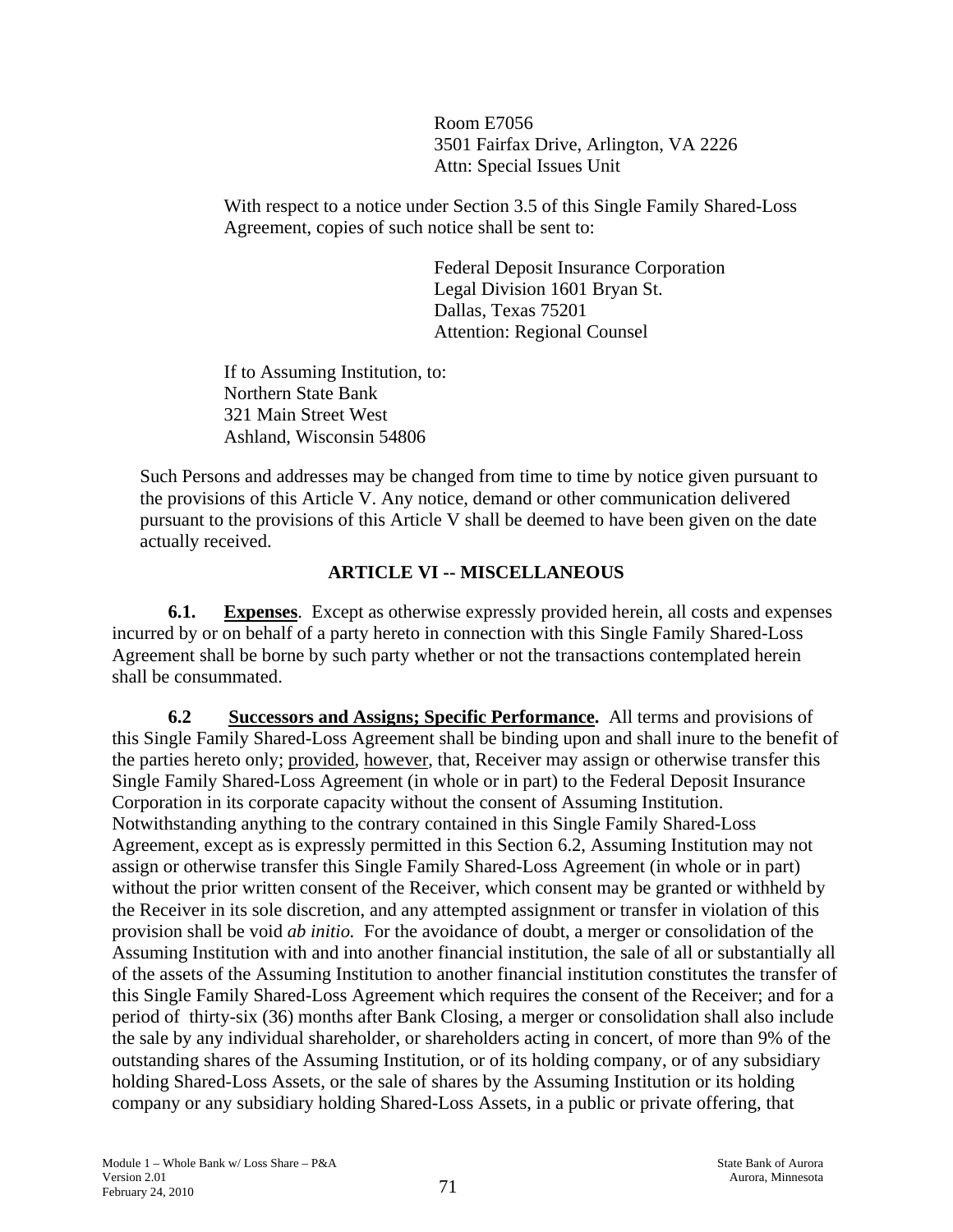increases the number of shares outstanding by more than 9%, constitutes the transfer of this Single Family Shared-Loss Agreement which requires the consent of the Receiver. However, no Loss shall be recognized as a result of any accounting adjustments that are made due to any such merger, consolidation or sale consented to by the FDIC. The FDIC's consent shall not be required if the aggregate outstanding principal balance of Shared-Loss Assets is less than twenty percent (20%) of the initial aggregate balance of Shared-Loss Assets.

**6.3** Governing Law. This Single Family Shared-Loss Agreement shall be construed in accordance with federal law, or, if there is no applicable federal law, the laws of the State of New York, without regard to any rule of conflict of law that would result in the application of the substantive law of any jurisdiction other than the State of New York.

**6.4 WAIVER OF JURY TRIAL**. EACH PARTY HERETO HEREBY IRREVOCABLY AND UNCONDITIONALLY WAIVES ALL RIGHT TO TRIAL BY JURY IN OR TO HAVE A JURY PARTICIPATE IN RESOLVING ANY DISPUTE, ACTION, PROCEEDING OR COUNTERCLAIM, WHETHER SOUNDING IN CONTRACT, TORT OR OTHERWISE, ARISING OUT OF OR RELATING TO OR IN CONNECTION WITH THIS SINGLE FAMILY SHARED-LOSS AGREEMENT OR ANY OF THE TRANSACTIONS CONTEMPLATED HEREBY.

**6.5 Captions**. All captions and headings contained in this Single Family Shared-Loss Agreement are for convenience of reference only and do not form a part of, and shall not affect the meaning or interpretation of, this Single Family Shared-Loss Agreement.

**6.6 Entire Agreement; Amendments**. This Single Family Shared-Loss Agreement, along with the Commercial Shared-Loss Agreement and the Purchase and Assumption Agreement, including the Exhibits and any other documents delivered pursuant hereto or thereto, embody the entire agreement of the parties with respect to the subject matter hereof, and supersede all prior representations, warranties, offers, acceptances, agreements and understandings, written or oral, relating to the subject matter herein. This Single Family Shared-Loss Agreement may be amended or modified or any provision thereof waived only by a written instrument signed by both parties or their respective duly authorized agents.

**6.7 Severability**. Whenever possible, each provision of this Single Family Shared-Loss Agreement shall be interpreted in such manner as to be effective and valid under applicable law, but if any provision of this Single Family Shared-Loss Agreement is held to be prohibited by or invalid, illegal or unenforceable under applicable law, such provision shall be construed and enforced as if it had been more narrowly drawn so as not to be prohibited, invalid, illegal or unenforceable, and the validity, legality and enforceability of the remainder of such provision and the remaining provisions of this Single Family Shared-Loss Agreement shall not in any way be affected or impaired thereby.

**6.8 No Third Party Beneficiary.** This Single Family Shared-Loss Agreement and the Exhibits hereto are for the sole and exclusive benefit of the parties hereto and their respective permitted successors and permitted assigns and there shall be no other third party beneficiaries, and nothing in this Single Family Shared-Loss Agreement or the Exhibits shall be construed to grant to any other Person any right, remedy or Claim under or in respect of this Single Family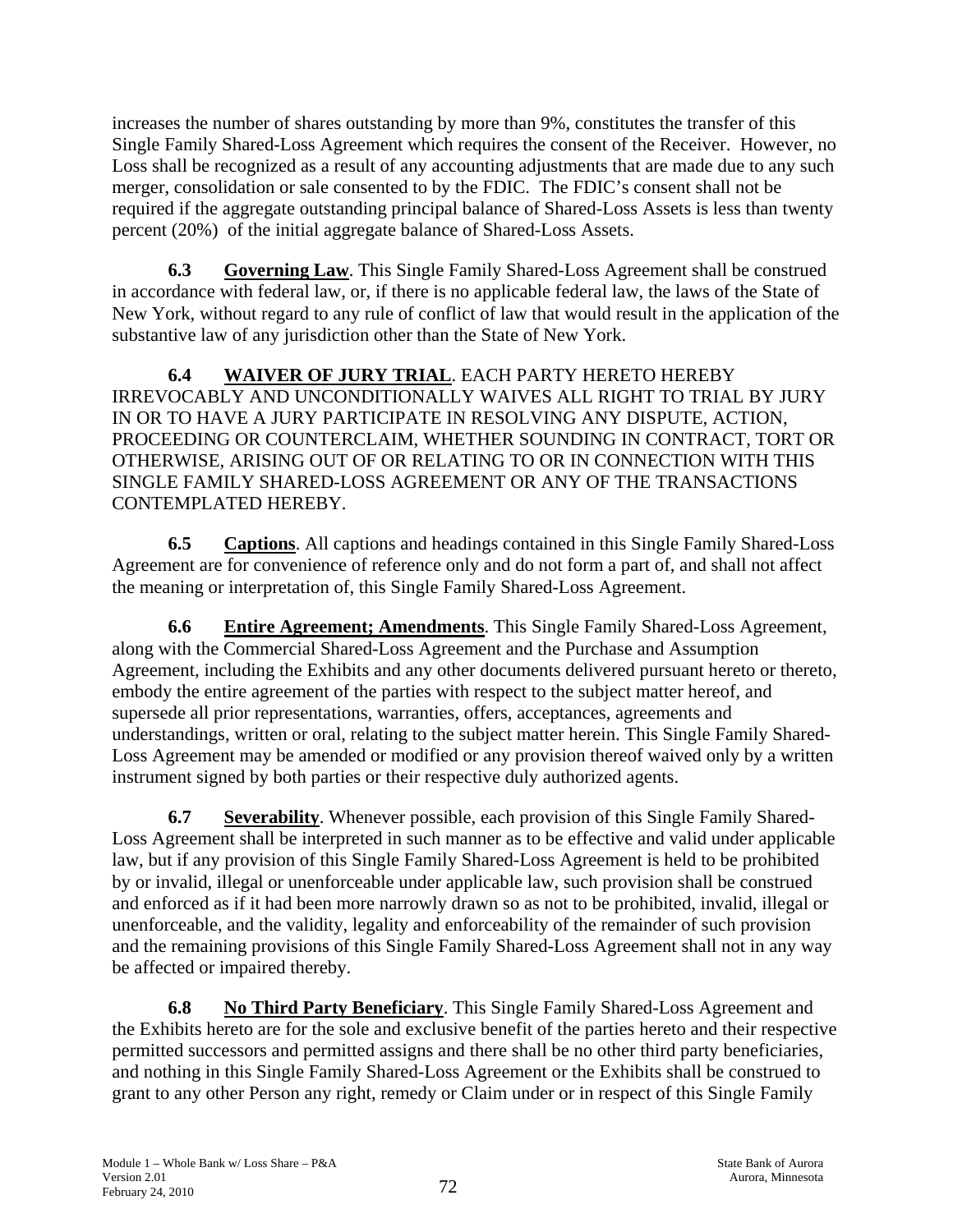Shared-Loss Agreement or any provision hereof.

**6.9 Counterparts**. This Single Family Shared-Loss Agreement may be executed separately by Receiver and Assuming Institution in any number of counterparts, each of which when executed and delivered shall be an original, but such counterparts shall together constitute one and the same instrument.

**6.10 Consent**. Except as otherwise provided herein, when the consent of a party is required herein, such consent shall not be unreasonably withheld or delayed.

**6.11 Rights Cumulative**. Except as otherwise expressly provided herein, the rights of each of the parties under this Single Family Shared-Loss Agreement are cumulative, may be exercised as often as any party considers appropriate and are in addition to each such party's rights under the Purchase and Sale Agreement and any of the related agreements or under law. Except as otherwise expressly provided herein, any failure to exercise or any delay in exercising any of such rights, or any partial or defective exercise of such rights, shall not operate as a waiver or variation of that or any other such right.

## **ARTICLE VII DISPUTE RESOLUTION**

# **7.1 Dispute Resolution Procedures.**

(a) In the event a dispute arises about the interpretation, application, calculation of Loss, or calculation of payments or otherwise with respect to this Single Family Shared-Loss Agreement ("SF Shared-Loss Dispute Item"), then the Receiver and the Assuming Institution shall make every attempt in good faith to resolve such items within sixty (60) days following the receipt of a written description of the SF Shared-Loss Dispute Item, with notification of the possibility of taking the matter to arbitration (the date on which such 60-day period expires, or any extension of such period as the parties hereto may mutually agree to in writing, herein called the "Resolution Deadline Date"). If the Receiver and the Assuming Institution resolve all such items to their mutual satisfaction by the Resolution Deadline Date, then within thirty (30) days following such resolution, any payment arising out such resolution shall be made arising from the settlement of the SF Shared-Loss Dispute.

(b) If the Receiver and the Assuming Institution fail to resolve any outstanding SF Shared-Loss Dispute Items by the Resolution Deadline Date, then either party may notify the other of its intent to submit the SF Shared-Loss Dispute Item to arbitration pursuant to the provisions of this Article VII. Failure of either party to notify the other of its intent to submit any unresolved SF Shared-Loss Dispute Item to arbitration within thirty (30) days following the Resolution Deadline Date (the date on which such thirty (30) day period expires is herein called the "Arbitration Deadline Date") shall be deemed an acceptance of such SF Shared-Loss Dispute not submitted to arbitration, as well as a waiver of the submitting party's right to dispute such non-submitted SF Shared-Loss Dispute Item but not a waiver of any similar claim which may arise in the future.

(c) If a SF Shared-Loss Dispute Item is submitted to arbitration, it shall be governed by the rules of the American Arbitration Association (the "AAA"), except as otherwise provided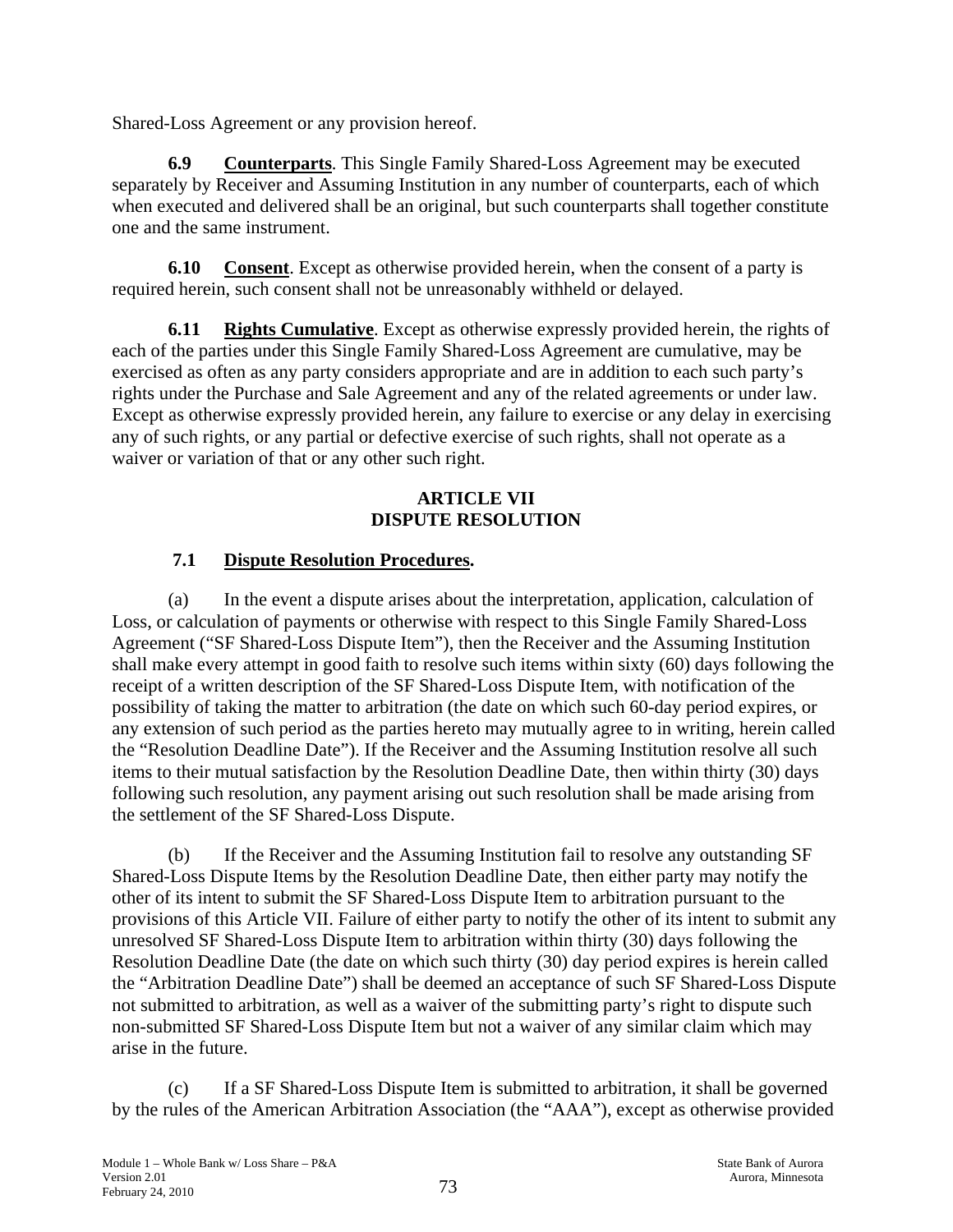herein. Either party may submit a matter for arbitration by delivering a notice, prior to the Arbitration Deadline Date, to the other party in writing setting forth:

> (i) A brief description of each SF Shared-Loss Dispute Item submitted for arbitration;

(ii) A statement of the moving party's position with respect to each SF Shared-Loss Dispute Item submitted for arbitration;

(iii) The value sought by the moving party, or other relief requested regarding each SF Shared-Loss Dispute Item submitted for arbitration, to the extent reasonably calculable; and

(iv) The name and address of the arbiter selected by the moving party (the "Moving Arbiter"), who shall be a neutral, as determined by the AAA.

Failure to adequately include any information above shall not be deemed to be a waiver of the parties right to arbitrate so long as after notification of such failure the moving party cures such failure as promptly as reasonably practicable.

(d) The non-moving party shall, within thirty (30) days following receipt of a notice of arbitration pursuant to this Section 7.1, deliver a notice to the moving party setting forth:

> (i) The name and address of the arbiter selected by the non-moving party (the "Respondent Arbiter"), who shall be a neutral, as determined by the AAA;

> (ii) A statement of the position of the respondent with respect to each Dispute Item; and

> (iii) The ultimate resolution sought by the respondent or other relief, if any, the respondent deems is due the moving party with respect to each SF Shared-Loss Dispute Item.

Failure to adequately include any information above shall not be deemed to be a waiver of the non-moving party's right to defend such arbitration so long as after notification of such failure the non-moving party cures such failure as promptly as reasonably practicable

(e) The Moving Arbiter and Respondent Arbiter shall select a third arbiter from a list furnished by the AAA. In accordance with the rules of the AAA, the three (3) arbiters shall constitute the arbitration panel for resolution of each SF Loss-Share Dispute Item. The concurrence of any two (2) arbiters shall be deemed to be the decision of the arbiters for all purposes hereunder. The arbitration shall proceed on such time schedule and in accordance with the Rules of Commercial Arbitration of the AAA then in effect, as modified by this Section 7.1. The arbitration proceedings shall take place at such location as the parties thereto may mutually agree, but if they cannot agree, then they will take place at the offices of the Corporation in Washington, DC, or Arlington, Virginia.

(f) The Receiver and Assuming Institution shall facilitate the resolution of each outstanding SF Shared-Loss Dispute Item by making available in a prompt and timely manner to one another and to the arbiters for examination and copying, as appropriate, all documents, books, and records under their respective control and that would be discoverable under the Federal Rules of Civil Procedure.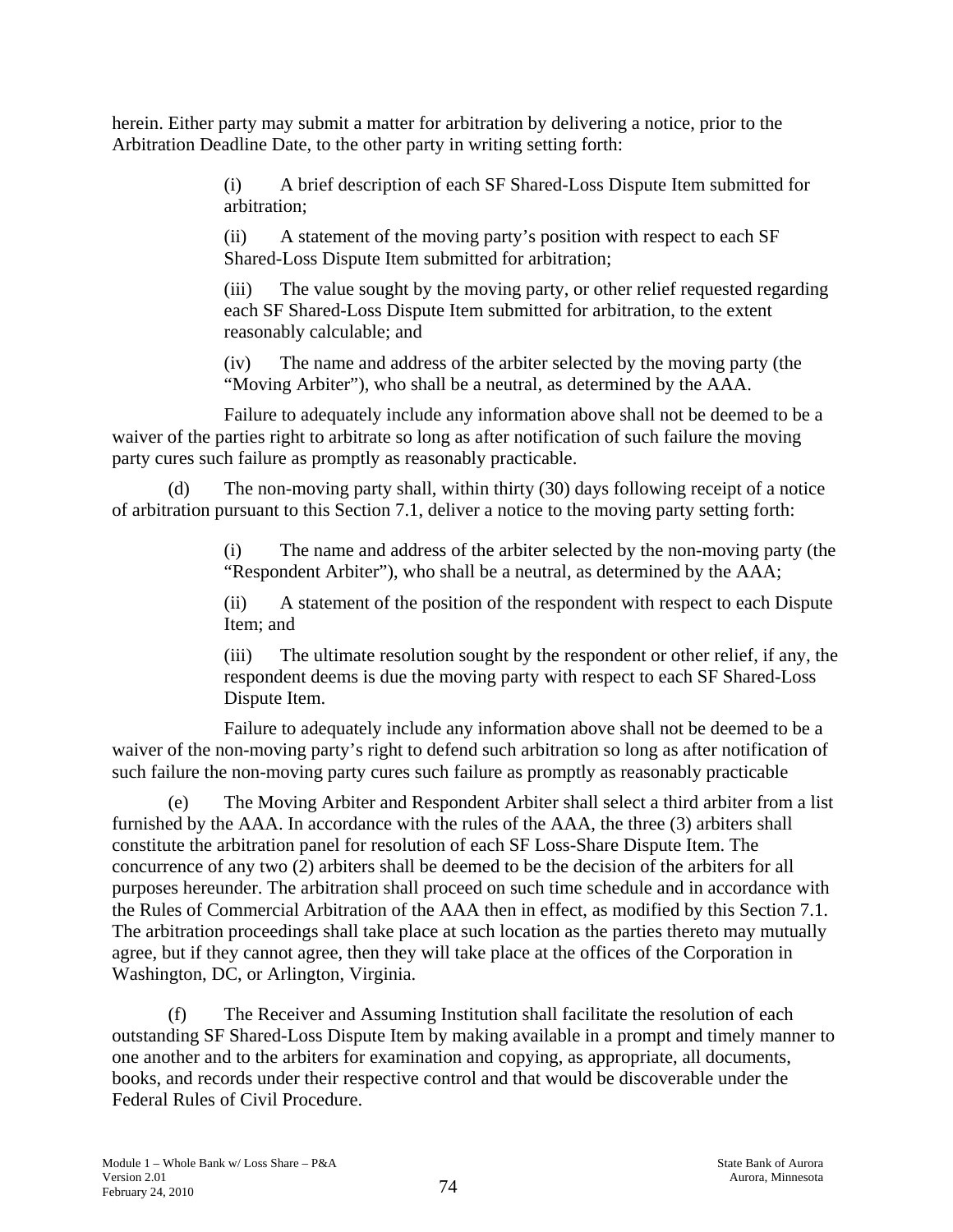$(g)$  The arbiters designated pursuant to subsections  $(c)$ ,  $(d)$  and  $(e)$  hereof shall select, with respect to each Dispute Item submitted to arbitration pursuant to this Section 7.1, either (i) the position and relief submitted by the Assuming Institution with respect to each SF Shared-Loss Dispute Item, or (ii) the position and relief submitted by the Receiver with respect to each SF Shared-Loss Dispute Item, in either case as set forth in its respective notice of arbitration. The arbiters shall have no authority to select a value for each Dispute Item other than the determination set forth in Section 7.1(c) and Section 7.1(d). The arbitration shall be final, binding and conclusive on the parties.

(h) Any amounts ultimately determined to be payable pursuant to such award shall bear interest at the Settlement Interest Rate from and including the date specified for the arbiters decisions specified in this Section 7.1, without regard to any extension of the finality of such award, to but not including the date paid. All payments required to be made under this Section 7.1 shall be made by wire transfer.

(i) For the avoidance of doubt, to the extent any notice of a SF Shared-Loss Dispute Item(s) is provided prior to the Termination Date, the terms of this Single Family Shared-Loss Agreement shall remain in effect with respect to the Single Family Shared-Loss Loans that are the subject of such SF Shared-Loss Dispute Item(s) until such time as any such dispute is finally resolved.

**7.2 Fees and Expenses of Arbiters.** The aggregate fees and expenses of the arbiters shall be borne equally by the parties. The parties shall pay the aggregate fees and expenses within thirty (30) days after receipt of the written decision of the arbiters (unless the arbiters agree in writing on some other payment schedule).

Exhibit 1

# **Monthly Certificate**

# **SEE FOLLOWING PAGE**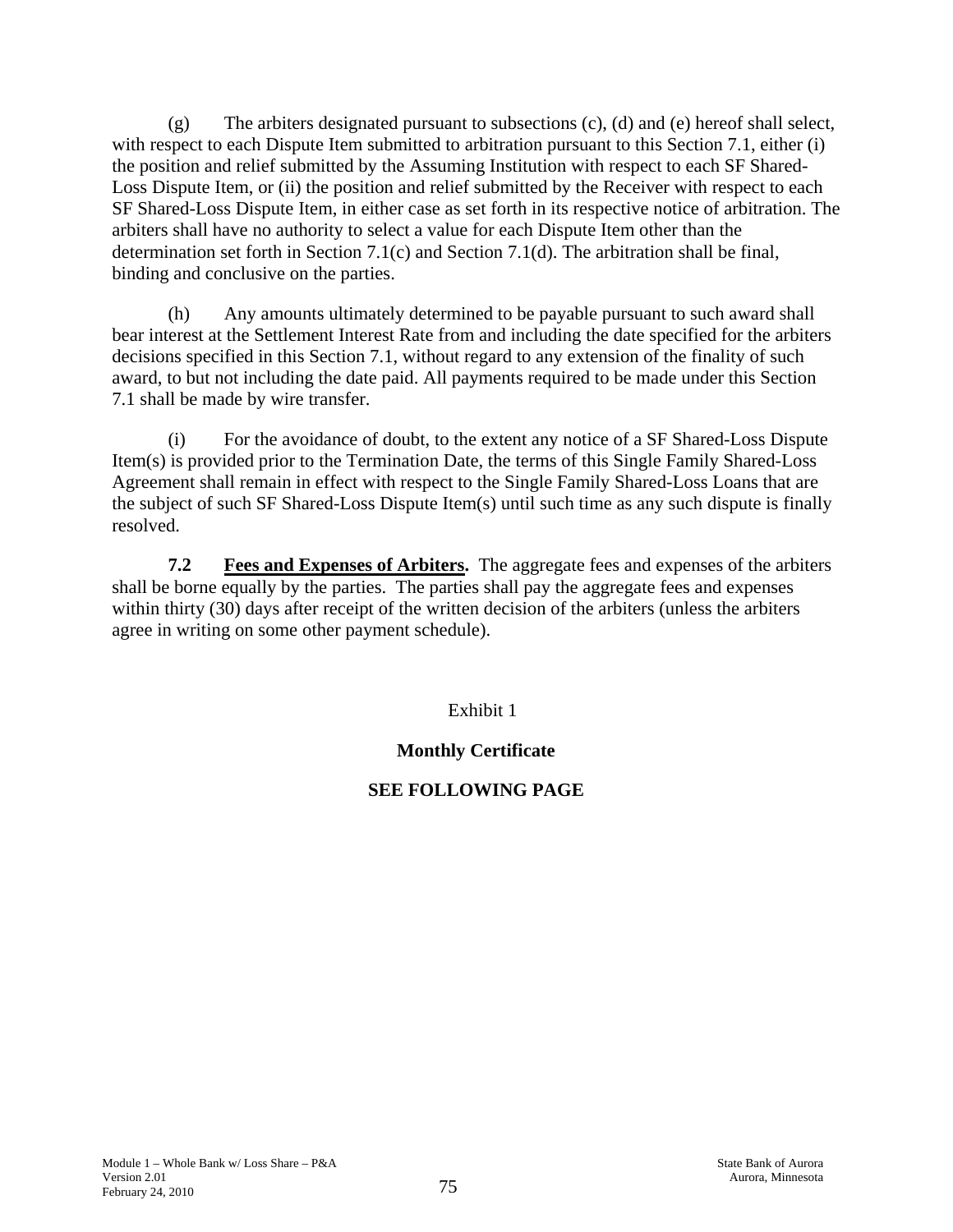| <b>PART 1 - CURRENT MONTH NET LOSS</b> |                      |            |                                   |                         |                             |
|----------------------------------------|----------------------|------------|-----------------------------------|-------------------------|-----------------------------|
|                                        |                      |            |                                   |                         |                             |
|                                        |                      |            | <b>Specify loss type</b>          |                         |                             |
| <b>MONTH ENDED:</b>                    | [input report month] |            | as Foreclosure,<br>or Short-Sale. |                         |                             |
| <b>Losses</b>                          |                      |            |                                   |                         |                             |
|                                        |                      | Loss       |                                   |                         |                             |
| Loan No.                               | Loss Type            | Amount     |                                   |                         |                             |
|                                        |                      |            |                                   |                         |                             |
|                                        |                      |            |                                   |                         |                             |
|                                        |                      |            |                                   |                         |                             |
|                                        |                      |            |                                   | <b>Loss Amount</b>      | <b>Loss Month is</b>        |
|                                        |                      |            |                                   | is the amount           | the reporting               |
| <b>TOTAL</b>                           |                      | XX         | A                                 | of Loss<br>incurred and | month in<br>which the       |
|                                        |                      |            |                                   | reported on             | Loss was                    |
|                                        |                      |            |                                   | the loan in a           | reported.                   |
| <b>Recoveries</b>                      |                      |            | $Loss \nightharpoonup$            | ×                       |                             |
| Loan No.                               |                      | Recovery   |                                   | Loss<br>Month           |                             |
|                                        |                      | Amount     | Amount                            |                         |                             |
|                                        |                      |            |                                   |                         |                             |
|                                        |                      |            |                                   |                         |                             |
|                                        |                      |            |                                   |                         |                             |
|                                        |                      |            |                                   |                         |                             |
|                                        |                      |            |                                   |                         |                             |
|                                        |                      |            |                                   |                         |                             |
| <b>TOTAL</b>                           |                      | XX         | $\mathsf B$                       |                         |                             |
|                                        |                      |            |                                   |                         |                             |
| <b>Net Losses</b>                      |                      | XX         | $C = A - B$                       |                         |                             |
| (Recoveries)                           |                      |            |                                   |                         |                             |
|                                        |                      |            |                                   |                         |                             |
|                                        |                      |            |                                   |                         | If Col. D minus Col. E is   |
|                                        |                      |            |                                   |                         | less than zero, enter zero. |
| <b>PART 2 - FIRST LOSS TEST</b>        |                      |            |                                   |                         |                             |
|                                        |                      | Col. D     | Col. E                            | Col. D - Col.<br>Е      |                             |
|                                        |                      | Cumulative |                                   | Cumulative              |                             |
|                                        |                      | Loss       | <b>First Loss</b>                 | Shared-Loss             |                             |
|                                        |                      | Amount     | Tranche                           | Amount                  |                             |
|                                        |                      |            |                                   |                         |                             |
| Balance, beginning of month            |                      | XX         | XX                                | XX                      | $\mathsf F$                 |
| Current month Net Losses (from Part 1) |                      | XX         |                                   |                         |                             |
|                                        |                      |            |                                   |                         |                             |
| Balance, end of month                  |                      | XX         | XX                                | XX                      | G                           |
|                                        |                      |            |                                   |                         |                             |
|                                        |                      |            |                                   |                         |                             |
| Shared Loss Amount                     |                      |            |                                   | XX                      | $G - F$                     |
| Times Loss Share percentage            |                      |            |                                   | 80%                     |                             |
|                                        |                      |            |                                   |                         |                             |
| Amount due from (to) FDIC as Receiver  |                      |            |                                   | XX                      |                             |
|                                        |                      |            |                                   |                         |                             |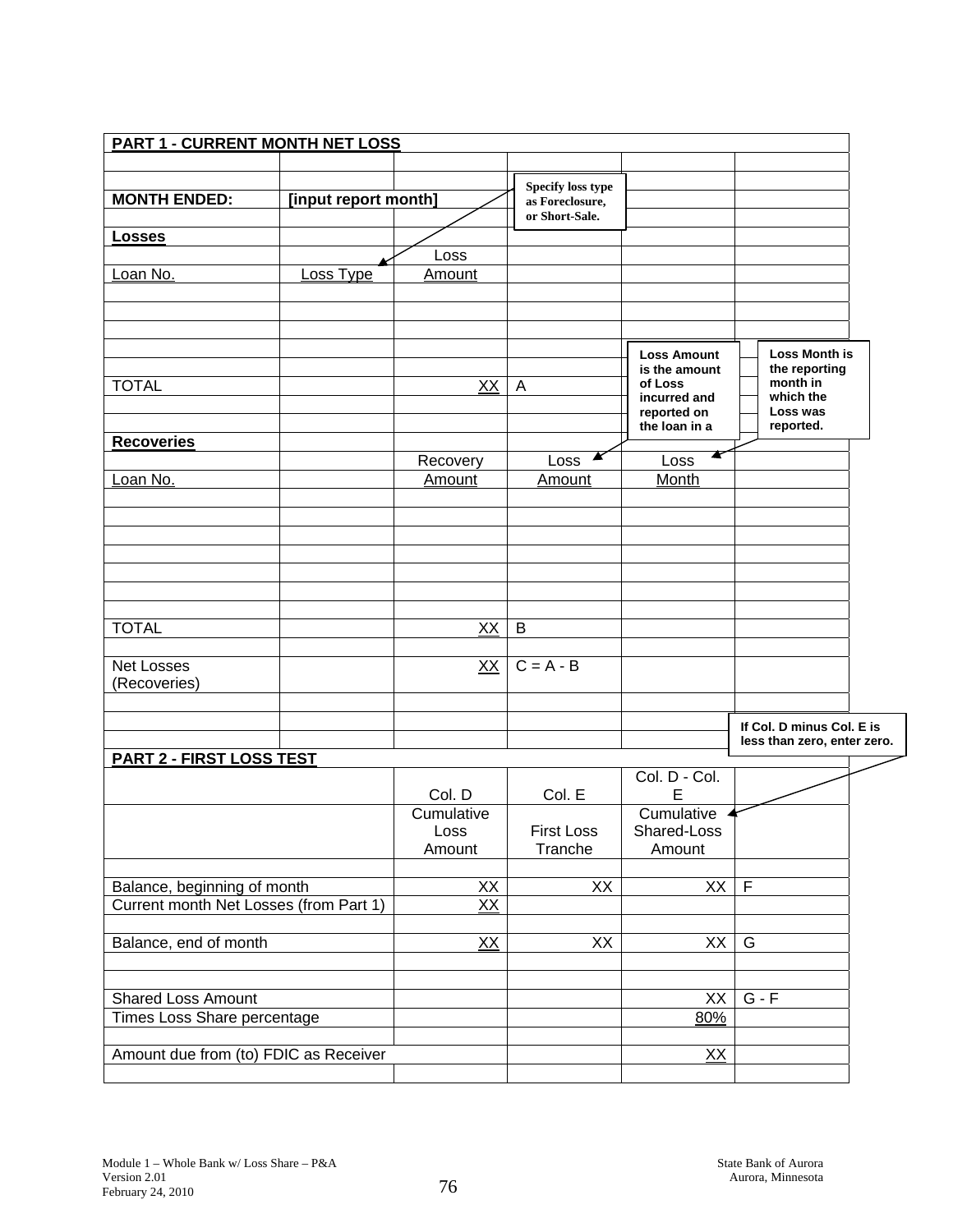| Pursuant to Section 2.1 of the Single Family Shared-Loss Agreement, the undersigned hereby certifies |              |  |  |
|------------------------------------------------------------------------------------------------------|--------------|--|--|
| the information on this Certificate is true, complete and correct.                                   |              |  |  |
| <b>OFFICER SIGNATURE</b>                                                                             |              |  |  |
| <b>OFFICER NAME:</b>                                                                                 | <b>TITLE</b> |  |  |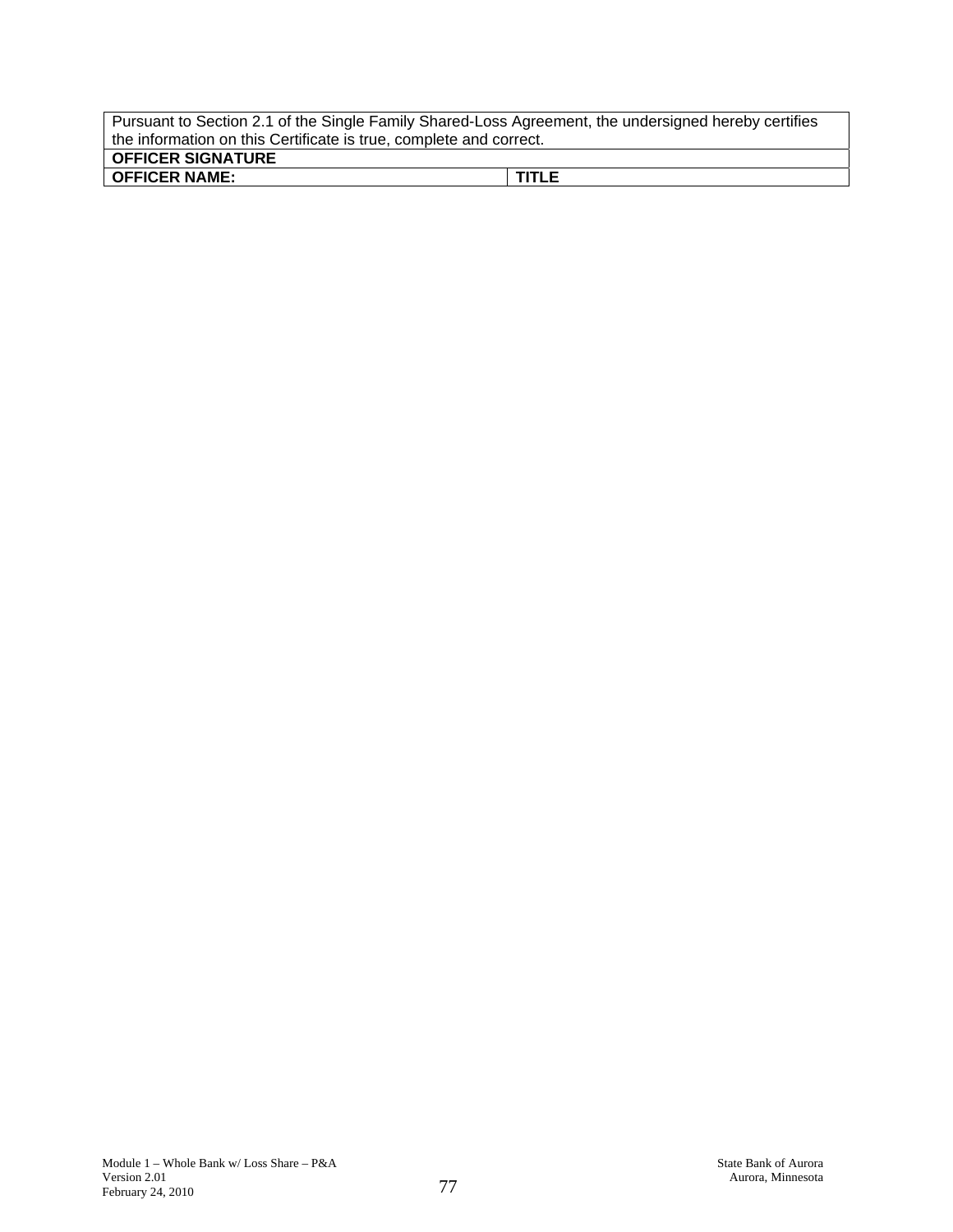### **Exhibit 2a**

This exhibit contains three versions of the loss share calculation for foreclosure, plus explanatory notes.

#### **Foreclosure Occurred Prior to Loss Share Agreement Exhibit 2a(1) CALCULATION OF FORECLOSURE LOSS**

| 1 Shared-Loss Month<br>2 Loan no:<br>3 REO #              | May-09<br>364574<br>621 |
|-----------------------------------------------------------|-------------------------|
| 4 Foreclosure date                                        | 12/18/08                |
| 5 Liquidation date                                        | 4/12/09                 |
| 6 Note Interest rate                                      | 8.100%                  |
| 7 Most recent BPO                                         | 228,000                 |
| 8 Most recent BPO date                                    | 1/21/09                 |
| <b>Foreclosure Loss calculation</b>                       |                         |
| 9 Book value at date of Loss Share agreement              | 244,900                 |
| Accrued interest, limited to 90 days or days from failure |                         |
| 10 to sale, whichever is less                             | 3,306                   |
| 11 Costs incurred after Loss Share agreement in place:    |                         |
| 12<br>Attorney's fees                                     | 0                       |
| Foreclosure costs, including title search, filing fees,   |                         |
| 13 advertising, etc.                                      | 0                       |
| 14<br>Property protection costs, maint. and repairs       | 6,500                   |
| Tax and insurance advances<br>15                          | 0                       |
| <b>Other Advances</b>                                     |                         |
| 16<br>Appraisal/Broker's Price Opinion fees               | 0                       |
| 17<br>Inspections                                         | 0                       |
| Other<br>18                                               | 0                       |
| 19 Gross balance recoverable by Purchaser                 | 254,706                 |
| <b>Cash Recoveries:</b>                                   |                         |
| 20 Net liquidation proceeds (from HUD-1 settl stmt)       | 219,400                 |
| 21 Hazard Insurance proceeds                              | 0                       |
| 22 Mortgage Insurance proceeds                            | 0                       |
| 23 T & I escrow account balances, if positive             | 0                       |
| 24 Other credits, if any (itemize)                        | 0                       |
| 25<br><b>Total Cash Recovery</b>                          | 219,400                 |
| 26 Loss Amount                                            | 35,306                  |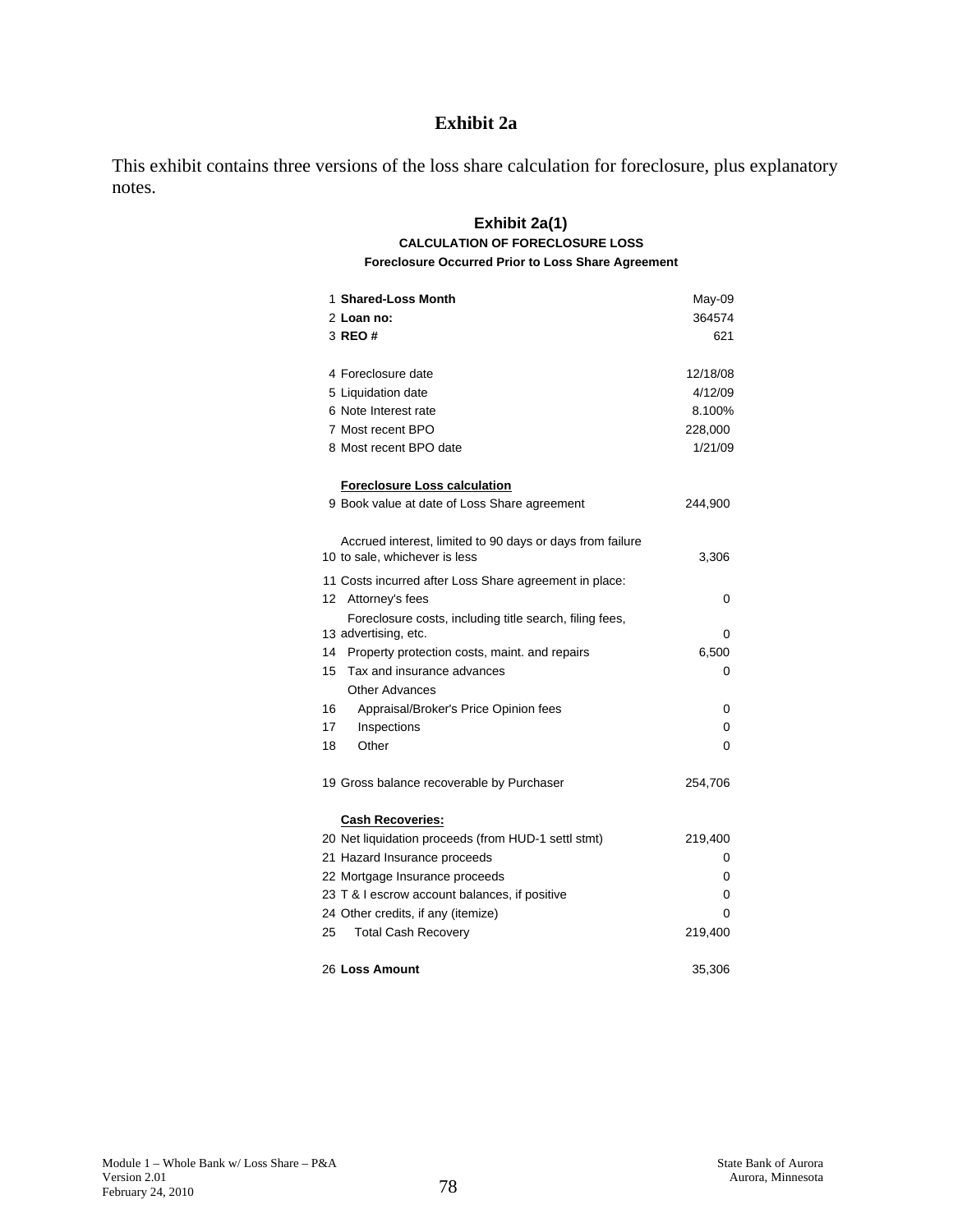#### **Exhibit 2a(2)**

#### **CALCULATION OF FORECLOSURE LOSS**

#### **No Preceeding Loan Mod under Loss Share**

| 1 Shared-Loss Month                                     | May-09  |
|---------------------------------------------------------|---------|
| 2 Loan no:                                              | 292334  |
| 3 REO #                                                 | 477     |
| 4 Interest paid-to-date                                 | 4/30/08 |
| 5 Foreclosure date                                      | 1/15/09 |
| 6 Liquidation date                                      | 4/12/09 |
| 7 Note Interest rate                                    | 8.000%  |
| 8 Owner occupied?                                       | Yes     |
| 9 If owner-occupied:                                    |         |
| Borrower current gross annual income<br>10              | 42,000  |
| Estimated NPV of loan mod<br>11                         | 195,000 |
| 12 Most recent BPO                                      | 235,000 |
| 13 Most recent BPO date                                 | 1/21/09 |
| <b>Foreclosure Loss calculation</b>                     |         |
| 16 Loan Principal balance after last paid installment   | 300,000 |
| 17 Accrued interest, limited to 90 days                 | 6,000   |
| 18 Attorney's fees                                      | 0       |
| Foreclosure costs, including title search, filing fees, |         |
| 19 advertising, etc.                                    | 4,000   |
| 20 Property protection costs, maint. and repairs        | 5,500   |
| 21 Tax and insurance advances                           | 1,500   |
| <b>Other Advances</b>                                   |         |
| 22<br>Appraisal/Broker's Price Opinion fees             | 0       |
| 23<br>Inspections                                       | 50      |
| 24<br>Other                                             | 0       |
| 25 Gross balance recoverable by Purchaser               | 317,050 |
| <b>Cash Recoveries:</b>                                 |         |
| 26 Net liquidation proceeds (from HUD-1 settl stmt)     | 205,000 |
| 27 Hazard Insurance proceeds                            | 0       |
| 28 Mortgage Insurance proceeds                          | 0       |
| 29 T & I escrow account balances, if positive           | 0       |
| 30 Other credits, if any (itemize)                      | 0       |
| 31<br><b>Total Cash Recovery</b>                        | 205,000 |
| 32 Loss Amount                                          | 112,050 |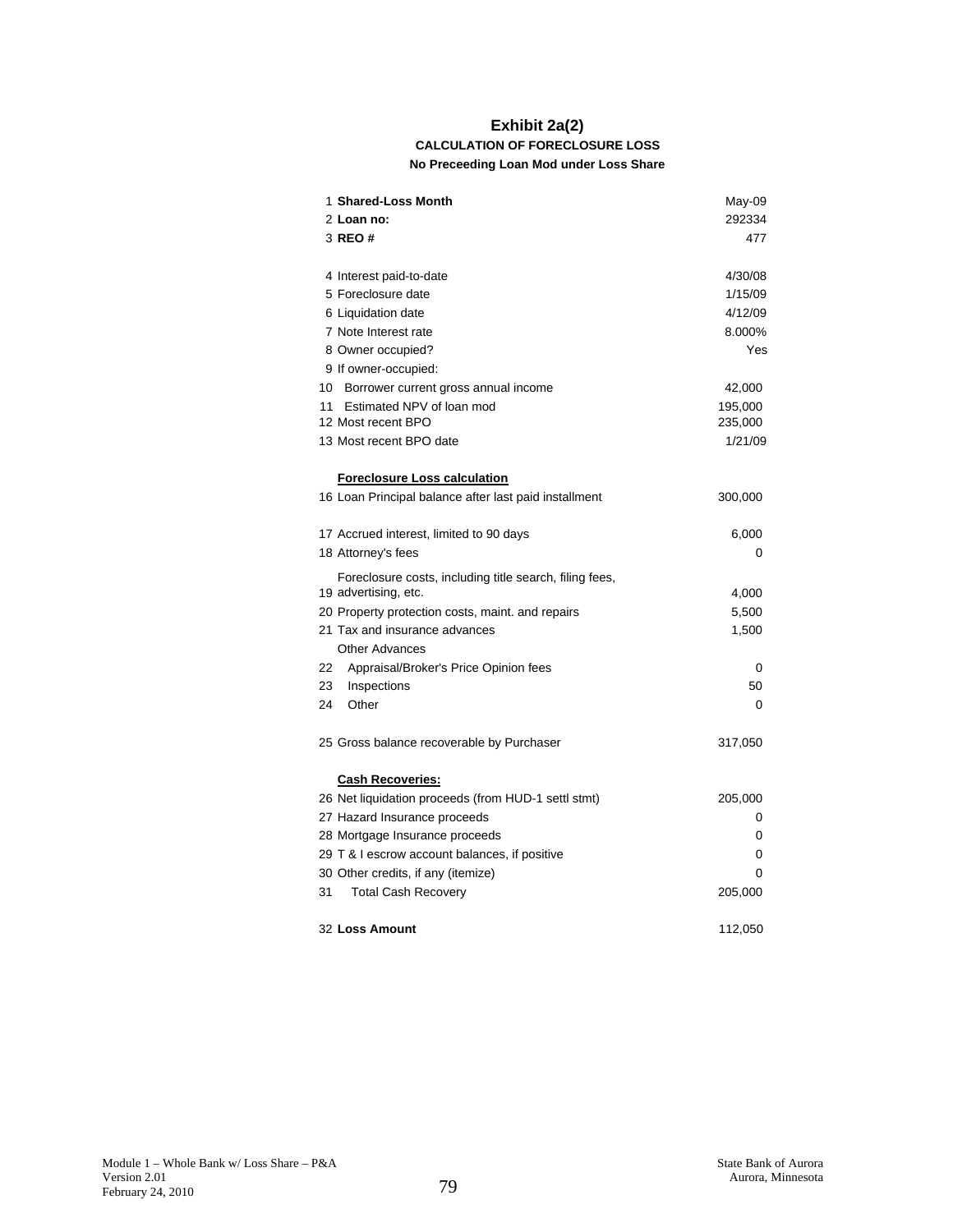### **Exhibit 2a(3)**

#### **CALCULATION OF FORECLOSURE LOSS Foreclosure after a Covered Loan Mod**

| 1 Shared-Loss Month                                                  | May-09  |
|----------------------------------------------------------------------|---------|
| 2 Loan no:                                                           | 138554  |
| 3 REO #                                                              | 843     |
|                                                                      |         |
| 4 Loan mod date                                                      | 1/17/08 |
| 5 Interest paid-to-date                                              | 4/30/08 |
| 6 Foreclosure date                                                   | 1/15/09 |
| 7 Liquidation date                                                   | 4/12/09 |
| 8 Note Interest rate                                                 | 4.000%  |
| 9 Most recent BPO                                                    | 210,000 |
| 10 Most recent BPO date                                              | 1/20/09 |
|                                                                      |         |
| <b>Foreclosure Loss calculation</b>                                  |         |
| 11 NPV of projected cash flows at loan mod                           | 285,000 |
| 12 Less: Principal payments between loan mod and deliquency          | 2,500   |
| 13 Plus:                                                             |         |
| 14<br>Attorney's fees                                                | 0       |
| Foreclosure costs, including title search, filing fees, advertising, |         |
| 15 etc.                                                              | 4,000   |
| 16<br>Property protection costs, maint. and repairs                  | 7,000   |
| 17<br>Tax and insurance advances                                     | 2,000   |
| 18<br><b>Other Advances</b>                                          |         |
| 19 Appraisal/Broker's Price Opinion fees                             | 0       |
| 20<br>Inspections                                                    | 0       |
| 21<br>Other                                                          | 0       |
|                                                                      |         |
| 22 Gross balance recoverable by Purchaser                            | 295,500 |
|                                                                      |         |
| <b>Cash Recoveries:</b>                                              |         |
| 23 Net liquidation proceeds (from HUD-1 settl stmt)                  | 201,000 |
| 24 Hazard Insurance proceeds                                         | 0       |
| 25 Mortgage Insurance proceeds                                       | 0       |
| 26 T & I escrow account balances, if positive                        | 0       |
| 27 Other credits, if any (itemize)                                   | 0       |
| 28<br><b>Total Cash Recovery</b>                                     | 201,000 |
|                                                                      |         |
| 29 Loss Amount                                                       | 94,500  |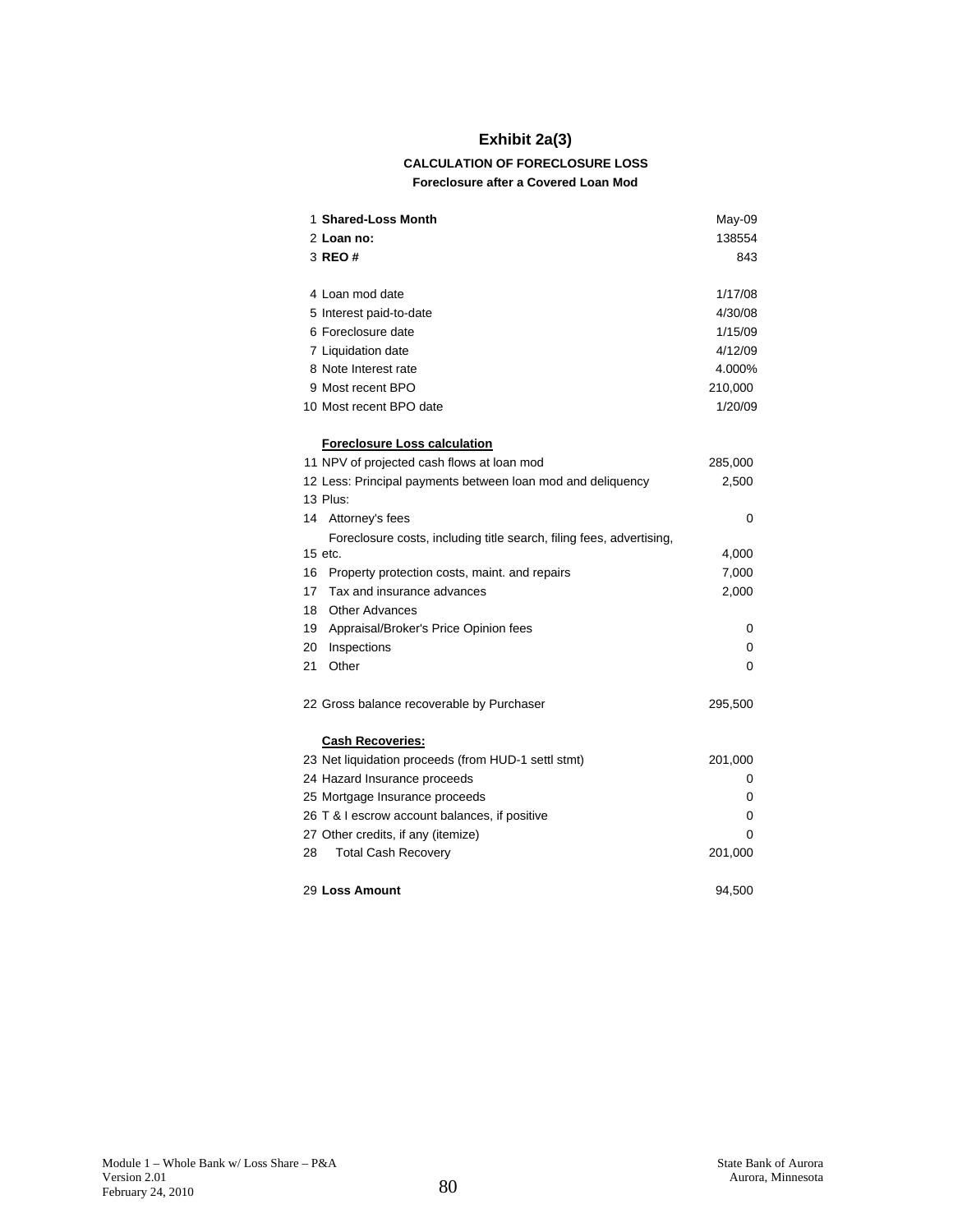### **Notes to Exhibit 2a (foreclosure)**

- 1. The data shown are for illustrative purpose. The figures will vary for actual restructurings.
- 2. The covered loss is the difference between the gross balance recoverable by Purchaser and the total cash recovery. There are three methods of calculation for covered losses from foreclosures, depending upon the circumstances. They are shown below:
	- a. If foreclosure occurred prior to the beginning of the Loss Share agreement, use Exhibit 2a(1). This version uses the book value of the REO as the starting point for the covered loss.
	- b. If foreclosure occurred after the Loss Share agreement was in place, and if the loan was not restructured when the Loss Share agreement was in place, use Exhibit 2a(2). This version uses the unpaid balance of the loan as of the last payment as the starting point for the covered loss.
	- c. If the loan was restructured when the Loss Share agreement was in place, and then foreclosure occurred, use Exhibit 2a(3). This version uses the Net Present Value (NPV) of the modified loan as the starting point for the covered loss.
- 3. For Exhibit 2a(1), the gross balance recoverable by the purchaser is calculated as the sum of lines  $9 - 18$ ; it is shown in line 19. For Exhibit 2a(2), the gross balance recoverable by the purchaser is calculated as the sum of lines  $16 - 24$ ; it is shown in line 25. For Exhibit 2a(3), the gross balance recoverable by the purchaser is calculated as line 11 minus line 12 plus lines  $13 - 21$ ; it is shown in line 22.
- 4. For Exhibit 2a(1), the total cash recovery is calculated as the sum of lines  $20 24$ ; it is shown in line 25. For Exhibit 2a(2), the total cash recovery is calculated as the sum of lines  $26 - 30$ ; it is shown in line 31. For Exhibit 2a(3), the total cash recovery is calculated as the sum of lines  $23 - 27$ ; it is shown in line 28.
- 5. Reasonable and customary third party attorney's fees and expenses incurred by or on behalf of Assuming Institution in connection with any enforcement procedures, or otherwise with respect to such loan, are reported under Attorney's fees.
- 6. Assuming Institution's (or Third Party Servicer's) reasonable and customary out-ofpocket costs paid to either a third party or an affiliate (if affiliate is pre-approved by the FDIC) for foreclosure, property protection and maintenance costs, repairs, assessments, taxes, insurance and similar items are treated as part of the gross recoverable balance, to the extent they are not paid from funds in the borrower's escrow account. Allowable costs are limited to amounts per Freddie Mac and Fannie Mae guidelines (as in effect from time to time), where applicable, provided that this limitation shall not apply to costs or expenses relating to environmental conditions.
- 7. Do not include late fees, prepayment penalties, or any similar lender fees or charges by the Failed Bank or Assuming Institution to the loan account, any allocation of Assuming Institution's servicing costs, or any allocations of Assuming Institution's general and administrative (G&A) or other operating costs.
- 8. If Exhibit 2a(3) is used, then no accrued interest may be included as a covered loss. Otherwise, the amount of accrued interest that may be included as a covered loss is limited to the minimum of:
	- a. 90 days
	- b. The number of days that the loan is delinquent when the property was sold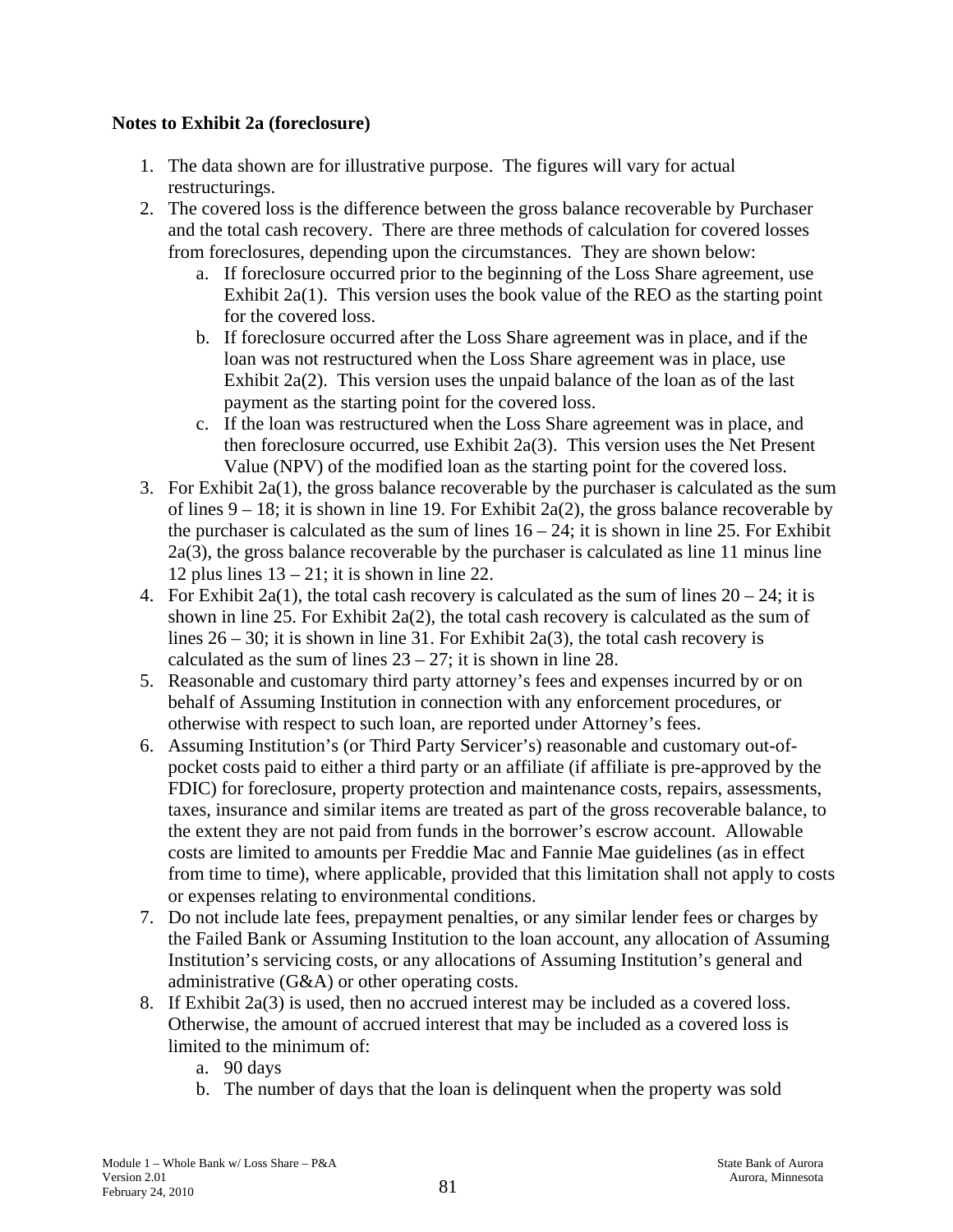c. The number of days between the resolution date and the date when the property was sold

To calculate accrued interest, apply the note interest rate that would have been in effect if the loan were performing to the principal balance after application of the last payment made by the borrower.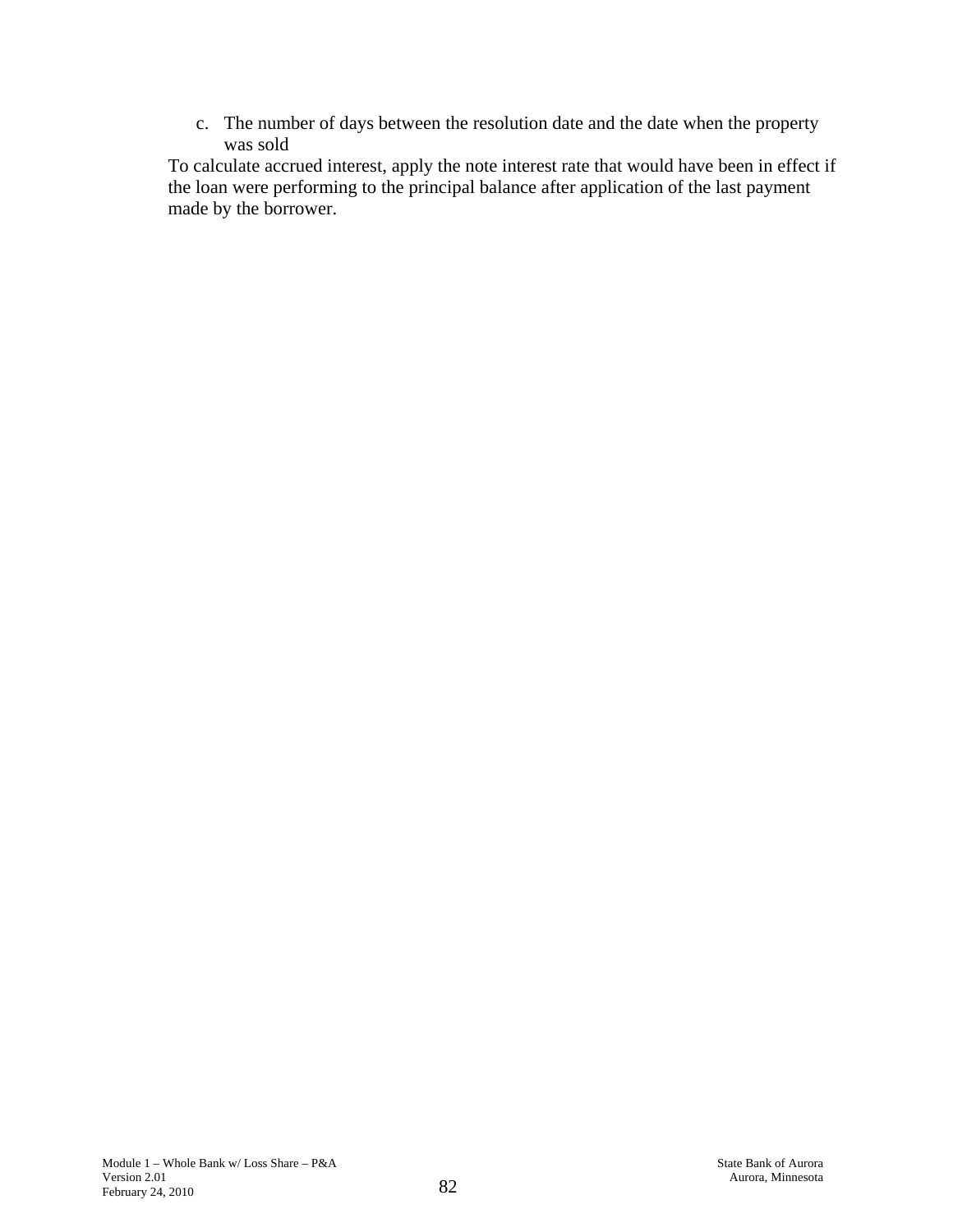## **Exhibit 2b**

This exhibit contains the loss share calculation for restructuring (loan mod), plus explanatory notes.

#### **Exhibit 2b CALCULATION OF RESTRUCTURING LOS S**

|                                           | 1 Shared-Loss Month                                   | May-09                                |
|-------------------------------------------|-------------------------------------------------------|---------------------------------------|
|                                           | 2 Loan no:                                            | 123456                                |
|                                           | <b>Loan before Restructuring</b>                      |                                       |
|                                           | 3 Original loan amount                                | 500,000                               |
|                                           | 4 Current unpaid principal balance                    | 450,000                               |
|                                           | 5 Remaining term                                      | 298                                   |
|                                           | 6 Interest rate                                       | 7.500%                                |
|                                           | 7 Interest Paid-To-Date                               | 2/29/08                               |
|                                           | 8 Monthly payment - P&I                               | 3,333                                 |
|                                           | 9 Monthly payment - T&I                               | 1,000                                 |
|                                           | 10 Total monthly payment                              | 4,333                                 |
|                                           | 11 Loan type (fixed-rate, ARM, I/O, Option ARM, etc.) | <b>Option ARM</b>                     |
|                                           | 12 Borrower current annual income                     | 82,000                                |
|                                           | <b>Terms of Modified/Restructured Loan</b>            |                                       |
|                                           | 13 Closing date on modified/restructured loan         | 4/19/09                               |
|                                           | 14 New Principal balance                              | 461,438                               |
|                                           | 15 Remaining term                                     | 313                                   |
|                                           | 16 Interest rate                                      | 3.500%                                |
|                                           | 17 Monthly payment - P&I                              | 1,346                                 |
|                                           | 18 Monthly payment - T&I                              | 800                                   |
|                                           | 19 Total monthly payment                              | 2,146                                 |
|                                           | 20 Loan type (fixed-rate, ARM, I/O, Option ARM, etc.) | IO Hybrid                             |
|                                           | 21 Lien type (1st, 2nd)                               | 1st                                   |
|                                           | If adjustable:                                        |                                       |
|                                           | 22 Initial interest rate                              | 3.500%                                |
|                                           | 23<br>Term - initial interest rate                    | 60 Months                             |
|                                           | 24 Initial payment amount                             | 2,146                                 |
|                                           | 25 Term-initial payment amount                        | 60 Months                             |
|                                           | 26 Negative amortization?                             | No                                    |
|                                           | 27 Rate reset frequency after first adjustment        | 6 Months                              |
|                                           | 28 Next reset date                                    | 5/1/14                                |
|                                           | 29 Index                                              | <b>LIBOR</b>                          |
|                                           | 30 Margin                                             | 2.750%                                |
|                                           | 31 Cap per adjustment                                 | 2.000%                                |
|                                           | 32 Lifetime Cap                                       | 9.500%                                |
|                                           | 33 Floor                                              | 2.750%                                |
|                                           | 34 Front end DTI                                      | 31%                                   |
|                                           | 35 Back end DTI                                       | 45%                                   |
|                                           | <b>Restructuring Loss Calculation</b>                 |                                       |
|                                           | 36 Loan Principal balance before restructuring        | 450,000                               |
|                                           | 37 Accrued interest, limited to 90 days               | 8,438                                 |
|                                           | 38 Tax and insurance advances                         | 3,000                                 |
|                                           | 39 3rd party fees due                                 |                                       |
|                                           | 40 Total loan balance due before restructuring        | 461,438                               |
|                                           | Assumptions for NPV Calculation, Restructured Loan:   |                                       |
|                                           | 41 Discount rate for projected cash flows             | 5.530%                                |
|                                           | 42 Loan prepayment in full                            | 120 Months                            |
|                                           | 43 NPV of projected cash flows                        | 403,000                               |
|                                           | 44 Loss Amount                                        |                                       |
| Module 1 – Whole Bank w/ Loss Share – P&A |                                                       | 58,438<br><b>State Bank of Aurora</b> |
| Version 2.01                              | 83                                                    | Aurora, Minnesota                     |
| February 24, 2010                         |                                                       |                                       |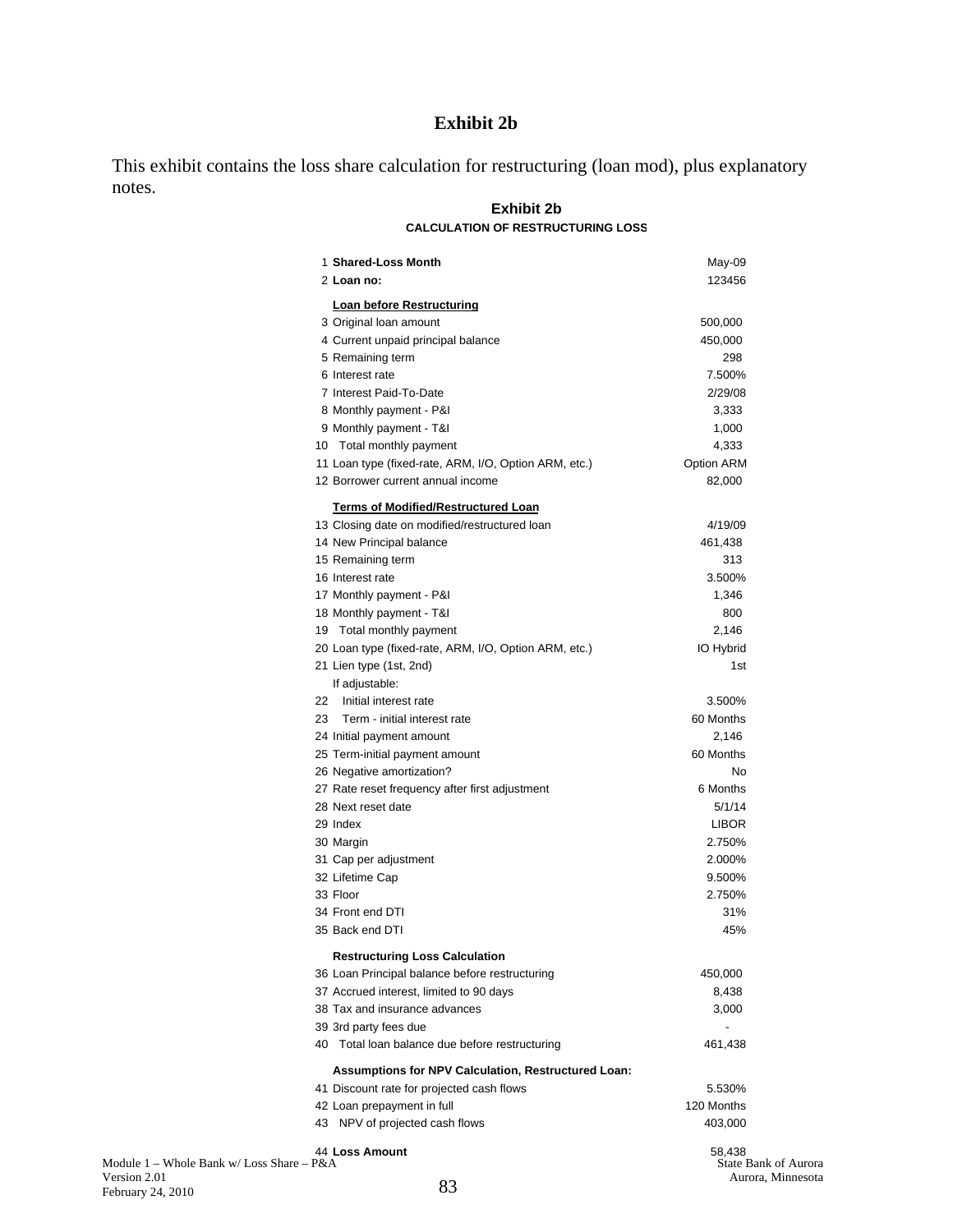### **Notes to Exhibit 2b (restructuring)**

- 1. The data shown are for illustrative purpose. The figures will vary for actual restructurings.
- 2. For purposes of loss sharing, losses on restructured loans are calculated as the difference between:
	- a. The principal, accrued interest, advances due on the loan, and allowable  $3<sup>rd</sup>$  party fees prior to restructuring (lines 36-39), and
	- b. The Net Present Value (NPV) of the estimated cash flows (line 43). The cash flows should assume no default or prepayment for 10 years, followed by prepayment in full at the end of 10 years (120 months).
- 3. For owner-occupied residential loans, the NPV is calculated using the most recently published Freddie Mac survey rate on 30-year fixed rate loans as of the restructure date.
- 4. For investor owned or non-owner occupied residential loans, the NPV is calculated using commercially reasonable rate on 30-year fixed rate loans as of the restructure date.
- 5. If the new loan is an adjustable-rate loan, interest rate resets and related cash flows should be projected based on the index rate in effect at the date of the loan restructuring. If the restructured loan otherwise provides for specific charges in monthly P&I payments over the term of the loan, those changes should be reflected in the projected cash flows. Assuming Institution must retain supporting schedule of projected cash flows as required by Section 2.1 of the Single Family Shared-Loss Agreement and provide it to the FDIC if requested for a sample audit.
- 6. Do not include late fees, prepayment penalties, or any similar lender fees or charges by the Failed Bank or Assuming Institution to the loan account, any allocation of Assuming Institution's servicing costs, or any allocations of Assuming Institution's general and administrative (G&A) or other operating costs.
- 7. The amount of accrued interest that may be added to the balance of the loan is limited to the minimum of:
	- a. 90 days
	- b. The number of days that the loan is delinquent at the time of restructuring

c. The number of days between the resolution date and the restructuring To calculate accrued interest, apply the note interest rate that would have been in effect if the loan were performing to the principal balance after application of the last payment made by the borrower.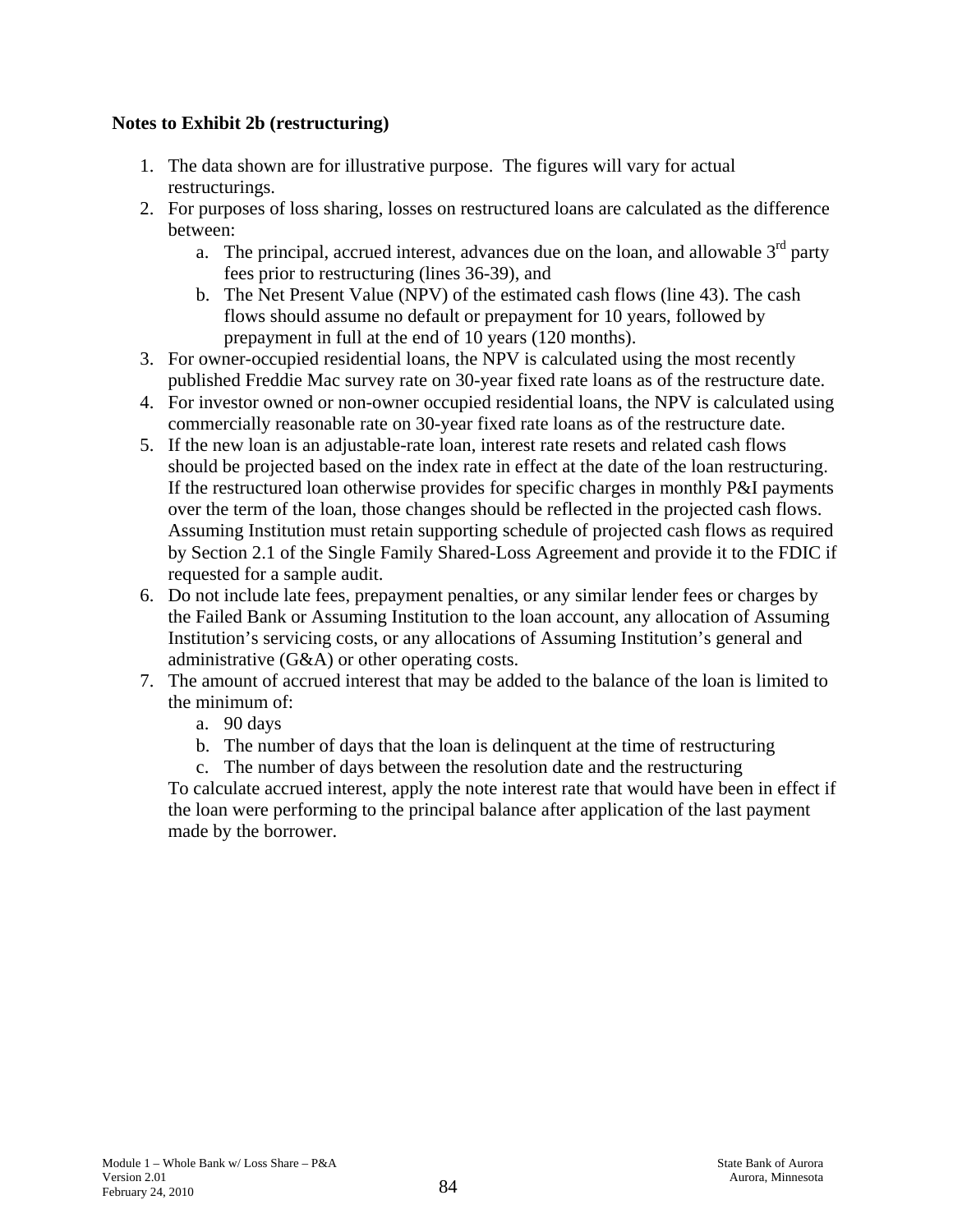### **Exhibit 2c**

This exhibit contains two versions of the loss share calculation for short sales, plus explanatory notes.

#### **Exhibit 2c(1) CALCULATION OF LOSS FOR SHORT SALE LOANS No Preceeding Loan Mod under Loss Share**

| 1 Shared-Loss Month:<br>2 Loan $#$<br>3 RO #                    | May-09<br>58776<br>542 |
|-----------------------------------------------------------------|------------------------|
| 4 Interest paid-to-date                                         | 7/31/08                |
| 5 Short Payoff Date                                             | 4/17/09                |
| 6 Note Interest rate                                            | 7.750%                 |
| 7 Owner occupied?                                               | Yes                    |
| If so:                                                          |                        |
| Borrower current gross annual income<br>8                       | 38,500                 |
| Estimated NPV of loan mod<br>9                                  | 200,000                |
| 10 Most recent BPO                                              | 380,000                |
| 11 Most recent BPO date                                         | 1/31/06                |
| <b>Short-Sale Loss calculation</b><br>12 Loan Principal balance | 375,000                |
| 13 Accrued interest, limited to 90 days                         | 7,266                  |
| 14 Attorney's fees                                              | 0                      |
| 15 Tax and insurance advances                                   | 0                      |
| 16 3rd party fees due                                           | 2,800                  |
| 17 Incentive to borrower                                        | 2,000                  |
| 18 Gross balance recoverable by Purchaser                       | 387,066                |
|                                                                 |                        |
| 19 Amount accepted in Short-Sale                                | 255,000                |
| 20 Hazard Insurance                                             | 0                      |
| 21 Mortgage Insurance                                           | 0                      |
| 22 Total Cash Recovery                                          | 255,000                |
| 23 Loss Amount                                                  | 132,066                |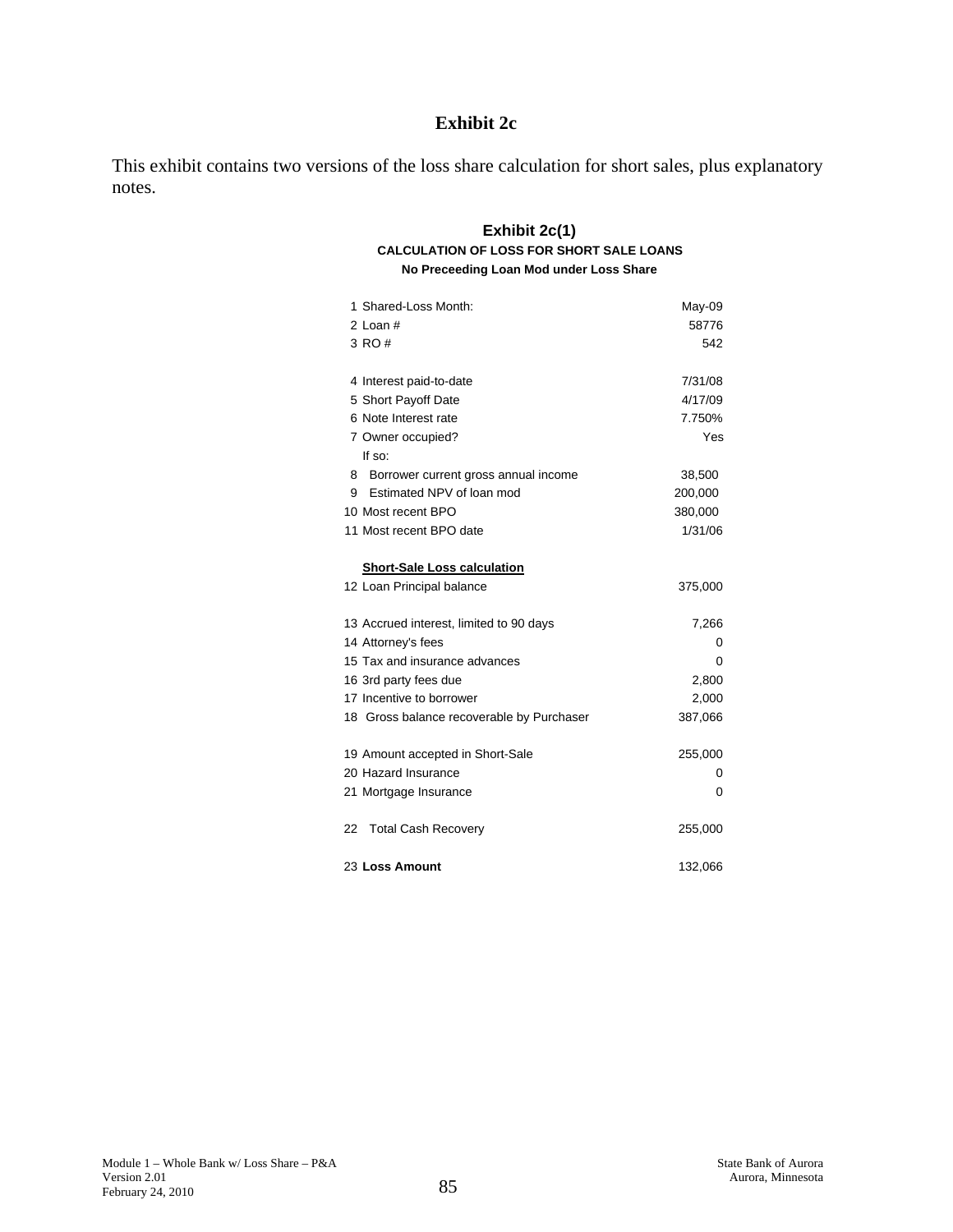#### **Short Sale after a Covered Loan Mod Exhibit 2c(2) CALCULATION OF LOSS FOR SHORT SALE LOANS**

| 1 Shared-Loss Month:                                        | May-09  |
|-------------------------------------------------------------|---------|
| 2 Loan $#$                                                  | 20076   |
| 3 REO #                                                     | 345     |
|                                                             |         |
| 4 Loan mod date                                             | 5/12/08 |
| 5 Interest paid-to-date                                     | 9/30/08 |
| 6 Short Payoff Date                                         | 4/2/09  |
| 7 Note Interest rate                                        | 7.500%  |
| 8 Most recent BPO                                           | 230,000 |
| 9 Most recent BPO date                                      | 1/21/09 |
|                                                             |         |
| <b>Short-Sale Loss calculation</b>                          |         |
| 11 NPV of projected cash flows at loan mod                  | 311,000 |
| 12 Less: Principal payments between loan mod and deliquency | 1,000   |
| Plus:                                                       |         |
| Attorney's fees<br>13                                       | 0       |
| Tax and insurance advances<br>14                            | 1,500   |
| 3rd party fees due<br>15                                    | 2,600   |
| 16<br>Incentive to borrower                                 | 3,500   |
| 17 Gross balance recoverable by Purchaser                   | 317,600 |
|                                                             |         |
| 18 Amount accepted in Short-Sale                            | 234,000 |
| 19 Hazard Insurance                                         | 0       |
| 20 Mortgage Insurance                                       | 0       |
|                                                             |         |
| <b>Total Cash Recovery</b><br>21                            | 234,000 |
|                                                             |         |
| 22 Loss Amount                                              | 83,600  |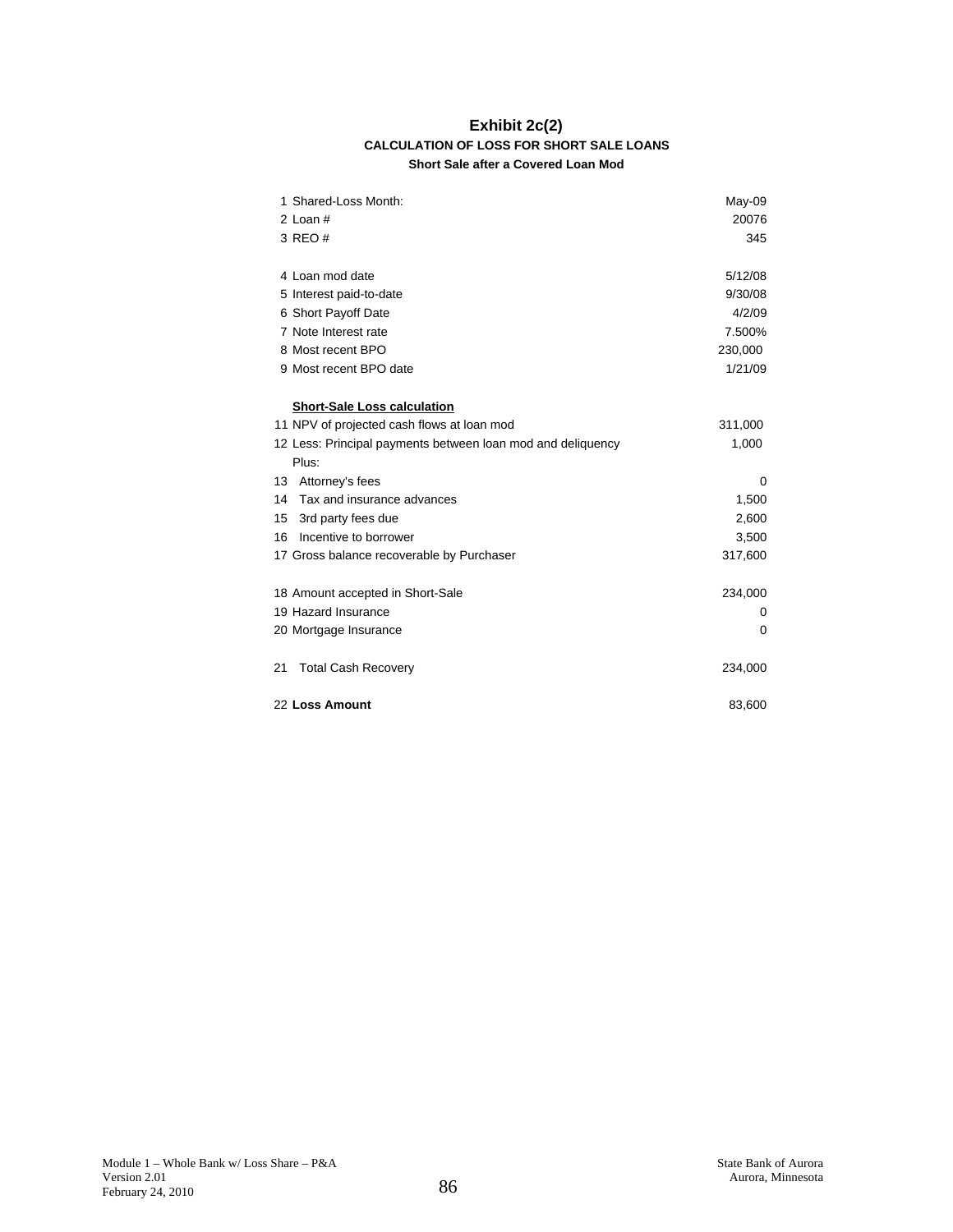### **Notes to Exhibit 2c (short sale)**

- 1. The data shown are for illustrative purpose. The figures will vary for actual short sales.
- 2. The covered loss is the difference between the gross balance recoverable by Purchaser and the total cash recovery. There are two methods of calculation for covered losses from short sales, depending upon the circumstances. They are shown below:
	- a. If the loan was restructured when the Loss Share agreement was in place, and then the short sale occurred, use Exhibit  $2c(2)$ . This version uses the Net Present Value (NPV) of the modified loan as the starting point for the covered loss.
	- b. Otherwise, use Exhibit  $2c(1)$ . This version uses the unpaid balance of the loan as of the last payment as the starting point for the covered loss.
- 3. For Exhibit  $2c(1)$ , the gross balance recoverable by the purchaser is calculated as the sum of lines  $12 - 17$ ; it is shown in line 18. For Exhibit 2a(2), the gross balance recoverable by the purchaser is calculated as line 11 minus line 12 plus lines 13 – 16; it is shown in line 17.
- 4. For Exhibit 2c(1), the total cash recovery is calculated as the sum of lines  $19 21$ ; it is shown in line 22. For Exhibit  $2c(2)$ , the total cash recovery is calculated as the sum of lines  $18 - 20$ ; it is shown in line 21.
- 5. Reasonable and customary third party attorney's fees and expenses incurred by or on behalf of Assuming Institution in connection with any enforcement procedures, or otherwise with respect to such loan, are reported under Attorney's fees.
- 6. Do not include late fees, prepayment penalties, or any similar lender fees or charges by the Failed Bank or Assuming Institution to the loan account, any allocation of Assuming Institution's servicing costs, or any allocations of Assuming Institution's general and administrative (G&A) or other operating costs.
- 7. If Exhibit 2c(2) is used, then no accrued interest may be included as a covered loss. Otherwise, the amount of accrued interest that may be included as a covered loss is limited to the minimum of:
	- d. 90 days
	- e. The number of days that the loan is delinquent when the property was sold
	- f. The number of days between the resolution date and the date when the property was sold

To calculate accrued interest, apply the note interest rate that would have been in effect if the loan were performing to the principal balance after application of the last payment made by the borrower.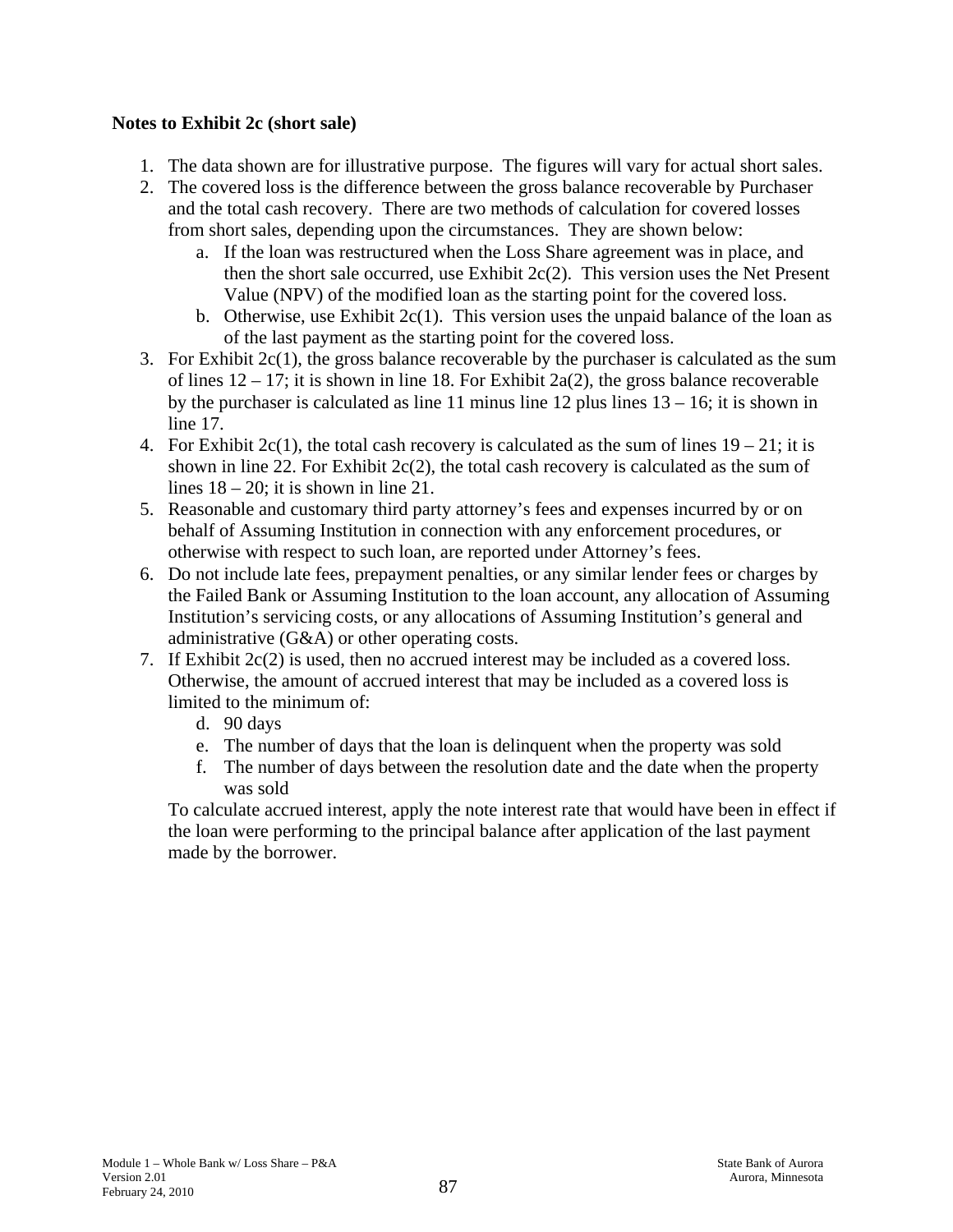## **Exhibit 2d**

| [input month]<br><b>Shared-Loss Month:</b>                                                                    |                  |              |         |
|---------------------------------------------------------------------------------------------------------------|------------------|--------------|---------|
| Loan no.:                                                                                                     | [input loan no.) |              |         |
|                                                                                                               |                  |              |         |
|                                                                                                               |                  |              |         |
| <b>NOTE</b>                                                                                                   |                  |              |         |
| The calculation of recovery on a loan for which a Restructuring Loss has been paid will only apply if the     |                  |              |         |
| loan is sold.                                                                                                 |                  |              |         |
|                                                                                                               |                  |              |         |
| <b>EXAMPLE CALCULATION</b>                                                                                    |                  |              |         |
|                                                                                                               |                  |              |         |
| <b>Restructuring Loss Information</b>                                                                         |                  |              |         |
| Loan principal balance before restructuring                                                                   |                  | \$200,000    | A       |
| NPV, restructured loan                                                                                        |                  | 165,000      | в       |
| Loss on restructured loan                                                                                     |                  | \$35,000     | $A - B$ |
| Times FDIC applicable loss share % (80% or 95%)                                                               |                  | 80%          |         |
| Loss share payment to purchaser                                                                               |                  | \$28,000     | C       |
|                                                                                                               |                  |              |         |
| Calculation - Recovery amount due to Receiver                                                                 |                  |              |         |
| Loan sales price                                                                                              |                  | \$190,000    |         |
| NPV of restructured loan at mod date                                                                          |                  | 165,000      |         |
| Gain - step 1                                                                                                 |                  | 25,000       | D       |
| <b>PLUS</b>                                                                                                   |                  |              |         |
| Loan UPB after restructuring                                                                                  | (1)              | 200,000      |         |
| Loan UPB at liquidation date                                                                                  |                  | 192,000      |         |
| Gain - step 2 (principal collections after restructuring)                                                     |                  | 8,000        | Е       |
| Recovery amount                                                                                               |                  | 33,000       | $D + E$ |
| Times FDIC loss share %                                                                                       |                  | 80%          |         |
| <b>Recovery due to FDIC</b>                                                                                   |                  | 26,400<br>\$ | F       |
| Net loss share paid to purchaser $(C - F)$                                                                    |                  | 1,600<br>\$  |         |
|                                                                                                               |                  |              |         |
| <b>Proof Calculation</b>                                                                                      | (2)              |              |         |
| Loan principal balance                                                                                        |                  | \$200,000    | G       |
|                                                                                                               |                  |              |         |
| Principal collections on loan                                                                                 |                  | 8,000        |         |
| Sales price for loan                                                                                          |                  | 190,000      |         |
| Total collections on loan                                                                                     |                  | 198,000      | H       |
| Net loss on loan                                                                                              |                  | \$<br>2,000  | $G - H$ |
| Times FDIC applicable loss share % (80% or 95%)                                                               |                  | 80%          |         |
| Loss share payment to purchaser                                                                               |                  | 1,600<br>\$  |         |
|                                                                                                               |                  |              |         |
|                                                                                                               |                  |              |         |
| (1) This example assumes that the FDIC loan modification program as shown in Exhibit 5 is applied and         |                  |              |         |
| the loan restructuring does not result in a reduction in the loan principal balance due from the              |                  |              |         |
| borrower.                                                                                                     |                  |              |         |
| (2) This proof calculation is provided to illustrate the concept and the Assuming Institution is not required |                  |              |         |
| to provide this with its Recovery calculations.                                                               |                  |              |         |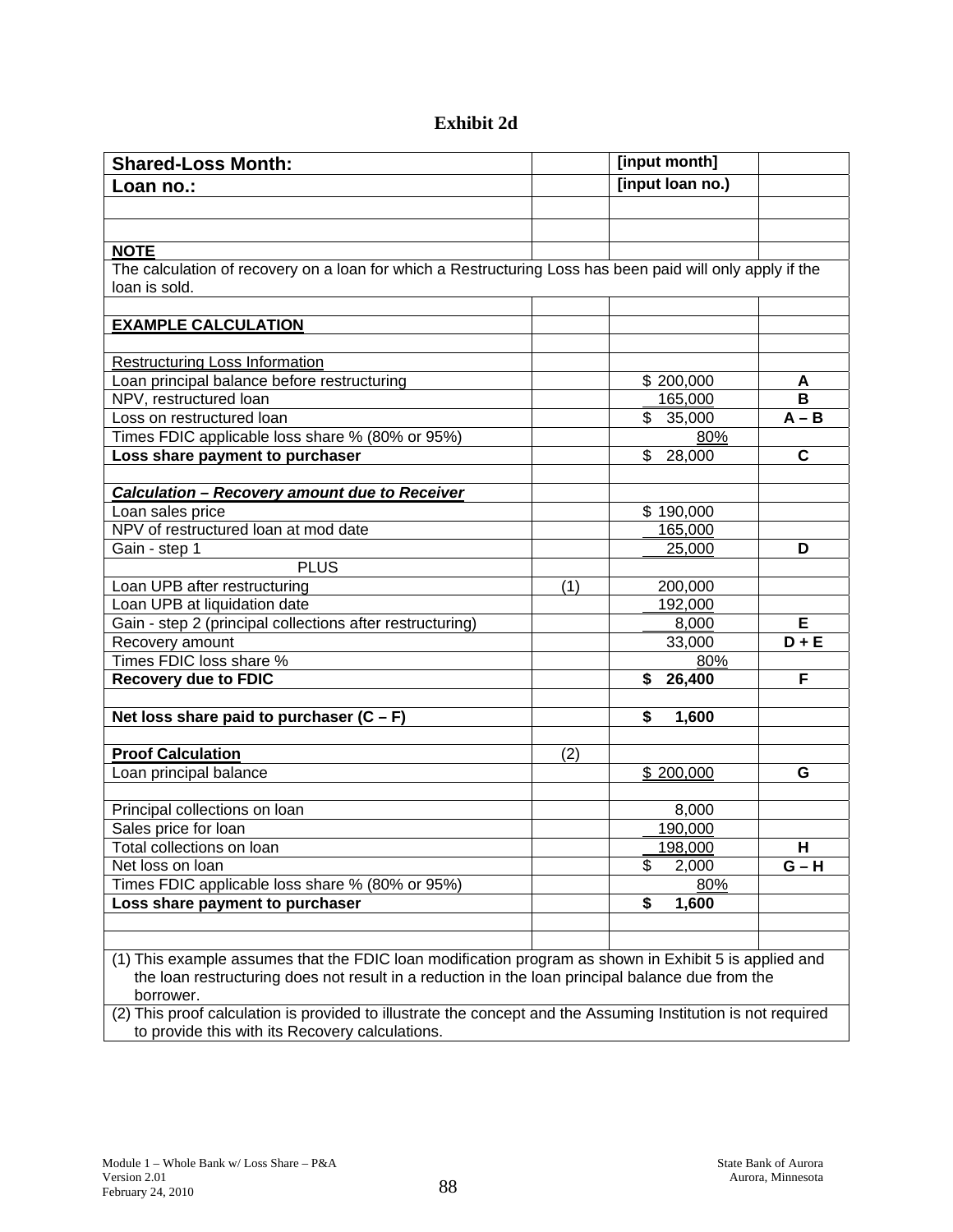| <b>SHARED-LOSS LOANS</b><br>PORTFOLIO PERFORMANCE AND SUMMARY SCHEDULE |                      |               |                  |
|------------------------------------------------------------------------|----------------------|---------------|------------------|
| <b>MONTH ENDED:</b>                                                    | [input report month] |               |                  |
|                                                                        |                      |               |                  |
|                                                                        |                      |               |                  |
| <b>POOL SUMMARY</b>                                                    |                      |               |                  |
|                                                                        | #                    | $\frac{6}{2}$ |                  |
| Loans at Sale Date                                                     | XX                   | XX            |                  |
|                                                                        |                      |               |                  |
| Loans as of this month-end                                             | XX                   | XX            |                  |
| <b>STATED THRESHOLD TRACKING</b>                                       | $\#$                 | $\frac{6}{5}$ |                  |
| <b>Stated Threshold amount</b>                                         |                      |               | A                |
|                                                                        |                      |               |                  |
| Cumulative loss payments, prior month                                  |                      |               |                  |
| Loss payment for current month                                         |                      |               |                  |
| Cumulative loss payment, this month                                    |                      |               |                  |
| Cumulative Commercial & Other Loans Net Charge-Offs                    |                      |               |                  |
|                                                                        |                      |               | B                |
| Remaining to Stated Threshold                                          |                      |               | $A - B$          |
|                                                                        |                      |               |                  |
|                                                                        |                      |               | Percent of Total |
| <b>PORTFOLIO PERFORMANCE STATUS</b>                                    | $\#$                 | $\frac{6}{5}$ | #                |
| Current                                                                |                      |               |                  |
| $30 - 59$ days past due                                                |                      |               |                  |
| $60 - 89$ days past due                                                |                      |               |                  |
| $90 - 119$ days past due                                               |                      |               |                  |
| 120 and over days past due                                             |                      |               |                  |
| In foreclosure<br><b>ORE</b>                                           |                      |               |                  |
| Total                                                                  |                      |               |                  |
|                                                                        |                      |               |                  |
| Memo Item:                                                             |                      |               |                  |
| Loans in process of restructuring - total                              |                      |               |                  |
| Loans in bankruptcy                                                    |                      |               |                  |
|                                                                        |                      |               |                  |
| Loans in process of restructuring by delinquency status                |                      |               |                  |
| Current                                                                |                      |               |                  |
| 30 - 59 days past due                                                  |                      |               |                  |
| 60 - 89 days past due                                                  |                      |               |                  |
| 90 - 119 days past due                                                 |                      |               |                  |
| 120 and over days past due In foreclosure                              |                      |               |                  |
| Total                                                                  |                      |               |                  |
|                                                                        |                      |               |                  |

## **Exhibit 3 Portfolio Performance and Summary Schedule**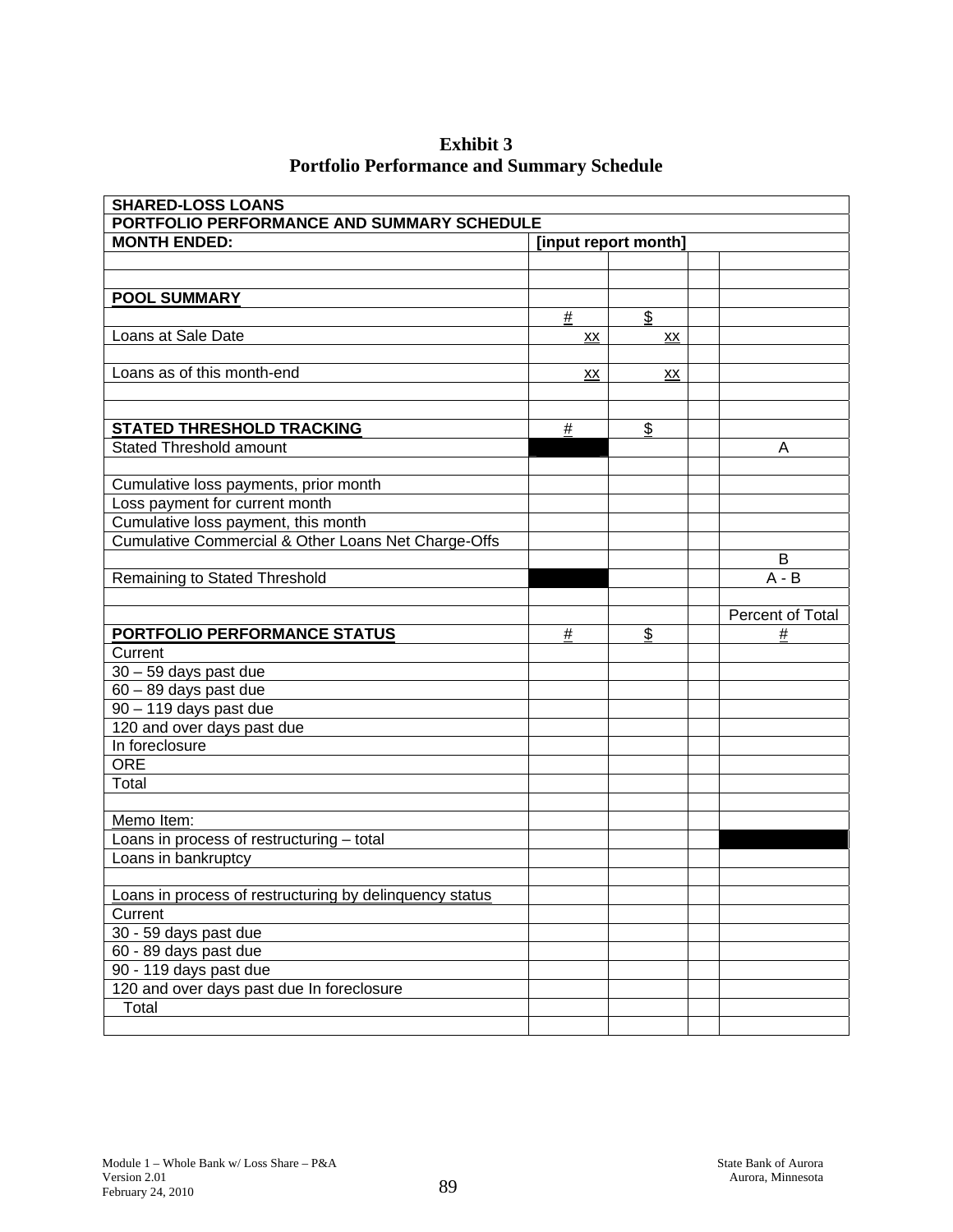| List of Loans Paid Off During Month    |                      |  |  |
|----------------------------------------|----------------------|--|--|
|                                        | Principal            |  |  |
| Loan #                                 | Balance              |  |  |
|                                        |                      |  |  |
| <b>List of Loans Sold During Month</b> |                      |  |  |
|                                        |                      |  |  |
|                                        | Principal<br>Balance |  |  |
| Loan #                                 |                      |  |  |
|                                        |                      |  |  |
|                                        |                      |  |  |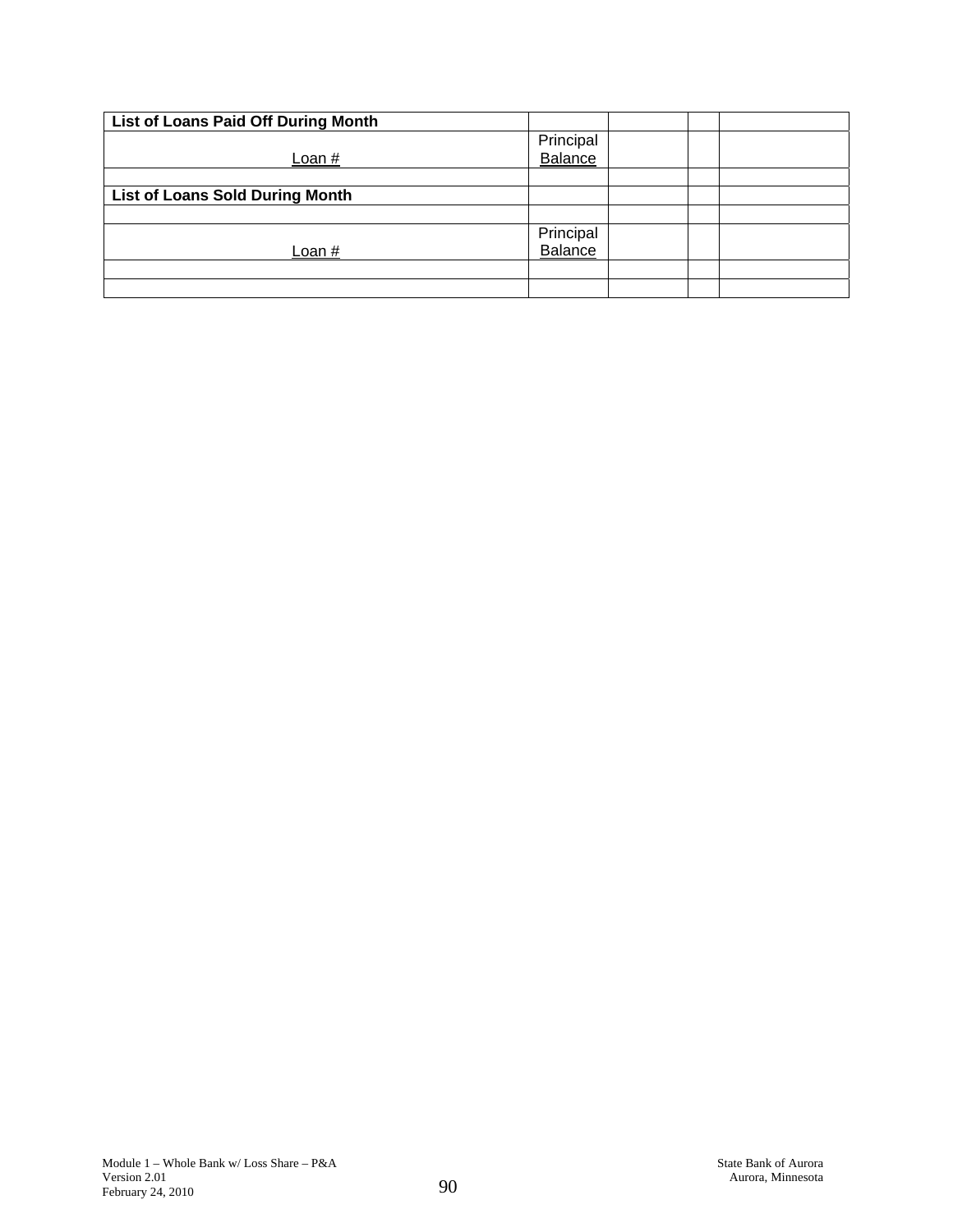### **Exhibit 4 Wire Transfer Instructions**

# **PURCHASER WIRING INSTRUCTIONS**

| <b>BANK RECEIVING WIRE</b>               |  |
|------------------------------------------|--|
|                                          |  |
| <b>9 DIGIT ABA ROUTING NUMBER</b>        |  |
|                                          |  |
| <b>ACCOUNT NUMBER</b>                    |  |
|                                          |  |
| <b>NAME OF ACCOUNT</b>                   |  |
|                                          |  |
| <b>ATTENTION TO WHOM</b>                 |  |
| <b>PURPOSE OF WIRE</b>                   |  |
|                                          |  |
| <b>FDIC RECEIVER WIRING INSTRUCTIONS</b> |  |
|                                          |  |
| <b>BANK RECEIVING WIRE</b>               |  |
|                                          |  |
| <b>SHORT NAME</b>                        |  |
|                                          |  |
| <b>ADDRESS OF BANK RECEIVING WIRE</b>    |  |
|                                          |  |
| <b>9 DIGIT ABA ROUTING NUMBER</b>        |  |
|                                          |  |
| <b>ACCOUNT NUMBER</b>                    |  |
|                                          |  |
| <b>NAME OF ACCOUNT</b>                   |  |
|                                          |  |
| <b>ATTENTION TO WHOM</b>                 |  |
| <b>PURPOSE OF WIRE</b>                   |  |
|                                          |  |
|                                          |  |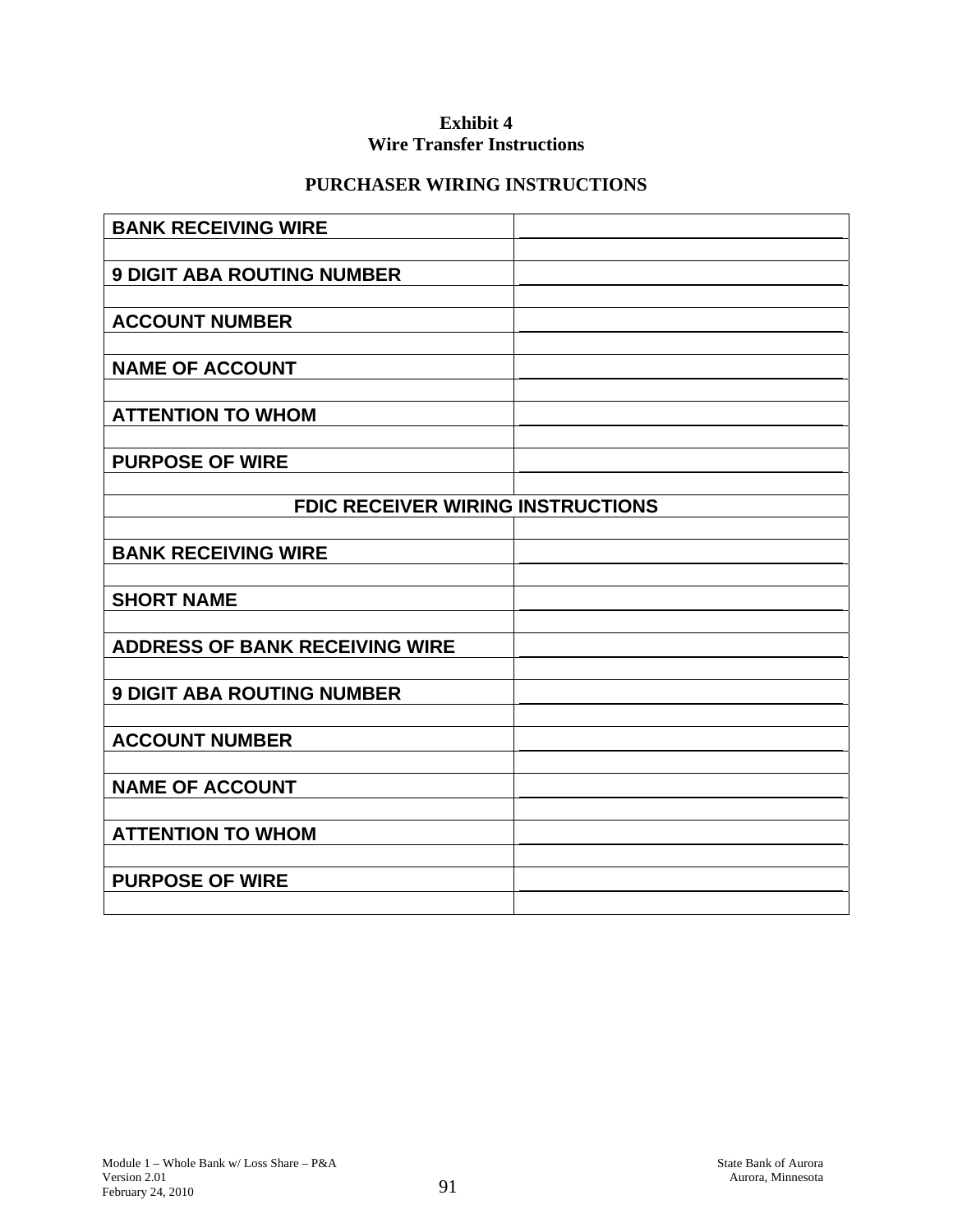# **EXHIBIT 5**

# **FDIC MORTGAGE LOAN MODIFICATION PROGRAM**

### **Objective**

The objective of this FDIC Mortgage Loan Modification Program ("Program") is to modify the terms of certain residential mortgage loans so as to improve affordability, increase the probability of performance, allow borrowers to remain in their homes and increase the value of the loans to the FDIC and assignees. The Program provides for the modification of Qualifying Loans (as defined below) by reducing the borrower's monthly housing debt to income ratio ("DTI Ratio") to no more than 31% at the time of the modification and eliminating adjustable interest rate and negative amortization features.

### Qualifying Mortgage Loans

In order for a mortgage loan to be a Qualifying Loan it must meet all of the following criteria, which must be confirmed by the lender:

- The collateral securing the mortgage loan is owner-occupied and the owner's primary residence; and
- The mortgagor has a first priority lien on the collateral; and
- Either the borrower is at least 60 days delinquent or a default is reasonably foreseeable.

### Modification Process

The lender shall undertake a review of its mortgage loan portfolio to identify Qualifying Loans. For each Qualifying Loan, the lender shall determine the net present value of the modified loan and, if it will exceed the net present value of the foreclosed collateral upon disposition, then the Qualifying Loan shall be modified so as to reduce the borrower's monthly DTI Ratio to no more than 31% at the time of the modification. To achieve this, the lender shall use a combination of interest rate reduction, term extension and principal forbearance, as necessary.

The borrower's monthly DTI Ratio shall be a percentage calculated by dividing the borrower's monthly income by the borrower's monthly housing payment (including principal, interest, taxes and insurance). For these purposes, (1) the borrower's monthly income shall be the amount of the borrower's (along with any co-borrowers') documented and verified gross monthly income, and (2) the borrower's monthly housing payment shall be the amount required to pay monthly principal and interest plus one-twelfth of the then current annual amount required to pay real property taxes and homeowner's insurance with respect to the collateral.

In order to calculate the monthly principal payment, the lender shall capitalize to the outstanding principal balance of the Qualifying Loan the amount of all delinquent interest, delinquent taxes, past due insurance premiums, third party fees and (without duplication) escrow advances (such amount, the "Capitalized Balance").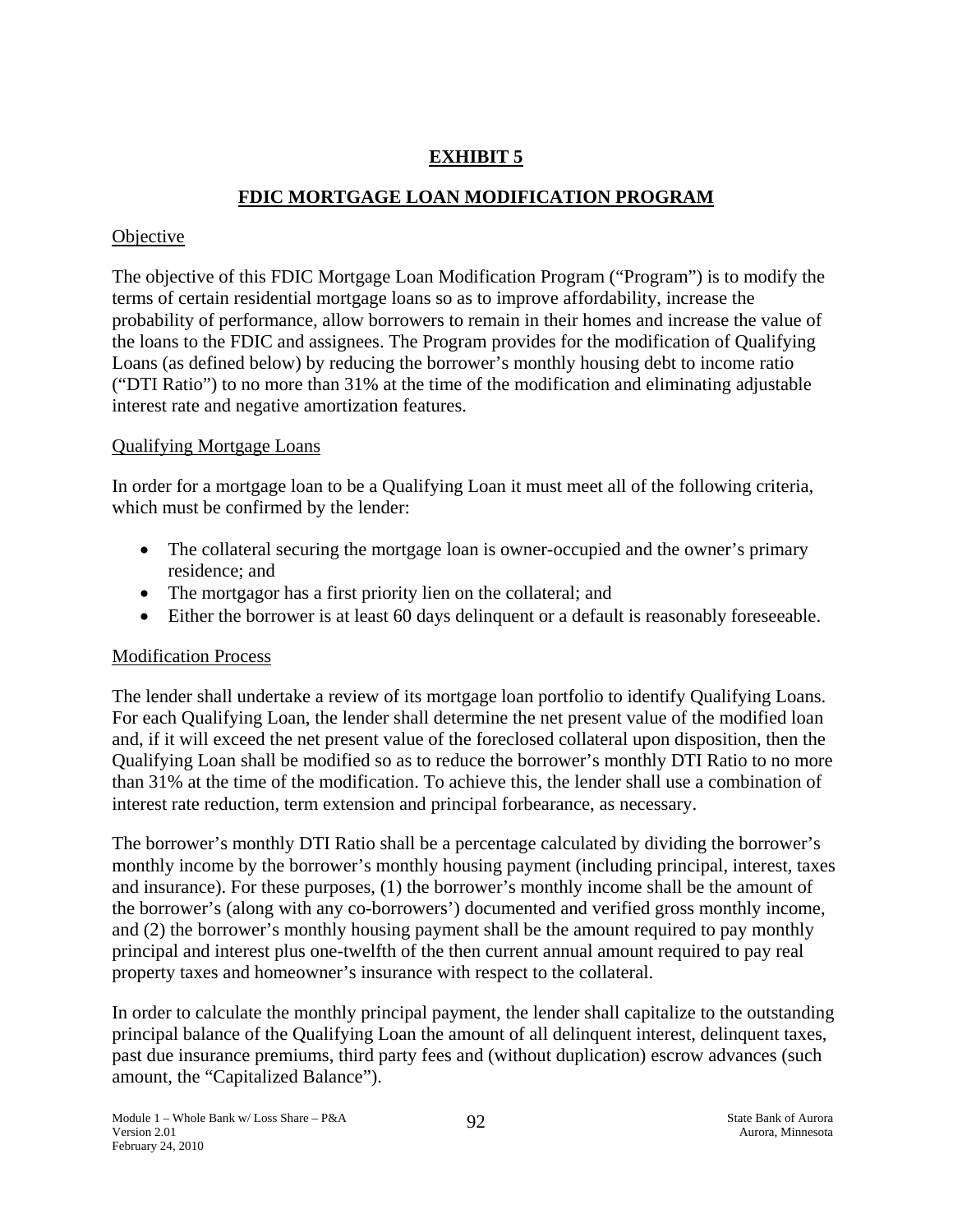In order to achieve the goal of reducing the DTI Ratio to 31%, the lender shall take the following steps in the following order of priority with respect to each Qualifying Loan:

- 1. Reduce the interest rate to the then current Freddie Mac Survey Rate for 30-year fixed rate mortgage loans, and adjust the term to 30 years.
- 2. If the DTI Ratio is still in excess of 31%, reduce the interest rate further, but no lower than 3%, until the DTI ratio of 31% is achieved.
- 3. If the DTI Ratio is still in excess of 31% after adjusting the interest rate to 3%, extend the remaining term of the loan by 10 years.
- 4. If the DTI Ratio is still in excess of 31%, calculate a new monthly payment (the "Adjusted Payment Amount") that will result in the borrower's monthly DTI Ratio not exceeding 31%. After calculating the Adjusted Payment Amount, the lender shall bifurcate the Capitalized Balance into two portions – the amortizing portion and the non-amortizing portion. The amortizing portion of the Capitalized Balance shall be the mortgage amount that will fully amortize over a 40-year term at an annual interest rate of 3% and monthly payments equal to the Adjusted Payment Amount. The nonamortizing portion of the Capitalized Balance shall be the difference between the Capitalized Balance and the amortizing portion of the Capitalized Balance. If the amortizing portion of the Capitalized Balance is less than 75% of the current estimated value of the collateral, then the lender may choose not to restructure the loan. If the lender chooses to restructure the loan, then the lender shall forbear on collecting the non-amortizing portion of the Capitalized Balance, and such amount shall be due and payable only upon the earlier of (i) maturity of the modified loan, (ii) a sale of the property or (iii) a pay-off or refinancing of the loan. No interest shall be charged on the non-amortizing portion of the Capitalized Balance, but repayment shall be secured by a first lien on the collateral.

### Special Note:

The net present value calculation used to determine whether a loan should be modified based on the modification process above is distinct and different from the net present value calculation used to determine the covered loss if the loan is modified. Please refer only to the net present value calculation described in this exhibit for the modification process, with its separate assumptions, when determining whether to provide a modification to a borrower. Separate assumptions may include, without limitation, Assuming Institution's determination of a probability of default without modification, a probability of default with modification, home price forecasts, prepayment speeds, and event timing. These assumptions are applied to different projected cash flows over the term of the loan, such as the projected cash flow of the loan performing or defaulting without modification and the projected cash flow of the loan performing or defaulting with modification.

By contrast, the net present value for determining the covered loss is based on a 10 year period. While the assumptions in the net present value calculation used in the modification process may change, the net present value calculation for determining the covered loss remains constant.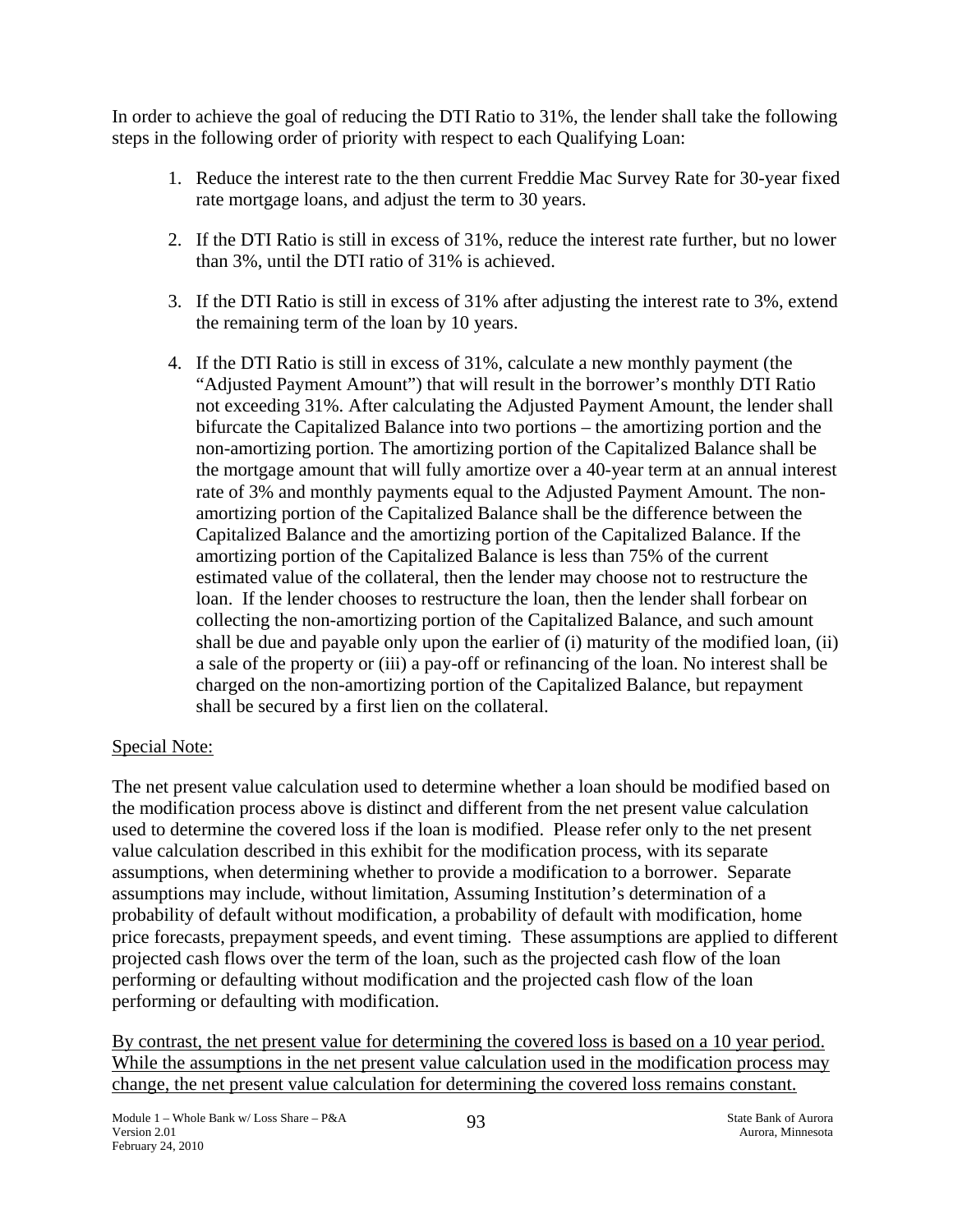#### **EXHIBIT 4.15B**

#### **COMMERCIAL AND OTHER ASSETS SHARED-LOSS AGREEMENT**

This agreement for reimbursement of loss sharing expenses on certain loans and other assets (the "Commercial Shared-Loss Agreement") shall apply when the Assuming Institution purchases Shared-Loss Assets as that term is defined herein. The terms hereof shall modify and supplement, as necessary, the terms of the Purchase and Assumption Agreement to which this Commercial Shared-Loss Agreement is attached as Exhibit 4.15B and incorporated therein. To the extent any inconsistencies may arise between the terms of the Purchase and Assumption Agreement and this Commercial Shared-Loss Agreement with respect to the subject matter of this Commercial Shared-Loss Agreement, the terms of this Commercial Shared-Loss Agreement shall control. References in this Commercial Shared-Loss Agreement to a particular Section shall be deemed to refer to a Section in this Commercial Shared-Loss Agreement unless the context indicates that a Section of the Purchase and Assumption Agreement is intended.

### **ARTICLE I -- DEFINITIONS**

Capitalized terms used in this Commercial Shared-Loss Agreement that are not defined in this Commercial Shared-Loss Agreement are defined in the Purchase and Assumption Agreement In addition to the terms defined above, defined below are certain additional terms relating to loss-sharing, as used in this Commercial Shared-Loss Agreement.

**"AAA"** means the American Arbitration Association as provided in Section 2.1(f)(iii) of this Commercial Shared-Loss Agreement.

**"Accrued Interest"** means, with respect to any Shared-Loss Loan, Permitted Advance or Shared-Loss Loan Commitment Advance at any time, the amount of earned and unpaid interest, taxes, credit life and/or disability insurance premiums (if any) payable by the Obligor accrued on or with respect to such Shared-Loss Loan, Permitted Advance or Shared-Loss Loan Commitment Advance, all as reflected on the Accounting Records of the Failed Bank or the Assuming Institution (as applicable); provided, that Accrued Interest shall not include any amount that accrues on or with respect to any Shared-Loss Loan, Permitted Advance or Shared-Loss Loan Commitment Advance after that Asset has been placed on non-accrual or nonperforming status by either the Failed Bank or the Assuming Institution (as applicable).

**"Additional ORE"** means Shared-Loss Loans that become Other Real Estate after Bank Closing Date.

**"Affiliate"** shall have the meaning set forth in the Purchase and Assumption Agreement; provided, that, for purposes of this Commercial Shared-Loss Agreement, no Third Party Servicer shall be deemed to be an Affiliate of the Assuming Institution.

**"Applicable Anniversary of the Commencement Date"** means the fifth (5th) anniversary of the Commencement Date.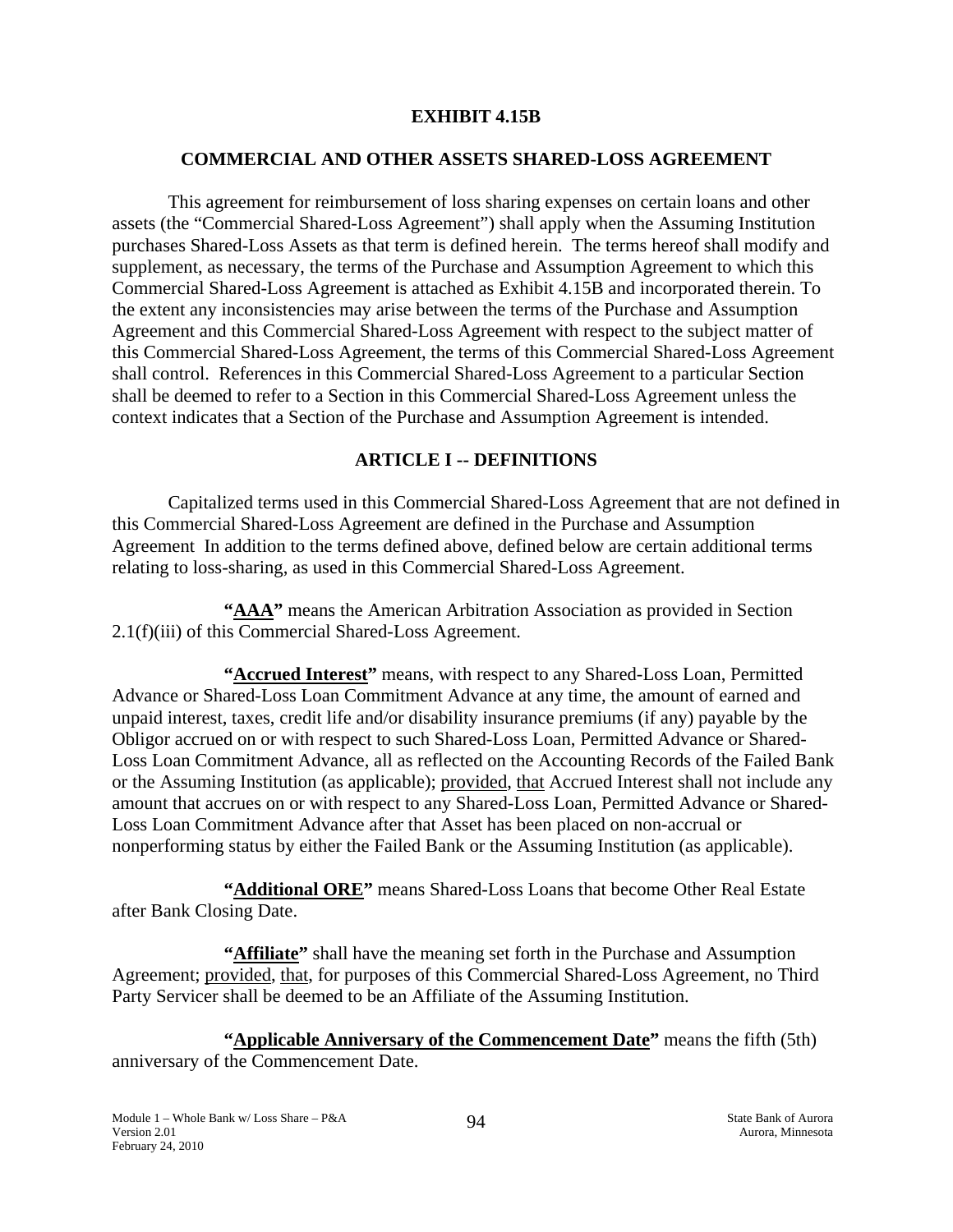**"Calendar Quarter"** means a quarterly period (a) for the first such period, beginning on the Commencement Date and ending on the last calendar day of either March, June, September or December, whichever is the first to occur after the Commencement Date, and (b) for quarterly periods thereafter, beginning on the first calendar day of the calendar month immediately after the month that ended the prior period and ending on the last calendar day of each successive three-calendar-month period thereafter (i.e., each March, June, September and December, starting in the applicable order depending on the ending date of first such period) of any year.

**"Capitalized Expenditures"** means those expenditures that (i) would be capitalized under generally accepted accounting principles, and (ii) are incurred with respect to Shared-Loss Loans, Other Real Estate, Additional ORE or Subsidiary ORE. Capitalized Expenditures shall not include expenses related to environmental conditions including, but not limited to, remediation, storage or disposal of any hazardous or toxic substances or any pollutant or contaminant.

**"Charge-Offs"** means, with respect to any Shared-Loss Assets for any period, an amount equal to the aggregate amount of loans or portions of loans classified as "Loss" under the Examination Criteria, including (a) charge-offs of (i) the principal amount of such assets net of unearned interest (including write-downs associated with Other Real Estate, Additional ORE, Subsidiary ORE or loan modification(s)) (ii) Accrued Interest, and (iii) Capitalized Expenditures plus (b) Pre-Charge-Off Expenses incurred on the respective Shared-Loss Loans, all as effected by the Assuming Institution during such period and reflected on the Accounting Records of the Assuming Institution; provided, that: (i) the aggregate amount of Accrued Interest (including any reversals thereof) for the period after Bank Closing that shall be included in determining the amount of Charge-Offs for any Shared-Loss Loan shall not exceed ninety (90) days' Accrued Interest; (ii) no Charge-Off shall be taken with respect to any anticipated expenditure by the Assuming Institution until such expenditure is actually incurred; (iii) any financial statement adjustments made in connection with the purchase of any Assets pursuant to this Purchase and Assumption Agreement or any future purchase, merger, consolidation or other acquisition of the Assuming Institution shall not constitute "Charge-Offs"; and (iv) except for Portfolio Sales or any other sales or dispositions consented to by the Receiver, losses incurred on the sale or other disposition of Shared-Loss Assets to any Person (other than the sale or other disposition of Other Real Estate, Additional ORE or Subsidiary ORE to a Person other than an Affiliate of the Assuming Institution which is conducted in a commercially reasonable and prudent manner) shall not constitute Charge-Offs.

**"Commencement Date"** means the first calendar day following Bank Closing.

**"Consumer Loans"** means Loans to individuals for household, family and other personal expenditures (including United States and/or State-guaranteed student loans and extensions of credit pursuant to a credit card plan or debit card plan).

 **"Cumulative Servicing Amount"** means the sum of the Period Servicing Amounts for every consecutive twelve-month period prior to and ending on the True-Up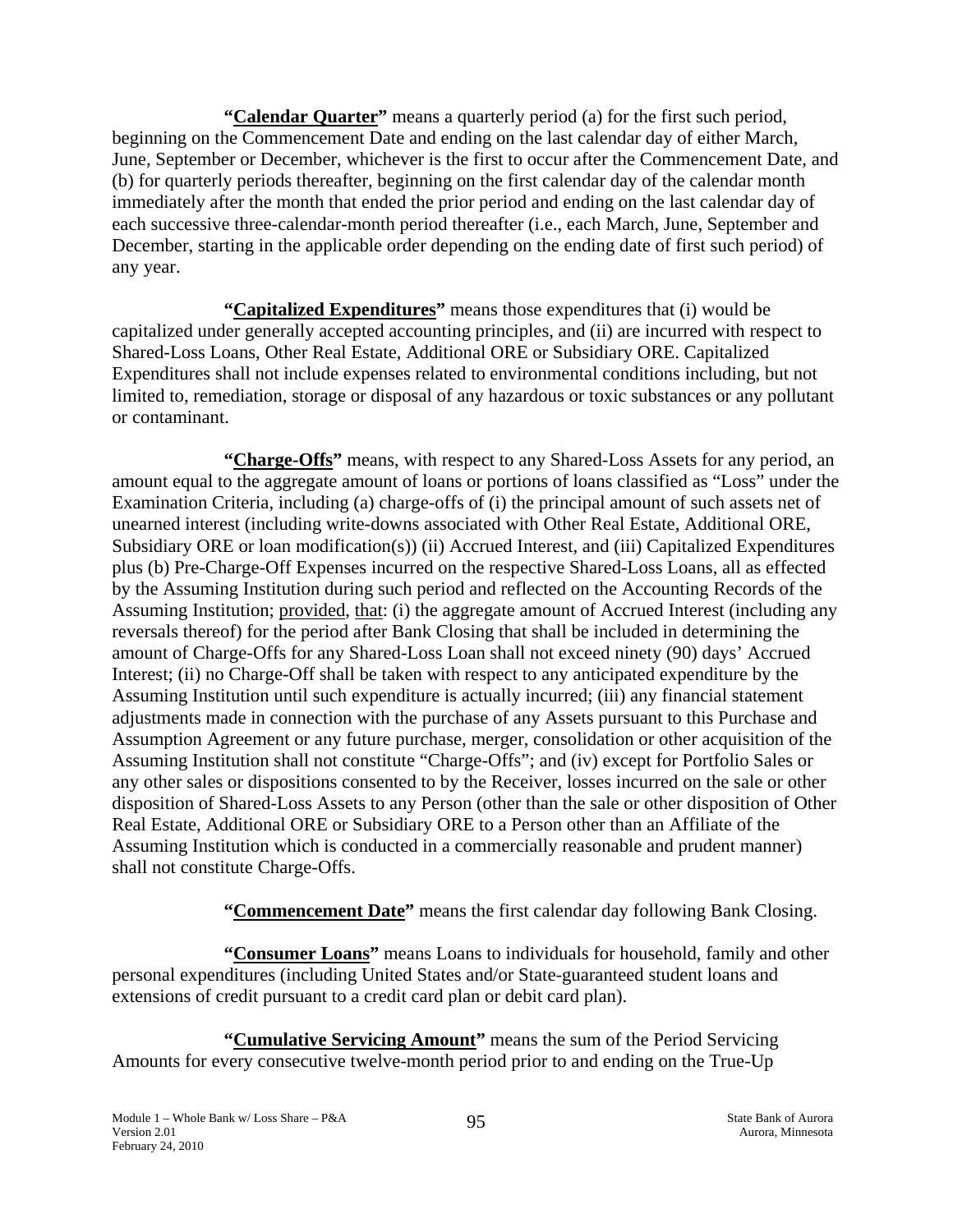Measurement Date in respect of each of the Shared-Loss Agreements during which the losssharing provisions of the applicable Shared-Loss Agreement is in effect.

**"Cumulative Shared-Loss Payments"** means (i) the aggregate of all of the payments made or payable to the Assuming Institution under the Shared-Loss Agreements minus (ii) the aggregate of all of the payments made or payable to the Receiver under the Shared-Loss Agreements.

 **"Environmental Assessment"** means an assessment of the presence, storage or release of any hazardous or toxic substance, pollutant or contaminant with respect to the collateral securing a Shared-Loss Loan that has been fully or partially charged off.

**"Examination Criteria"** means the loan classification criteria employed by, or any applicable regulations of, the Assuming Institution's Chartering Authority at the time such action is taken, as such criteria may be amended from time to time.

**"Failed Bank Charge-Offs/Write-Downs"** means, with respect to any Shared-Loss Asset, an amount equal to the aggregate amount of reversals or charge-offs of Accrued Interest and charge-offs and write-downs of principal effected by the Failed Bank with respect to that Shared-Loss Asset as reflected on the Accounting Records of the Failed Bank.

**"Fair Value"** means the value of a Shared Loss MTM Asset as stated on the books and records of the Failed Bank as of Bank Closing, inclusive of all adjustments.

**"FDIC Party"** has the meaning provided in Section 2.1(f)(ii) of this Commercial Shared-Loss Agreement.

**"Net Charge-Offs"** means, with respect to any period, an amount equal to the aggregate amount of Charge-Offs for such period less the amount of Recoveries for such period.

**"Neutral Member"** has the meaning provided in Section 2.1(f)(ii) of this Commercial Shared-Loss Agreement.

**"New Shared-Loss Loans"** means loans that would otherwise be subject to loss sharing under this Commercial Shared-Loss Agreement that were originated after Bid Valuation Date and before Bank Closing.

**"Notice of Dispute"** has the meaning provided in Section 2.1(f)(iii) of this Commercial Shared-Loss Agreement.

**"ORE Subsidiary"** means any Subsidiary of the Assuming Institution that engages solely in holding, servicing, managing or liquidating interests of a type described in clause (A) of the definition of "Other Real Estate," which interests have arisen from the collection or settlement of a Shared-Loss Loan.

Module 1 – Whole Bank w/ Loss Share – P&A  $\overline{96}$  State Bank of Aurora State Bank of Aurora Version 2.01 Aurora, Minnesota February 24, 2010 96 **"Other Real Estate"** means all of the following (including any of the following fully or partially charged off the books and records of the Failed Bank or the Assuming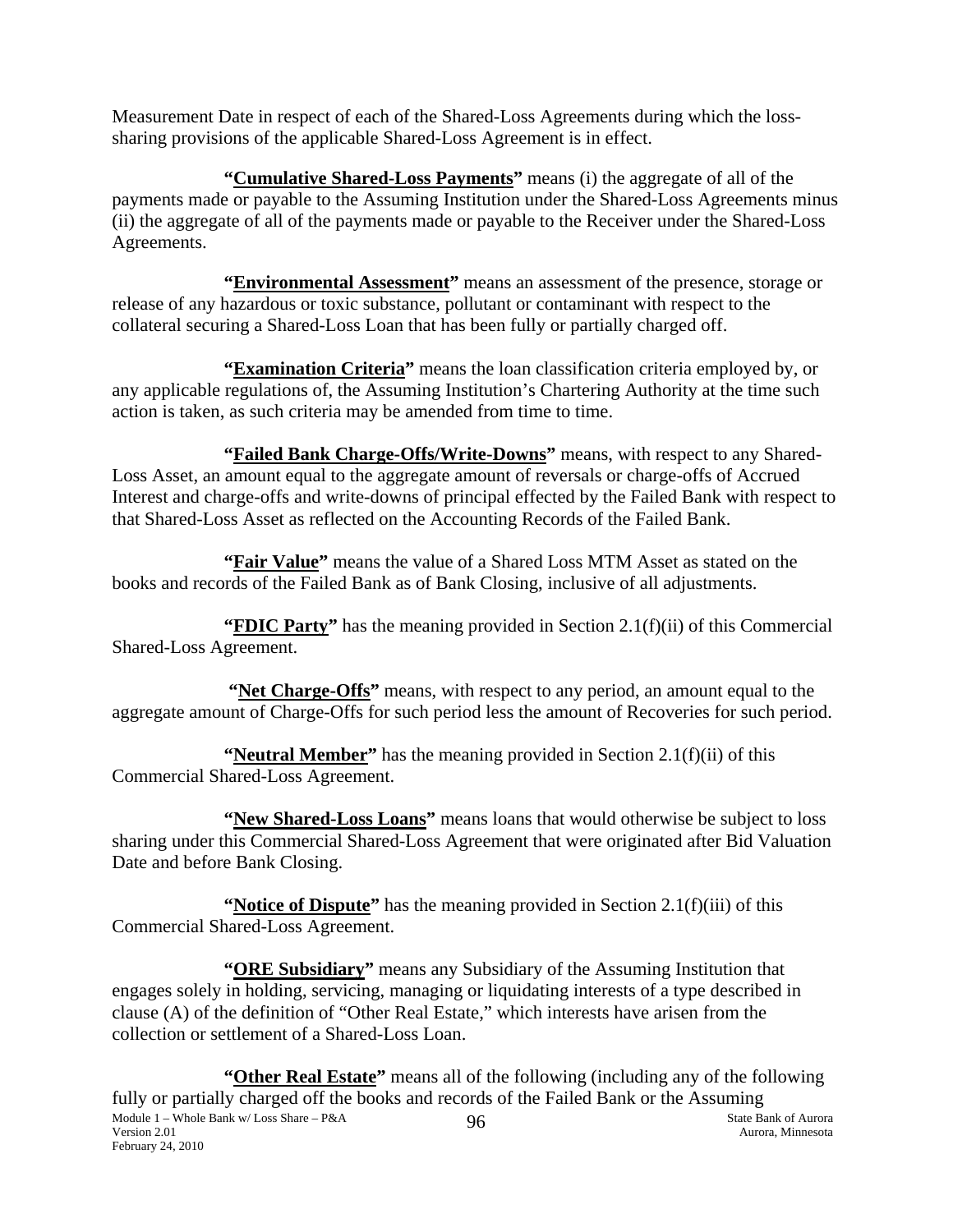Institution) that (i) are owned by the Failed Bank as of Bank Closing and are purchased pursuant to the Purchase and Assumption Agreement or (ii) have arisen subsequent to Bank Closing from the collection or settlement by the Assuming Institution of a Shared-Loss Loan:

(A) all interests in real estate (other than Bank Premises and Fixtures), including but not limited to mineral rights, leasehold rights, condominium and cooperative interests, air rights and development rights; and

(B) all other assets (whether real or personal property) acquired by foreclosure or in full or partial satisfaction of judgments or indebtedness.

 **"Period Servicing Amount"** means, for any twelve month period with respect to each of the Shared-Loss Agreements during which the loss-sharing provisions of the applicable Shared-Loss Agreement are in effect, the product of (i) the simple average of the principal amount of Shared-Loss Loans and Shared-Loss Assets (other than the Shared-Loss Securities) (in each case as defined in the Shared-Loss Agreements), as the case may be, at the beginning of such period and at the end of such period times (ii) one percent (1%).

**"Permitted Advance"** means an advance of funds by the Assuming Institution with respect to a Shared-Loss Loan, or the making of a legally binding commitment by the Assuming Institution to advance funds with respect to a Shared-Loss Loan, that (i) in the case of such an advance, is actually made, and, in the case of such a commitment, is made and all of the proceeds thereof actually advanced, within one (1) year after the Commencement Date, (ii) does not cause the sum of (A) the book value of such Shared-Loss Loan as reflected on the Accounting Records of the Assuming Institution after any such advance has been made by the Assuming Institution plus (B) the unfunded amount of any such commitment made by the Assuming Institution related thereto, to exceed 110% of the Book Value of such Shared-Loss Loan, (iii) is not made with respect to a Shared-Loss Loan with respect to which (A) there exists a related Shared-Loss Loan Commitment or (B) the Assuming Institution has taken a Charge-Off and (iv) is made in good faith, is supported at the time it is made by documentation in the Credit Files and conforms to and is in accordance with the applicable requirements set forth in Article III of this Commercial Shared-Loss Agreement and with the then effective written internal credit policy guidelines of the Assuming Institution; provided, that the limitations in subparagraphs (i), (ii) and (iii) of this definition shall not apply to any such action (other than to an advance or commitment related to the remediation, storage or final disposal of any hazardous or toxic substance, pollutant or contaminant) that is taken by Assuming Institution in its reasonable discretion to preserve or secure the value of the collateral for such Shared-Loss Loan.

**"Permitted Amendment"** means, with respect to any Shared-Loss Loan Commitment or Shared-Loss Loan, any amendment, modification, renewal or extension thereof, or any waiver of any term, right, or remedy thereunder, made by the Assuming Institution in good faith and otherwise in accordance with the applicable requirements set forth in Article III of this Commercial Shared-Loss Agreement and the then effective written internal credit policy guidelines of the Assuming Institution; provided, that:

(i) with respect to a Shared-Loss Loan Commitment or a Shared-Loss Loan that is not a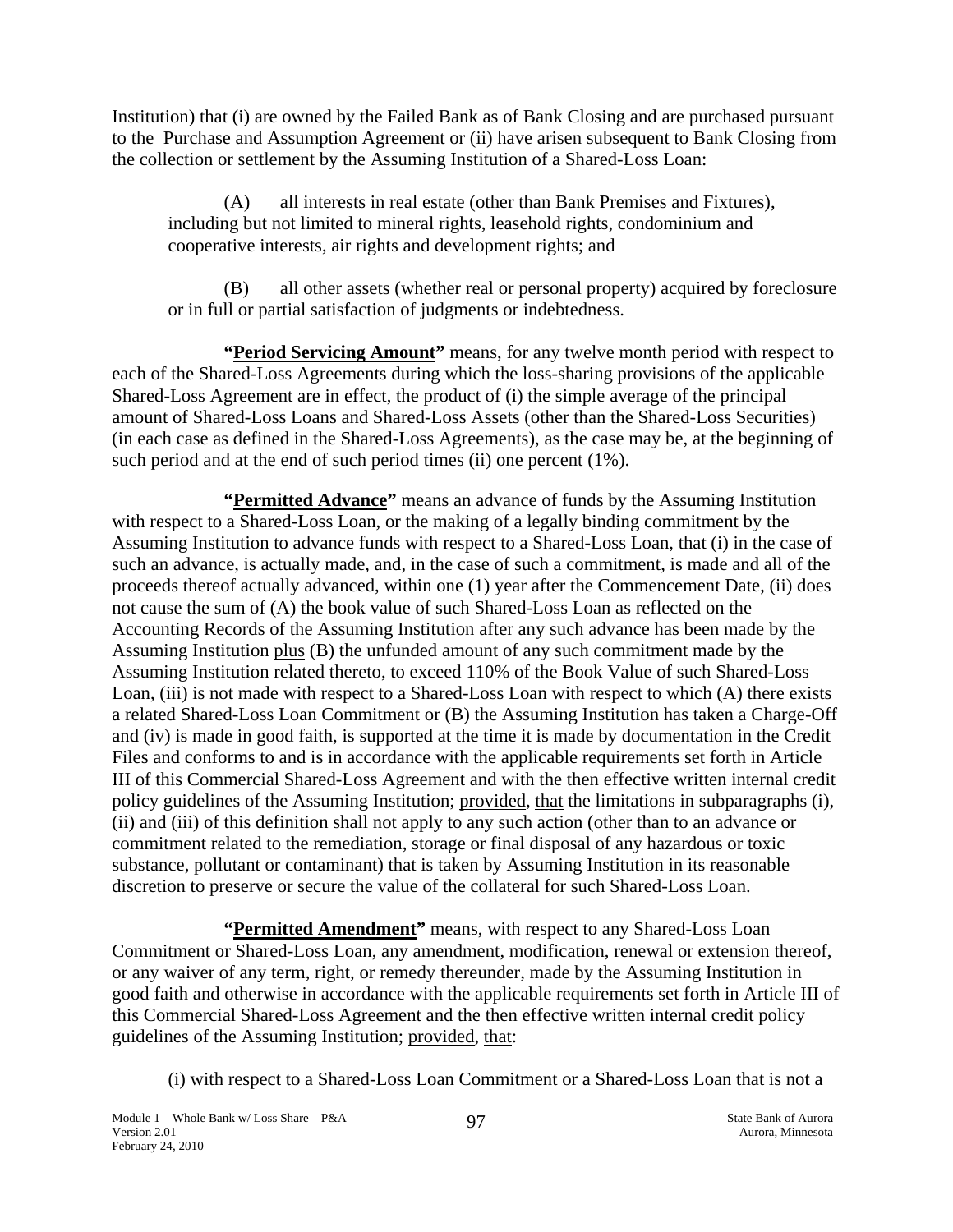revolving line of credit, no such amendment, modification, renewal, extension, or waiver, except as allowed under the definition of Permitted Advance, shall operate to increase the amount of principal (A) then remaining available to be advanced by the Assuming Institution under the Shared-Loss Loan Commitment or (B) then outstanding under the Shared-Loss Loan;

(ii) with respect to a Shared-Loss Loan Commitment or a Shared-Loss Loan that is a revolving line of credit, no such amendment, modification, renewal, extension, or waiver, except as allowed under the definition of Permitted Advance, shall operate to increase the maximum amount of principal authorized as of Bank Closing to be outstanding at any one time under the underlying revolving line of credit relationship with the debtor (regardless of the extent to which such revolving line of credit may have been funded as of Bank Closing or may subsequently have been funded and/or repaid); and

(iii) no such amendment, modification, renewal, extension or waiver shall extend the term of such Shared-Loss Loan Commitment or Shared-Loss Loan beyond the end of the final Shared-Loss Quarter unless the term of such Shared-Loss Loan Commitment or Shared-Loss Loan as existed on Bank Closing was beyond the end of the final Shared-Loss Quarter, in which event no such amendment, modification, renewal, extension or waiver shall extend such term beyond the term as existed as of Bank Closing.

 "**Pre-Charge-Off Expenses"** means those expenses incurred in the usual and prudent management of a Shared-Loss Loan that would qualify as a Reimbursable Expense or Recovery Expense if incurred after a Charge-Off of the related Shared-Loss Asset had occurred.

**"Quarterly Certificate"** has the meaning provided in Section 2.1(a)(i) of this Commercial Shared-Loss Agreement.

**"Recoveries"** (I)(A) In addition to any sums to be applied as Recoveries pursuant to subparagraph (II) below, "Recoveries" means, with respect to any period, the sum of (without duplication):

(i) the amount of collections during such period by the Assuming Institution on Charge-Offs of Shared-Loss Assets effected by the Assuming Institution prior to the end of the final Shared-Loss Quarter; plus

(ii) the amount of collections during such period by the Assuming Institution on Failed Bank Charge-Offs/Write-Downs; plus

(iii) the amount of gain on any sale or other disposition during such period by the Assuming Institution of Shared Loss Loans, Other Real Estate, Additional ORE or Subsidiary ORE (provided, that the amount of any such gain included in Recoveries shall not exceed the aggregate amount of the related Failed Bank Charge-Offs/Write-Downs and Charge-Offs taken and any related Reimbursable Expenses and Recovery Expenses); plus

(iv) the amount of collections during such period by the Assuming Institution of any Reimbursable Expenses or Recovery Expenses; plus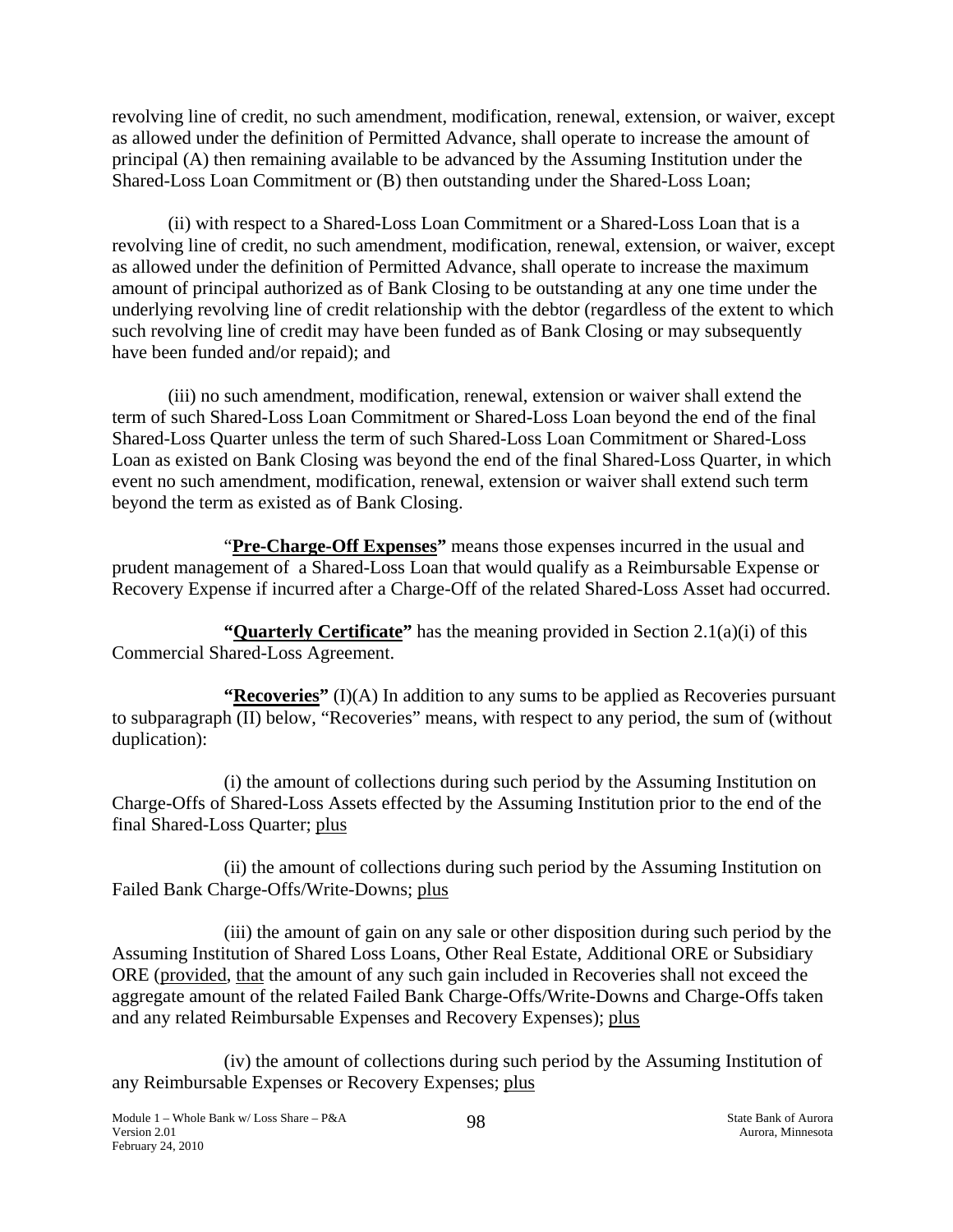(v) the amount of any fee or other consideration received by the Assuming Institution during or prior to such period in connection with any amendment, modification, renewal, extension, refinance, restructure, commitment or other similar action taken by the Assuming Institution with respect to a Shared-Loss Asset with respect to which there exists a Failed Bank Charge-Off/Write-Down or a Shared-Loss Loan as to which a Charge-Off has been effected by the Assuming Institution during or prior to such period (provided, that the amount of any such fee or other consideration included in Recoveries shall not exceed the aggregate amount of the related Failed Bank Charge-Offs/Write-Downs and Charge-Offs taken and any related Reimbursable Expenses and Recovery Expenses).

(I)(B) For the purpose of determining the amounts to be applied as Recoveries pursuant to subparagraph (I)(A) above, the Assuming Institution shall apply amounts received on the Assets that are not otherwise applied to reduce the book value of principal of a Shared-Loss Loan (or, in the case of Other Real Estate, Additional ORE, Subsidiary ORE and Capitalized Expenditures, that are not otherwise applied to reduce the book value thereof) in the following order: first to Charge-Offs and Failed Bank Charge-Offs/Write Downs; then to Reimbursable Expenses and Recovery Expenses; then to interest income; and then to other expenses incurred by the Assuming Institution.

(II) If there occurs an amendment, modification, renewal, extension, refinance, restructure, commitment, sale or other similar action with respect to a Shared-Loss Loan as to which there exists a Failed Bank Charge-Off/Write Down or as to which a Charge-Off has been effected by the Assuming Institution during or prior to such period, and if, as a result of such occurrence, the Assuming Institution recognizes any interest income for financial accounting purposes on that Shared-Loss Loan, then "Recoveries" shall also include the portion of the total amount of any such interest income recognized by the Assuming Institution which is derived by multiplying:

(A) the total amount of any such interest income recognized by the Assuming Institution during such period with respect to that Shared-Loss Loan as described above, by

(B) a fraction, the numerator of which is the aggregate principal amount (excluding reversals or charge-offs of Accrued Interest) of all such Failed Bank Charge-Offs/Write-Downs and Charge-Offs effected by the Assuming Institution with respect to that Shared-Loss Loan plus the principal amount of that Shared-Loss Loan that has not yet been charged-off but has been placed on nonaccrual status, all of which occurred at any time prior to or during the period in which the interest income referred to in subparagraph (II)(A) immediately above was recognized, and the denominator of which is the total amount of principal indebtedness (including all such prior Failed Bank Charge-Offs/Write-Downs and Charge-Offs as described above) due from the Obligor on that Shared-Loss Loan as of the end of such period;

provided, however, that the amount of any interest income included as Recoveries for a particular Shared-Loss Loan shall not exceed the aggregate amount of (a) Failed Bank Charge-Offs/Write-Downs, (b) Charge-Offs effected by the Assuming Institution during or prior to the period in which the amount of Recoveries is being determined, plus (c) any Reimbursable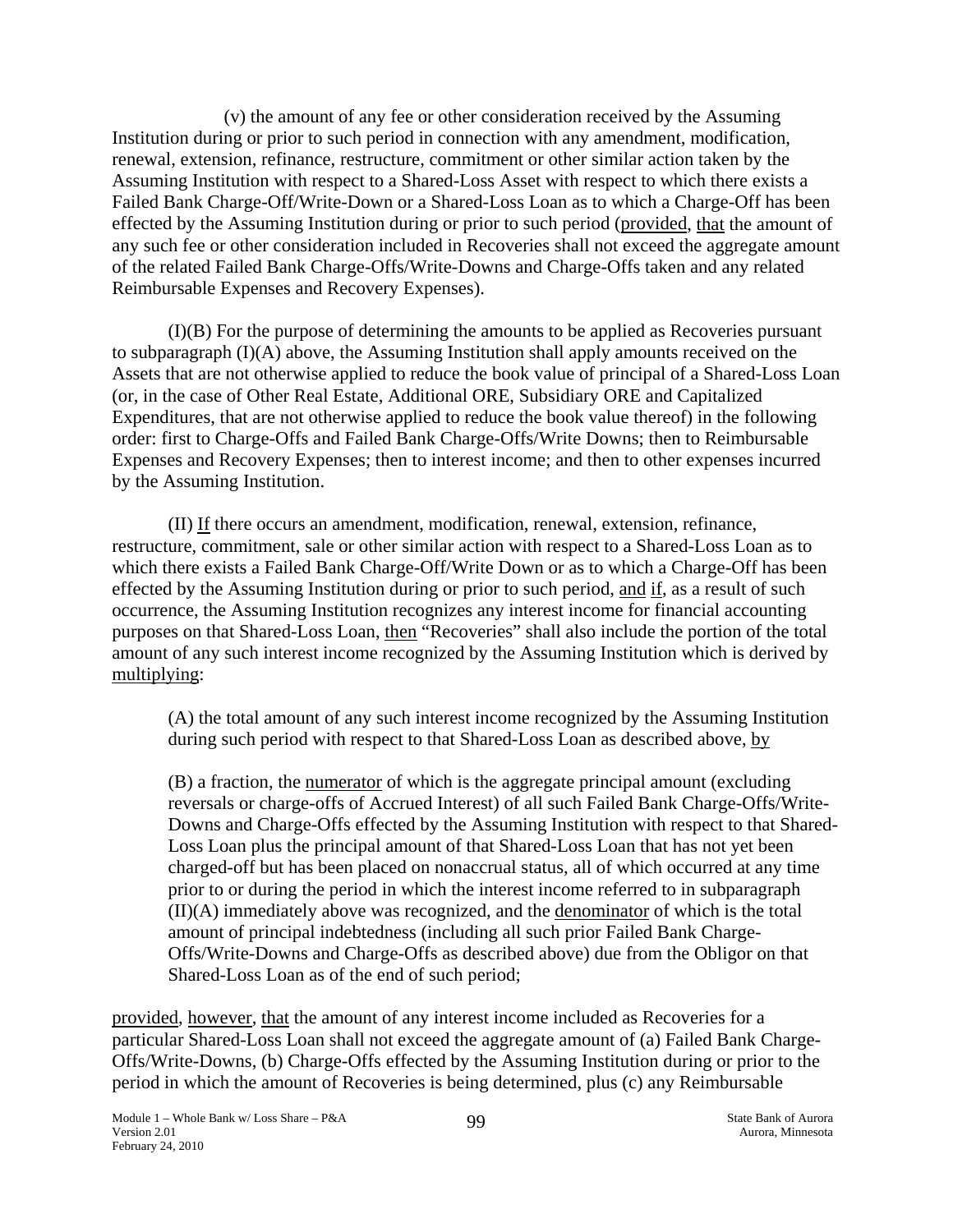Expenses and Recovery Expenses paid to the Assuming Institution pursuant to this Commercial Shared-Loss Agreement during or prior to the period in which the amount of Recoveries is being determined, all with respect to that particular Shared-Loss Loan; and, provided, further, that any collections on any such Shared-Loss Loan that are not applied to reduce book value of principal or recognized as interest income shall be applied pursuant to subparagraph (I) above.

(III) Notwithstanding subparagraphs (I) and (II) above, the term "Recoveries" shall not include: (a) any amounts paid to the Assuming Institution by the Receiver pursuant to Section 2.1 of this Commercial Shared-Loss Agreement, (b) amounts received with respect to Charge-Offs effected by the Assuming Institution after the final Shared-Loss Quarter, (c) after the final Shared-Loss Quarter, income received by the Assuming Institution from the operation of, and any gains recognized by the Assuming Institution on the disposition of, Other Real Estate, Additional ORE or Subsidiary ORE (such income and gains being hereinafter together referred to as "ORE Income"), except to the extent that aggregate ORE Income exceeds the aggregate expenses paid to third parties by or on behalf of the Assuming Institution after the final Shared-Loss Quarter to manage, operate and maintain Other Real Estate, Additional ORE or Subsidiary ORE (such expenses being hereinafter referred to as "ORE Expenses"). In determining the extent aggregate ORE Income exceeds aggregate ORE Expenses for any Recovery Quarter as set forth immediately above in subparagraph (c), the Assuming Institution will subtract (i) ORE Expenses paid to third parties during such Recovery Quarter (provided, that, in the case of the final Recovery Quarter only, the Assuming Institution will subtract ORE Expenses paid to third parties from the beginning of the final Recovery Quarter up to the date the Assuming Institution is required to deliver the final Quarterly Certificate pursuant to this Commercial Shared-Loss Agreement) from (ii) ORE Income received during such Recovery Quarter, to calculate net ORE income ("Net ORE Income") for that Recovery Quarter. If the amount of Net ORE Income so calculated for a Recovery Quarter is positive, such amount shall be reported as Recoveries on the Quarterly Certificate for such Recovery Quarter. If the amount of Net ORE Income so calculated for a Recovery Quarter is negative ("Net ORE Loss Carryforward"), such amount shall be added to any ORE Expenses paid to third parties in the next succeeding Recovery Quarter, which sum shall then be subtracted from ORE Income for that next succeeding Recovery Quarter, for the purpose of determining the amount of Net ORE Income (or, if applicable, Net ORE Loss Carryforward) for that next succeeding Recovery Quarter. If, as of the end of the final Recovery Quarter, a Net ORE Loss Carryforward exists, then the amount of the Net ORE Loss Carryforward that does not exceed the aggregate amount of Net ORE Income reported as Recoveries on Quarterly Certificates for all Recovery Quarters may be included as a Recovery Expense on the Quarterly Certificate for the final Recovery Quarter.

**"Recovery Amount"** has the meaning provided in Section 2.1(b)(ii) of this Commercial Shared-Loss Agreement.

**"Recovery Expenses"** means, for any Recovery Quarter, the amount of actual, reasonable and necessary out-of-pocket expenses (other than Capitalized Expenditures) paid to third parties (other than Affiliates of the Assuming Institution) by or on behalf of the Assuming Institution, as limited by Sections 3.2(c) and (d) of Article III to this Commercial Shared-Loss Agreement, to recover amounts owed with respect to (i) any Shared-Loss Asset as to which a Charge-Off was effected prior to the end of the final Shared-Loss Quarter (provided that such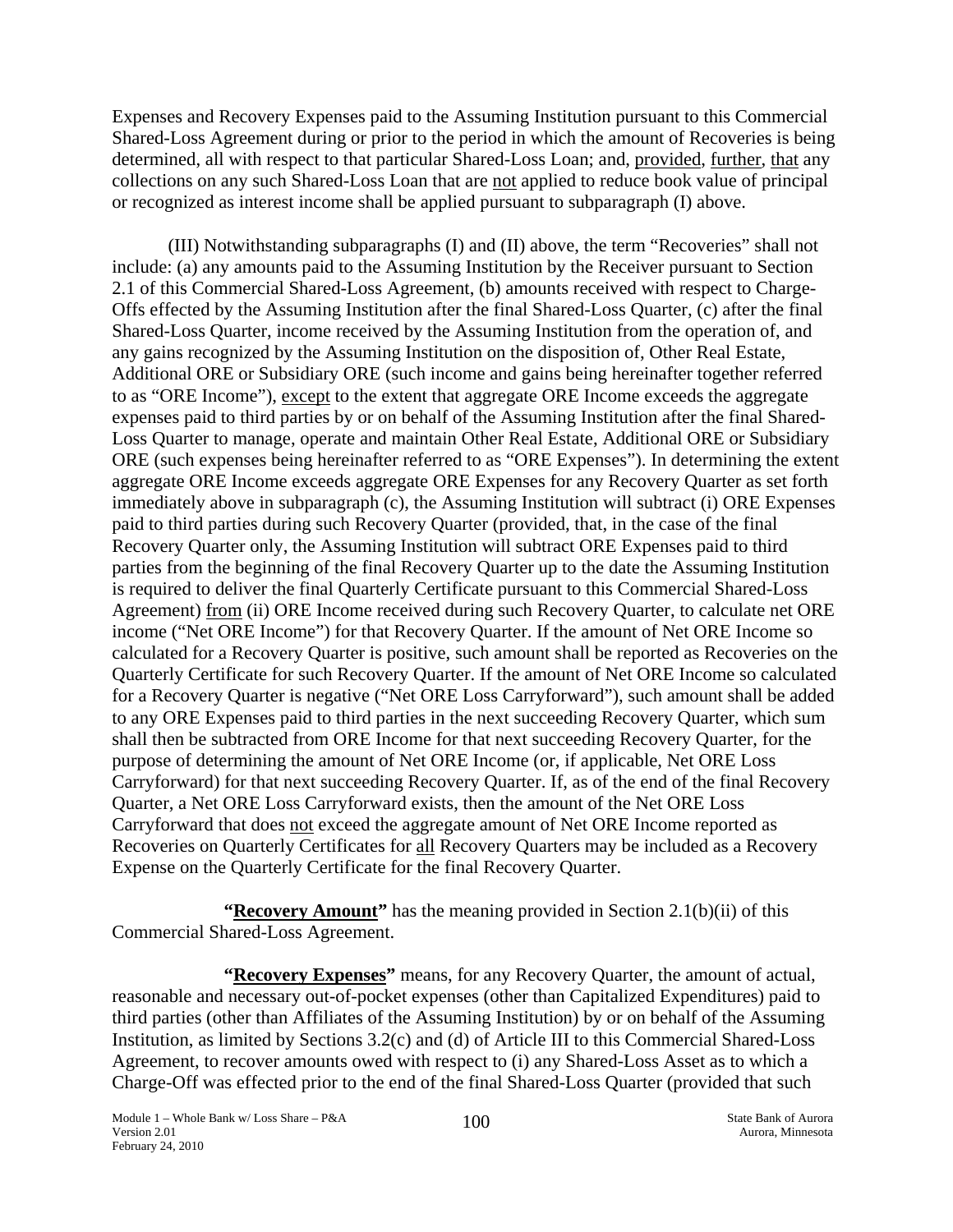amounts were incurred no earlier than the date the first Charge-Off on such Shared-Loss Asset could have been reflected on the Accounting Records of the Assuming Institution), and (ii) Failed Bank Charge-Offs/Write-Downs (including, in each case, all costs and expenses related to an Environmental Assessment and any other costs or expenses related to any environmental conditions with respect to the Shared-Loss Assets (it being understood that any remediation expenses for any such pollutant or contaminant are not recoverable if in excess of \$200,000 per Shared-Loss Asset, without the Assuming Institution having obtained the prior consent of the Receiver for such expenses); provided, that, so long as income with respect to a Shared-Loss Loan is being prorated pursuant to the arithmetical formula in subsection (II) of the definition of "Recoveries", the term "Recovery Expenses" shall not include that portion of any such expenses paid during such Recovery Quarter to recover any amounts owed on that Shared-Loss Loan that is derived by:

subtracting (1) the product derived by multiplying:

(A) the total amount of any such expenses paid by or on behalf of the Assuming Institution during such Recovery Quarter with respect to that Shared-Loss Loan, by

(B) a fraction, the numerator of which is the aggregate principal amount (excluding reversals or charge-offs of Accrued Interest) of all such Failed Bank Charge-Offs/Write-Downs and Charge-Offs effected by the Assuming Institution with respect to that Shared-Loss Loan plus the principal amount of that Shared-Loss Loan that has not yet been charged-off but has been placed on nonaccrual status, all of which occurred at any time prior to or during the period in which the interest income referred to in subparagraph  $(II)(A)$  of the definition of "Recoveries" was recognized, and the denominator of which is the total amount of principal indebtedness (including all such prior Failed Bank Charge-Offs/Write-Downs and Charge-Offs as described above) due from the Obligor on that Shared-Loss Loan as of the end of such period;

from (2) the total amount of any such expenses paid during that Recovery Quarter with respect to that Shared-Loss Loan.

**"Recovery Quarter"** has the meaning provided in Section 2.1(a)(ii) of this Commercial Shared-Loss Agreement.

**"Reimbursable Expenses"** means, for any Shared-Loss Quarter, the amount of actual, reasonable and necessary out-of-pocket expenses (other than Capitalized Expenditures), paid to third parties (other than Affiliates of the Assuming Institution) by or on behalf of the Assuming Institution, as limited by Sections 3.2(c) and (d) of Article III of this Commercial Shared-Loss Agreement, to:

(i) recover amounts owed with respect to any Shared-Loss Asset as to which a Charge-Off has been effected prior to the end of the final Shared-Loss Quarter (provided that such amounts were incurred no earlier than the date the first Charge-Off on such Shared-Loss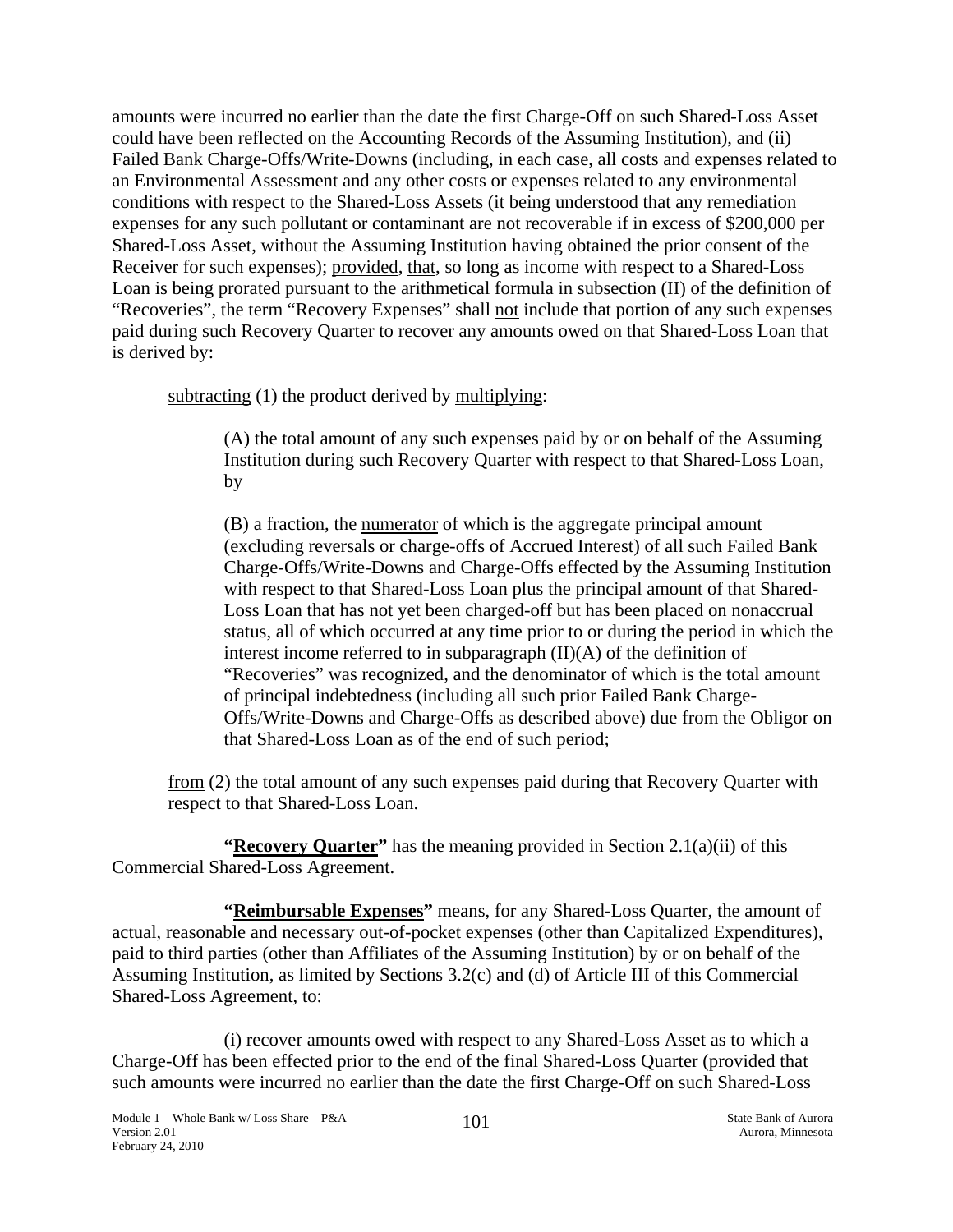Asset could have been reflected on the Accounting Records of the Assuming Institution) and recover amounts owed with respect to Failed Bank Charge-Offs/Write-Downs (including, in each case, all costs and expenses related to an Environmental Assessment and any other costs or expenses related to any environmental conditions with respect to the Shared-Loss Assets (it being understood that any such remediation expenses for any such pollutant or contaminant are not recoverable if in excess of \$200,000 per Shared-Loss Asset, without the Assuming Institution having obtained the prior consent of the Receiver for such expenses); provided, that, so long as income with respect to a Shared-Loss Loan is being pro-rated pursuant to the arithmetical formula in subsection (II) of the definition of "Recoveries", the term "Reimbursable Expenses" shall not include that portion of any such expenses paid during such Shared-Loss Quarter to recover any amounts owed on that Shared-Loss Loan that is derived by:

subtracting (1) the product derived by multiplying:

(A) the total amount of any such expenses paid by or on behalf of the Assuming Institution during such Shared-Loss Quarter with respect to that Shared-Loss Loan, by

(B) a fraction, the numerator of which is the aggregate principal amount (excluding reversals or charge-offs of Accrued Interest) of all such Failed Bank Charge-Offs/Write-Downs and Charge-Offs effected by the Assuming Institution with respect to that Shared-Loss Loan plus the principal amount of that Shared-Loss Loan that has not yet been charged-off but has been placed on nonaccrual status, all of which occurred at any time prior to or during the period in which the interest income referred to in subparagraph  $(II)(A)$  of the definition of "Recoveries" was recognized, and the denominator of which is the total amount of principal indebtedness (including all such prior Failed Bank Charge-Offs/Write-Downs and Charge-Offs as described above) due from the Obligor on that Shared-Loss Loan as of the end of such period;

from (2) the total amount of any such expenses paid during that Shared-Loss Quarter with respect to that Shared-Loss Loan; and

 (ii) manage, operate or maintain Other Real Estate, Additional ORE or Subsidiary ORE less the amount of any income received by the Assuming Institution during such Shared-Loss Quarter with respect to such Other Real Estate, Additional ORE or Subsidiary ORE (which resulting amount under this clause (ii) may be negative).

**"Review Board"** has the meaning provided in Section 2.1(f)(i) of this Commercial Shared-Loss Agreement.

 **"Shared-Loss Amount"** has the meaning provided in Section 2.1(b)(i) of this Commercial Shared-Loss Agreement.

**"Shared-Loss Asset Repurchase Price"** means, with respect to any Shared-Loss Asset, the principal amount thereof plus any other fees or penalties due from an Obligor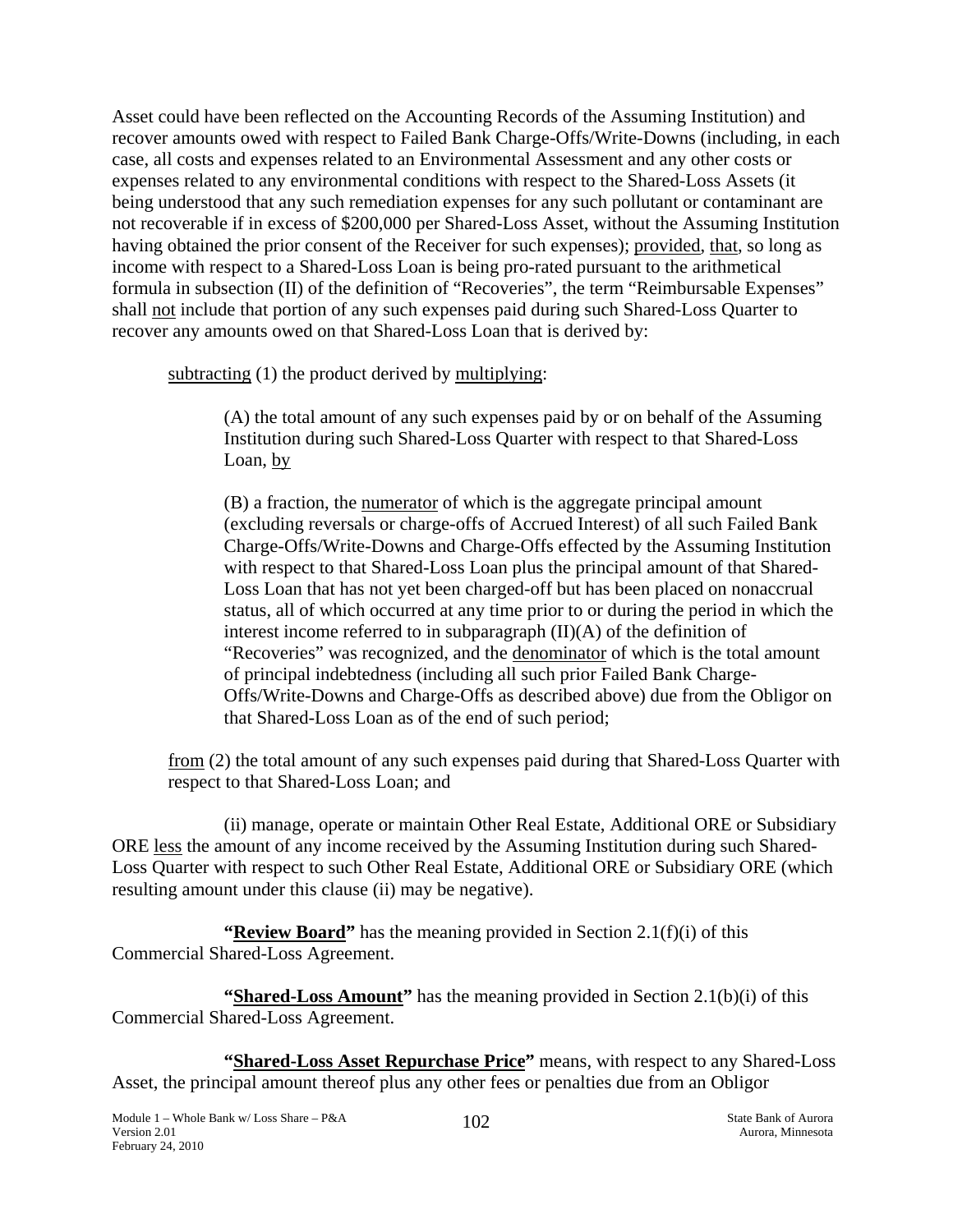(including, subject to the limitations discussed below, the amount of any Accrued Interest) stated on the Accounting Records of the Assuming Institution, as of the date as of which the Shared-Loss Asset Repurchase Price is being determined (regardless, in the case of a Shared-Loss Loan, of the Legal Balance thereof) plus all Reimbursable Expenses and Recovery Expenses incurred up to and through the date of consummation of purchase of such Shared-Loss Asset; provided, that (i) in the case of a Shared-Loss Loan there shall be excluded from such amount the amount of any Accrued Interest accrued on or with respect to such Shared-Loss Loan prior to the ninety (90)-day period ending on the day prior to the purchase date determined pursuant to Sections 2.1(e)(i) or 2.1(e)(iii) of this Commercial Shared-Loss Agreement, except to the extent such Accrued Interest was included in the Book Value of such Shared-Loss Loan, and (ii) any collections on a Shared-Loss Loan received by the Assuming Institution after the purchase date applicable to such Shared-Loss Loan shall be applied (without duplication) to reduce the Shared-Loss Asset Repurchase Price of such Shared-Loss Loan on a dollar-for-dollar basis. For purposes of determining the amount of unpaid interest which accrued during a given period with respect to a variable-rate Shared-Loss Loan, all collections of interest shall be deemed to be applied to unpaid interest in the chronological order in which such interest accrued.

**"Shared-Loss Assets"** means Shared-Loss Loans, Other Real Estate purchased by the Assuming Institution, Additional ORE, Subsidiary ORE and Capitalized Expenditures, but does not include Shared Loss MTM Assets.

### **"Shared-Loss Loan Commitment"** means:

(i) any Commitment to make a further extension of credit or to make a further advance with respect to an existing Shared-Loss Loan; and

(ii) any Shared-Loss Loan Commitment (described in subparagraph (i) immediately preceding) with respect to which the Assuming Institution has made a Permitted Amendment.

"Shared-Loss Loan **Commitment Advance**" means an advance pursuant to a Shared-Loss Loan Commitment with respect to which the Assuming Institution has not made a Permitted Advance.

### **"Shared-Loss Loans"** means:

 (i)(A) Loans purchased by the Assuming Institution pursuant to the Purchase and Assumption Agreement set forth on Exhibit 4.15(b) to the Purchase and Assumption Agreement, (B) New Shared-Loss Loans purchased by the Assuming Institution pursuant to the Purchase and Assumption Agreement, (C) Permitted Advances and (D) Shared-Loss Loan Commitment Advances, if any; provided, that Shared-Loss Loans shall not include Loans, New Shared-Loss Loans, Permitted Advances and Shared-Loss Loan Commitment Advances with respect to which an Acquired Subsidiary, or a constituent Subsidiary thereof, is an Obligor; (E) Loans owned by any Subsidiary which are not Shared-Loss Loans under the Single Family Shared-Loss Agreement; and (F) Consumer Loans; and

(ii) any Shared-Loss Loans (described in subparagraph (i) immediately preceding)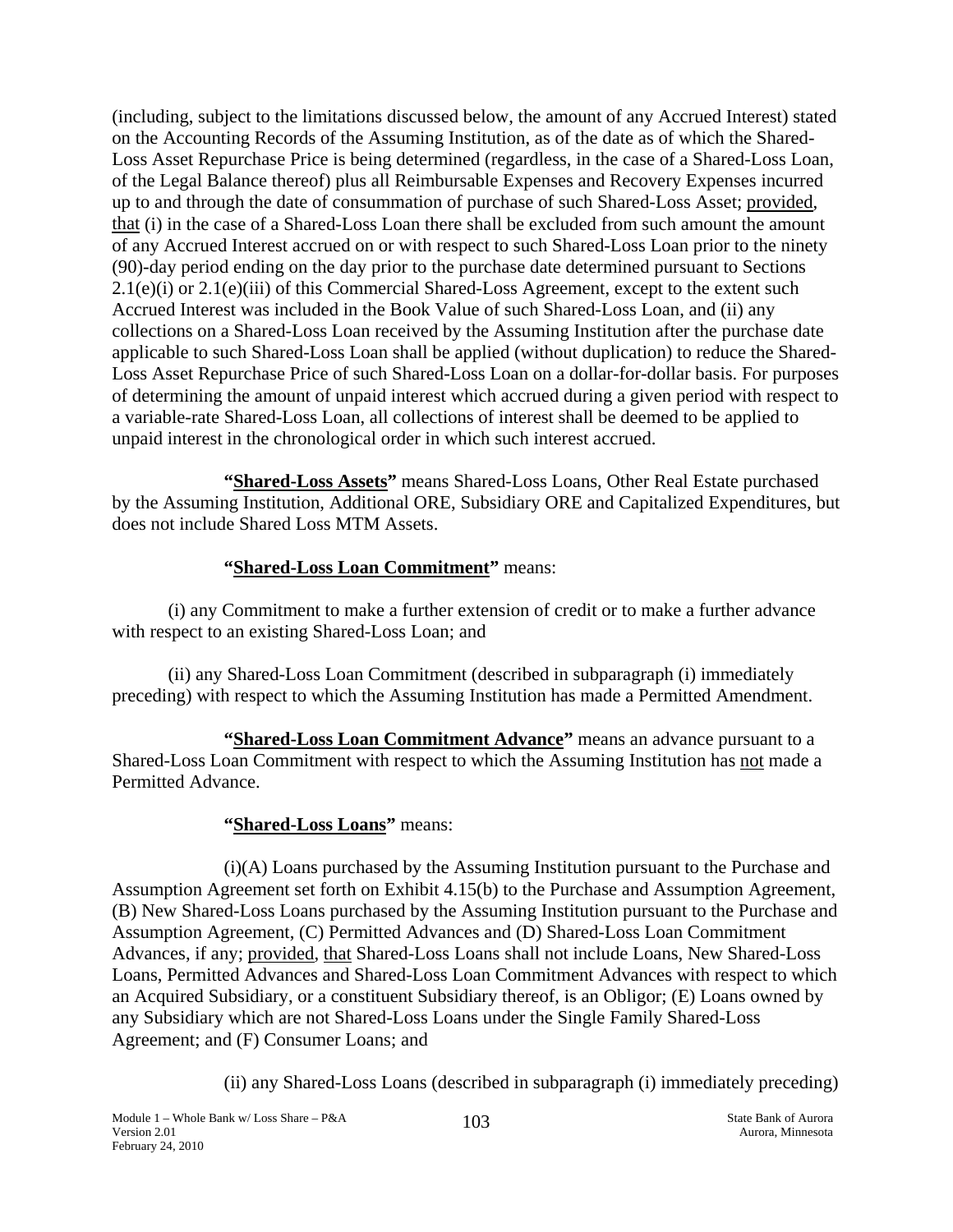with respect to which the Assuming Institution has made a Permitted Amendment.

"**Shared-Loss MTM Assets"** means those securities and other assets listed on Exhibit  $4.15(C)$ .

**"Shared-Loss Payment Trigger"** means when the sum of the Cumulative Loss Amount under the Single Family Shared-Loss Agreement and the cumulative Net Charge-Offs under this Commercial Shared-Loss Agreement, exceeds the First Loss Tranche. If the First Loss Tranche is zero or a negative number, the Shared-Loss Payment Trigger shall be deemed to have been reached upon Bank Closing.

**"Shared-Loss Quarter"** has the meaning provided in Section 2.1(a)(i) of this Commercial Shared-Loss Agreement.

**"Stated Threshold"** means total losses under the shared loss agreements in the amount of Four Million Dollars  $(\$4,000,000.00)$ .

**"Subsidiary ORE"** means all assets owned by ORE Subsidiaries that would constitute Additional ORE if such assets were on the books of the Assuming Institution.

**"Termination Date"** means the eighth (8th) anniversary of the Commencement

Date.

**"Third Party Servicer"** means any servicer appointed from time to time by the Assuming Institution or any Affiliate of the Assuming Institution to service the Shared-Loss Assets on behalf of the Assuming Institution, the identity of which shall be given to the Receiver prior to or concurrent with the appointment thereof.

# **ARTICLE II** -- **SHARED-LOSS ARRANGEMENT**

## **2.1 Shared-Loss Arrangement.**

 **(a) Quarterly Certificates.** (i) Not later than thirty (30) days after the end of each Calendar Quarter from and including the initial Calendar Quarter to and including the Calendar Quarter in which the Applicable Anniversary of the Commencement Date falls (each of such Calendar Quarters being referred to herein as a "Shared-Loss Quarter"), the Assuming Institution shall deliver to the Receiver a certificate, signed by the Assuming Institution's chief executive officer and its chief financial officer, setting forth in such form and detail as the Receiver may specify (a "Quarterly Certificate"):

> (A) the amount of Charge-Offs, the amount of Recoveries and the amount of Net Charge-Offs (which amount may be negative) during such Shared-Loss Quarter with respect to the Shared-Loss Assets (and for Recoveries, with respect to the Assets for which a charge-off was effected by the Failed Bank prior to Bank Closing); and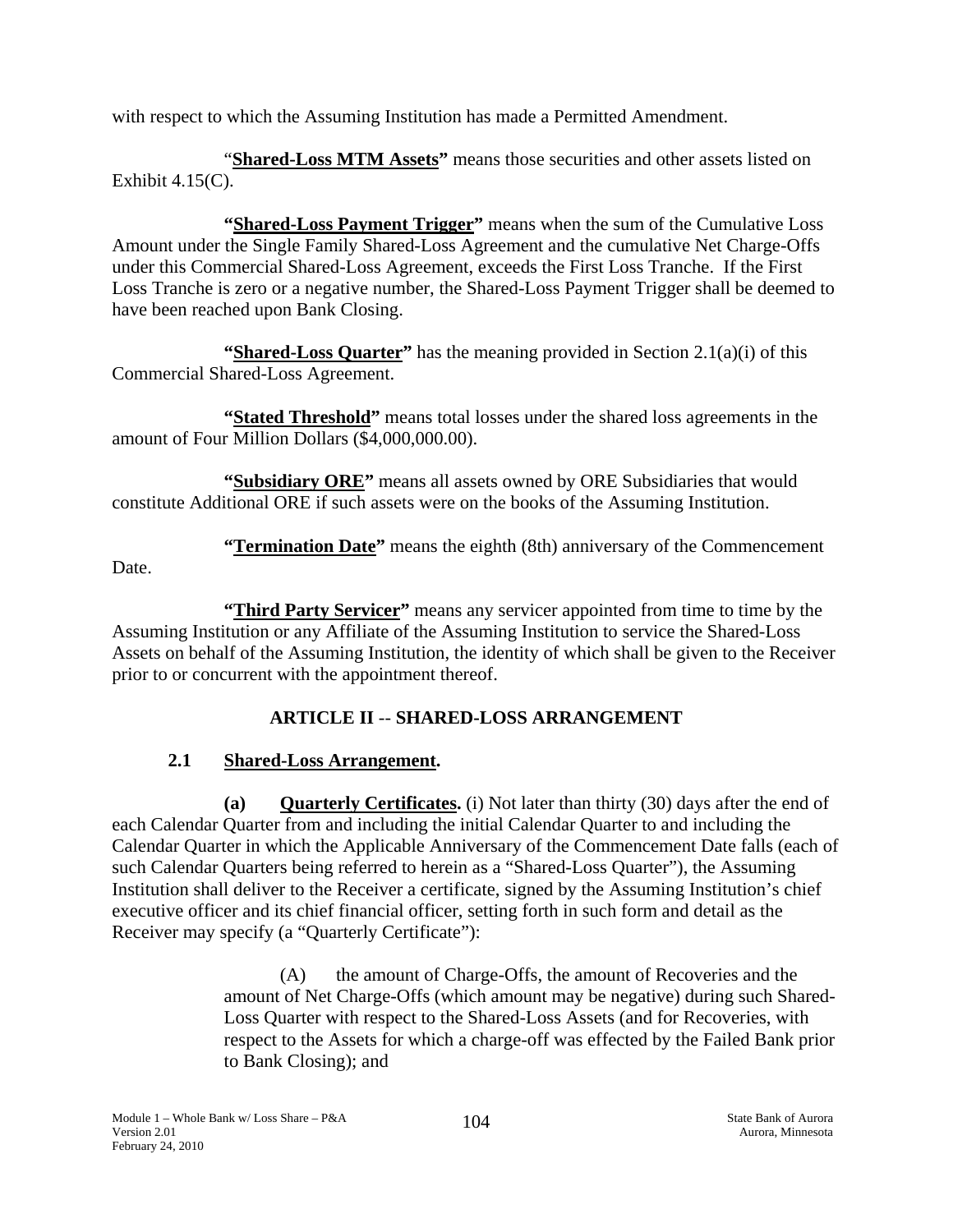(B) the aggregate amount of Reimbursable Expenses (which amount may be negative) during such Shared-Loss Quarter; and

(C) net realized loss on the Shared Loss MTM Assets determined pursuant to FAS 115, expressed as a positive number (MTM Net Realized Loss), or net realized gain on the Shared Loss MTM assets, expressed as a negative number (MTM Net Realized Gain); and

(D) any other than temporary impairment of the Shared Loss MTM Assets, determined pursuant to FAS 115, expressed as a positive number ("OTTI Loss") or reversals of OTTI Loss, expressed as a negative number (for the avoidance of doubt, normal and customary unrealized mark-to-market changes by reason of the application of fair value accounting do not qualify for loss sharing payments).

(ii) Not later than thirty (30) days after the end of each Calendar Quarter from and including the first Calendar Quarter following the final Shared-Loss Quarter to and including the Calendar Quarter in which the Termination Date falls (each of such Calendar Quarters being referred to herein as a "Recovery Quarter"), the Assuming Institution shall deliver to the Receiver a Quarterly Certificate setting forth, in such form and detail as the Receiver may specify

> (A) the amount of Recoveries and Recovery Expenses during such Recovery Quarter. On the Quarterly Certificate for the first Recovery Quarter only, the Assuming Institution may report as a separate item, in such form and detail as the Receiver may specify, the aggregate amount of any Reimbursable Expenses that: (a) were incurred prior to or during the final Shared-Loss Quarter, and (b) had not been included in any Quarterly Certificate for any Shared-Loss Quarter because they had not been actually paid by or on behalf of the Assuming Institution (in accordance with the terms of this Commercial Shared-Loss Agreement) during any Shared-Loss Quarter and (c) were actually paid by or on behalf of the Assuming Institution (in accordance with the terms of this Commercial Shared-Loss Agreement) during the first Recovery Quarter; and

(B) net realized gain on the Shared Loss MTM Assets.

# **(b) Payments With Respect to Shared-Loss Assets.**

 (i) For purposes of this Section 2.1(b), the Assuming Institution shall initially record the Shared-Loss Assets on its Accounting Records at Book Value, and initially record the Shared Loss MTM Assets on its Accounting Records at Fair Value, and adjust such amounts as such values may change after the Bank Closing. If the amount of all Net Charge-Offs during any Shared-Loss Quarter plus Reimbursable Expenses, plus MTM Net Realized Gain or MTM Net Realized Loss, plus OTTI Loss during such Shared-Loss Quarter (the "Shared-Loss Amount") is positive, then, except as provided in Sections 2.1(c) and (e) below, and subject to the provisions of Section 2.1(b)(vi) below, not later than fifteen (15) days after the date on which the Receiver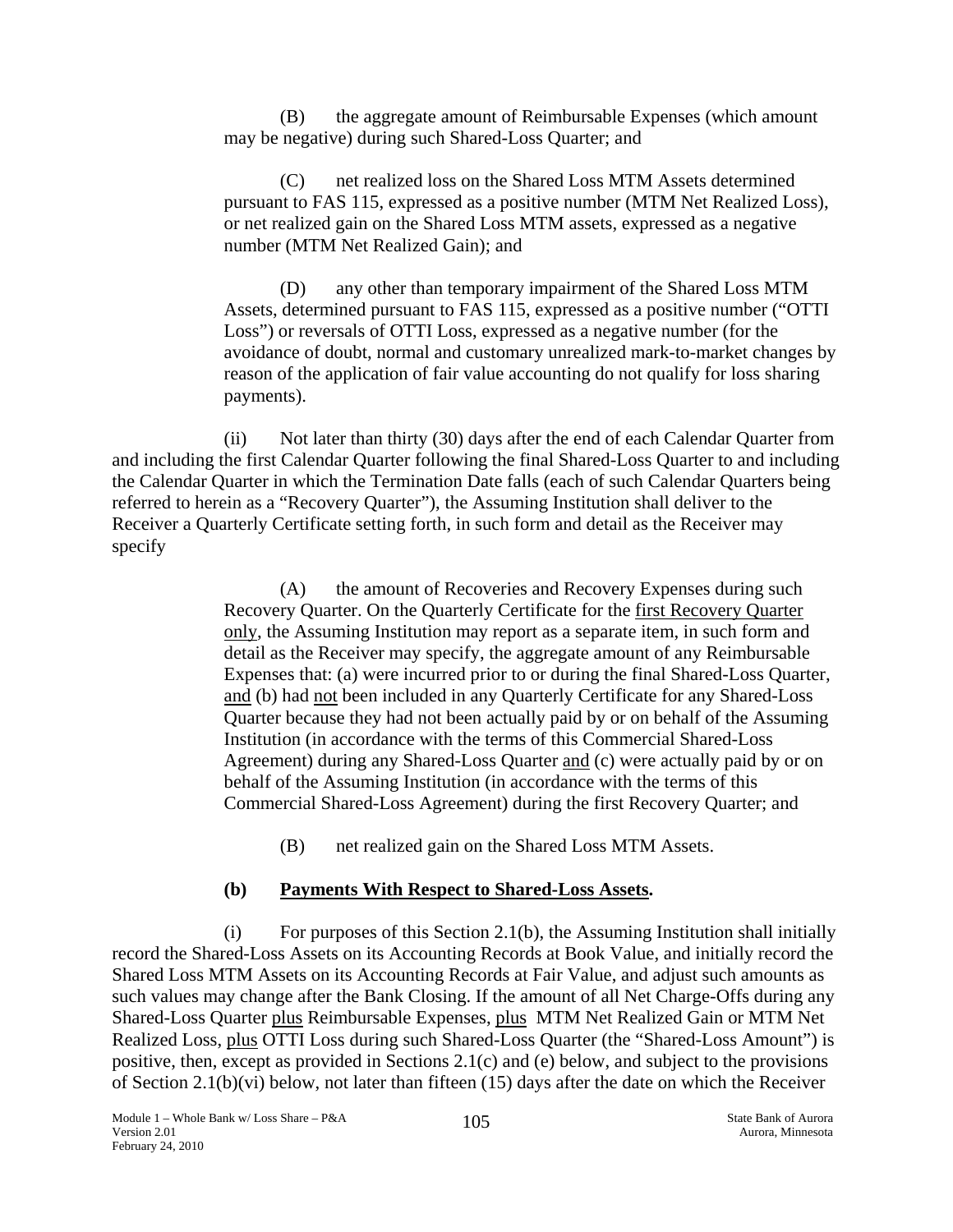receives the Quarterly Certificate with respect to such Shared-Loss Quarter, the Receiver shall pay to the Assuming Institution an amount equal to eighty percent (80%) of the Shared-Loss Amount for such Shared-Loss Quarter. If the Shared-Loss Amount during any Shared-Loss Quarter is negative, the Assuming Institution shall pay to the Receiver an amount equal to eighty percent (80%) of the Shared-Loss Amount for such Shared-Loss Quarter, which payment shall be delivered to the Receiver together with the Quarterly Certificate for such Shared-Loss Quarter. When the cumulative Shared-Loss Amounts for all Shared-Loss Quarters plus the Cumulative Loss Amount under the Single Family Shared-Loss Agreement equals or exceeds the Stated Threshold, the Receiver shall pay to the Assuming Institution an amount equal to ninetyfive percent ((95%) of the Shared-Loss Amount for each Shared-Loss Quarter, until such time as the cumulative Shared-Loss Amount for all Shared-Loss Quarters is less than the Stated Threshold, when the percentage shall revert back to eighty percent (80%).

(ii) If the amount of gross Recoveries during any Recovery Quarter less Recovery Expenses during such Recovery Quarter plus net realized gains or reversals of OTTI Loss on Shared Loss MTM Assets (the "Recovery Amount") is positive, then, simultaneously with its delivery of the Quarterly Certificate with respect to such Recovery Quarter, the Assuming Institution shall pay to the Receiver an amount equal to eighty percent (80%) of the Recovery Amount for such Recovery Quarter. If the Recovery Amount is negative, then such negative amount shall be subtracted from the amount of gross Recoveries during the next succeeding Recovery Quarter in determining the Recovery Amount in such next succeeding Recovery Quarter; provided, that this Section 2.1(b)(ii) shall operate successively in the event that the Recovery Amount (after giving effect to this Section 2.1(b)(ii)) in such next succeeding Recovery Quarter is negative. The Assuming Institution shall specify, in the Quarterly Certificate for the final Recovery Quarter, the aggregate amount for all Recovery Quarters only, as of the end of, and including, the final Recovery Quarter of (A) Recoveries plus net realized gains or reversals of OTTI Loss on Shared Loss MTM Assets ("Aggregate Recovery Period Recoveries"), (B) Recovery Expenses ("Aggregate Recovery Expenses"), and (C) only those Recovery Expenses that have been actually "offset" against Aggregate Recovery Period Recoveries (including those so "offset" in that final Recovery Quarter) ("Aggregate Offset Recovery Expenses"); as used in this sentence, the term "offset" means the amount that has been applied to reduce gross Recoveries in any Recovery Quarter pursuant to the methodology set forth in this Section 2.1(b)(ii). If, at the end of the final Recovery Quarter the amount of Aggregate Recovery Expenses exceeds the amount of Aggregate Recovery Period Recoveries, the Receiver shall have no obligation to pay to the Assuming Institution all or any portion of such excess. Subsequent to the Assuming Institution's calculation of the Recovery Amount (if any) for the final Recovery Quarter, the Assuming Institution shall also show on the Quarterly Certificate for the final Recovery Quarter the results of the following three mathematical calculations: (i) Aggregate Recovery Period Recoveries minus Aggregate Offset Recovery Expenses; (ii) Aggregate Recovery Expenses minus Aggregate Offset Recovery Expenses; and (iii) the lesser of the two amounts calculated in (i) and (ii) immediately above ("Additional Recovery Expenses") multiplied by 80% (the amount so calculated in (iii) being defined as the "Additional Recovery Expense Amount"). If the Additional Recovery Expense Amount is greater than zero, then the Assuming Institution may request in the Quarterly Certificate for the final Recovery Quarter that the Receiver reimburse the Assuming Institution the amount of the Additional Recovery Expense Amount and the Receiver shall pay to the Assuming Institution the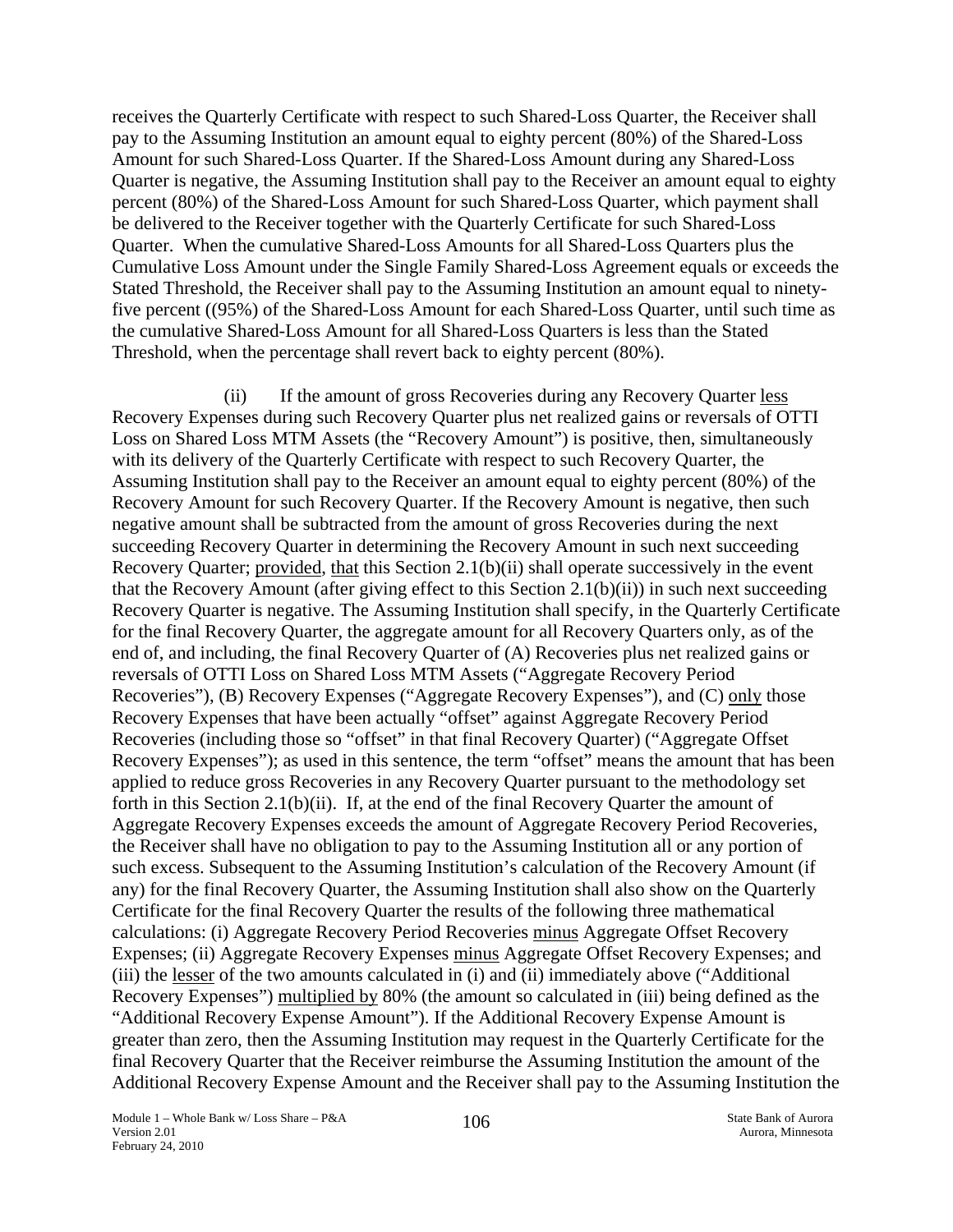Additional Recovery Expense Amount within fifteen (15) days after the date on which the Receiver receives that Quarterly Certificate. On the Quarterly Certificate for the final Recovery Quarter only, the Assuming Institution may include, in addition to any Recovery Expenses for that Recovery Quarter that were paid by or on behalf of the Assuming Institution in that Recovery Quarter, those Recovery Expenses that: (a) were incurred prior to or during the final Recovery Quarter, and (b) had not been included in any Quarterly Certificate for any Recovery Quarter because they had not been actually paid by or on behalf of the Assuming Institution (in accordance with the terms of this Commercial Shared-Loss Agreement) during any Recovery Quarter, and (c) were actually paid by or on behalf of the Assuming Institution (in accordance with the terms of this Commercial Shared-Loss Agreement) prior to the date the Assuming Institution is required to deliver that final Quarterly Certificate to the Receiver under the terms of Section  $2.1(a)(ii)$ .

(iii) With respect to each Shared-Loss Quarter and Recovery Quarter, collections by or on behalf of the Assuming Institution on any charge-off effected by the Failed Bank prior to Bank Closing on an Asset other than a Shared-Loss Asset or Shared-Loss MTM Assets shall be reported as Recoveries under this Section 2.1 only to the extent such collections exceed the Book Value of such Asset, if any. For any Shared-Loss Quarter or Recovery Quarter in which collections by or on behalf of the Assuming Institution on such Asset are applied to both Book Value and to a charge-off effected by the Failed Bank prior to Bank Closing, the amount of expenditures incurred by or on behalf of the Assuming Institution attributable to the collection of any such Asset, that shall be considered a Reimbursable Expense or a Recovery Expense under this Section 2.1 will be limited to a proportion of such expenditures which is equal to the proportion derived by dividing (A) the amount of collections on such Asset applied to a charge-off effected by the Failed Bank prior to Bank Closing, by (B) the total collections on such Assets.

(iv) If the Assuming Institution has duly specified an amount of Reimbursable Expenses on the Quarterly Certificate for the first Recovery Quarter as described above in the last sentence of Section 2.1(a)(ii), then, not later than fifteen (15) days after the date on which the Receiver receives that Quarterly Certificate, the Receiver shall pay to the Assuming Institution an amount equal to eighty percent (80%) (or, if the Cumulative Loss Amount under the Single Family Shared-Loss Agreement plus the cumulative Shared-Loss Amount for all Shared-Loss Quarters equals or exceeds the Stated Threshold, ninety-five percent (95%)) of the amount of such Reimbursable Expenses.

(v) If the First Loss Tranche as determined under the Purchase and Assumption Agreement is a positive number, Receiver has no obligation to make payment for any Shared Loss Quarters until the Shared-Loss Payment Trigger is satisfied.

(vi) Payments from the Receiver with respect to this Commercial Shared-Loss Agreement are administrative expenses of the Receiver. To the extent the Receiver needs funds for shared-loss payments respect to this Commercial Shared-Loss Agreement, the Receiver shall request funds under the Master Loan and Security Agreement, as amended ("MLSA"), from FDIC in its corporate capacity. The Receiver will not agree to any amendment of the MLSA that would prevent the Receiver from drawing on the MLSA to fund shared-loss payments.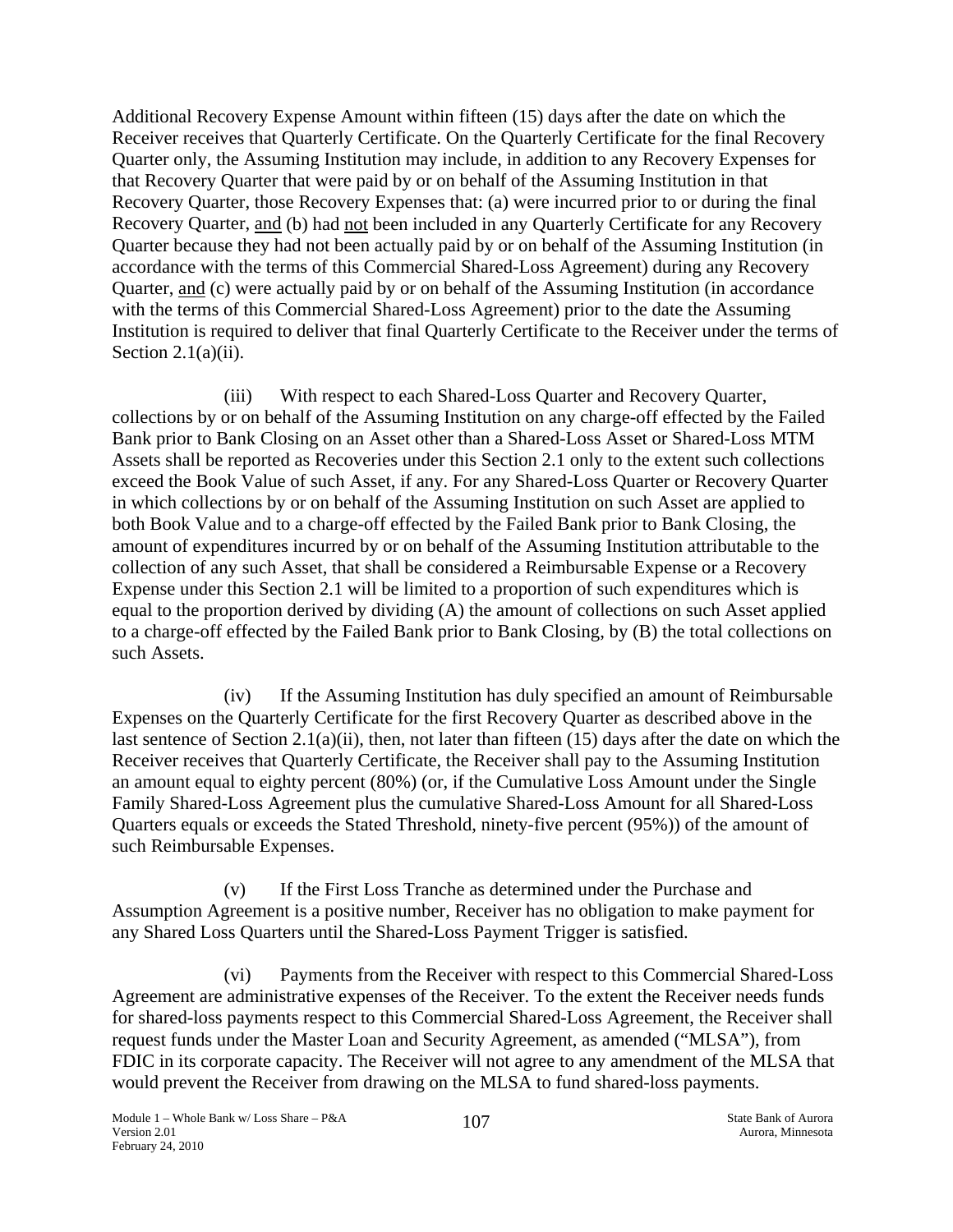**(c) Limitation on Shared-Loss Payment.** The Receiver shall not be required to make any payments pursuant to this Section 2.1 with respect to any Charge-Off of a Shared-Loss Asset that the Receiver or the Corporation determines, based upon the Examination Criteria, should not have been effected by the Assuming Institution; provided, (x) the Receiver must provide notice to the Assuming Institution detailing the grounds for not making such payment, (y) the Receiver must provide the Assuming Institution with a reasonable opportunity to cure any such deficiency and (z) (1) to the extent curable, if cured, the Receiver shall make payment with respect to any properly effected Charge-Off and (2) to the extent not curable, the Receiver shall make a payment as to all Charge-Offs (or portion of Charge-Offs) that were effected which would have been payable as a Charge-Off if the Assuming Institution had properly effected such Charge-Off. In the event that the Receiver does not make any payments with respect to any Charge-Off of a Shared-Loss Asset pursuant to this Section 2.1 or determines that a payment was improperly made, the Assuming Institution and the Receiver shall, upon final resolution, make such accounting adjustments and payments as may be necessary to give retroactive effect to such corrections.

**(d) Sale of, or Additional Advances or Amendments with Respect to, Shared-Loss Loans and Administration of Related Loans.** No Shared-Loss Loan shall be treated as a Shared-Loss Asset pursuant to this Section 2.1 (i) if the Assuming Institution sells or otherwise transfers such Shared-Loss Loan or any interest therein (whether with or without recourse) to any Person, (ii) after the Assuming Institution makes any additional advance, commitment or increase in the amount of a commitment with respect to such Shared-Loss Loan that does not constitute a Permitted Advance or a Shared-Loss Loan Commitment Advance, (iii) after the Assuming Institution makes any amendment, modification, renewal or extension to such Shared-Loss Loan that does not constitute a Permitted Amendment, or (iv) after the Assuming Institution has managed, administered or collected any "Related Loan" (as such term is defined in Section 3.4 of Article III of this Commercial Shared-Loss Agreement) in any manner which would have the effect of increasing the amount of any collections with respect to the Related Loan to the detriment of such Shared-Loss Asset to which such loan is related; provided, that any such Shared-Loss Loan that has been the subject of Charge-Offs prior to the taking of any action described in clause (i), (ii), (iii) or (iv) of this Section 2.1(d) by the Assuming Institution shall be treated as a Shared-Loss Asset pursuant to this Section 2.1 solely for the purpose of treatment of Recoveries on such Charge-Offs until such time as the amount of Recoveries with respect to such Shared-Loss Asset equals such Charge-Offs.

# **(e) Option to Purchase.**

 (i) In the event that the Assuming Institution determines that there is a substantial likelihood that continued efforts to collect a Shared-Loss Asset or an Asset for which a charge-off was effected by the Failed Bank with, in either case, a Legal Balance of \$500,000 or more on the Accounting Records of the Assuming Institution will result in an expenditure, after Bank Closing, of funds by on behalf of the Assuming Institution to a third party for a specified purpose (the expenditure of which, in its best judgment, will maximize collections), which do not constitute Reimbursable Expenses or Recovery Expenses, and such expenses will exceed ten percent (10%) of the then book value thereof as reflected on the Accounting Records of the Assuming Institution, the Assuming Institution shall (i) promptly so notify the Receiver and (ii)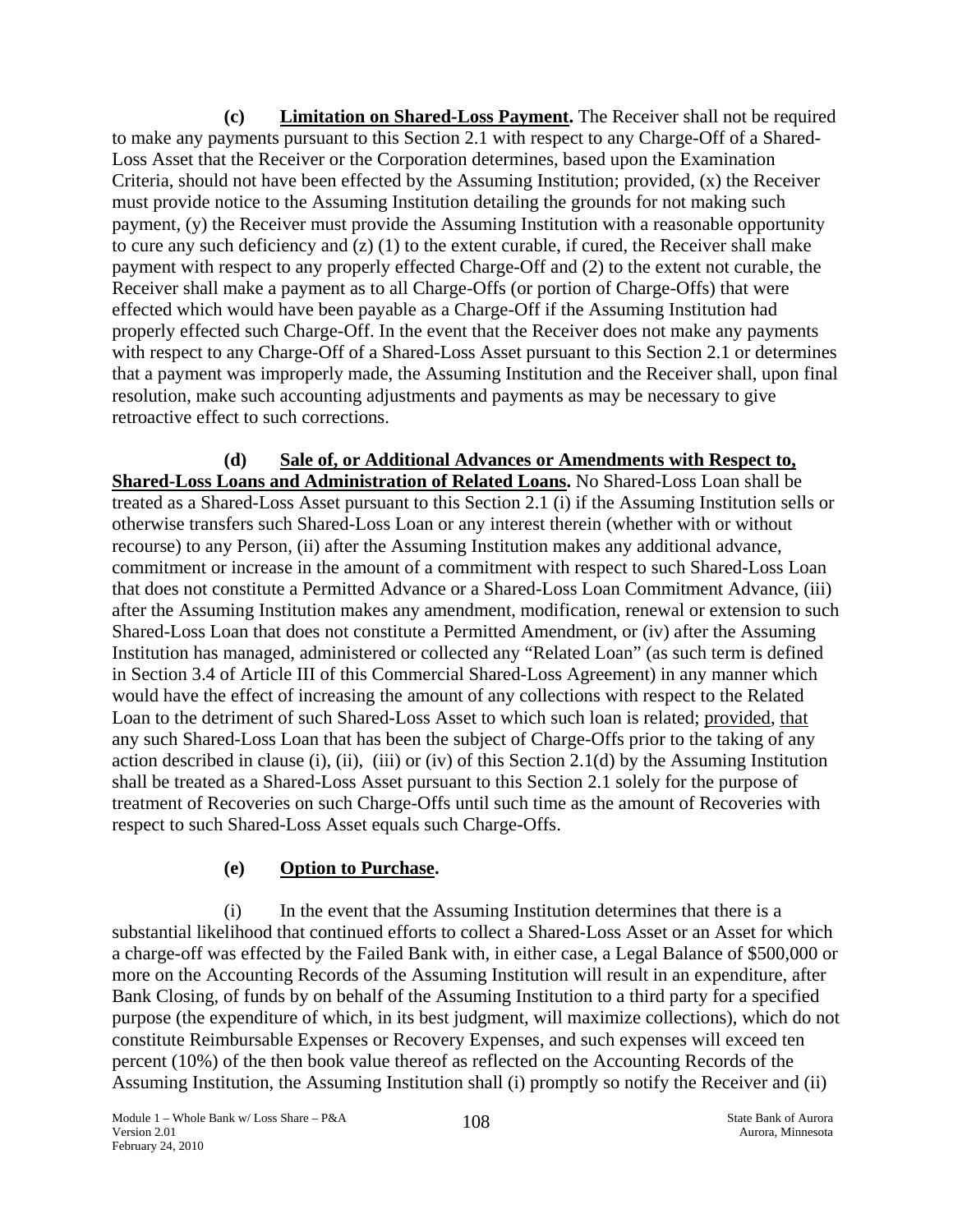request that such expenditure be treated as a Reimbursable Expense or Recovery Expense for purposes of this Section 2.1. (Where the Assuming Institution determines that there is a substantial likelihood that the previously mentioned situation exists with respect to continued efforts to collect a Shared-Loss Asset or an Asset for which a charge-off was effected by the Failed Bank with, in either case, a Legal Balance of less than \$1,000,000 on the Accounting Records of the Assuming Institution, the Assuming Institution may so notify the Receiver and request that such expenditure be treated as a Reimbursable Expense or Recovery Expense.) Within thirty (30) days after its receipt of such a notice, the Receiver will advise the Assuming Institution of its consent or denial, that such expenditures shall be treated as a Reimbursable Expense or Recovery Expense, as the case may be. Notwithstanding the failure of the Receiver to give its consent with respect to such expenditures, the Assuming Institution shall continue to administer such Shared-Loss Asset in accordance with Section 2.2, except that the Assuming Institution shall not be required to make such expenditures. At any time after its receipt of such a notice and on or prior to the Termination Date the Receiver shall have the right to purchase such Shared-Loss Asset or Asset as provided in Section 2.1(e)(iii), notwithstanding any consent by the Receiver with respect to such expenditure.

(ii) During the period prior to the Termination Date, the Assuming Institution shall notify the Receiver within fifteen (15) days after any of the following becomes fully or partially charged-off:

> (A) a Shared-Loss Loan having a Legal Balance (or, in the case of more than one (1) Shared-Loss Loan made to the same Obligor, a combined Legal Balance) of \$500,000 or more in circumstances in which the legal claim against the relevant Obligor survives; or

(B) a Shared-Loss Loan to a director, an "executive officer" as defined in 12 C.F.R. 215.2(d), a "principal shareholder" as defined in 12 C.F.R. 215.2(l), or an Affiliate of the Assuming Institution.

(iii) If the Receiver determines in its discretion that the Assuming Institution is not diligently pursuing collection efforts with respect to any Shared-Loss Asset which has been fully or partially charged-off or written-down (including any Shared-Loss Asset which is identified or required to be identified in a notice pursuant to Section 2.1(e)(ii)) or any Asset for which there exists a Failed Bank Charge-Off/Write-Down, the Receiver may at its option, exercisable at any time on or prior to the Termination Date, require the Assuming Institution to assign, transfer and convey such Shared-Loss Asset or Asset to and for the sole benefit of the Receiver for a price equal to the Shared-Loss Asset Repurchase Price thereof less the Related Liability Amount with respect to any Related Liabilities related to such Shared-Loss Asset or Asset.

(iv) Not later than ten (10) days after the date upon which the Assuming Institution receives notice of the Receiver's intention to purchase or require the assignment of any Shared-Loss Asset or Asset pursuant to Section 2.1(e)(i) or (iii), the Assuming Institution shall transfer to the Receiver such Shared-Loss Asset or Asset and any Credit Files relating thereto and shall take all such other actions as may be necessary and appropriate to adequately effect the transfer of such Shared-Loss Asset or Asset from the Assuming Institution to the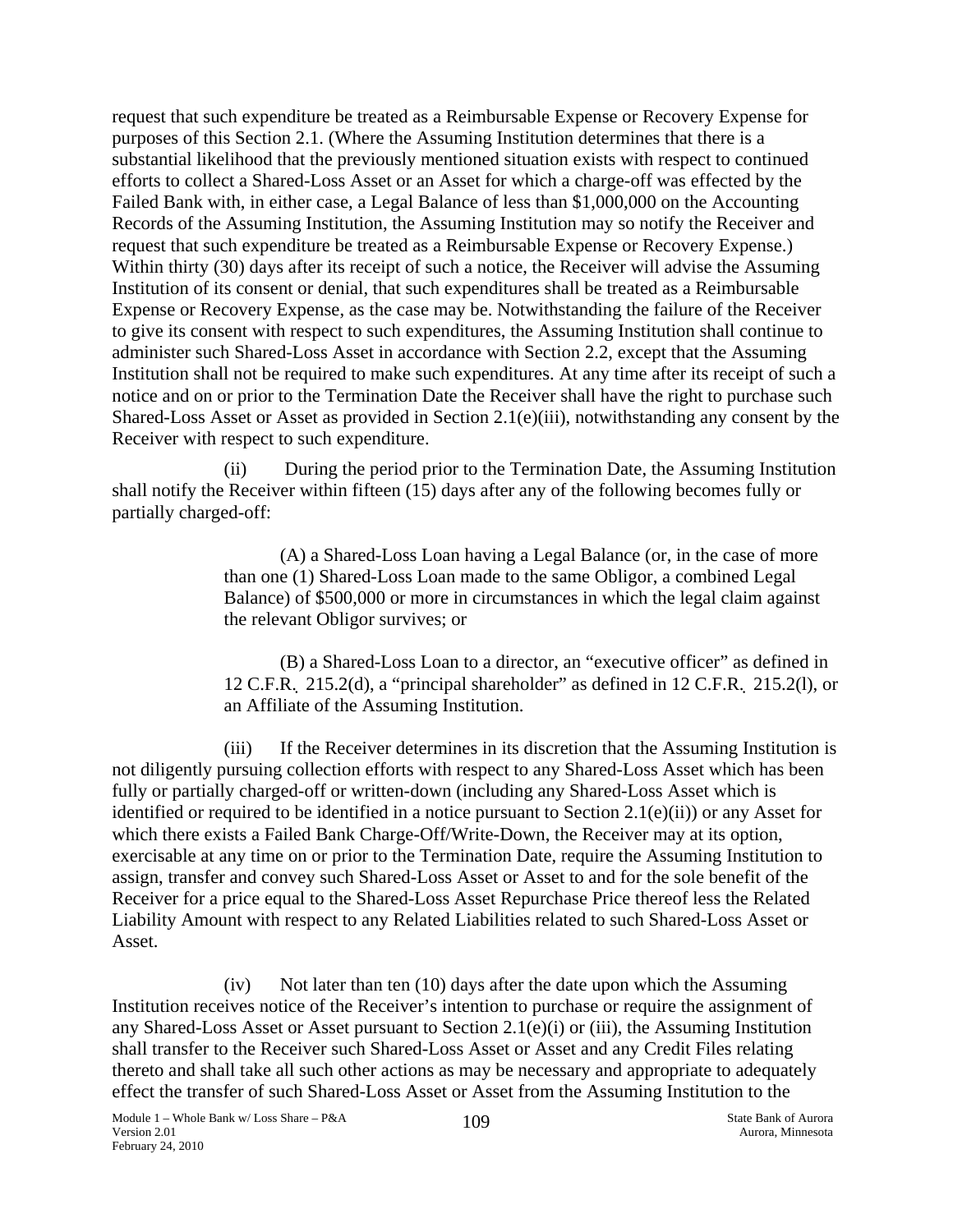Receiver. Not later than fifteen (15) days after the date upon which the Receiver receives such Shared-Loss Asset or Asset and any Credit Files relating thereto, the Receiver shall pay to the Assuming Institution an amount equal to the Shared-Loss Asset Repurchase Price of such Shared-Loss Asset or Asset less the Related Liability Amount.

(v) The Receiver shall assume all Related Liabilities with respect to any Shared-Loss Asset or Asset set forth in the notice described in Section 2.1(e)(iv).

#### **(f) Dispute Resolution.**

(i) (A) Any dispute as to whether a Charge-Off of a Shared-Loss Asset was made in accordance with Examination Criteria shall be resolved by the Assuming Institution's Chartering Authority. (B) With respect to any other dispute arising under the terms of this Commercial Shared-Loss Agreement which the parties hereto cannot resolve after having negotiated such matter, in good faith, for a thirty (30) day period, other than a dispute the Corporation is not permitted to submit to arbitration under the Administrative Dispute Resolution Act of 1996 ("ADRA"), as amended, such other dispute shall be resolved by determination of a review board (a "Review Board") established pursuant to Section 2.1(f). Any Review Board under this Section 2.1(f) shall follow the provisions of the Federal Arbitration Act and shall follow the provisions of the ADRA. (C) Any determination by the Assuming Institution's Chartering Authority or by a Review Board shall be conclusive and binding on the parties hereto and not subject to further dispute, and judgment may be entered on said determination in accordance with applicable arbitration law in any court having jurisdiction thereof.

(ii) A Review Board shall consist of three (3) members, each of whom shall have such expertise as the Corporation and the Assuming Institution agree is relevant. As appropriate, the Receiver or the Corporation (the "FDIC Party") will select one member, one member will be selected by the Assuming Institution and the third member (the "Neutral Member") will be selected by the other two members. The member of the Review Board selected by a party may be removed at any time by such party upon two (2) days' written notice to the other party of the selection of a replacement member. The Neutral Member may be removed by unanimous action of the members appointed by the FDIC Party and the Assuming Institution after two (2) days' prior written notice to the FDIC Party and the Assuming Institution of the selection of a replacement Neutral Member. In addition, if a Neutral Member fails for any reason to serve or continue to serve on the Review Board, the other remaining members shall so notify the parties to the dispute and the Neutral Member in writing that such Neutral Member will be replaced, and the Neutral Member shall thereafter be replaced by the unanimous action of the other remaining members within twenty (20) business days of that notification.

(iii) No dispute may be submitted to a Review Board by any of the parties to this Commercial Shared-Loss Agreement unless such party has provided to the other party a written notice of dispute ("Notice of Dispute"). During the forty-five (45)-day period following the providing of a Notice of Dispute, the parties to the dispute will make every effort in good faith to resolve the dispute by mutual agreement. As part of these good faith efforts, the parties should consider the use of less formal dispute resolution techniques, as judged appropriate by each party in its sole discretion. Such techniques may include, but are not limited to, mediation,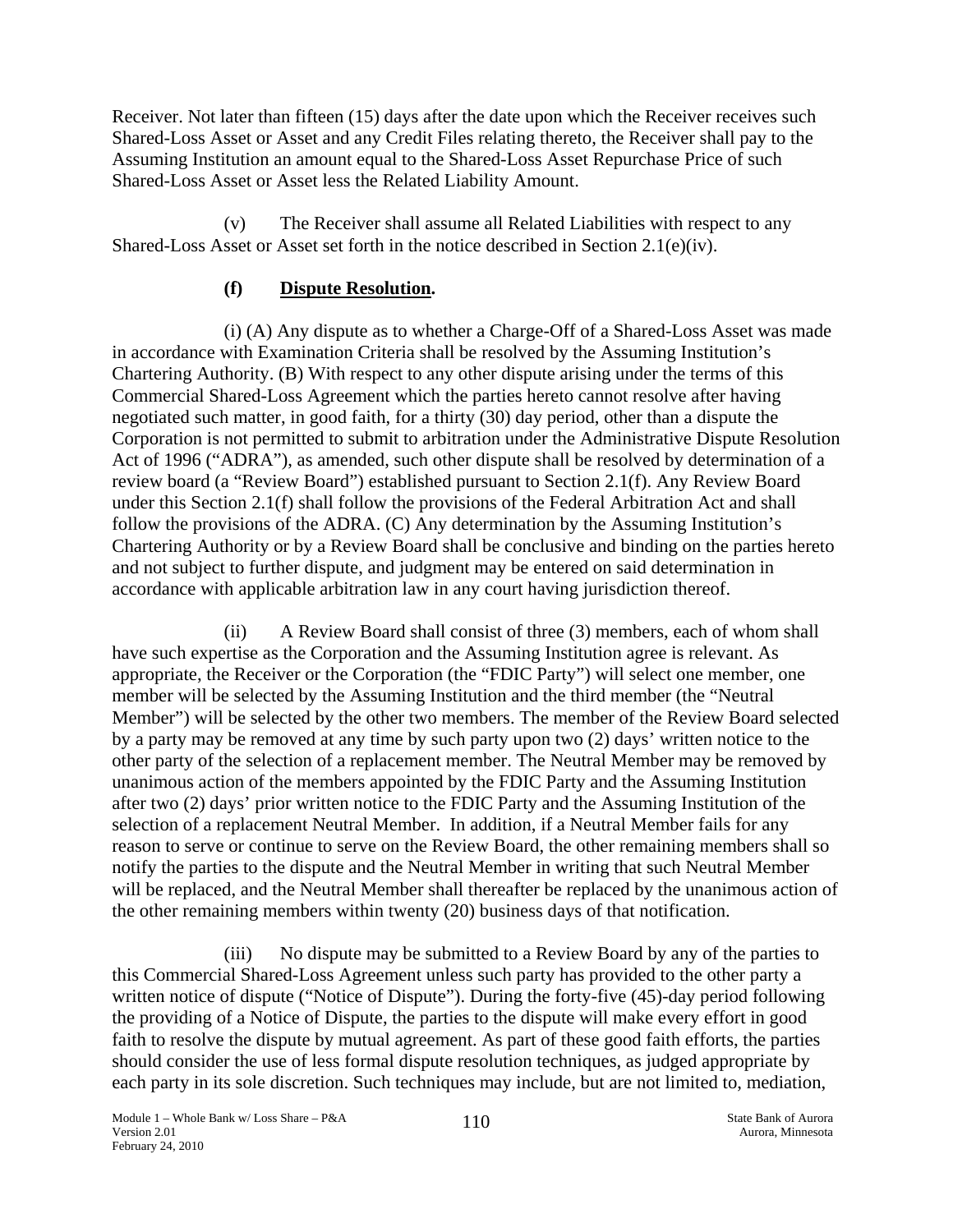settlement conference, and early neutral evaluation. If the parties have not agreed to a resolution of the dispute by the end of such forty-five (45)-day period, then, subject to the discretion of the Corporation and the written consent of the Assuming Institution as set forth in Section  $2.1(f)(i)(B)$  above, on the first day following the end of such period, the FDIC Party and the Assuming Institution shall notify each other of its selection of its member of the Review Board and such members shall be instructed to promptly select the Neutral Member of the Review Board. If the members appointed by the FDIC Party and the Assuming Institution are unable to promptly agree upon the initial selection of the Neutral Member, or a timely replacement Neutral Member as set forth in Section 2.1(f)(ii) above, the two appointed members shall apply to the American Arbitration Association ("AAA"), and such Neutral Member shall be appointed in accordance with the Commercial Arbitration Rules of the AAA.

 (iv) The resolution of a dispute pursuant to this Section 2.1(f) shall be governed by the Commercial Arbitration Rules of the AAA to the extent that such rules are not inconsistent with this Section 2.1(f). The Review Board may modify the procedures set forth in such rules from time to time with the prior approval of the FDIC Party and the Assuming Institution.

(v) Within fifteen (15) days after the last to occur of the final written submissions of both parties, the presentation of witnesses, if any, and oral presentations, if any, the Review Board shall adopt the position of one of the parties and shall present to the parties a written award regarding the dispute. The determination of any two (2) members of a Review Board will constitute the determination of such Review Board.

(vi) The FDIC Party and the Assuming Institution will each pay the fees and expenses of the member of the Review Board selected by it. The FDIC Party and Assuming Institution will share equally the fees and expenses of the Neutral Member. No such fees or expenses incurred by or on behalf of the Assuming Institution shall be subject to reimbursement by the FDIC Party under this Commercial Shared-Loss Agreement or otherwise.

(vii) Each party will bear all costs and expenses incurred by it in connection with the submission of any dispute to a Review Board. No such costs or expenses incurred by or on behalf of the Assuming Institution shall be subject to reimbursement by the FDIC Party under this Commercial Shared-Loss Agreement or otherwise. The Review Board shall have no authority to award costs or expenses incurred by either party to these proceedings.

 (viii) Any dispute resolution proceeding held pursuant to this Section 2.1(f) shall not be public. In addition, each party and each member of any Review Board shall strictly maintain the confidentiality of all issues, disputes, arguments, positions and interpretations of any such proceeding, as well as all information, attachments, enclosures, exhibits, summaries, compilations, studies, analyses, notes, documents, statements, schedules and other similar items associated therewith, except as the parties agree in writing or such disclosure is required pursuant to law, rule or regulation. Pursuant to ADRA, dispute resolution communications may not be disclosed either by the parties or by any member of the Review board unless:

(1) all parties to the dispute resolution proceeding agree in writing;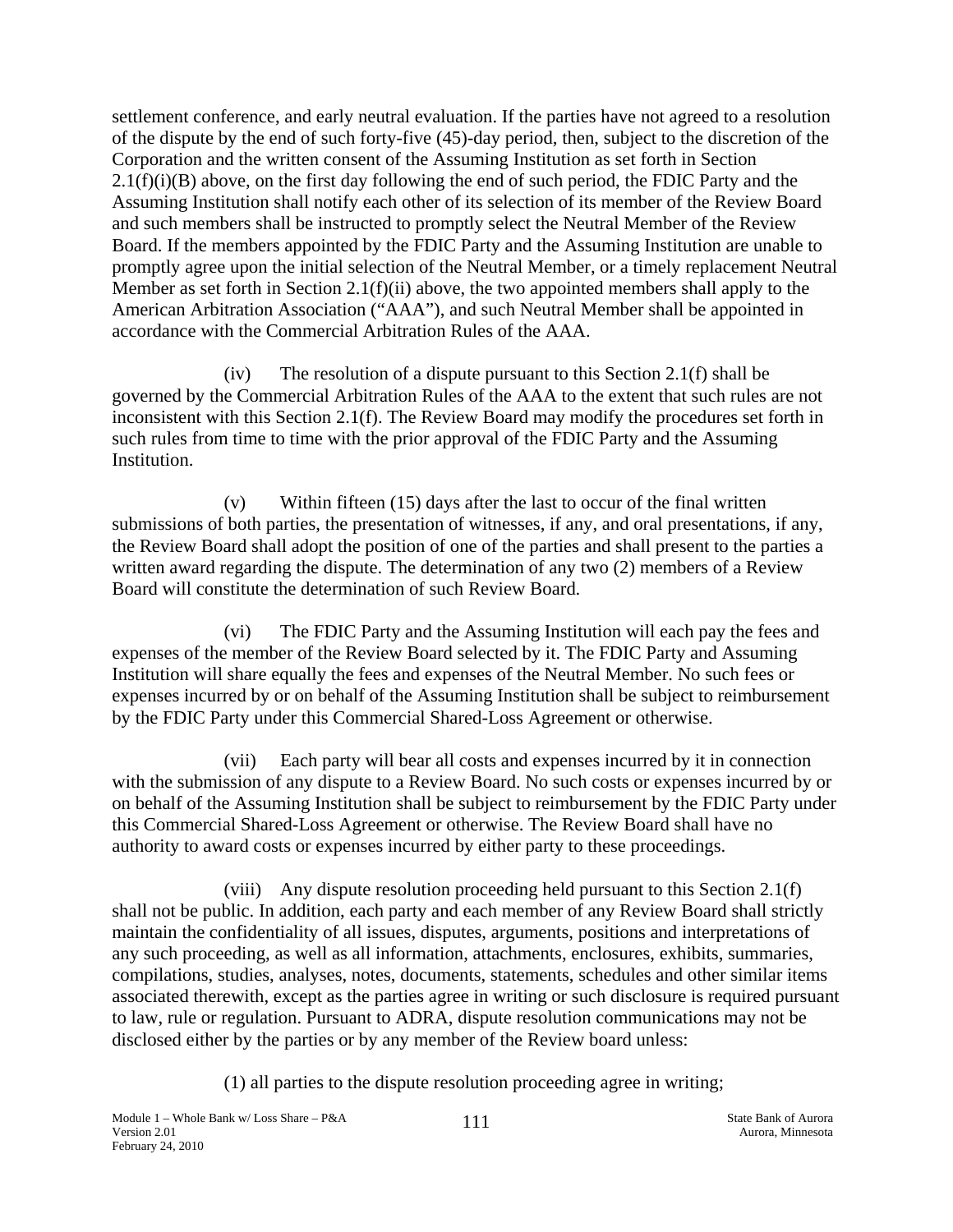- (2) the communication has already been made public;
- (3) the communication is required by statute, rule or regulation to be made public;

(4) a court determines that such testimony or disclosure is necessary to prevent a manifest injustice, help establish a violation of the law or prevent harm to the public health or safety, or of sufficient magnitude in the particular case to outweigh the integrity of dispute resolution proceedings in general by reducing the confidence of parties in future cases that their communications will remain confidential.

(ix) Any dispute resolution proceeding pursuant to this Section 2.1(f) (whether as a matter of good faith negotiations, by resort to a Review Board, or otherwise) is a compromise negotiation for purposes of the Federal Rules of Evidence and state rules of evidence. The parties agree that all proceedings, including any statement made or document prepared by any party, attorney or other participants are privileged and shall not be disclosed in any subsequent proceeding or document or construed for any purpose as an admission against interest. Any document submitted and any statements made during any dispute resolution proceeding are for settlement purposes only. The parties further agree not to subpoena any of the members of the Review Board or any documents submitted to the Review Board. In no event will the Neutral Member voluntarily testify on behalf of any party.

(x) No decision, interpretation, determination, analysis, statement, award or other pronouncement of any Review Board shall constitute precedent as regards any subsequent proceeding (whether or not such proceeding involves dispute resolution under this Commercial Shared-Loss Agreement) nor shall any Review Board be bound to follow any decision, interpretation, determination, analysis, statement, award or other pronouncement rendered by any previous Review Board or any other previous dispute resolution panel which may have convened in connection with a transaction involving other failed financial institutions or Federal assistance transactions.

(xi) The parties may extend any period of time in this Section 2.1(f) by mutual agreement. Notwithstanding anything above to the contrary, no dispute shall be submitted to a Review Board until each member of the Review Board, and any substitute member, if applicable, agrees to be bound by the provisions of this Section 2.1(f) as applicable to members of a Review Board. Prior to the commencement of the Review Board proceedings, or, in the case of a substitute Neutral Member, prior to the re-commencement of such proceedings subsequent to that substitution, the Neutral Member shall provide a written oath of impartiality.

(xii) For the avoidance of doubt, and notwithstanding anything herein to the contrary, in the event any notice of dispute is provided to a party under this Section 2.1(g) prior to the Termination Date, the terms of this Commercial Shared-Loss Agreement shall remain in effect with respect to any such items set forth in such notice until such time as any such dispute with respect to such item is finally resolved.

 (g) **Payment in the Event Losses Fail to Reach Expected Level**. On the date that is 45 days following the last day (such day, the "True-Up Measurement Date") of the

or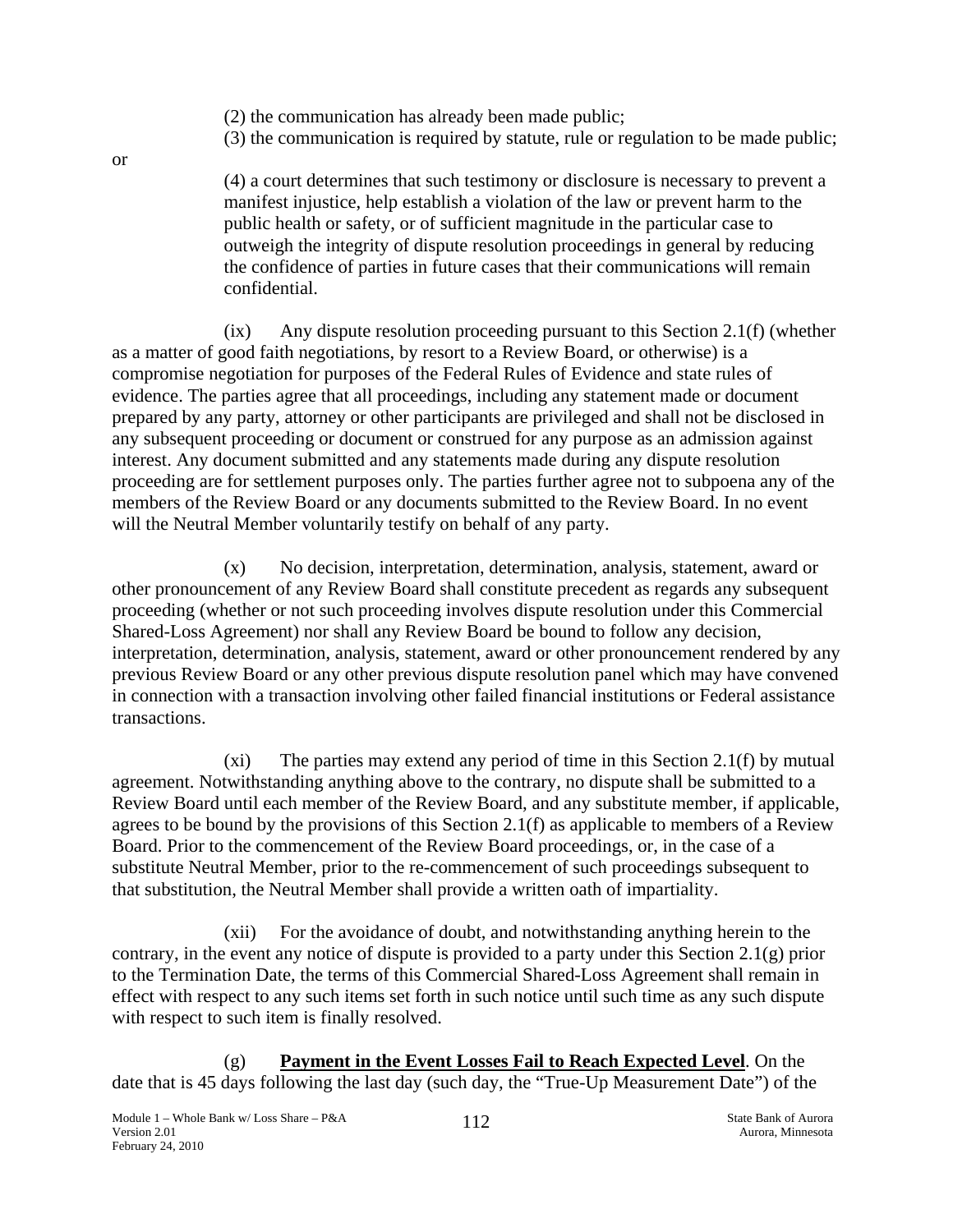calendar month in which the tenth anniversary of the calendar day following the Bank Closing occurs, the Assuming Institution shall pay to the Receiver fifty percent (50%) of the excess, if any, of (i) twenty percent (20%) of the Stated Threshold less (ii) the sum of (A) twenty-five percent (25%) of the asset premium (discount) plus (B) twenty-five percent (25%) of the Cumulative Shared-Loss Payments plus (C) the Cumulative Servicing Amount. The Assuming Institution shall deliver to the Receiver not later than 30 days following the True-Up Measurement Date, a schedule, signed by an officer of the Assuming Institution, setting forth in reasonable detail the calculation of the Cumulative Shared-Loss Payments and the Cumulative Servicing Amount.

**2.2 Administration of Shared-Loss Assets.** The Assuming Institution shall at all times prior to the Termination Date comply with the Rules Regarding the Administration of Shared-Loss Assets as set forth in Article III of this Commercial Shared-Loss Agreement.

# **2.3 Auditor Report; Right to Audit.**

(a) Within ninety (90) days after the end of each fiscal year from and including the fiscal year during which Bank Closing falls to and including the calendar year during which the Termination Date falls, the Assuming Institution shall deliver to the Corporation and to the Receiver a report signed by its independent public accountants stating that they have reviewed the terms of this Commercial Shared-Loss Agreement and that, in the course of their annual audit of the Assuming Institution's books and records, nothing has come to their attention suggesting that any computations required to be made by the Assuming Institution during such year by this Article II were not made by the Assuming Institution in accordance herewith. In the event that the Assuming Institution cannot comply with the preceding sentence, it shall promptly submit to the Receiver corrected computations together with a report signed by its independent public accountants stating that, after giving effect to such corrected computations, nothing has come to their attention suggesting that any computations required to be made by the Assuming Institution during such year by this Article II were not made by the Assuming Institution in accordance herewith. In such event, the Assuming Institution and the Receiver shall make all such accounting adjustments and payments as may be necessary to give effect to each correction reflected in such corrected computations, retroactive to the date on which the corresponding incorrect computation was made. It is the intention of this provision to align the timing of the audit required under this Commercial Shared-Loss Agreement with the examination audit required pursuant to 12 CFR Section 363.

(b) The Assuming Institution shall perform on an annual basis an internal audit of its compliance with the provisions of this Article II and shall provide the Receiver and the Corporation with copies of the internal audit reports and access to internal audit workpapers related to such internal audit.

(c) The Receiver or the Corporation may perform an audit to determine the Assuming Institution's compliance with the provisions of this Commercial Shared-Loss Agreement, including this Article II, at any time by providing not less than ten (10) Business Days prior written notice. The scope and duration of any such audit shall be within the discretion of the Receiver or the Corporation, as the case may be, but shall in no event be administered in a manner that unreasonably interferes with the operation of the Assuming Institution's business.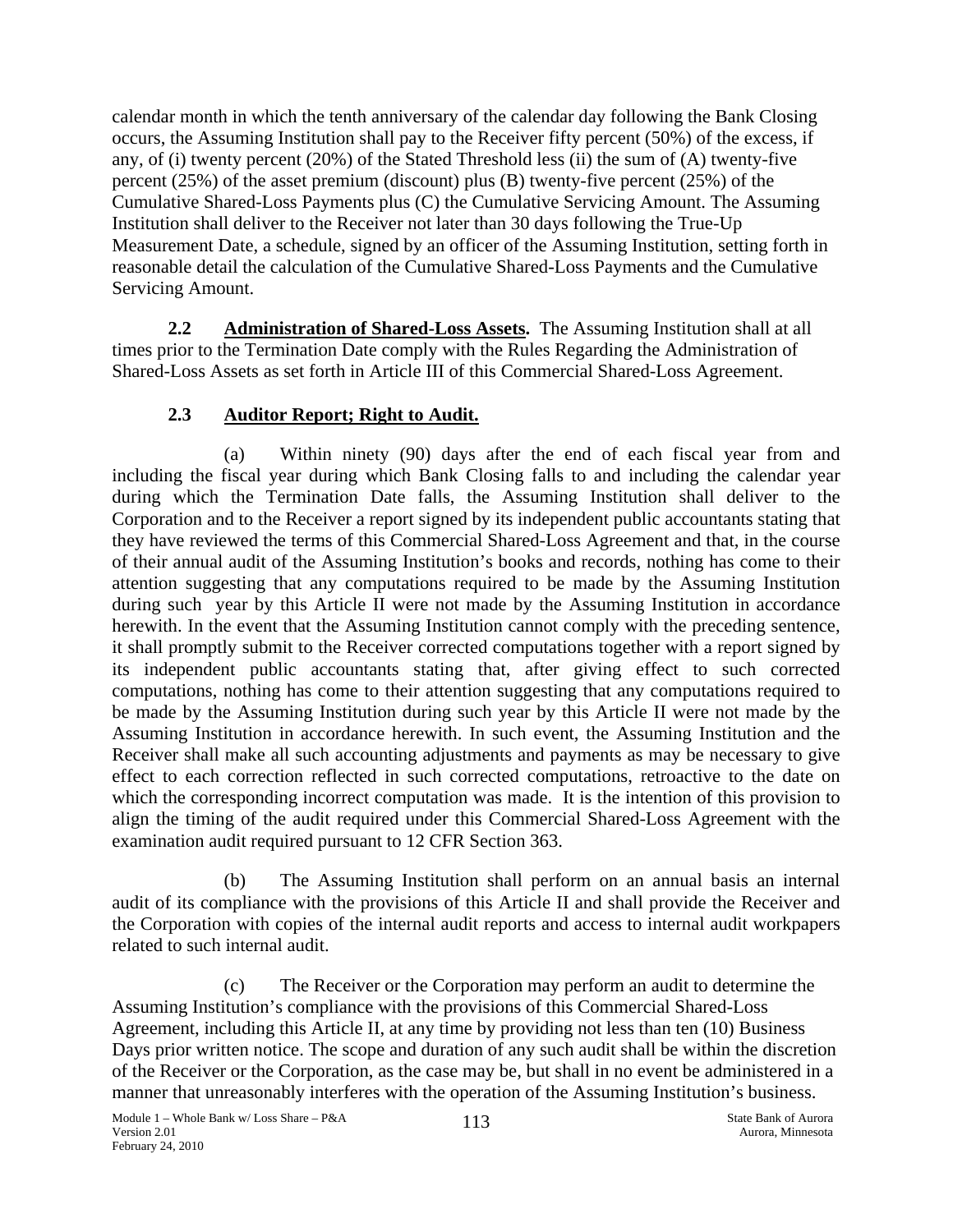The Receiver or the Corporation, as the case may be, shall bear the expense of any such audit. In the event that any corrections are necessary as a result of such an audit, the Assuming Institution and the Receiver shall make such accounting adjustments and payments as may be necessary to give retroactive effect to such corrections.

**2.4 Withholdings.** Notwithstanding any other provision in this Article II, the Receiver, upon the direction of the Director (or designee) of the Corporation's Division of Resolutions and Receiverships, may withhold payment for any amounts included in a Quarterly Certificate delivered pursuant to Section 2.1, if, in its judgment, there is a reasonable basis under the terms of this Commercial Shared-Loss Agreement for denying the eligibility of an item for which reimbursement or payment is sought under such Section. In such event, the Receiver shall provide a written notice to the Assuming Institution detailing the grounds for withholding such payment. At such time as the Assuming Institution demonstrates to the satisfaction of the Receiver that the grounds for such withholding of payment, or portion of payment, no longer exist or have been cured, then the Receiver shall pay the Assuming Institution the amount withheld which the Receiver determines is eligible for payment, within fifteen (15) Business Days. In the event the Receiver or the Assuming Institution elects to submit the issue of the eligibility of the item for reimbursement or payment for determination under the dispute resolution procedures of Section 2.1(f), then (i) if the dispute is settled by the mutual agreement of the parties in accordance with Section 2.1(f)(iii), the Receiver shall pay the amount withheld (to the extent so agreed) within fifteen (15) Business Days from the date upon which the dispute is determined by the parties to be resolved by mutual agreement, and (ii) if the dispute is resolved by the determination of a Review Board, the Receiver shall pay the amount withheld (to the extent so determined) within fifteen (15) Business Days from the date upon which the Receiver is notified of the determination by the Review Board of its obligation to make such payment. Any payment by the Receiver pursuant to this Section 2.4 shall be made together with interest on the amount thereof from the date the payment was agreed or determined otherwise to be due, at the interest rate per annum determined by the Receiver to be equal to the coupon equivalent of the three (3)-month U.S. Treasury Bill Rate in effect as of the first Business Day of each Calendar Quarter during which such interest accrues as reported in the Federal Reserve Board's Statistical Release for Selected Interest Rates H.15 opposite the caption "Auction Average - 3-Month" or, if not so reported for such day, for the next preceding Business Day for which such rate was so reported.

**2.5 Books and Records**. The Assuming Institution shall at all times during the term of this Commercial Shared-Loss Agreement keep books and records which fairly present all dealings and transactions carried out in connection with its business and affairs. Except as otherwise provided for in the Purchase and Assumption Agreement or this Commercial Shared-Loss Agreement, all financial books and records shall be kept in accordance with generally accepted accounting principles, consistently applied for the periods involved and in a manner such that information necessary to determine compliance with any requirement of the Purchase and Assumption Agreement or this Commercial Shared-Loss Agreement will be readily obtainable, and in a manner such that the purposes of the Purchase and Assumption Agreement or this Commercial Shared-Loss Agreement may be effectively accomplished. Without the prior written approval of the Corporation, the Assuming Institution shall not make any change in its accounting principles adversely affecting the value of the Shared-Loss Assets except as required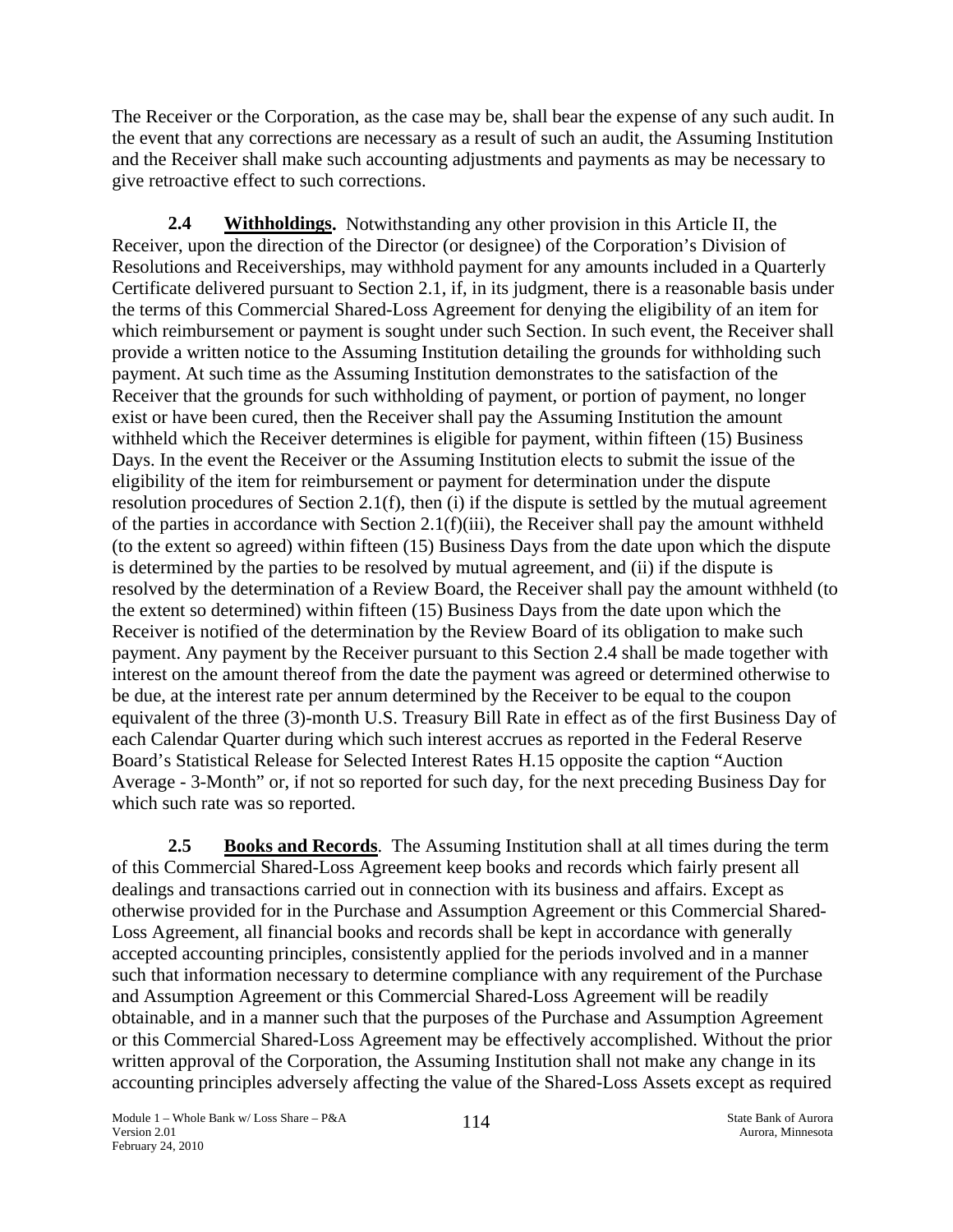by a change in generally accepted accounting principles. The Assuming Institution shall notify the Corporation of any change in its accounting principles affecting the Shared-Loss Assets which it believes are required by a change in generally accepted accounting principles.

**2.6 Information**. The Assuming Institution shall promptly provide to the Corporation such other information, including financial statements and computations, relating to the performance of the provisions of the Purchase and Assumption Agreement or otherwise relating to its business and affairs or this Commercial Shared-Loss Agreement, as the Corporation or the Receiver may request from time to time.

**2.7 Tax Ruling.** The Assuming Institution shall not at any time, without the Corporation's prior written consent, seek a private letter ruling or other determination from the Internal Revenue Service or otherwise seek to qualify for any special tax treatment or benefits associated with any payments made by the Corporation pursuant to the Purchase and Assumption Agreement or this Commercial Shared-Loss Agreement.

# **ARTICLE III - RULES REGARDING THE ADMINISTRATION OF SHARED-LOSS ASSETS AND SHARED-LOSS MTM ASSETS**

**3.1 Agreement with Respect to Administration.** The Assuming Institution shall (and shall cause any of its Affiliates to which the Assuming Institution transfers any Shared-Loss Assets or Shared-Loss MTM Assets) to, or a Third Party Servicer to, manage, administer, and collect the Shared-Loss Assets and Shared-Loss MTM Assets while owned by the Assuming Institution or any Affiliate thereof during the term of this Commercial Shared-Loss Agreement in accordance with the rules set forth in this Article III ("Rules"). The Assuming Institution shall be responsible to the Receiver and the Corporation in the performance of its duties hereunder and shall provide to the Receiver and the Corporation such reports as the Receiver or the Corporation reasonably deems advisable, including but not limited to the reports required by Section 3.3 hereof, and shall permit the Receiver and the Corporation at all times to monitor the Assuming Institution's performance of its duties hereunder.

# **3.2 Duties of the Assuming Institution with Respect to Shared-Loss Assets.**

(a) In performance of its duties under these Rules, the Assuming Institution shall:

(i) manage, administer, collect and effect Charge-Offs and Recoveries with respect to each Shared-Loss Asset in a manner consistent with (A) usual and prudent business and banking practices; (B) the Assuming Institution's (or, in the case a Third Party Servicer is engaged, the Third Party Servicer's) practices and procedures including, without limitation, the then-effective written internal credit policy guidelines of the Assuming Institution, with respect to the management, administration and collection of and taking of charge-offs and write-downs with respect to loans, other real estate and repossessed collateral that do not constitute Shared Loss Assets;

(ii) exercise its best business judgment in managing, administering, collecting and effecting Charge-Offs with respect to Shared-Loss Assets;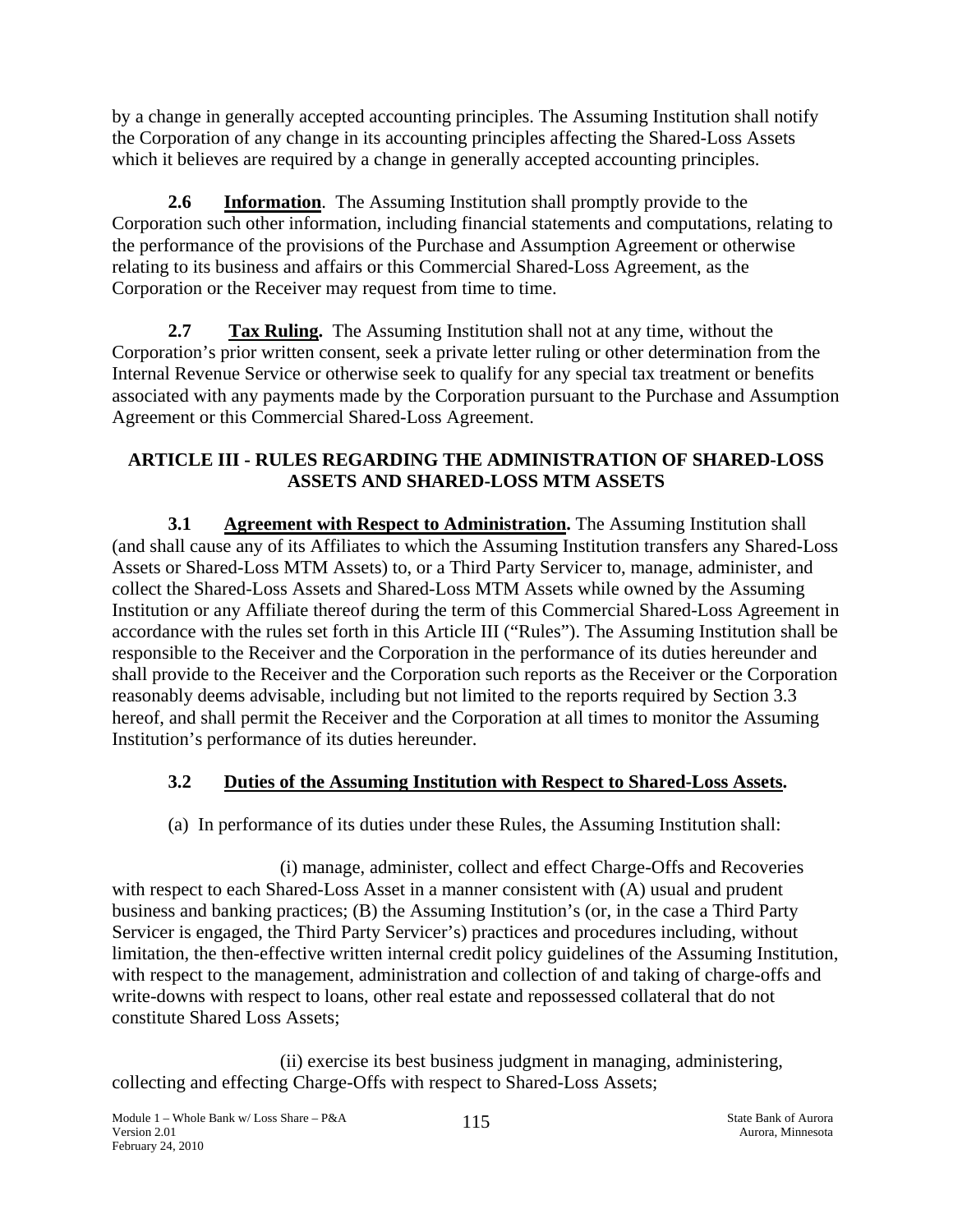(iii) use its best efforts to maximize collections with respect to Shared-Loss Assets and, if applicable for a particular Shared-Loss Asset, without regard to the effect of maximizing collections on assets held by the Assuming Institution or any of its Affiliates that are not Shared-Loss Assets;

(iv) adopt and implement accounting, reporting, record-keeping and similar systems with respect to the Shared-Loss Assets, as provided in Section 3.4 hereof;

(v) retain sufficient staff to perform its duties hereunder; and

(vi) provide written notification in accordance with Article IV of this Commercial Shared-Loss Agreement immediately after the execution of any contract pursuant to which any third party (other than an Affiliate of the Assuming Institution) will manage, administer or collect any of the Shared-Loss Assets, together with a copy of that contract.

(b) Any transaction with or between any Affiliate of the Assuming Institution with respect to any Shared-Loss Asset including, without limitation, the execution of any contract pursuant to which any Affiliate of the Assuming Institution will manage, administer or collect any of the Shared-Loss Assets, or any other action involving self-dealing, shall be subject to the prior written approval of the Receiver or the Corporation.

(c) The following categories of expenses shall not be deemed to be Reimbursable Expenses or Recovery Expenses:

(i) Federal, State, or local income taxes and expenses related thereto;

(ii) salaries or other compensation and related benefits of Assuming Institution employees and the employees of its Affiliates including, without limitation, any bonus, commission or severance arrangements, training, payroll taxes, dues, or travel- or relocationrelated expenses;

(iii) the cost of space occupied by the Assuming Institution, any Affiliate thereof and their staff, the rental of and maintenance of furniture and equipment, and expenses for data processing including the purchase or enhancement of data processing systems;

(iv) except as otherwise provided herein, fees for accounting and other independent professional consultants (other than consultants retained to assess the presence, storage or release of any hazardous or toxic substance, or any pollutant or contaminant with respect to the collateral securing a Shared-Loss Loan that has been fully or partially charged-off); provided, that for purposes of this Section 3.2(c)(iv), fees of attorneys and appraisers engaged as necessary to assist in collections with respect to Shared-Loss Assets shall not be deemed to be fees of other independent consultants;

(v) allocated portions of any other overhead or general and administrative expense other than any fees relating to specific assets, such as appraisal fees or environmental audit fees, for services of a type the Assuming Institution does not normally perform internally;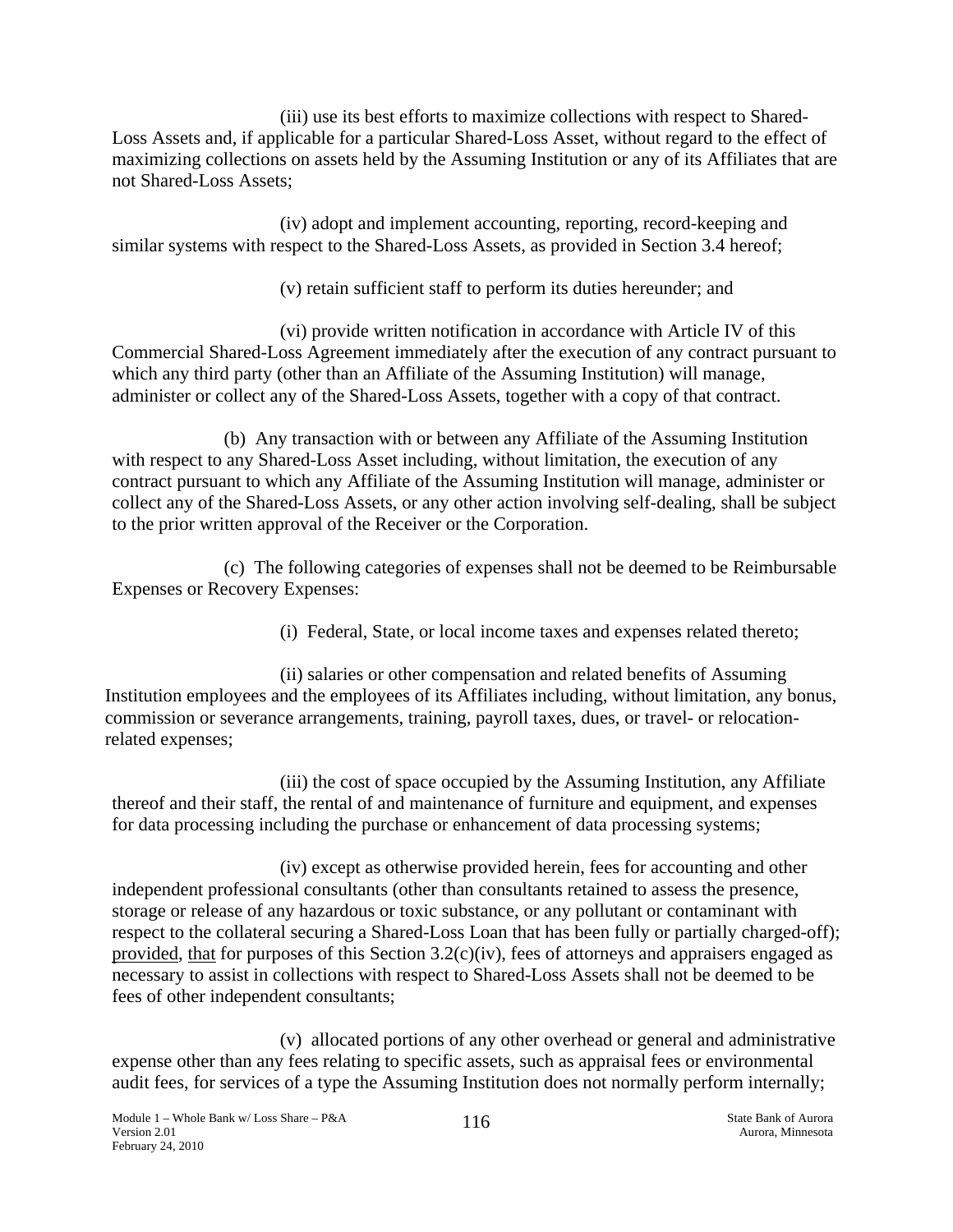(vi) any expense not incurred in good faith and with the same degree of care that the Assuming Institution normally would exercise in the collection of troubled assets in which it alone had an interest; and

(vii) any expense incurred for a product, service or activity that is of an extravagant nature or design.

(d) Subject to Section 3.7, the Assuming Institution shall not contract with third parties to provide services the cost of which would be a Reimbursable Expense or Recovery Expense if the Assuming Institution would have provided such services itself if the relevant Shared-Loss Assets were not subject to the loss-sharing provisions of Section 2.1 of this Commercial Shared-Loss Agreement.

# **3.3 Duties of the Assuming Institution with Respect to Shared-Loss MTM Assets.**

(a) In performance of its duties under these Rules, the Assuming Institution shall:

(i) manage, administer, collect and each Shared-Loss MTM Asset in a manner consistent with (A) usual and prudent business and banking practices; (B) the Assuming Institution's practices and procedures including, without limitation, the then-effective written internal credit policy guidelines of the Assuming Institution, with respect to the management, administration and collection of similar assets that are not Shared-Loss MTM Assets;

(ii) exercise its best business judgment in managing, administering, collecting and effecting Charge-Offs with respect to Shared-Loss MTM Assets;

(iii) use its best efforts to maximize collections with respect to Shared-Loss MTM Assets and, if applicable for a particular Shared-Loss MTM Asset, without regard to the effect of maximizing collections on assets held by the Assuming Institution or any of its Affiliates that are not Shared-Loss MTM Assets, provided that, any sale of a Shared-Loss MTM Asset shall only be made with the prior approval of the Receiver or the Corporation;

(iv) adopt and implement accounting, reporting, record-keeping and similar systems with respect to the Shared-Loss MTM Assets, as provided in Section 3.4 hereof;

(v) retain sufficient staff to perform its duties hereunder; and

(vi) provide written notification in accordance with Article IV of this Commercial Shared-Loss Agreement immediately after the execution of any contract pursuant to which any third party (other than an Affiliate of the Assuming Institution) will manage, administer or collect any of the Shared-Loss MTM Assets, together with a copy of that contract.

(b) Any transaction with or between any Affiliate of the Assuming Institution with respect to any Shared-Loss MTM Asset including, without limitation, the execution of any contract pursuant to which any Affiliate of the Assuming Institution will manage, administer or collect any of the Shared-Loss Assets, or any other action involving self-dealing, shall be subject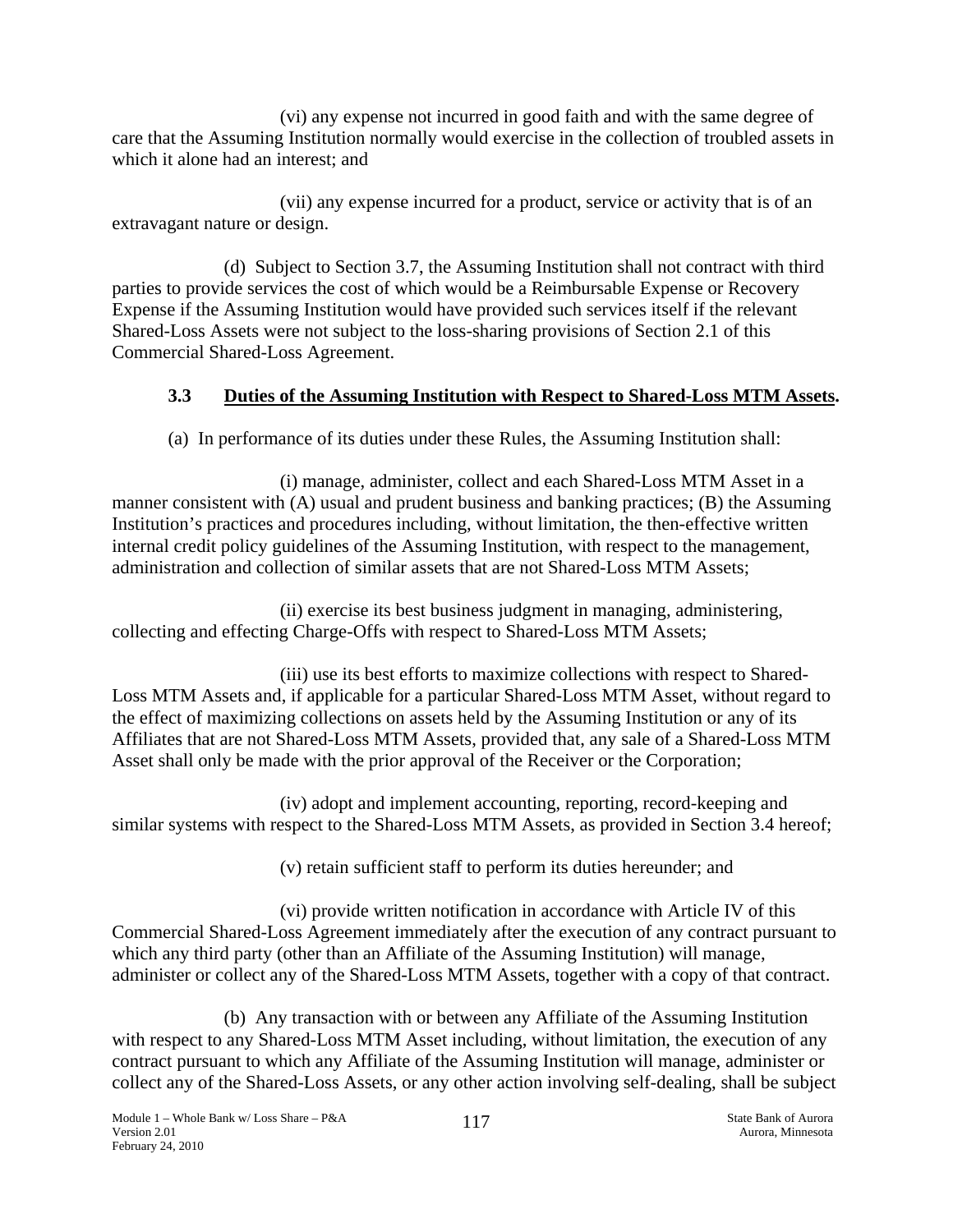to the prior written approval of the Receiver or the Corporation.

(c) The Assuming Institution shall not contract with third parties to provide services the cost of which would be a Reimbursable Expense or Recovery Expense if the Assuming Institution would have provided such services itself if the relevant Shared-Loss Assets were not subject to the loss-sharing provisions of Section 2.1 of this Commercial Shared-Loss Agreement.

**3.4 Records and Reports**. The Assuming Institution shall establish and maintain records on a separate general ledger, and on such subsidiary ledgers as may be appropriate to account for the Shared-Loss Assets and the Shared-Loss MTM Assets, in such form and detail as the Receiver or the Corporation may require, to enable the Assuming Institution to prepare and deliver to the Receiver or the Corporation such reports as the Receiver or the Corporation may from time to time request regarding the Shared-Loss Assets, the Shared-Loss MTM Assets and the Quarterly Certificates required by Section 2.1 of this Commercial Shared-Loss Agreement.

# **3.5 Related Loans**.

(a) The Assuming Institution shall not manage, administer or collect any "Related Loan" in any manner which would have the effect of increasing the amount of any collections with respect to the Related Loan to the detriment of the Shared-Loss Asset to which such loan is related. A "Related Loan" means any loan or extension of credit held by the Assuming Institution at any time on or prior to the end of the final Recovery Quarter that is: (i) made to the same Obligor with respect to a Loan that is a Shared-Loss Asset or with respect to a Loan from which Other Real Estate, Additional ORE or Subsidiary ORE derived, or (ii) attributable to the same primary Obligor with respect to any Loan described in clause (i) under the rules of the Assuming Institution's Chartering Authority concerning the legal lending limits of financial institutions organized under its jurisdiction as in effect on the Commencement Date, as applied to the Assuming Institution.

(b) The Assuming Institution shall prepare and deliver to the Receiver with the Quarterly Certificates for the Calendar Quarters ending June 30 and December 31 for all Shared-Loss Quarters and Recovery Quarters, a schedule of all Related Loans which are commercial loans or commercial real estate loans with Legal Balances of \$500,000 or more on the Accounting Records of the Assuming Institution as of the end of each such semi-annual period, and all other commercial loans or commercial real estate loans attributable to the same Obligor on such loans of \$500,000 or more.

**3.6 Legal Action; Utilization of Special Receivership Powers**. The Assuming Institution shall notify the Receiver in writing (such notice to be given in accordance with Article IV below and to include all relevant details) prior to utilizing in any legal action any special legal power or right which the Assuming Institution derives as a result of having acquired a Shared-Loss Asset from the Receiver, and the Assuming Institution shall not utilize any such power unless the Receiver shall have consented in writing to the proposed usage. The Receiver shall have the right to direct such proposed usage by the Assuming Institution and the Assuming Institution shall comply in all respects with such direction. Upon request of the Receiver, the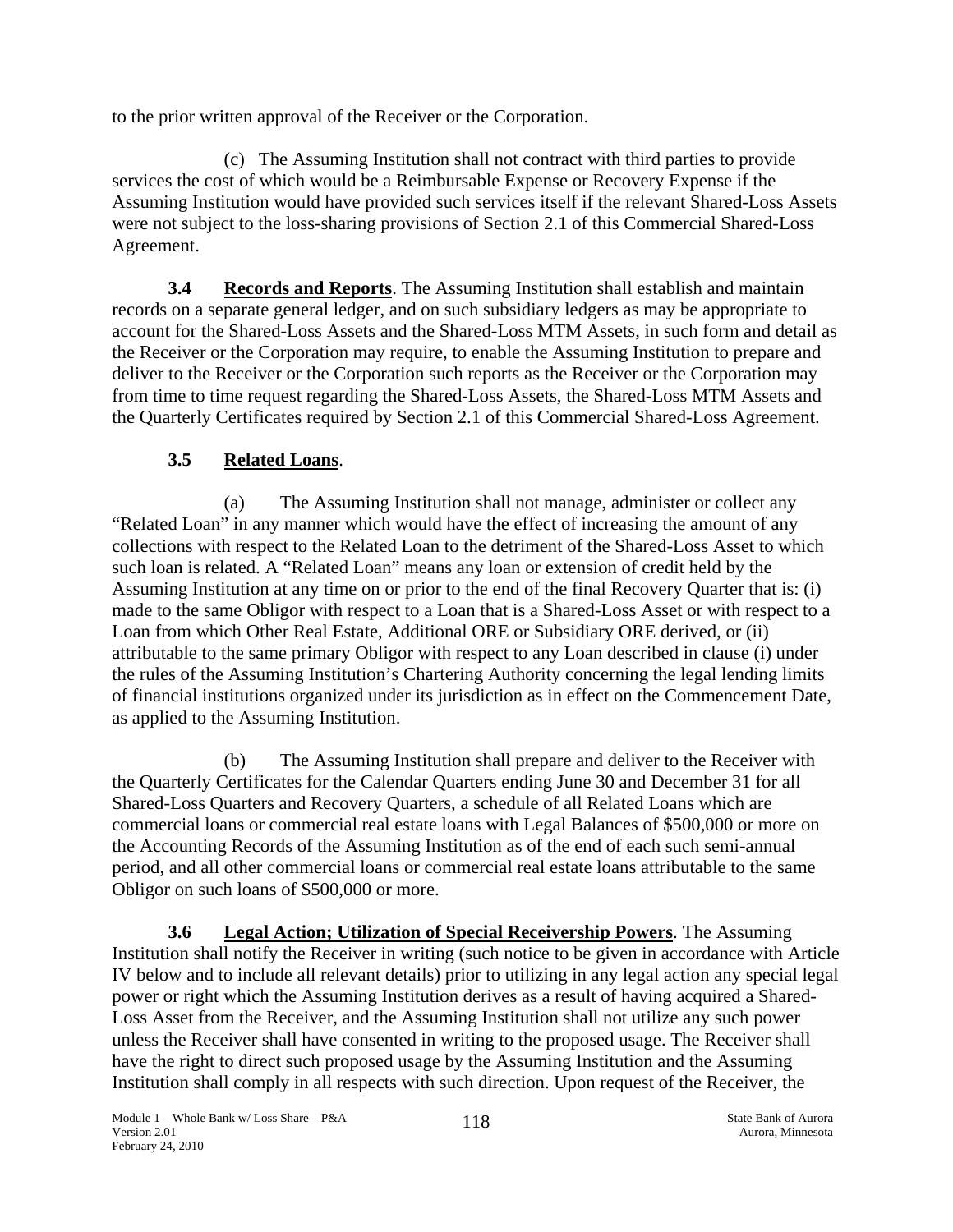Assuming Institution will advise the Receiver as to the status of any such legal action. The Assuming Institution shall immediately notify the Receiver of any judgment in litigation involving any of the aforesaid special powers or rights.

**3.7** Third Party Servicer. The Assuming Institution may perform any of its obligations and/or exercise any of its rights under this Commercial Shared-Loss Agreement through or by one or more Third Party Servicers, who may take actions and make expenditures as if any such Third Party Servicer was the Assuming Institution hereunder (and, for the avoidance of doubt, such expenses incurred by any such Third Party Servicer on behalf of the Assuming Institution shall be Reimbursable Expenses or Recovery Expenses, as the case may be, to the same extent such expenses would so qualify if incurred by the Assuming Institution); provided, however, that the use thereof by the Assuming Institution shall not release the Assuming Institution of any obligation or liability hereunder.

# **ARTICLE IV -- PORTFOLIO SALE**

 **4.1 Assuming Institution Portfolio Sales of Remaining Shared-Loss Assets**. The Assuming Institution shall have the right with the concurrence of the Receiver, commencing as of the first day of the third to last Shared-Loss Quarter, to liquidate for cash consideration, in one or more transactions, all or a portion of Shared-Loss Assets held by the Assuming Institution ("Portfolio Sales"). If the Assuming Institution exercises its option under this Section 4.1, it must give thirty (30) days notice in writing to the Receiver setting forth the details and schedule for the Portfolio Sale which shall be conducted by means of sealed bid sales to third parties, not including any of the Assuming Institution's affiliates, contractors, or any affiliates of the Assuming Institution's contractors.

**4.2 Calculation of Sale Gain or Loss**. For Shared-Loss Assets gain or loss on the sales under Section 4.1 will be calculated as the sale price received by the Assuming Institution less the book value of the remaining Shared-Loss Assets.

### **ARTICLE V -- LOSS-SHARING NOTICES GIVEN TO CORPORATION AND/OR RECEIVER**

As a supplement to the notice provisions contained in Section 13.7 of the Purchase and Assumption Agreement, any notice, request, demand, consent, approval, or other communication (a "Notice") given to the Corporation and/or the Receiver in the loss-sharing context shall be given as follows:

**5.1** With respect to a Notice under Section 2 and Sections 3.1-3.5 of this Commercial Shared-Loss Agreement:

> Federal Deposit Insurance Corporation Division of Resolutions and Receiverships 550 17th Street, N.W. Washington, D.C. 20429

#### Attention: Assistant Director, Franchise and Asset Marketing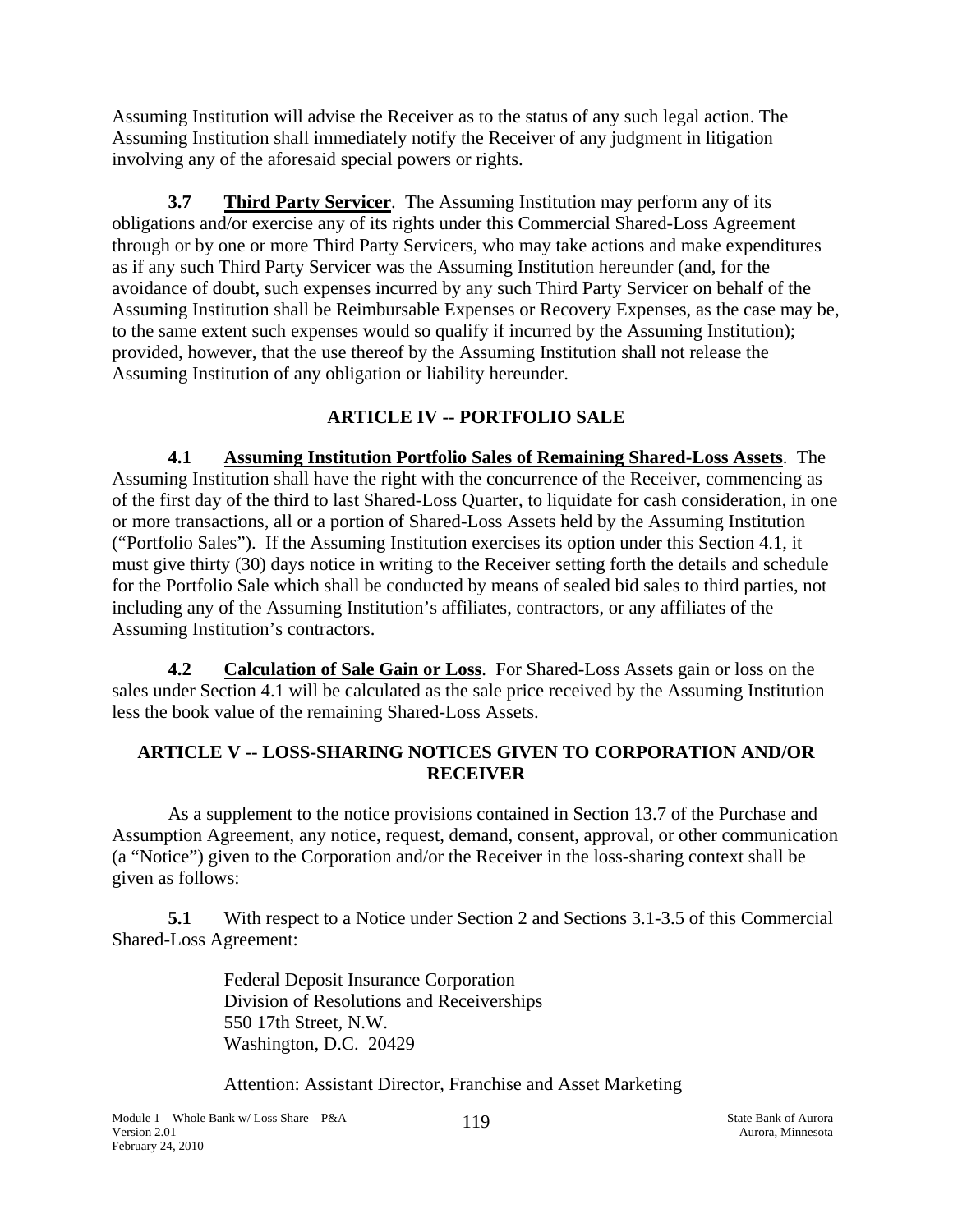**5.2** With respect to a Notice under Section 3.6 of this Commercial Shared-Loss Agreement:

> Federal Deposit Insurance Corporation Legal Division 1601 Bryan Street Dallas, Texas 75201 Attention: Regional Counsel

with a copy to:

Federal Deposit Insurance Corporation Legal Division 550 17th Street, N.W. Washington, D.C. 20429 Attention: Senior Counsel (Special Issues Group)

# **ARTICLE VI – MISCELLANEOUS**

 **6.1 Expenses**. Except as otherwise expressly provided herein, all costs and expenses incurred by a party hereto in connection with this Commercial Shared-Loss Agreement shall be borne by such party whether or not the transactions contemplated herein shall be consummated.

**6.2 Successors and Assigns; Specific Performance.** All terms and provisions of this Commercial Shared-Loss Agreement shall be binding upon and shall inure to the benefit of the parties hereto only; provided, however, that, Receiver may assign or otherwise transfer this Commercial Shared-Loss Agreement (in whole or in part) to the Federal Deposit Insurance Corporation in its corporate capacity without the consent of Assuming Institution. Notwithstanding anything to the contrary contained in this Commercial Shared-Loss Agreement, except as is expressly permitted in this Section 6.2, Assuming Institution may not assign or otherwise transfer this Commercial Shared-Loss Agreement (in whole or in part) without the prior written consent of the Receiver, which consent may be granted or withheld by the Receiver in its sole discretion, and any attempted assignment or transfer in violation of this provision shall be void *ab initio.* For the avoidance of doubt, a merger or consolidation of the Assuming Institution with and into another financial institution, the sale of all or substantially all of the assets of the Assuming Institution to another financial institution constitutes the transfer of this Commercial Shared-Loss Agreement which requires the consent of the Receive; and for a period of thirty-six (36) months after Bank Closing, a merger or consolidation shall also include the sale by any individual shareholder, or shareholders acting in concert, of more than 9% of the outstanding shares of the Assuming Institution, or of its holding company, or of any subsidiary holding Shared-Loss Assets, or the sale of shares by the Assuming Institution or its holding company or any subsidiary holding Shared-Loss Assets, in a public or private offering, that increases the number of shares outstanding by more than 9%, constitutes the transfer of this Commercial Shared-Loss Agreement which requires the consent of the Receiver. However, no Loss shall be recognized as a result of any accounting adjustments that are made due to any such merger, consolidation or sale consented to by the FDIC. The FDIC's consent shall not be required if the aggregate outstanding principal balance of Shared-Loss Assets is less than twenty percent (20%) of the initial aggregate balance of Shared-Loss Assets.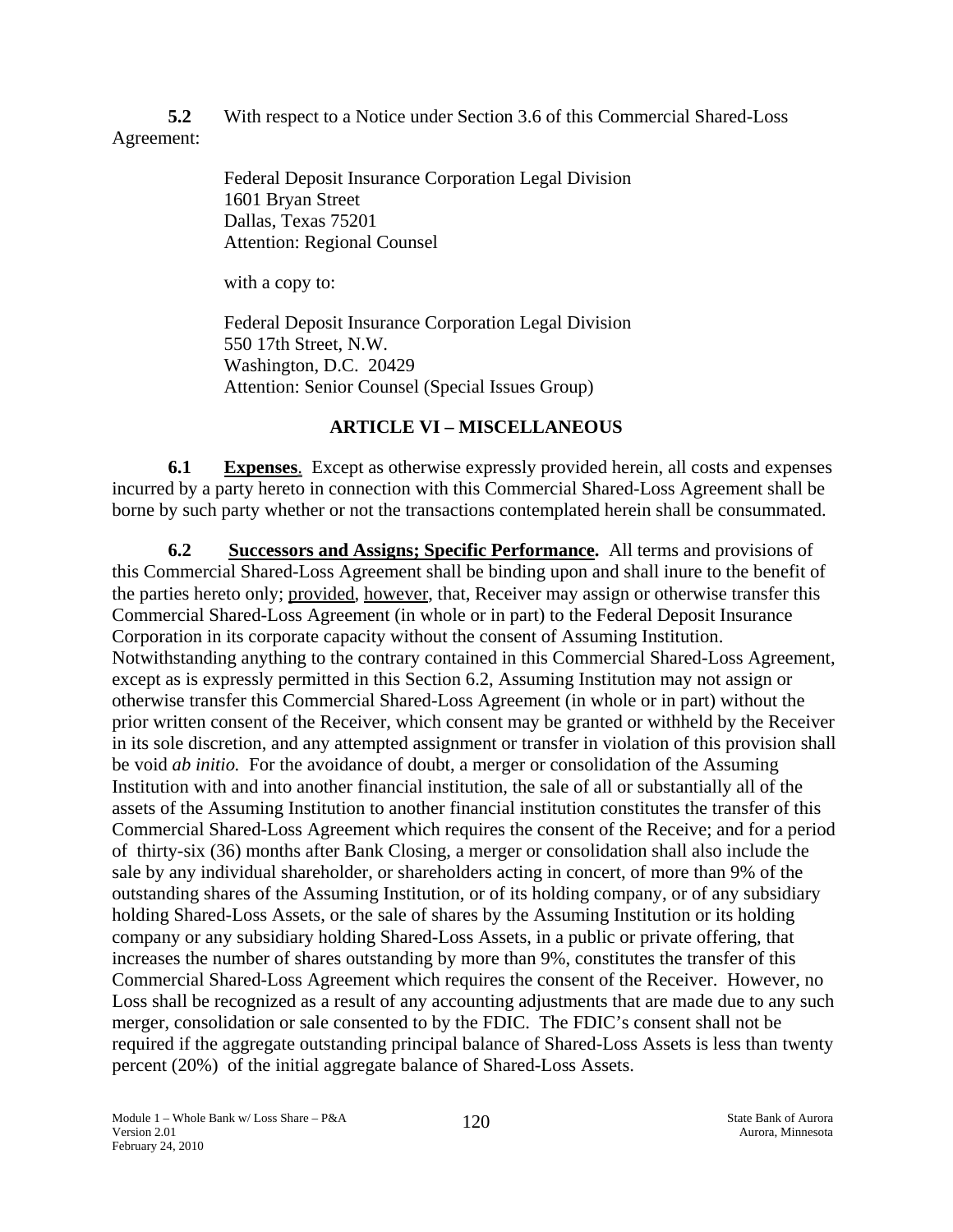**6.3** Governing Law. This Commercial Shared-Loss Agreement shall be construed in accordance with federal law, or, if there is no applicable federal law, the laws of the State of New York, without regard to any rule of conflict of law that would result in the application of the substantive law of any jurisdiction other than the State of New York.

**6.4 WAIVER OF JURY TRIAL**. EACH PARTY HERETO HEREBY IRREVOCABLY AND UNCONDITIONALLY WAIVES ALL RIGHT TO TRIAL BY JURY IN OR TO HAVE A JURY PARTICIPATE IN RESOLVING ANY DISPUTE, ACTION, PROCEEDING OR COUNTERCLAIM, WHETHER SOUNDING IN CONTRACT, TORT OR OTHERWISE, ARISING OUT OF OR RELATING TO OR IN CONNECTION WITH THIS COMMERCIAL SHARED-LOSS AGREEMENT OR ANY OF THE TRANSACTIONS CONTEMPLATED HEREBY.

**6.5 Captions**. All captions and headings contained in this Commercial Shared-Loss Agreement are for convenience of reference only and do not form a part of, and shall not affect the meaning or interpretation of, this Commercial Shared-Loss Agreement.

**6.6 Entire Agreement; Amendments**. This Commercial Shared-Loss Agreement, along with the Single Family Shared-Loss Agreement and the Purchase and Assumption Agreement, including the Exhibits and any other documents delivered pursuant hereto, embody the entire agreement of the parties with respect to the subject matter hereof, and supersede all prior representations, warranties, offers, acceptances, agreements and understandings, written or oral, relating to the subject matter herein. This Commercial Shared-Loss Agreement may be amended or modified or any provision thereof waived only by a written instrument signed by both parties or their respective duly authorized agents.

**6.7 Severability**. Whenever possible, each provision of this Commercial Shared-Loss Agreement shall be interpreted in such manner as to be effective and valid under applicable law, but if any provision of this Commercial Shared-Loss Agreement is held to be prohibited by or invalid, illegal or unenforceable under applicable law, such provision shall be construed and enforced as if it had been more narrowly drawn so as not to be prohibited, invalid, illegal or unenforceable, and the validity, legality and enforceability of the remainder of such provision and the remaining provisions of this Commercial Shared-Loss Agreement shall not in any way be affected or impaired thereby.

**6.8 No Third Party Beneficiary.** This Commercial Shared-Loss Agreement and the Exhibits hereto are for the sole and exclusive benefit of the parties hereto and their respective permitted successors and permitted assigns and there shall be no other third party beneficiaries, and nothing in Commercial Shared-Loss Agreement or the Exhibits shall be construed to grant to any other Person any right, remedy or claim under or in respect of this Commercial Shared-Loss Agreement or any provision hereof.

**6.9 Consent**. Except as otherwise provided herein, when the consent of a party is required herein, such consent shall not be unreasonably withheld or delayed.

**6.10 Rights Cumulative**. Except as otherwise expressly provided herein, the rights of each of the parties under this Commercial Shared-Loss Agreement are cumulative, may be